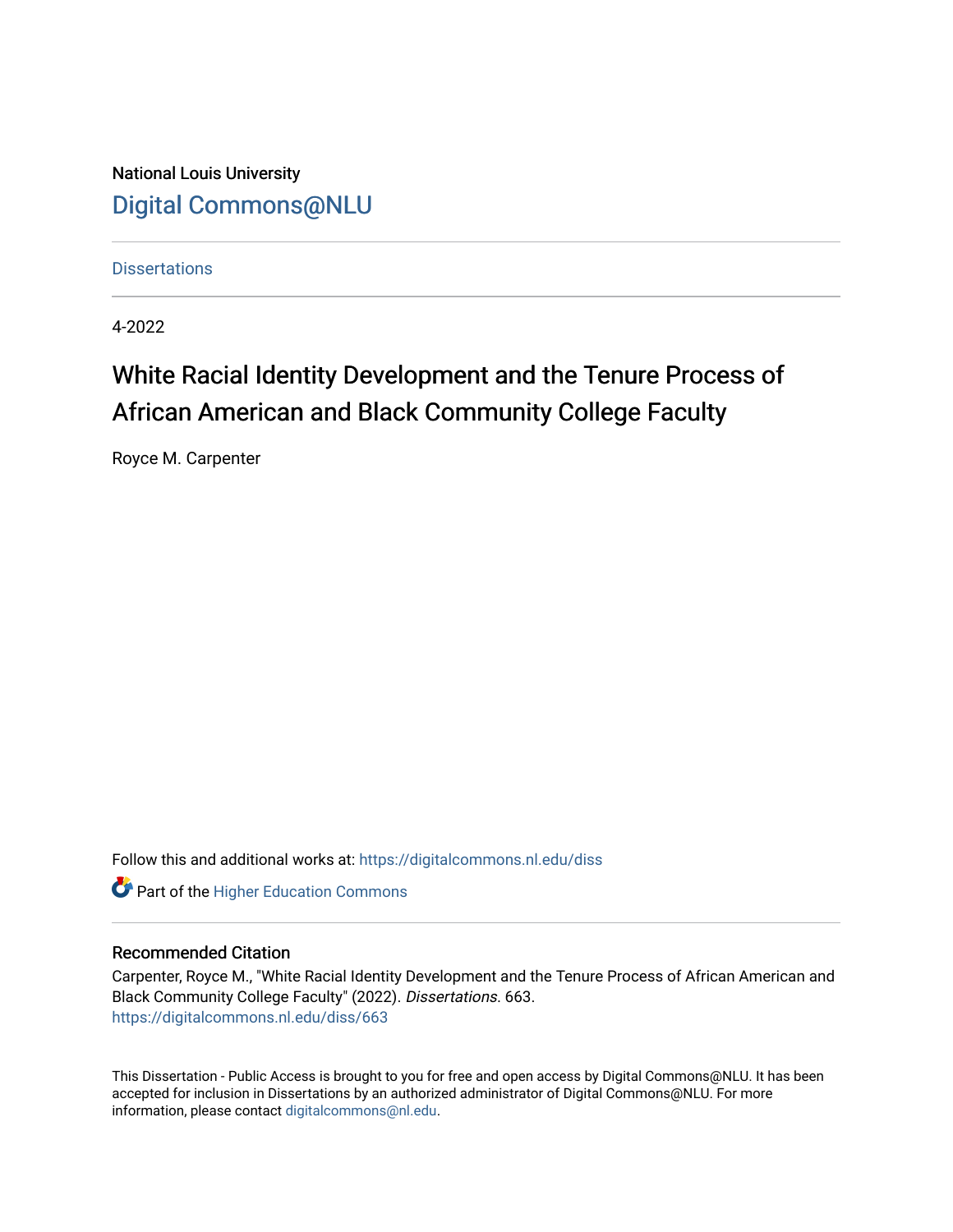White Racial Identity Development and the Tenure Process of African American and Black

Community College Faculty

Royce M. Carpenter

Submitted in partial fulfillment

of the requirements of

Doctor of Education

Higher Education Leadership

College of Professional Studies and Advancement

National Louis University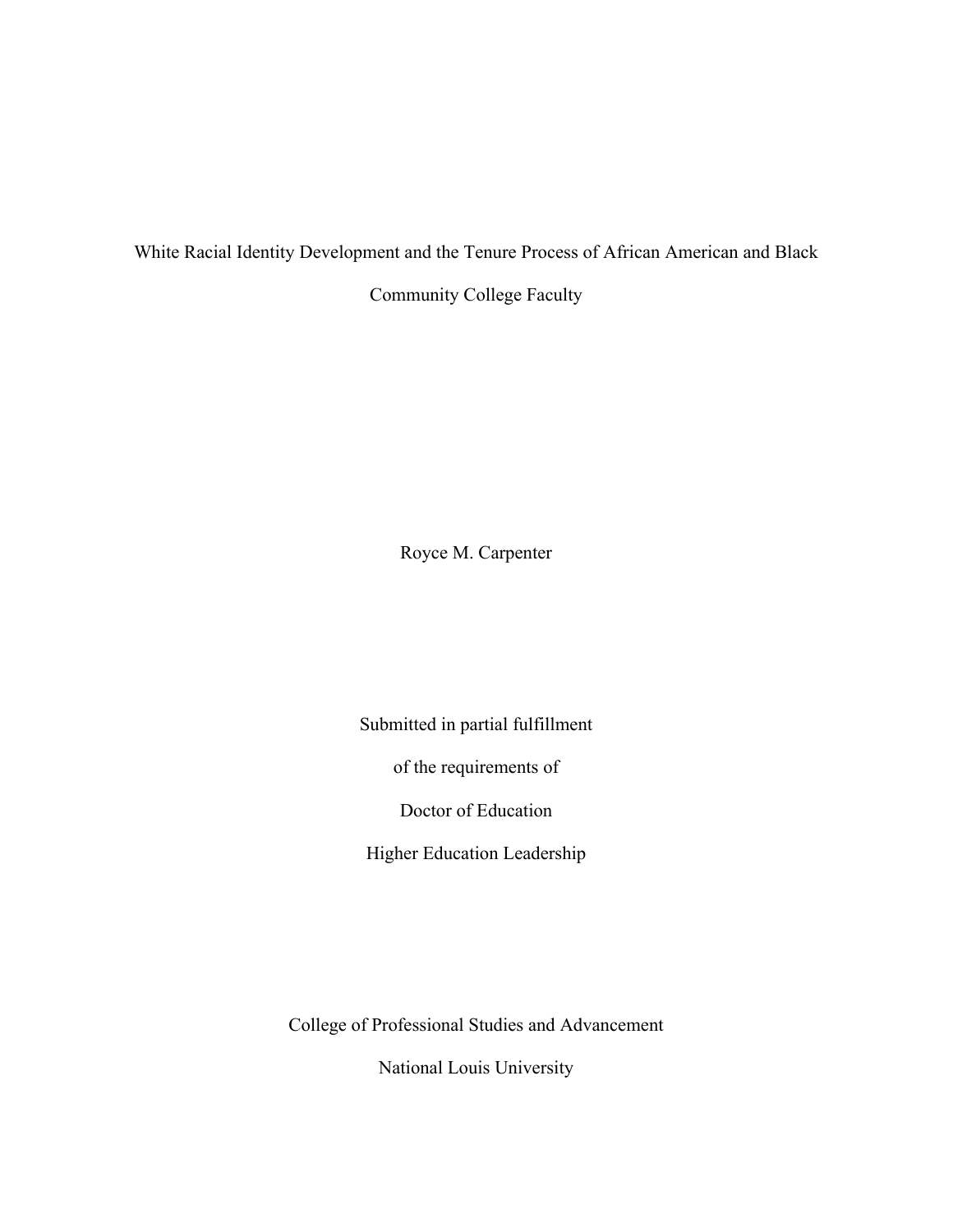Approved:

Vathaniel Cradit

 $\mathcal Q$ 

Dr. Nate Cradit, Committee Chair

Atension

Dr. Jaclyn Rivard, Program Chair

Notherle

Dr. Stephanie Krah, Committee Mmbr Dr. Robert Muller, Dean's Office

Elisa M. Maroney,

04/17/2022

Dr. Elisa Maroney, Committee Member

Date Approved

 $\mathcal{Q}$ 

Dr. Jaclyn Rivard, Committee Member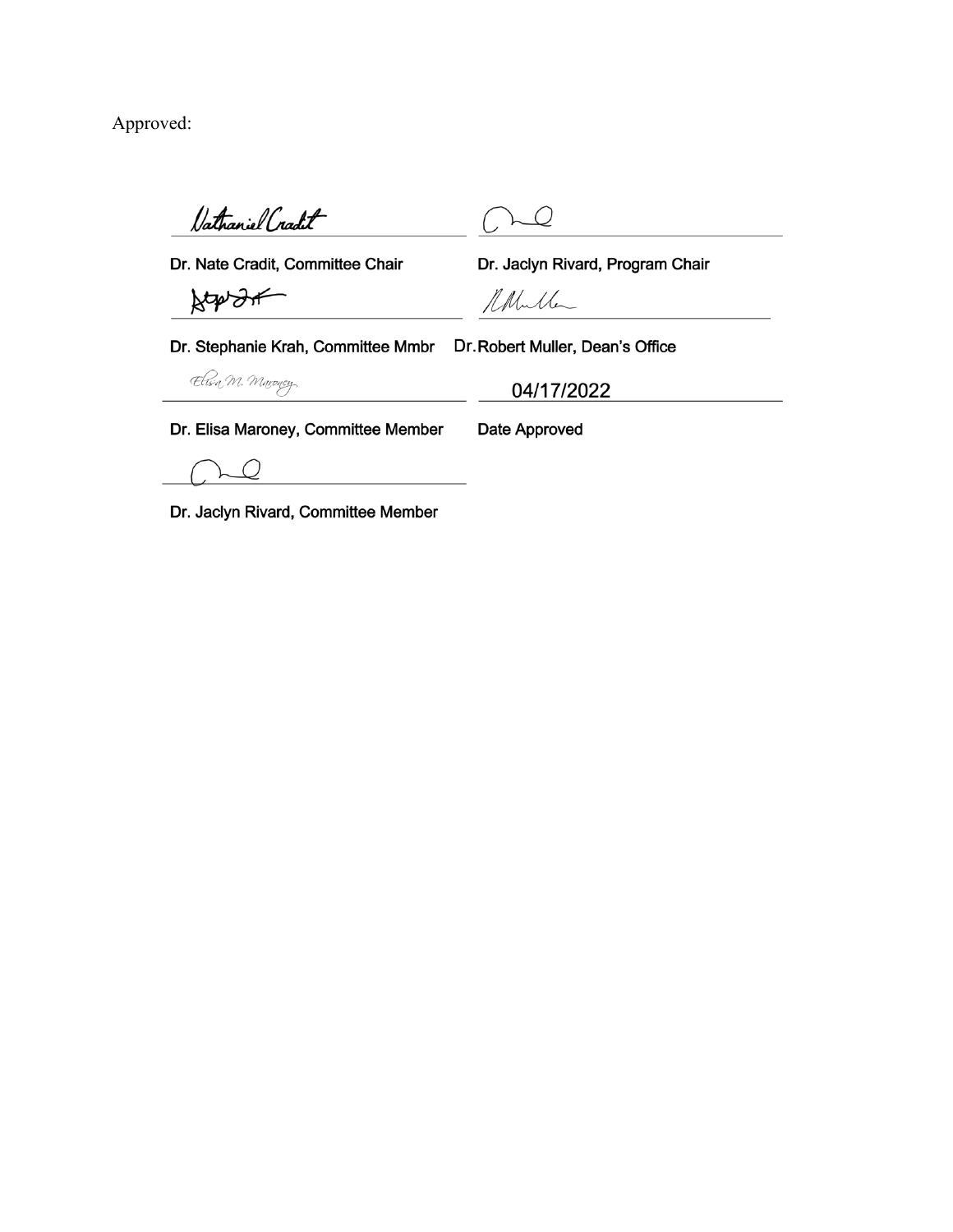Copyright by Royce M. Carpenter, 2022

All Rights Reserved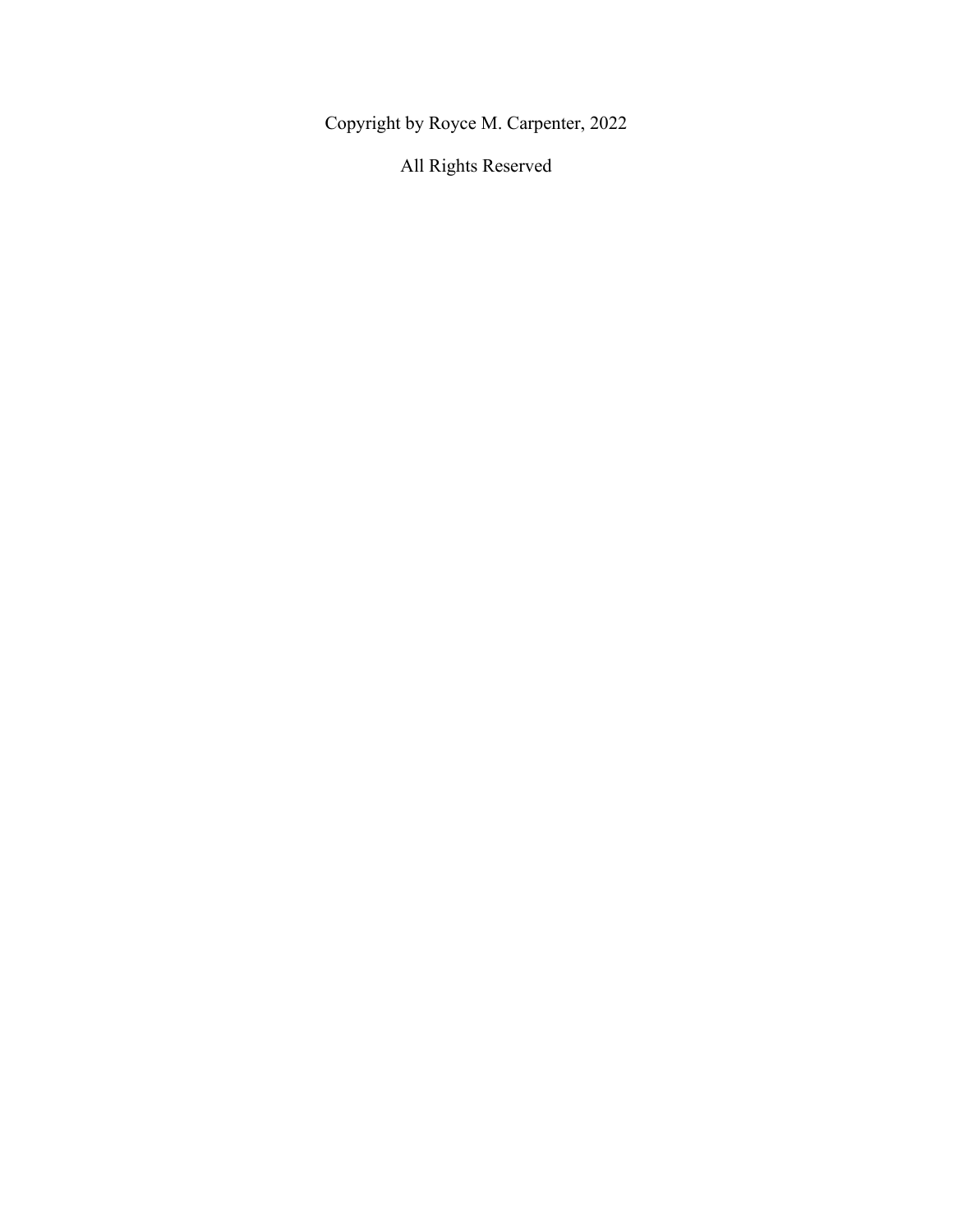#### **Abstract**

Diversity of student racial and ethnic identities are increasing at predominantly white community colleges. The faculty is not diversifying at the same rate as the student population. The majority of faculty and administrators identify as White. The purpose of this study was to explore how White Racial Identity of White faculty and administrators impacted the tenure process of African American and Black faculty. I used narrative inquiry as the methodology. Interviews were chosen to center the voices and experiences of African American and Black tenured faculty. One Midwest institution was the focus of the study. Based on the data findings, I recommended White faculty and White leaders receive training on how White Racial identity informs their thinking, behavior, and decision making related to African American and Black tenure track faculty. The setup of mentorship programs for relationship building and social capital sharing and recommended human resource leaders utilize faculty exit interviews and focus groups studies to learn how to recruit and retain African American and Black tenure track faculty to tenure and beyond.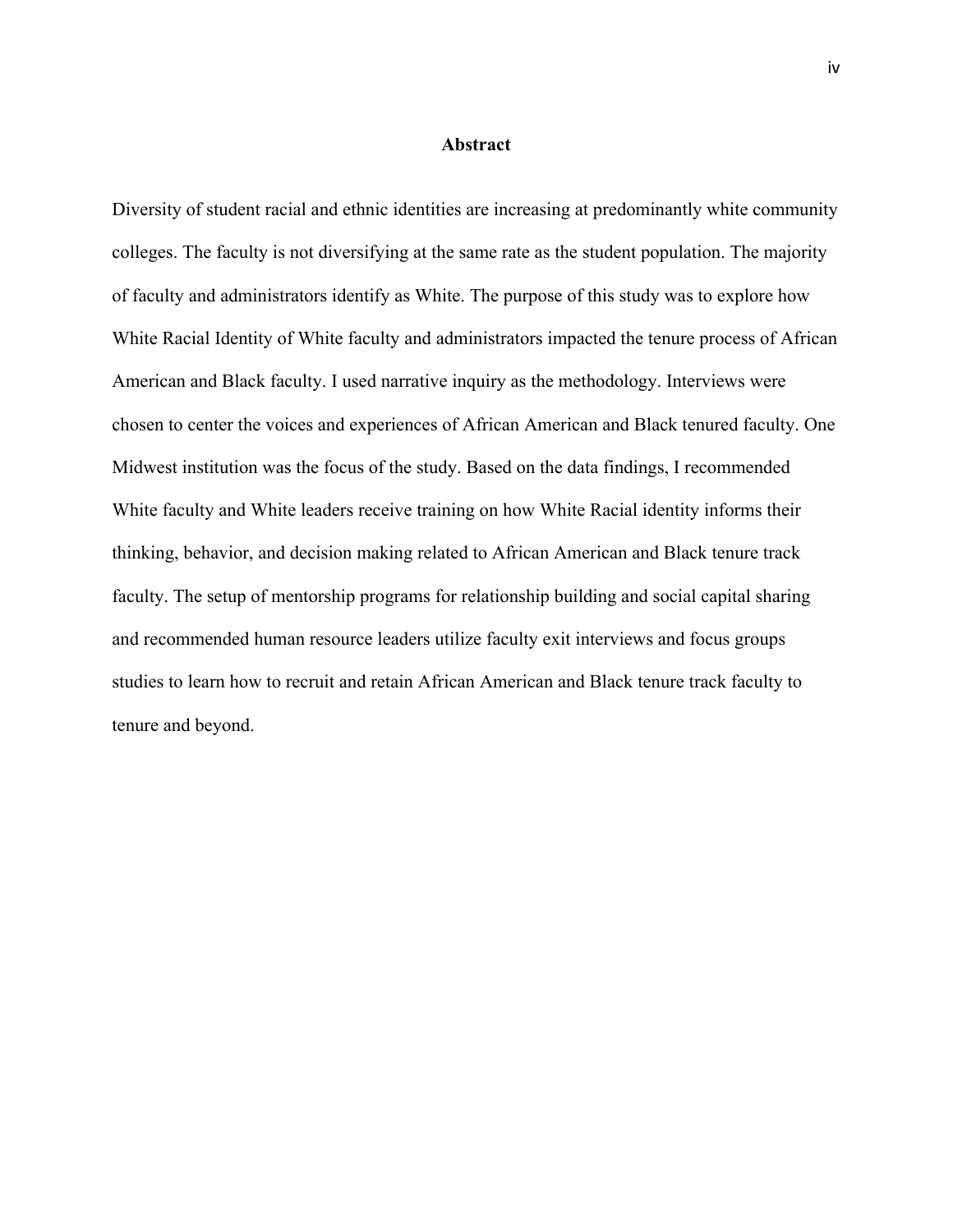# **Acknowledgements**

I thank my Lord and Savior, Jesus Christ, from whom all my blessings flow. I want to thank my committee members: including Dr. Stephanie Krah, for you continue to give of yourself to students unselfishly. I recognize the additional work you do when accepting scholars like me with a shared lived experience, and I humbly honor your sacrifice of time and guidance. Dr. Jaclyn Rivard introduced me to the world of Racial Identity Development theory. Thank you for recognizing the importance of the research I wanted to do. Dr. Elisa Maroney, you inspire me to dream big, fight hard, and remember my humanity. Your faith in what I could and can do is a constant source of strength. I do not take your support and belief for granted. Thank you, Dr. Cradit, my chair, and my compass on this doctoral journey. The day I interviewed with you; I knew National Louis was where I wanted to be. Your enthusiasm for the doctoral program and calm compassion gave me an immediate sense of belonging that I will never forget. To my classmate Dr. Brittany Straub, you always asked the most amazing questions that helped everyone. Thank you for the support, Zoom calls, texts, and friendship. I am very proud of you for being the first from our original cohort to finish and an inspiration to me. To my colleague, my friend, and my sister Ms. Charvella McKaye, there are not enough words to express my gratefulness for the great words of wisdom you shared and the long nights we stayed up and worked. You encouraged me when I felt I could not think of another word to type, and the laughter we shared (oh, the text memes, lol). There is no other person with whom I would rather have taken this journey. Thank you for being the wonderful and loving person you are to me!

Thank you to my participants for trusting me with your stories! I pray you feel my gratitude through the pages of the dissertation in honor of all of you. You all gave your time and shared your stories, and I am forever grateful!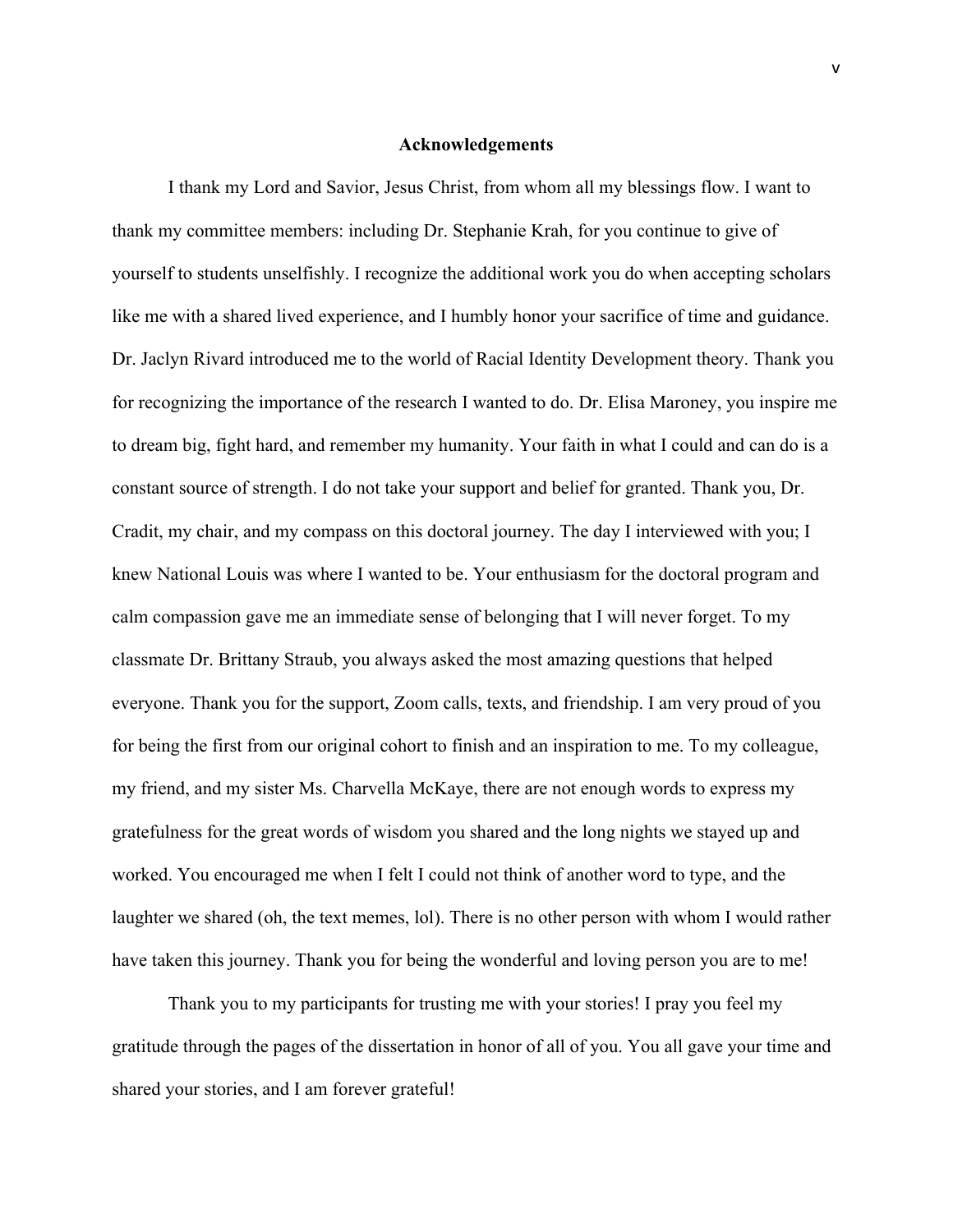Now to my family, thank you for your love, support, and unending patience as I follow my dreams in pursuit of higher education. To my faithful parents, Chris and Valerie Washington, you are always there for me, and all the days of my life are not enough to repay you for your love. In loving memory of my father, Kelch Carter. I wish you were here to see this moment. To my amazing sister and brother-in-law, Pamela and Lugene Simmons, thank you for helping when I needed you. To my incredible children, Anthony, Devin, Nia, and Christopher, you all mean the world to me and I appreciate you cheering me on throughout this journey. I love you all! To my grandchildren, Aubrie, Zy'ion, Kaidyn, Nova, Aniyah, D.J., and Moses, I pursued this educational path for you to have a shining example of what you can accomplish and do even greater things than this. You are my legacy and my hope for a brighter world!

Lastly, to the absolute love of my life, my ever-present husband, Walter Carpenter, you have seen me at my highest and lowest, celebrated with me through the good days, and picked me up on the bad. You are the epitome of love. I could not have made it in one piece without you. You are my rock, and I will love you to eternity and back!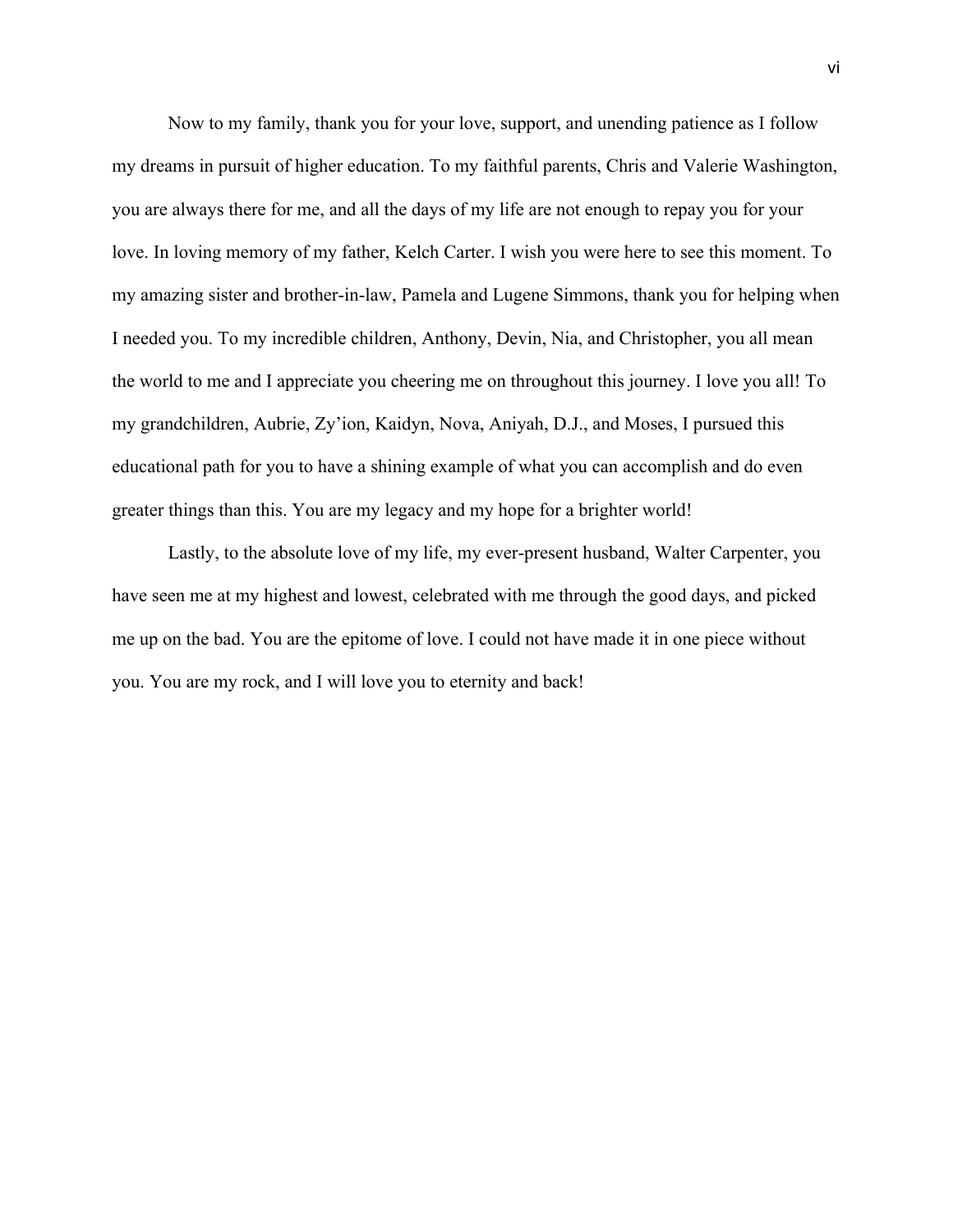# **Dedication**

I dedicate this work to every African American and Black faculty member who perseveres through victories and hardships to enrich students' lives and be beacons of hope for so many for

generations to come.

I see you!

I value you!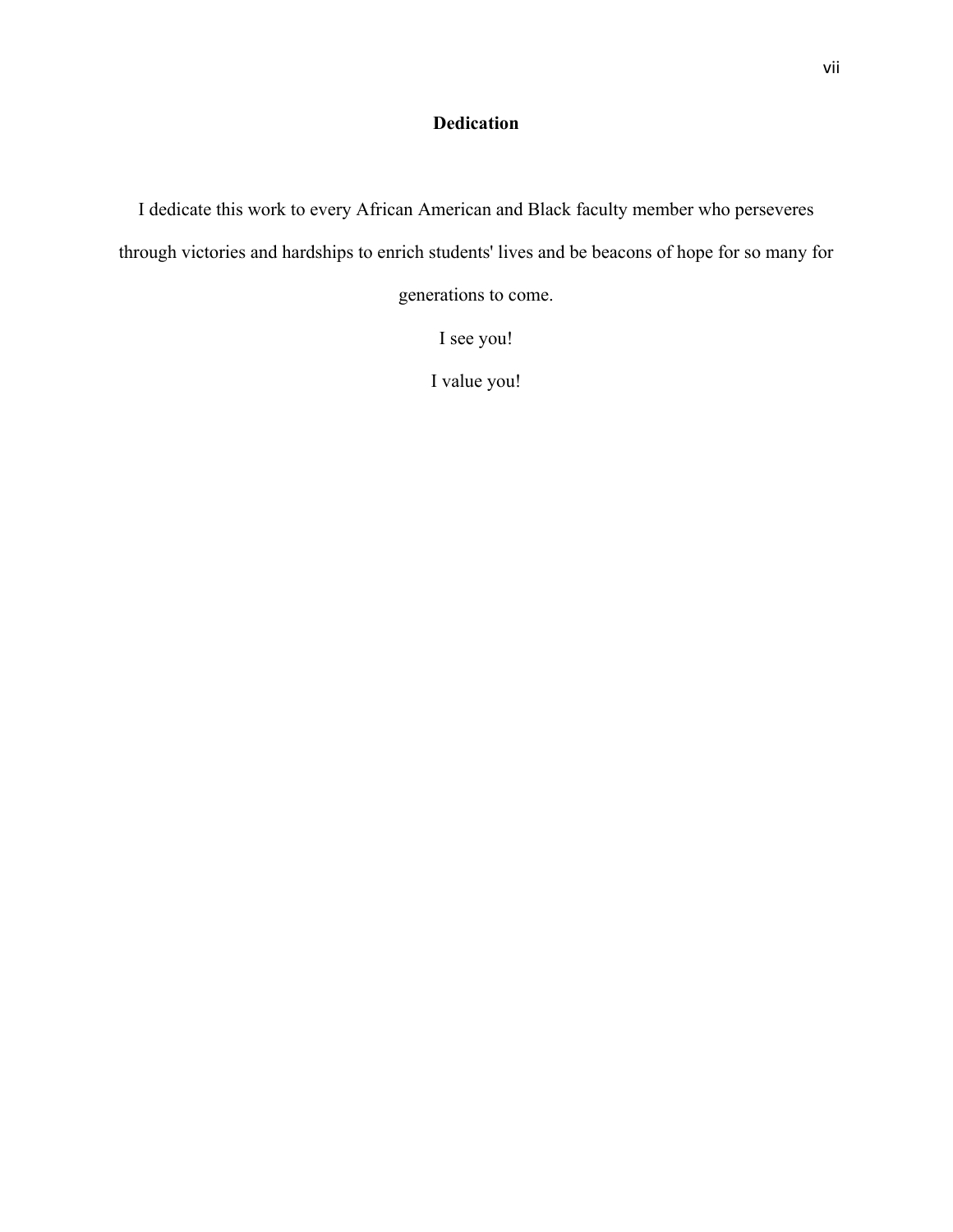# TABLE OF CONTENTS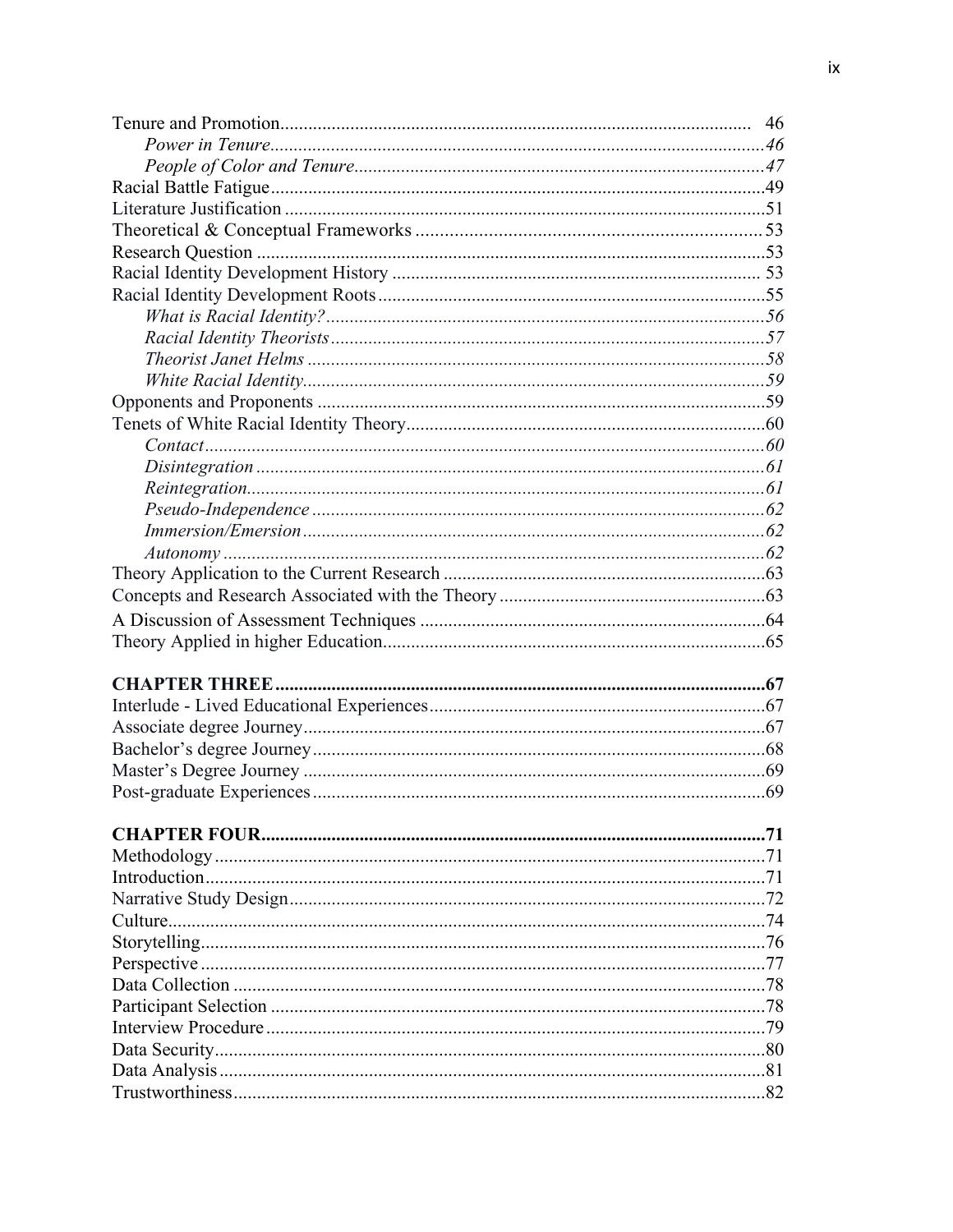| Advice to Newly Hired African American and Black Tenure-Track Faculty112              |  |
|---------------------------------------------------------------------------------------|--|
| Advice to Administrators Concerning Newly Hired African American and Black Faculty114 |  |
|                                                                                       |  |
|                                                                                       |  |
|                                                                                       |  |
|                                                                                       |  |
|                                                                                       |  |
|                                                                                       |  |
|                                                                                       |  |
|                                                                                       |  |
|                                                                                       |  |
|                                                                                       |  |
|                                                                                       |  |
|                                                                                       |  |
|                                                                                       |  |
|                                                                                       |  |
|                                                                                       |  |
|                                                                                       |  |
|                                                                                       |  |
|                                                                                       |  |
|                                                                                       |  |
|                                                                                       |  |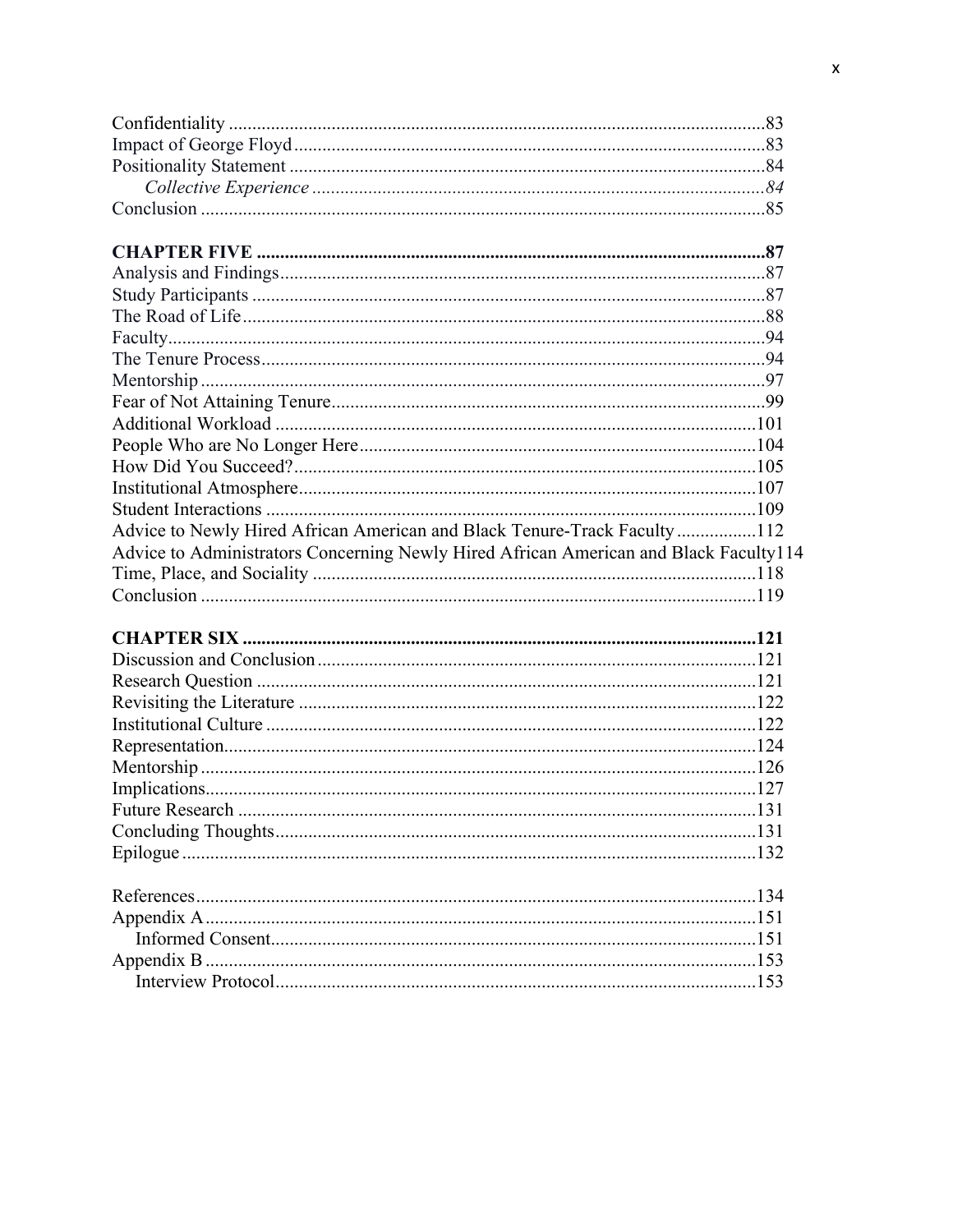#### **Chapter 1: Introduction**

You are where you are today because you stand on somebody's shoulders. And wherever you are heading, you cannot get there by yourself. If you stand on the shoulders of others, you have a reciprocal responsibility to live your life so that others may stand on your shoulders. It's the quid pro quo of life. We exist temporarily through what we take, but we live forever through what we give.

—Vernon Jordan

*White racial identity development impacts African American and Black faculty in the tenure process at predominantly White higher education institutions* (Research Statement- See page 67)*.* Based on the research statement, this study focuses on a large Midwest institution of higher education and will be labelled with a pseudonym, Midwest Monument College. The numbers of African American and Black tenured faculty at predominantly White higher education institutions are often not equivalent to the growing number of African American and Black students. Midwest Monument College is no exception. The African American and Black student population was 20 percent in fall 2019. Unfortunately, the list of the demographic makeup of the faculty is not on the college website. A request by email to a human services leader was needed to ascertain the institution's percentage of African American and Black faculty. The percentage of faculty who identify as African American and Black was just over 6.5 percent (personal communication, HR Executive Director, September 18, 2019). The 6.5 percent included African American and Black annual contract faculty who are not a part of the tenure system and are not guaranteed a contract from one year to another.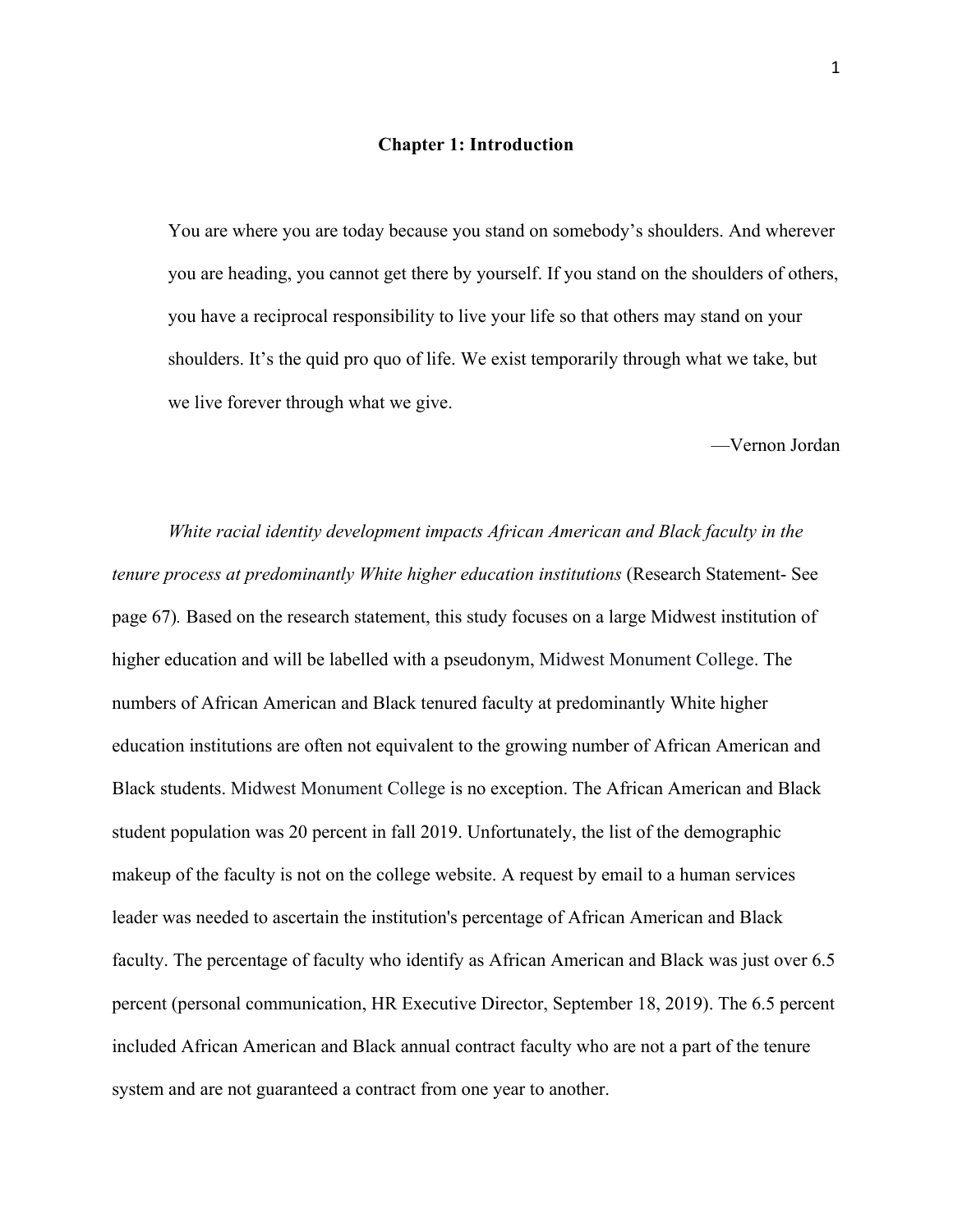The few African American and Black people hired to the faculty ranks do not all earn tenure (Kelly & Winkle-Wagner, 2017). Systemic inequalities exist in the American education system that impact students as well as faculty. It is important to note early that tenured faculty have power to make curriculum changes, and the power to influence research direction (Abdul-Raheem, 2016). Tenured faculty could promote diversity in their colleges and universities using such power and help in diversifying the faculty ranks through the tenure process. Educational systems that focus on aiding African American and Black faculty to traverse the tenure system successfully can increase student achievement by having diverse perspectives and experiences that mirror a broader student body. Student success is a focus for most institutions and often institutions emphasize increasing minority student success. The lack of diverse faculty is often juxtaposed to the focus on minority student success and can harm the chances of degree attainment of minority students (Abdul-Raheem, 2016).

Institutions tend to understand their technical procedures but are not as knowledgeable about identifying or acknowledging inadequacies in other areas such as diversity, equity, and inclusion concerns (Vogelsang et al., 2013). Midwest Monument College was a 2019 award winner for helping underserved students increase completion success rates ([Midwest Monument College], n.d.-a). An award for increasing academic success in low-income and minority students is a great accomplishment but that accomplishment dims by the perception of hypocrisy in not addressing students' campus experiences related to racial equality. Students are more than numbers, and the human factor is a crucial point to remember. Increasing the faculty ranks to reflect students with the same racial identity and shared experiences give students a human connection to the college.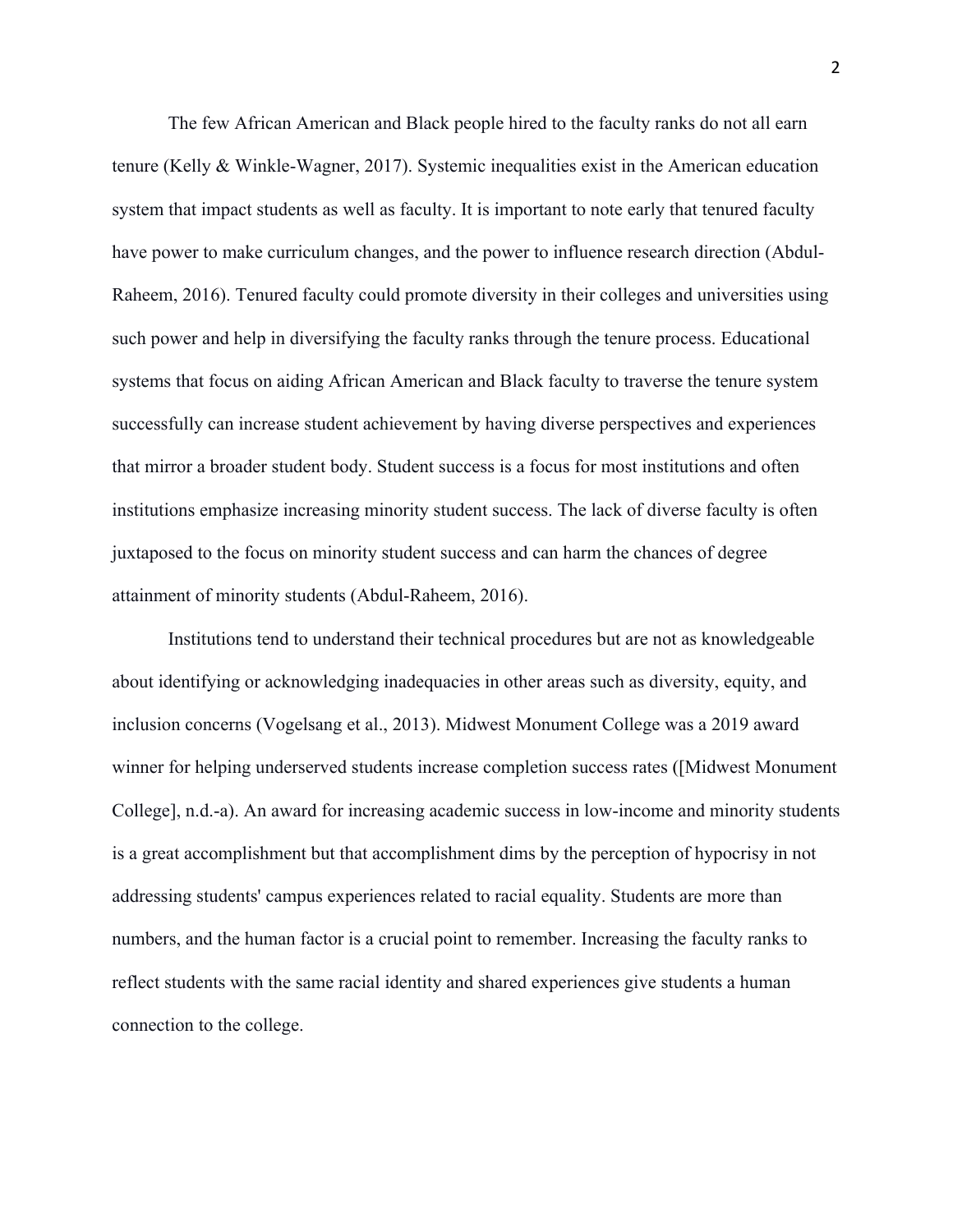The same is valid for valuing diversity in the workforce, especially when an institution speaks to closing gaps for racial minorities. Focusing only on quantitative measures related to pass or fail rates while overlooking the human factors of how students experience college, how they feel, in and out of the class, devalues their humanity.

Supporting the growth of African American and Black faculty members working toward tenure can help to prevent attrition of those faculty members. When an African American or Black faculty member leaves, the institution loses not only the person but all their future work, their cultural perspective, and the value they add to the institution (Ramos, 2017). Leadership from the 19th and 20th centuries at American higher education institutions perpetuated the worst ideas and justifications of racial inferiority ideals (McGuire, 2019). The past era's woes are still alive and well in the present-day post-desegregation era, and higher education institutions should not ignore the past but learn and grow because of the past.

# **Historical Context**

Understanding history is an integral part of considering how to create advances for the present and future. Though blocked by most predominantly White institutions at the start of higher education, African American and Black people have had a long history of being in the professorate at Historically Black Colleges and University. Like many predominantly White institutions, Missouri University had slaves working at the college initially, then later started hiring African American and Black workers in 1841. It was not until 1969, 128 years later, did the institution hire its first African American faculty member (Weems, 2003).

Beginning in the early years as educators, African American and Black faculty experienced negative and apathetic attitudes from administrators at places such as the University of Missouri and around the country at predominantly White institutions. The success rates of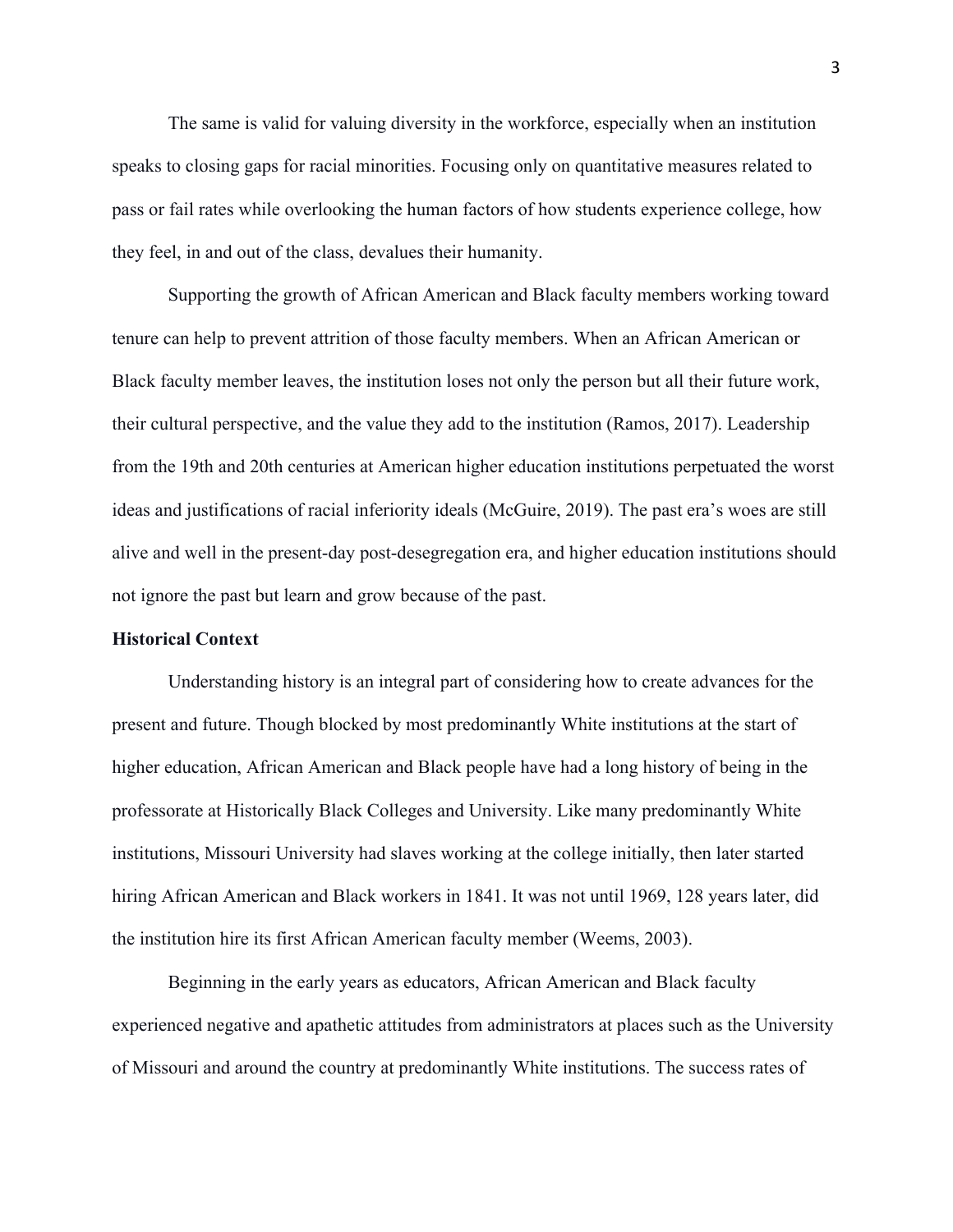African American and Black faculty in Historically Black Colleges and Universities and the success rates of graduates of these schools can work as a testament to African American and Black faculty aiding in student success. Out of all the higher education institutions in the United States, almost 20 percent of African Americans graduate from Historically Black Colleges and Universities even though they are only 3 percent of higher education institutions (UNCF, n.d.). There were exclusionary practices of administrators and White faculty members during times of the Jim Crow era but despite the negative factors, the African American and Black professorate continued to positively influence and contribute to higher education (Weems, 2003).

A prominent African American and Black higher education pioneer within the United States was Fredrick Douglas. He overcame the atrocities of slavery to become a distinguished author and an abolitionist (Trotman, 2011). The ideas and example of Douglas is often limited in scope to a sentence or two in education. He and many other African American and Black trailblazers actively supported women's suffrage, and held public offices, including Douglas being nominated as the first African American male nominated for Vice-President of the United States in the 1800s. Shirley Chisolm was the first African American woman congresswoman in 1968 and the first African American to attempt to run for president in 1972 (Winslow, 2020). There are several history makers that attended Historically Black Colleges and Universities such as Thurgood Marshall, Marian Wright Edelman, Julius Chambers, Alice Walker, Martin Luther King Jr., Frederica Wilson, Langston Hughes, Kamala Harris, and the list goes on. The legacy of success continues in Historically Black Colleges and Universities to this very day.

Due to minimal numbers of African American and Black tenured faculty in higher education at predominantly White institutions still existing in the  $20<sup>th</sup>$  century, scholars continue to research ways to improve the scarcity. There is some research regarding the unwelcoming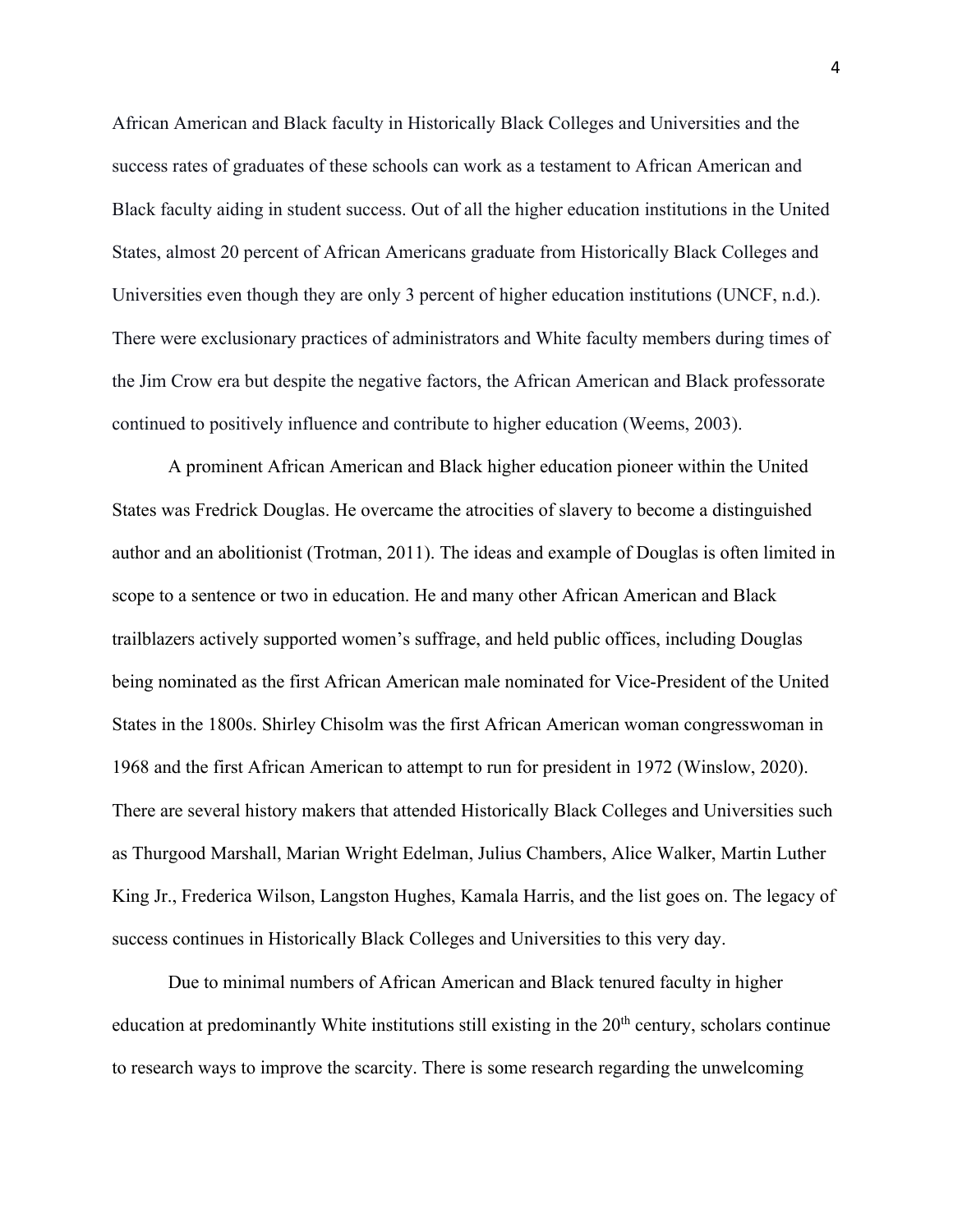experiences of African American and Black faculty pursuing tenure at predominantly White institutions that can show some reasons why the numbers continue to be low, but more is needed. The unwelcoming and strenuous climate of predominantly White institutions harms the retention of African American faculty and negatively impacts their pursuit of tenure (Frazier, 2011). Implicit and explicit harmful conduct and communication by peers and superiors add a layer of mental stress to the African American and Black faculty experience. Additional workloads, predominantly additional service requirements expected of African American and Black faculty more than their non-African American and Black peers, is another reason the numbers are dismal (Frazier, 2011). An additional cause is the extra responsibility to work with minority students and student advising and mentoring, and all cultural-related college initiatives (Stevenson, 2012).

The lack of respect given to the research foci of African American faculty is an additional burden that separates and distances them from their peers. Midwest Monument College can address the racial disparities of tenured African American and Black faculty numbers compared to the tenure rate of their White peers and the gap between African American and Black faculty and student percentages by researching the historical context of community college development in general and at Midwest Monument College. The historical research will give context and background of racial history in community colleges and inform the future goals and measures.

# **Community College Historical Overview**

The United States was having a shortage of workers for the number of jobs available before the advent of community colleges (American Association of Community Colleges [AACC], n.d.). During that period in American history, only a quarter of high school graduates went directly to college. The first community college was called a "Junior College," a post-high school program (Joliet Junior College, n.d.; Coley, 2000) in Joliet, Ill, in 1901. The junior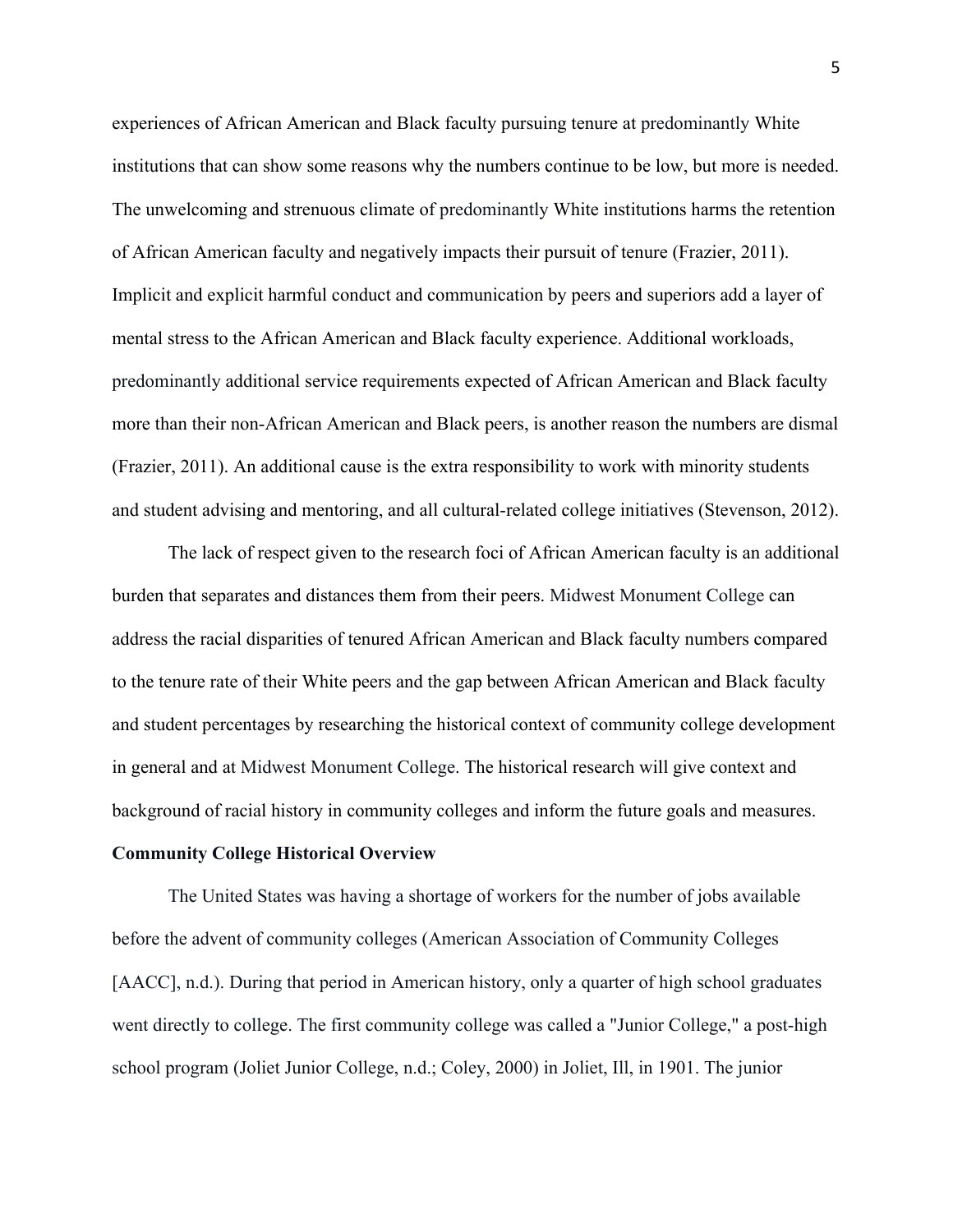college location was in Central High School (AACC, n.d.). The college came to fruition through a collaborative effort of Joliet Township High School superintendent, J. Stanley Brown and the University of Chicago president, William Rainey Harper (Joliet Junior College, n.d.). These new institutions were a way to prepare students by bridging the gap from high school to four-year institutions (Coley, 2000). These junior colleges offered educational and other technical offerings for students. In addition, community colleges at that time offered a more accepting place for women to gain access to higher education (AACC, n.d.).

#### *Changes Over Time*

During the mid to late 1900s, new financial aid opportunities were created, such as the G.I. Bill and the Hope Scholarship (Coley, 2000). Unfortunately, African American and black soldiers were unable to receive G.I. funds at the outset, which likely had a lasting impact on the educational trajectory of many African American and Black families. The impact of the G.I. bill was twofold. First, the bill increased the opportunity for a college education among White veterans. Second, it allowed 20% of veterans to attain higher education that would not have been possible without the bill (Olson, 1973). In 1901 the community college-era started with one college (Coley, 2000). In 2020 there are 1051 community colleges offering certificates, Associate's, and even a few Bachelor's degrees (AACC, n.d.). However, the history of African American and Black faculty in community colleges has not been chronicled sufficiently (Bright, 2020). The lack of chronicling may be due to the minuscule numbers and lack of historical focus.

# *Purpose of the Community College*

Large land grants and research institutions wanted to make their institutions less accessible to the masses and more exclusive to "elite" students and those with the highest grades (Coley, 2000). Exclusionary practices in higher education are still in existence. During the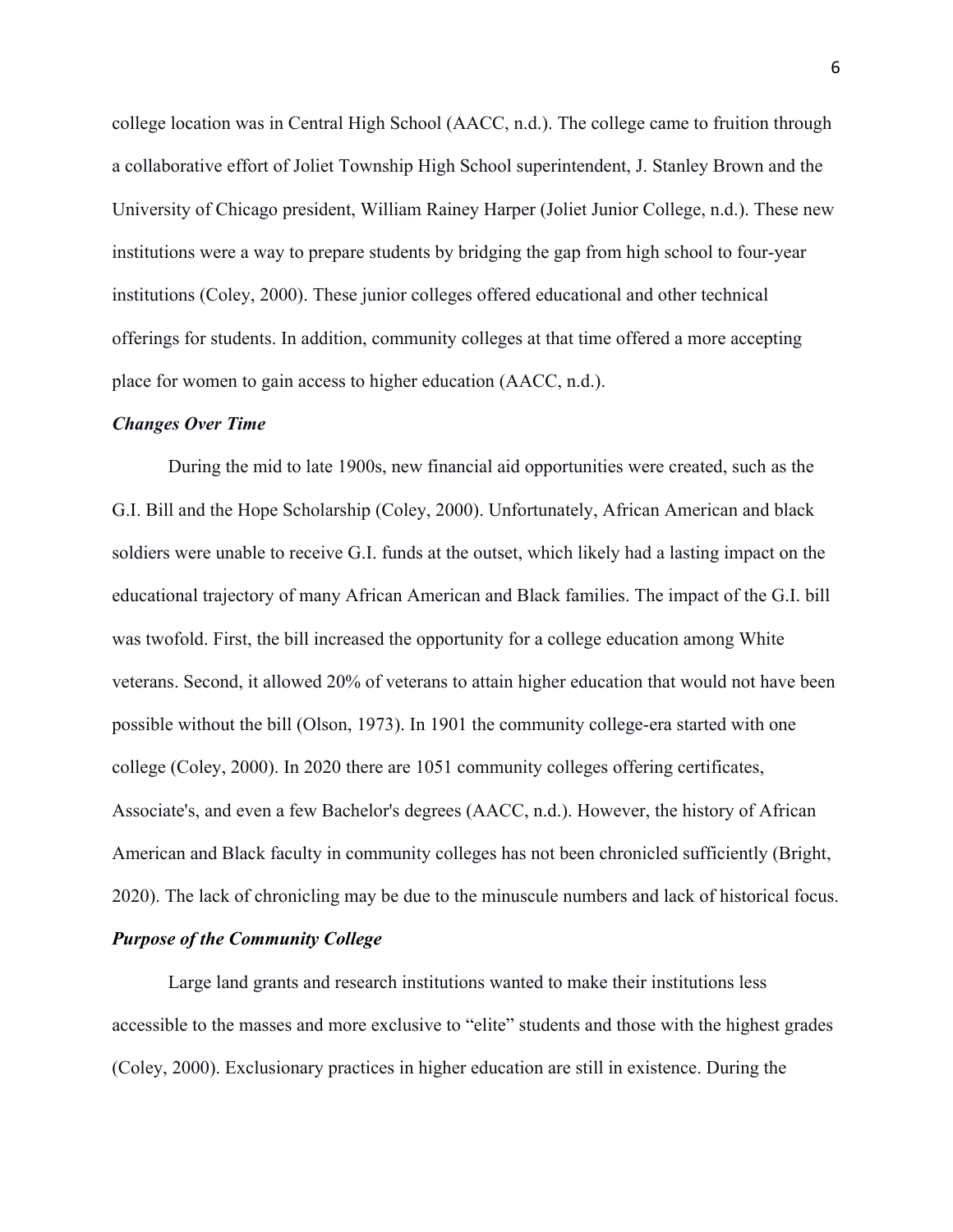establishment of community colleges, exclusionary practices occurred to thrust minority students and low-income students into what was labelled junior colleges (Stevenson, 2012). The purpose of community college was to enable various people to gain affordable higher education to enhance their lives. Junior colleges were more affordable than land grant institutions, which allowed more people to attend.

# *Mission of the Community College*

In considering what the mission of community colleges was and is today, one can look to the American Association of Community Colleges. This organization looks to serve the integrity of community colleges and has the core values of integrity, excellence, leadership, learning, diversity, commitment, and connectedness (AACC, n.d.). The input was sought from community colleges and others to determine the contents of the American Association of Community Colleges' mission (AACC, n.d.). While diversity is often in mission statements, strategic plans, and recruitment pamphlets for community colleges regarding student populations, there does not seem to be the same focus of diversity on the faculty makeup. Therefore, the focus of this study will be narrowed to one institution moving forward, Midwest Monument College.

#### *Institutional Classification*

Midwest Monument College is a large two-year public institution that offers associate degrees through career, technical, and transfer programs (Carnegie Classification of Institutions of Higher Education, 2017). In addition, Midwest Monument College has transfer programs for the associate of arts and sciences and vocational certificates. Students can be enrolled full or part-time. Midwest Monument College does not offer bachelor's or master's degrees.

# *Institutional Mission*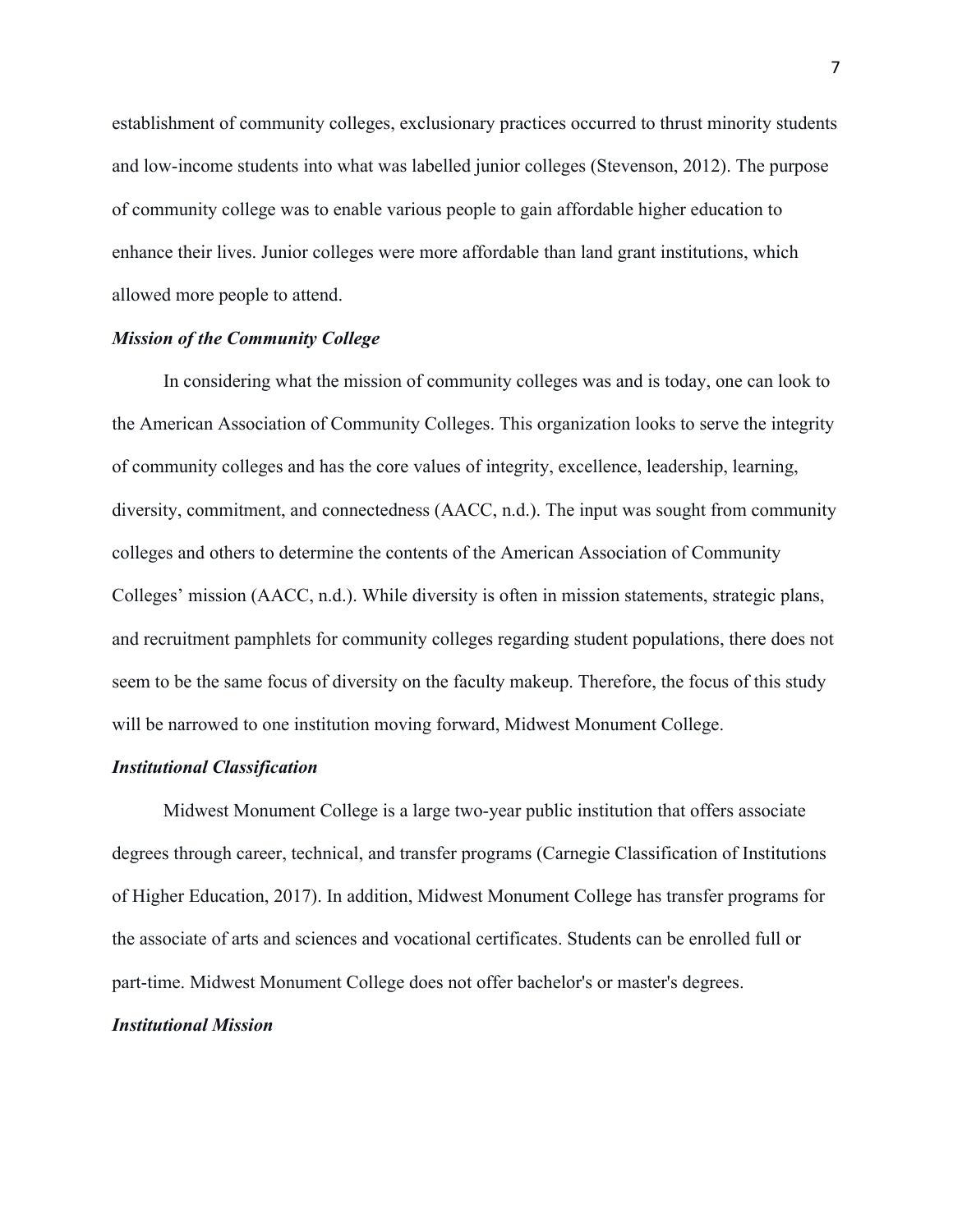The mission statement of Midwest Monument College reads, "To educate and inspire, providing our students with the opportunity to achieve their goals" (MMC, n.d.-c, line 6). The central theme of the Midwest Monument College's mission is its students. The focus of the college's strategic plan is on making sure the college mission is successful. The strategic plan has three foci, Student Success, Workforce Development, and Civic Engagement (MMC, n.d.-b).

The student success section focuses on the whole student. The intersection of race and ethnicity and seeing oneself in the faculty makeup should be an essential component since the college's inclusion declaration statement states that the institution reflects the state in which it is situated (MMC, n.d.-b, line 9). In 2020 the state's racial makeup is 77 percent White, 12.5 percent African American and Black, 2.94 percent multiracial, 2.5 percent Asian, and .3 percent Indigenous and Alaskan Native, other races 4.1 percent (United States Census Bureau, 2021). Although student numbers reflect the state averages, faculty racial demographics do not as will be listed later. Student success involves in-depth advising models, understanding diverse student populations' needs, and addressing those needs. Midwest Monument College's mission focuses on the more extensive assurance of education. Therefore, maintaining a genuine perspective is essential while staying focused on the institutional purpose (Schindler et al., 2015).

The workforce development department works closely with many employers who help keep Midwest Monument College abreast of the technologies of varying fields. Partnerships with external companies aid in curriculum development by allowing students to shadow industry leaders at their respective facilities to get a close-up look at professionals in action. Students can use shadowing opportunities to consider career paths for the future. Community partners also offer pathways from high school to college experiences that can inspire future success (MMC, n.d.-d). The civic engagement arm of the workforce development allows for service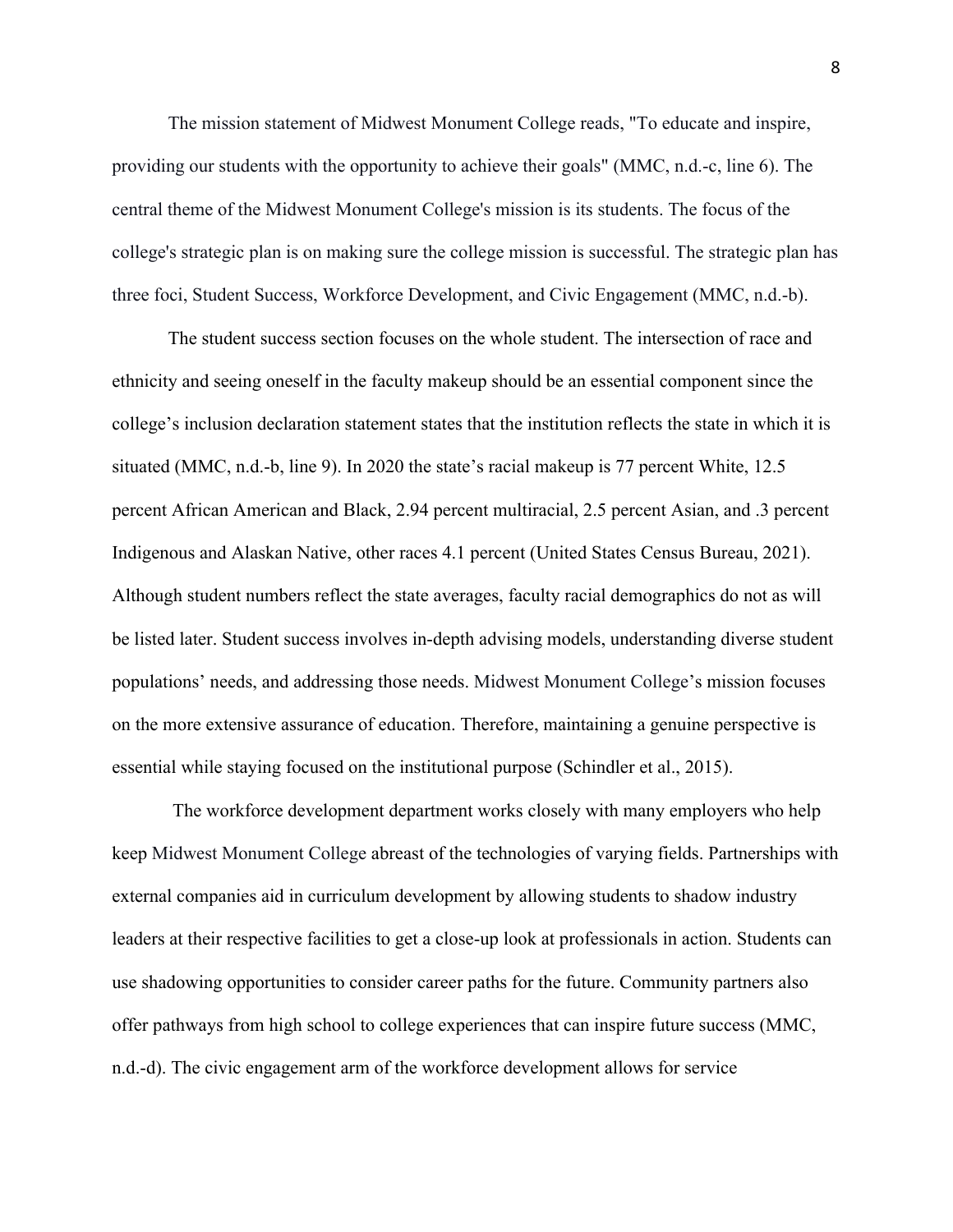opportunities for students which give back to the Midwest city community and further. Working with civic engagement partners also allows for job placement partnerships between the college and business allies to help students gain employment after graduation.

# *Institutional Competitors and Benchmark Institutions*

There are three community colleges in the Midwest nearest to Midwest Monument College that compete for students. The colleges labelled with pseudonyms are:

- 1) Einstein Community College
- 2) Jamison Community College, and,
- 3) Turner Community College.

All three institutions are 2-year institutions offering one-year and two-year certificates as well as associate degrees. Einstein Community College and Jamison Community College have much smaller enrollments than Midwest Monument College. In the Fall of 2017, Einstein Community College had a total enrollment of just under 6,000, and Jamison Community College's enrollment was under 8,000. In contrast, Midwest Monument College had just over 27,000 students (Integrated Postsecondary Education Data System [IPEDS], n.d.-a, n.d.-b, n.d.-c). Of the three, Turner Community College is the closest in size to Midwest Monument College of the three, with enrollment in Fall of 2017 just under 18,500 (IPEDS, n.d.-d). Although Jamison Community College and Midwest Monument College vary in size, they are similarly diverse ethnically. Turner Community College has the highest percentage of unreported racial identity at 11.5 percent, double and triple the other community colleges listed (IPEDS, n.d.-d).

Midwest Monument College is leading the way in retention and transfer rates compared to these three competitors. However, Midwest Monument College's graduation rates lag behind Turner Community College by four percent, even though Midwest Monument College is the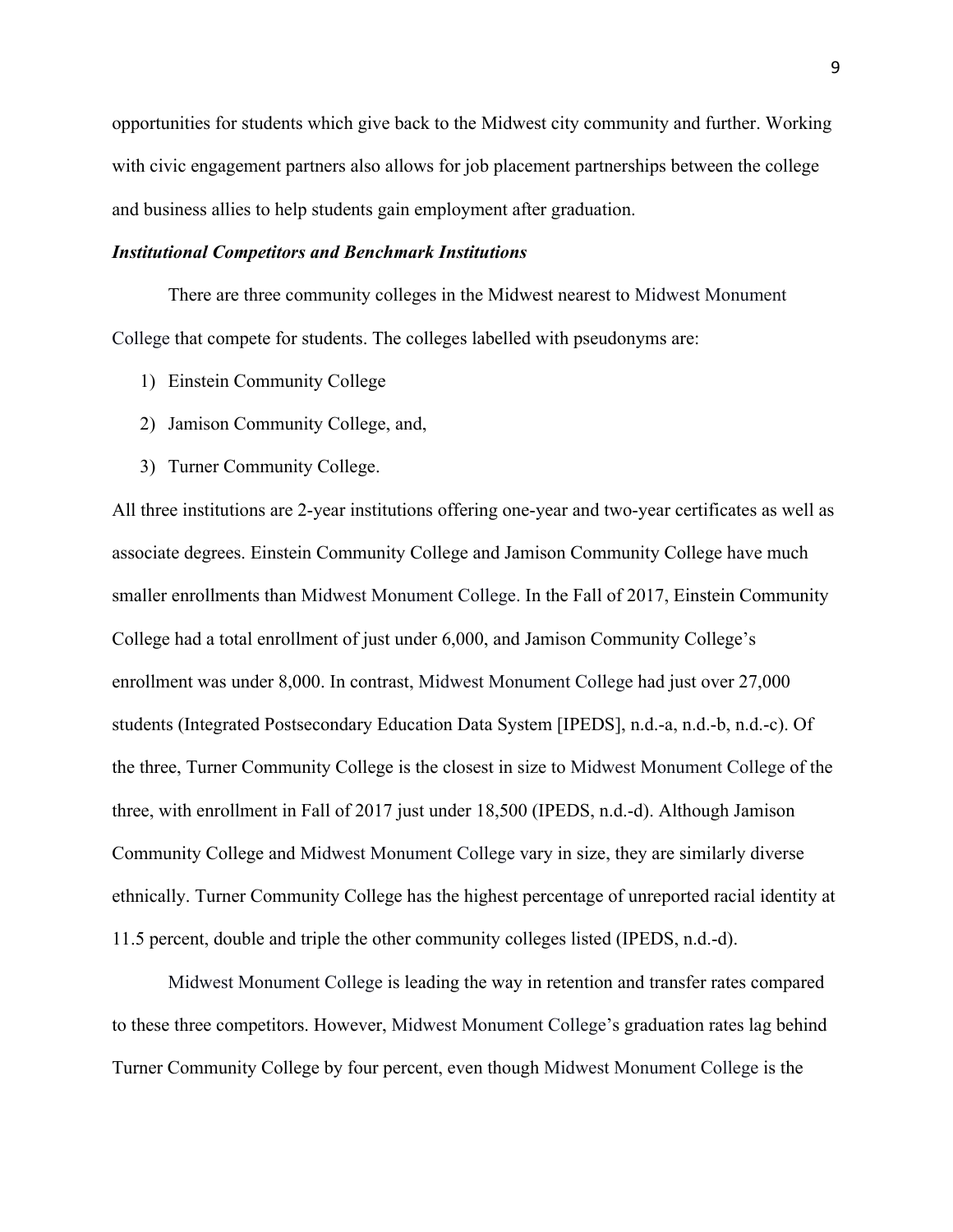largest institution in the group. Turner Community College is graduating students of color at the rate of 83 percent, and specifically African American and Black, Hispanic/Latino students at 25 percent and 28 percent, respectively (IPEDS, n.d.). Midwest Monument College is graduating students of color at the rate of 67 percent, with a much lower rate of 15 percent and 17 percent for African American and Black, Hispanic/Latino students, respectively (IPEDS, n.d.).

# *Student Services*

Midwest Monument College has many services for students, including mental health services and food insecurity services. Jamison Community College, Einstein Community College, and Turner Community College all have services that offer academic assistance. Services and products are not considered quality until they have proven their worth by satisfying the proposed intent (Green, 1994). A goal or an intent set may need to be readjusted at times to fit any organization's ever-changing purpose such as the low number of African American and Black tenured faculty. The dearth of African American and Black faculty and administrators can cause mistrust in the message that the institution values diversity (McGuire, 2019). At the start of this study in 2019, Midwest Monument College had no African American or Black deans. In 2021 three deans were appointed who identify as African American or Black. The cabinet-level is predominantly White. In 2021 a chief diversity officer was hired who identifies as African American and Black. To succeed, the college must look at how to engage minority students and ensure faculty, staff, and administrators become reflective of the diverse student body. The new appointments and hire of African American and Black administrators are positive steps toward diversity. Retaining the colleagues will be important factor for the institutional culture and for student success.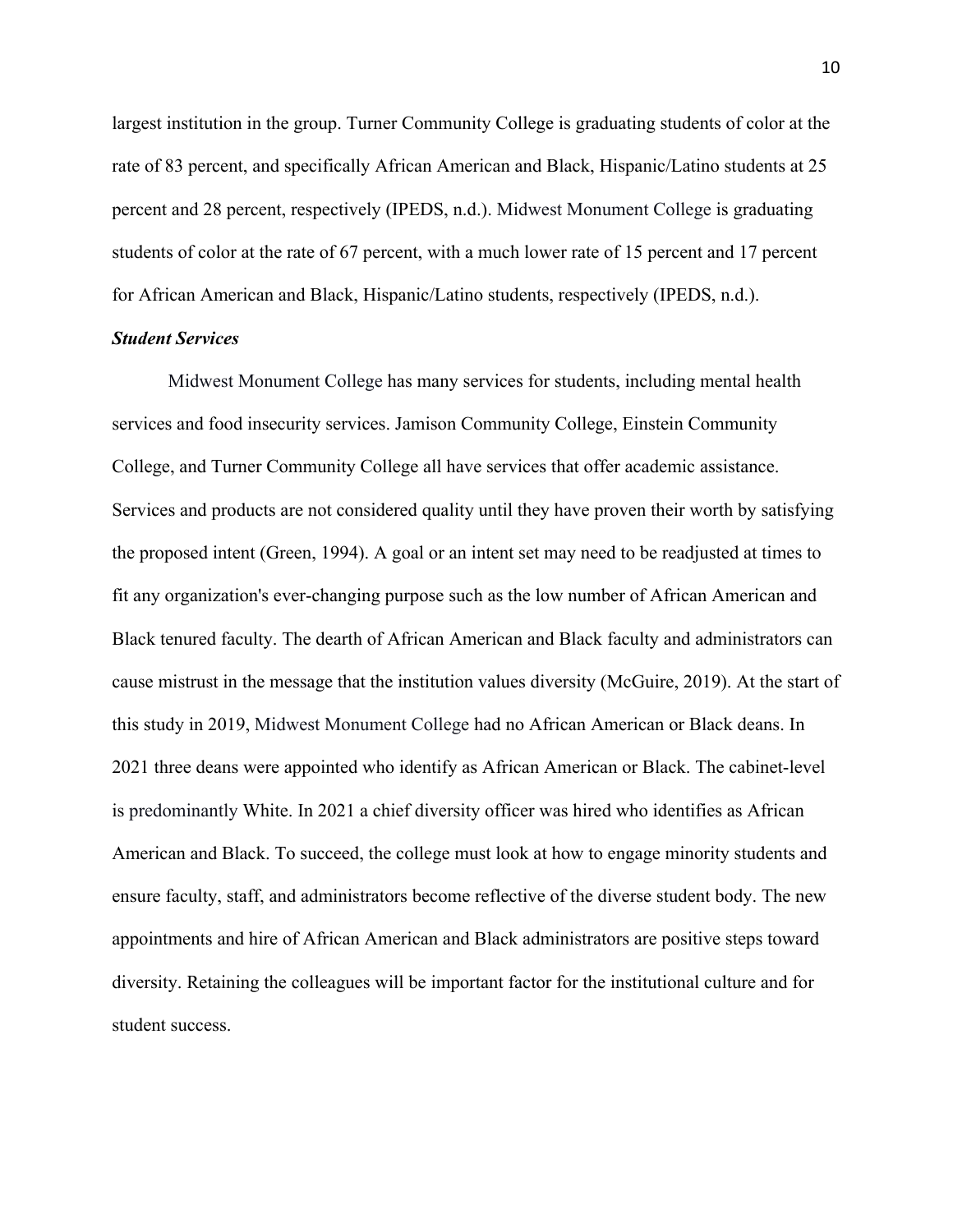The student perspective is critical to Midwest Monument College and higher education more broadly. As it currently stands at Midwest Monument College, faculty and student racial demographics are misaligned. No figures are currently available publicly on the college website regarding faculty demographics. According to the human resource executive director (personal communication, September 18, 2019), Midwest Monument College has only 10 percent racial minority faculty members. Around 32 percent of Midwest Monument College students are racial minorities (National Center for Educational Statistics, n.d.-a). All students are the reason institutions exist, yet all are not reflected in their faculty. Midwest Monument College must engage students with a curriculum that honors, includes, and understands varying cultures, racial identities, and perspectives. Understanding the needs and lives of students in and outside of the classroom can help the professorate develop teaching tools and curriculum that reflect student's lived experiences.

## *Students*

The first community college, Joliet Junior College, started with six students. In 2019 the estimated number of students enrolled in community colleges was seven million students taking courses for credit and 5 million students taking courses without credits (AACC, n.d.). Community college students are diverse in many ways; 20 percent students with disabilities, 48 percent students of varying ethnicities (non-White), 5 percent student veterans, 9 percent student non-U.S. citizens, 15 percent student single parents, and 29 percent first-generation students (AACC, n.d.). The age range of students varies at community colleges as well. Even though 54% are age 21 or younger (traditional age), 38% of students ages 22-39, and 9% are 40 and older (AACC, n.d.). Midwest Monument College serves a broad range of students with American Indian or Alaskan Native at 0.3 percent, Asian at 4.5 percent, African American and Black at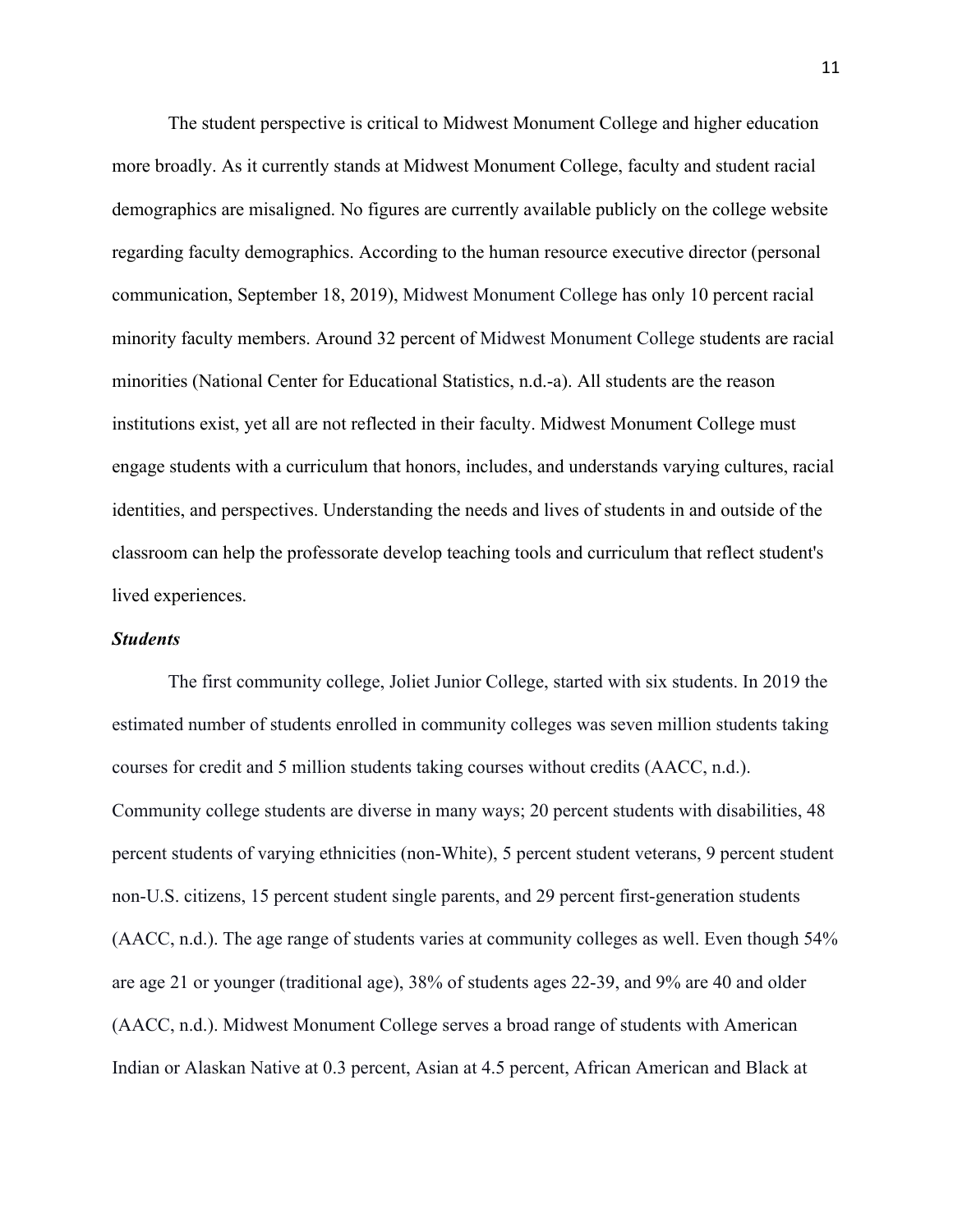18.9 percent, Hispanic/Latino at 5.4 percent, Native Hawaiian, or other Pacific Islander at 0.1 percent, White at 57.9 percent, Two or more races at 3.7 percent, Race/ethnicity unknown at 7.1 percent, Non-resident alien at 2.1 percent (IPEDS, n.d.).

Since almost half of the community college student population are working adults, the most reported barrier to achieving success for this demographic is work commitments and paying for school, followed by family responsibilities (AACC, n.d.). Adding to their stress of everyday life commitments, compounding experiences of micro-and macroaggressions that happen to people of color cause mental and physical problems labeled *Racial Battle Fatigue* (Arnold et al., 2016). This consistent pressure of mentally dealing with negative experiences and the pressure to do more to be considered equal causes people of color to sometimes fail in the process. Racial Battle Fatigue will be discussed later in the study. African American and Black students who do not see their racial experiences reflected in the faculty may deal with Racial Battle Fatigue during their education, impacting their likelihood of success. Institutions should understand their students and know how Racial Battle Fatigue impacts racial minority students (Suskie, 2014). Focusing on all students and all the diverse ways they show up can help institutions ensure quality through the diverse curriculum and diverse faculty, which will aid in tremendous success for all students.

A barrier to equal access for African American and Black students is that they do not get as much opportunity to see themselves in their faculty as their White peers (Griffin, 2017). The lack of faculty that mirrors students can lead to exclusionary practices of African American and Black students by the higher education system entrusted with their educational care (Felder & Baker, 2013). Exclusionary practices are a detriment to African American and Black students. Conversely, there is a positive impact on African American and Black students' success in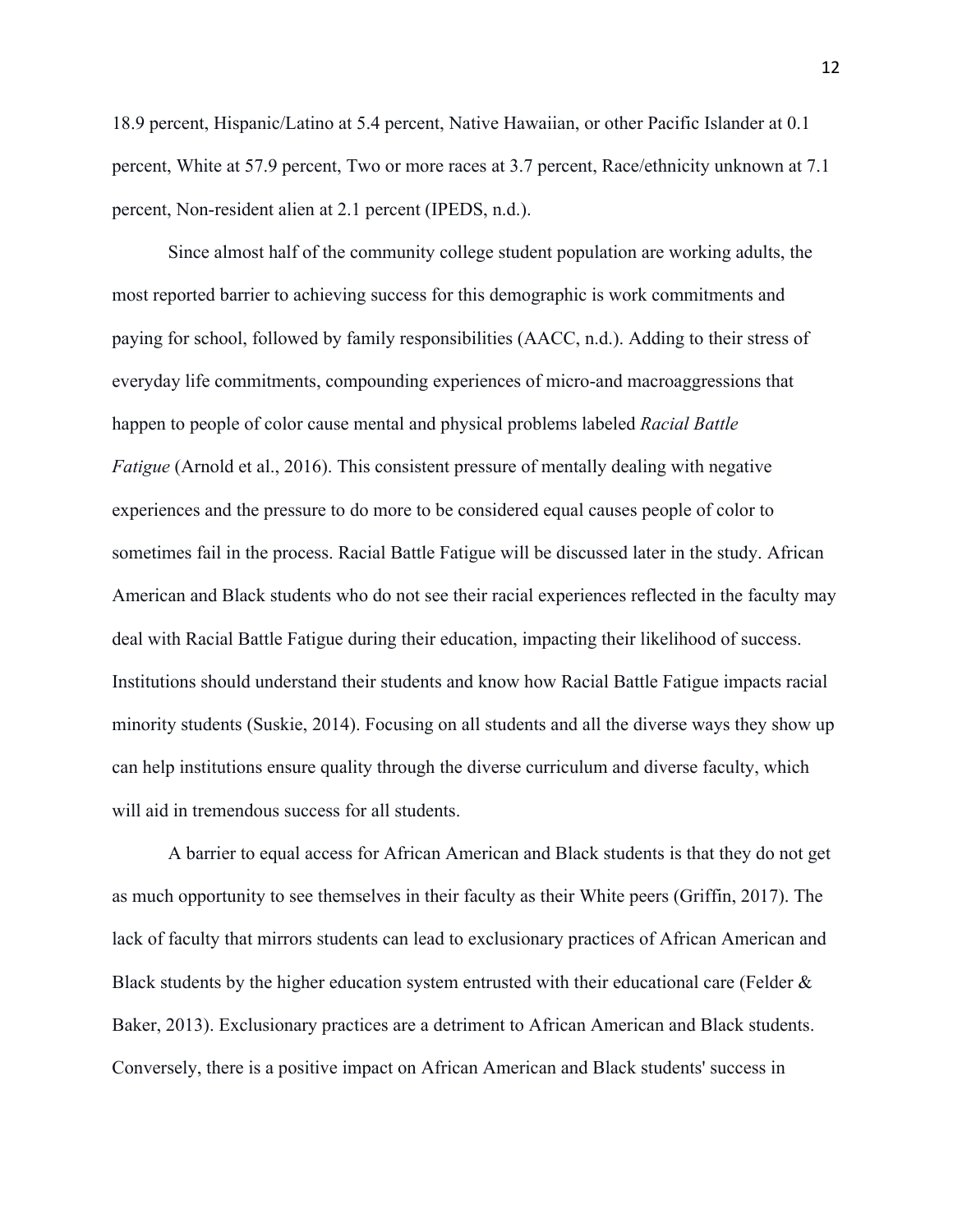colleges and universities that have higher numbers of African American and Black faculty (Abdul-Raheem, 2016). If student success is the goal of Midwest Monument College, then figuring out how to attract, retain, and cultivate African American and Black faculty to become tenured professors is a significant component that needs attention.

# *Faculty*

Community college faculty have a great deal of experience working with diverse student populations (Hagedorn, 2015). The Executive Director from the human resources department of Midwest Monument College provided 2019 racial demographics for full-time faculty: American Indian/Alaskan Native 0.03 percent, Asian 3.7 percent, African American and Black 6.8 percent, and White 87.2 percent (personal communication, September 18, 2019).



The chart above suggests that Midwest Monument College is not accurately reflecting the population it serves in the faculty makeup of the institution. Knowing the history of any organization is imperative for future growth as history is useful in informing leaders of pitfalls, gaps, and possibilities, if appropriately examined (Fitz-Enz, 2009; Vogelsang et al., 2013). In May 2020, George Floyd, an African American and Black man, was killed by a White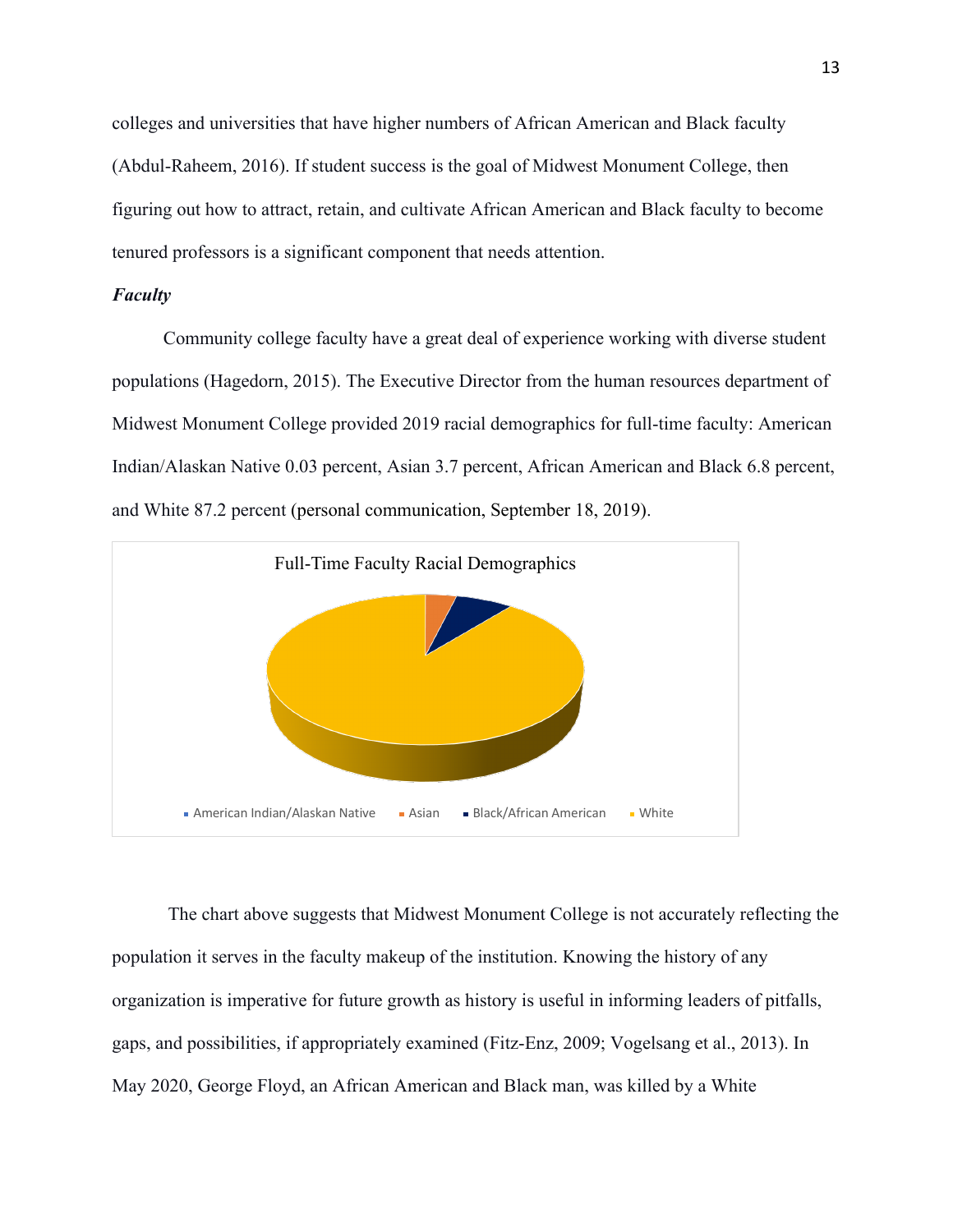Minneapolis police officer which created racial protest for police reform. After Mr. Floyd's death, there were a series of town hall conversations with the Midwest Monument College. One of the issues brought up by some faculty, students and staff participants was the perceived inequitable racial hiring practices and the lack of transparency in appointments that had been occurring. There was a request from Midwest Monument College stakeholders to examine the history of hiring practices for faculty, staff, and administrators regarding perceived racial inequities to inform future hiring processes.

#### **Racial Inequities Throughout Higher Education**

Hiring practices are critical for colleges as faculty hiring will shape an institution for decades. By evaluating processes and looking in-depth at the possible impact of institutional, cultural assumptions, Midwest Monument College could find ways to improve its practices. Cultural assumptions equate to unspoken, unwritten contemplations that inform an organization's behaviors, ideals, and values (Rankin, 2017). These attitudes and philosophies infiltrate an organization and are often absorbed automatically. Unchecked harmful norms about groups and behaviors based on assumptions lead to structural inequalities (Vogelsang et al., 2013). The problem with unwritten ideas or beliefs is that they are often ignored and can become toxic to an organization until an incident occurs, then addressed reactively. In 2020 the Midwest Monument College human resources department started investigating hiring practices and various diversity metrics (including race) in their hiring pools.

#### *Legal Issues*

In 2018 Midwest Monument College hired two African American and Black people, both of whom were current faculty, into tenure-track faculty positions. Both were adjunct faculty and then became annual contract faculty for over a decade before being hired into these tenure-track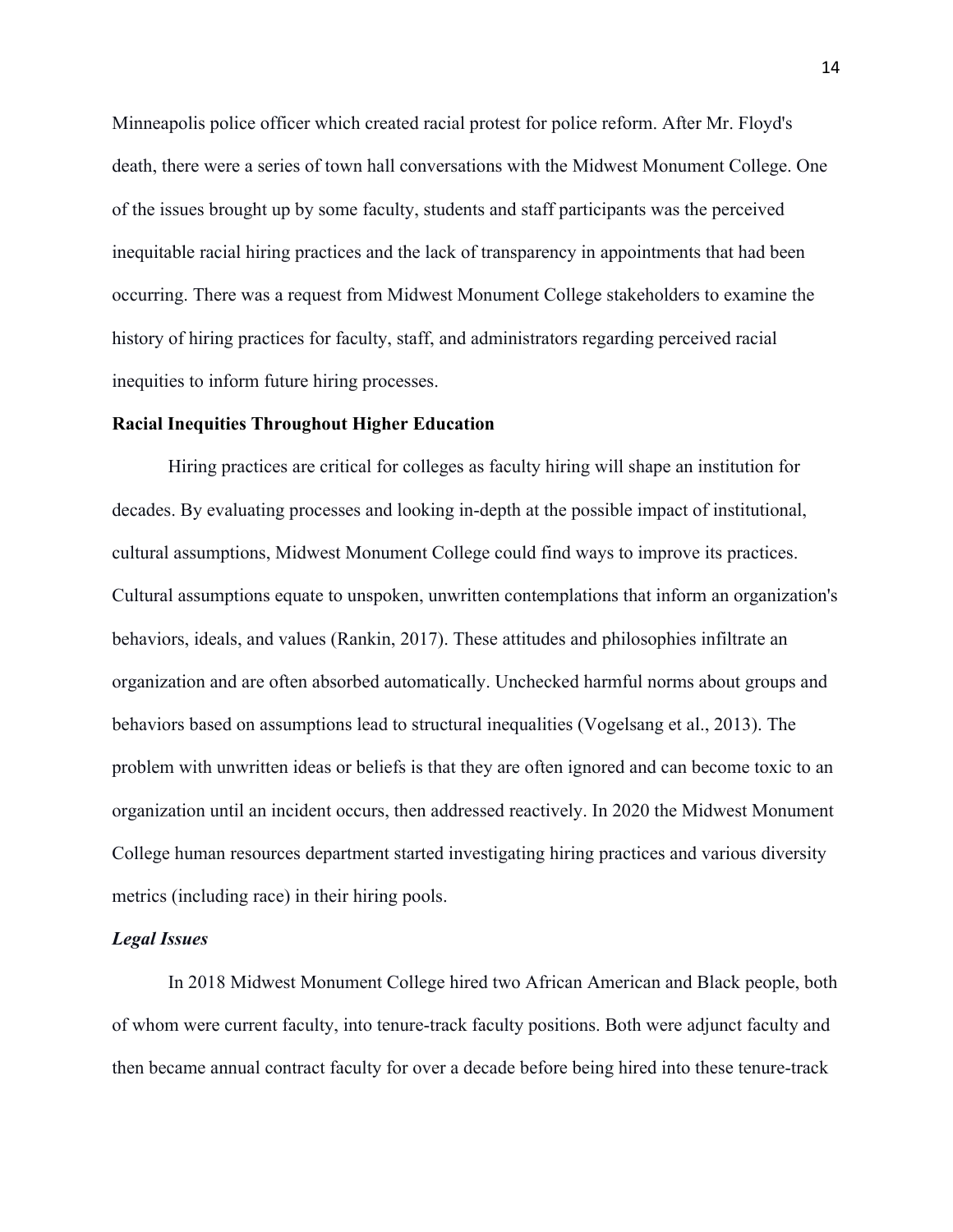positions. The reasons they were not tenure-track for so many years yet still in the faculty ranks can and will be debated depending on the viewpoint. Neither were stagnant in their respective programs. They were part of the curriculum development process over the years in their programs. They assisted with the transition from quarters to semesters, which is no small undertaking. Both graduated from Monument Midwest College in 2000. One of them started working at the college in 2001 as staff and then became an adjunct faculty, then annual contract faculty. The other worked at the college since graduating in 2000, first in a staff role, then added adjunct teaching, and annual contract teaching. At the time they received the tenure-track positions, they had been at the college 17 and 18 years. Both requested and were granted a higher initial rank at the assistant professor level, instructor being the lowest rank at Midwest Monument College. The aforementioned information is listed to illustrate the amount and level of work both faculty members did even before obtaining tenure-track positions and their commitment to the institution.

Initially, the first one to apply for a higher initial rank was told beginning at a higher initial rank was not possible. The faculty member could not get a clear answer as to why, so they persisted in asking again and again. The member reached out to the president of the faculty union. Finally, they were able to proceed which opened the door for the second colleague who had also worked at the college 17 years at that time. They submitted initial rank portfolios for proof of the work and scholarship requested by the college and the work was reviewed by a three-person faculty committee. All faculty reviewers were full professors in the same division, and there was one member from each of the faculty's programs on the committee. The department tenure and promotion committee, the dean, the vice president of academic affairs, and the Midwest Monument College faculty union gave approval.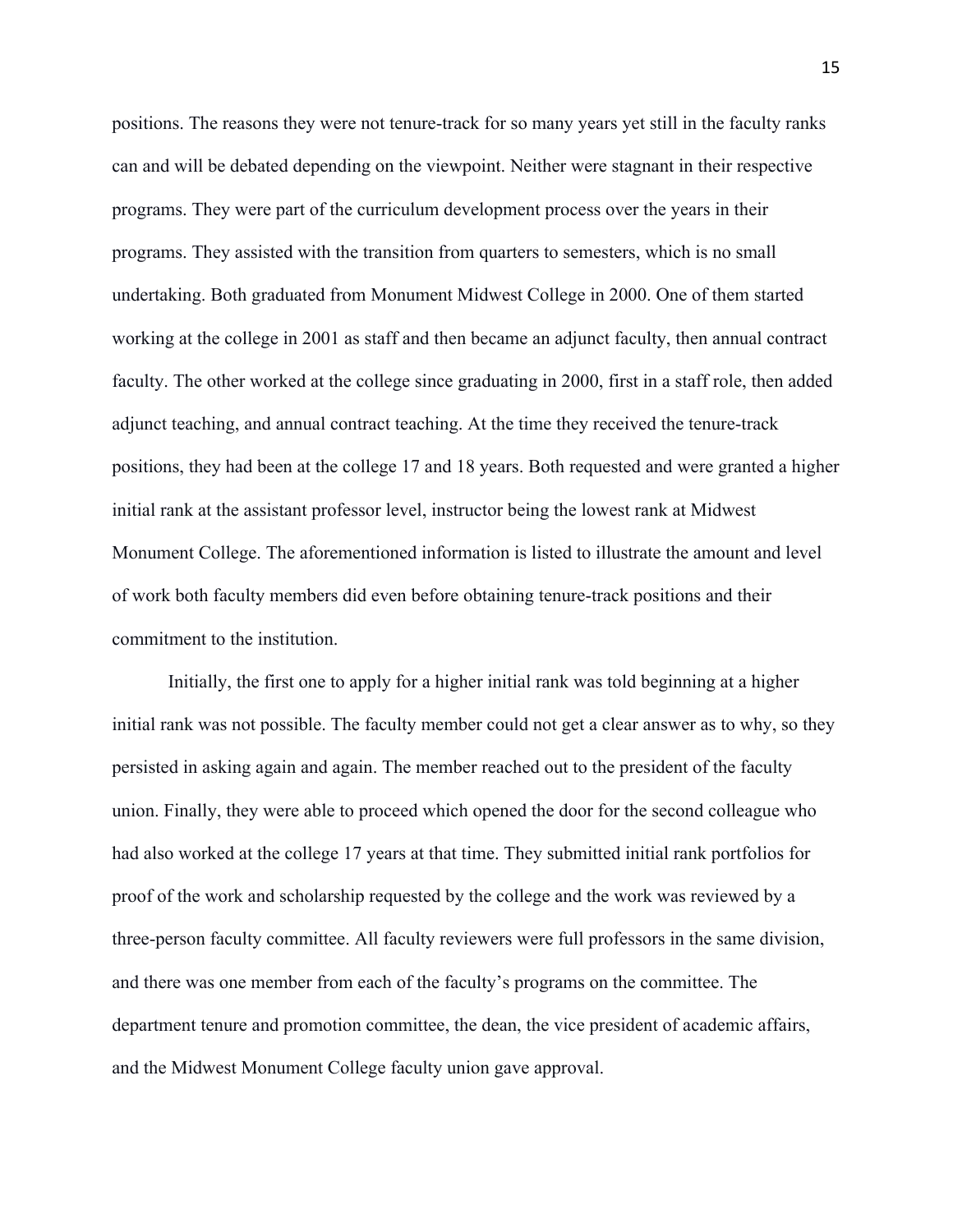After the approval of the higher initial rank, many White tenured faculty members made statements directly to the two faculty implying they planned to block the tenure of the two African American faculty when it is time for their portfolios to go up for tenure and promotion. The main reason reported for their disapproval was it was somehow unfair to "other" faculty. All the faculty members they named were White. When they asked people for specific reasons, their naysayers could not present specific reasoning.

Since they were the first two African Americans, known of, that began at a higher initial rank, they viewed the openly negative and critical statements as discrimination. They knew of White faculty that began at higher initial rank, but the openly expressed rancid commentary was absent with those previous White hires. Incidents such as the one described and other openly discriminatory and hostile behavior can open colleges up to Title VII lawsuits (U. S. Equal Employment Opportunity Commission, n.d.). Intentionally discriminatory behavior from college employees is viewed as racial discrimination. Midwest Monument College leaders should consider the following situations, address the disgruntled tenured employees, and work with academic leaders to review the tenure and promotion protocol to eliminate opportunities for retaliation in the tenure process. The two African American and Black faculty members said there were some White faculty, including the leadership of the Midwest Monument College faculty union, that expressed support for their bid for higher initial ranking. Unfortunately for the mental health of the two African American and Black faculty members, there were more outspoken naysayers than supporters at that time.

There was a case filed in 2019 related to tenure denial; *Eshun v. Welsh, 2019*. The case involved a tenure decision unfavorable to the plaintiff. The genuine nature of the denial came into question. The plaintiff could show the inequitable view of their scholarship. *Eshun v. Welsh*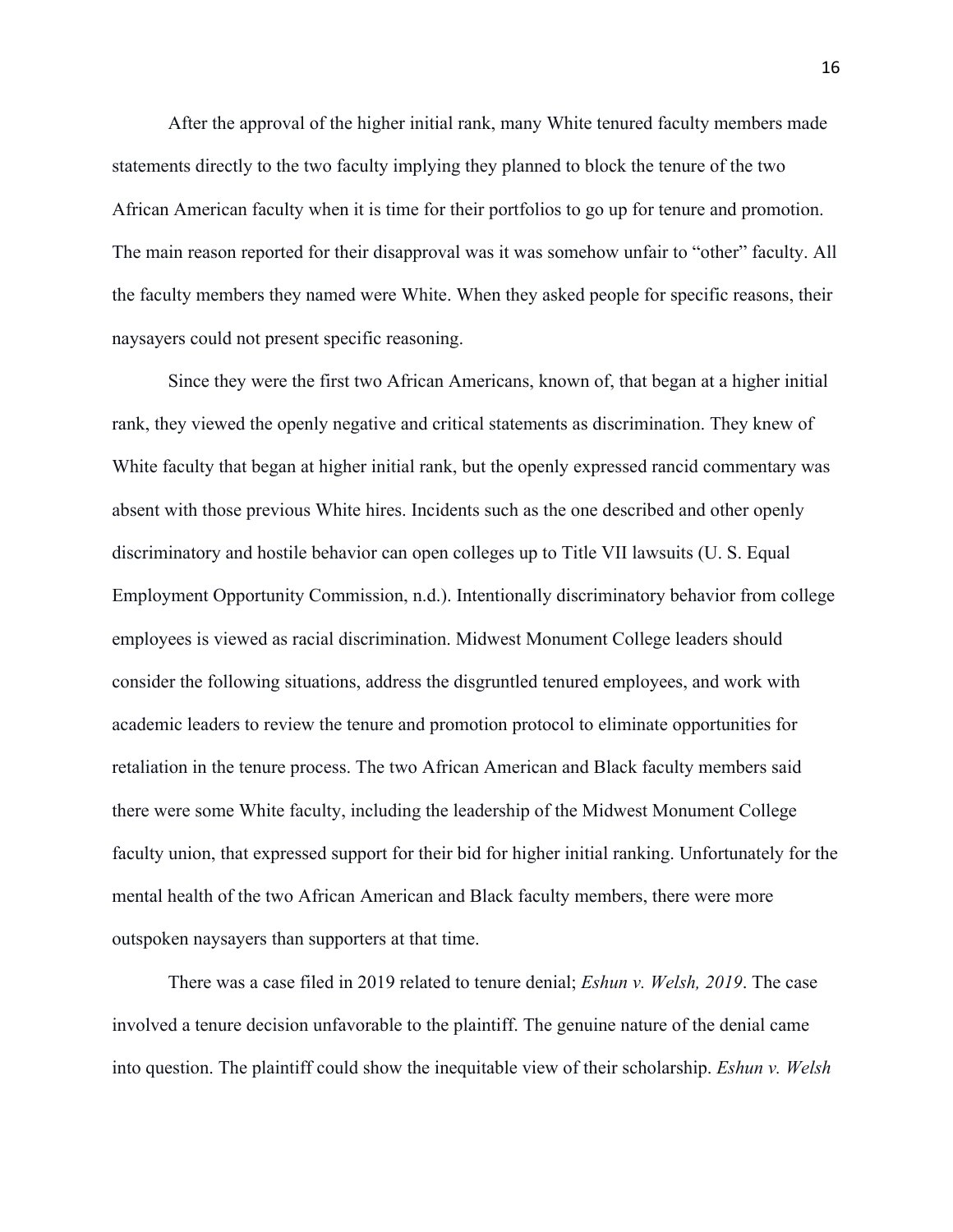*et al.* (2019). Eshun is a Ghanaian-born resident of the United States (*Eshun v. Welsh,* 2019). He had several earned degrees, including a doctoral degree. Eshun received an associate professorship at East Stroudsburg University in 2012 in the business department. Eshun decided to go up for tenure, and the tenure process required three levels of scholarly scrutiny: the department level, the chairperson level, and the institutional level. At Eshun's tenure request, there was a temporary chair who gave Eshun an unfavorable recommendation. The department level gave Eshun a unanimous approval for tenure. Eshun was given an eight out of eight recommendation at the college level but with five people noting with reservation. Eshun felt his tenure denial was racially motivated and filed suit, citing *McDonnell Douglas's* burden-shifting framework. East Stroudsburg University filed for summary judgment.

Denial of tenure to faculty of Color is not new nor is there always concrete reasoning given for the denial decisions. One such example is the denial of tenure for Pulitzer Prize winner Nikole Hannah-Jones by the University of North Carolina fueled by racism and discrimination at the highest levels (Berghel, 2021). Jones is an African American and Black writer, journalist, and novelist yet despite her success as a renowned journalist she was denied tenure. A second example is the denial of tenure for Dr. Cornel West by Harvard University. Dr. West is a scholar and staunch social activist who was denied tenure. Some scholars note Harvard's social justice stance is performative as represented by denying Dr. West, an African American and Black scholar and social activist tenure shrouded in secrecy (Miles, 2021). The third example is the denial of tenure for Dr. Paul Harris by the University of Virginia. Dr. Harris, an African American and Black faculty member, received positive feedback during his time as a faculty member at the University of Virginia, but his tenure bid was denied, and the tenure committee cited his publication work in an African American journal as unfit and self-published (Watson,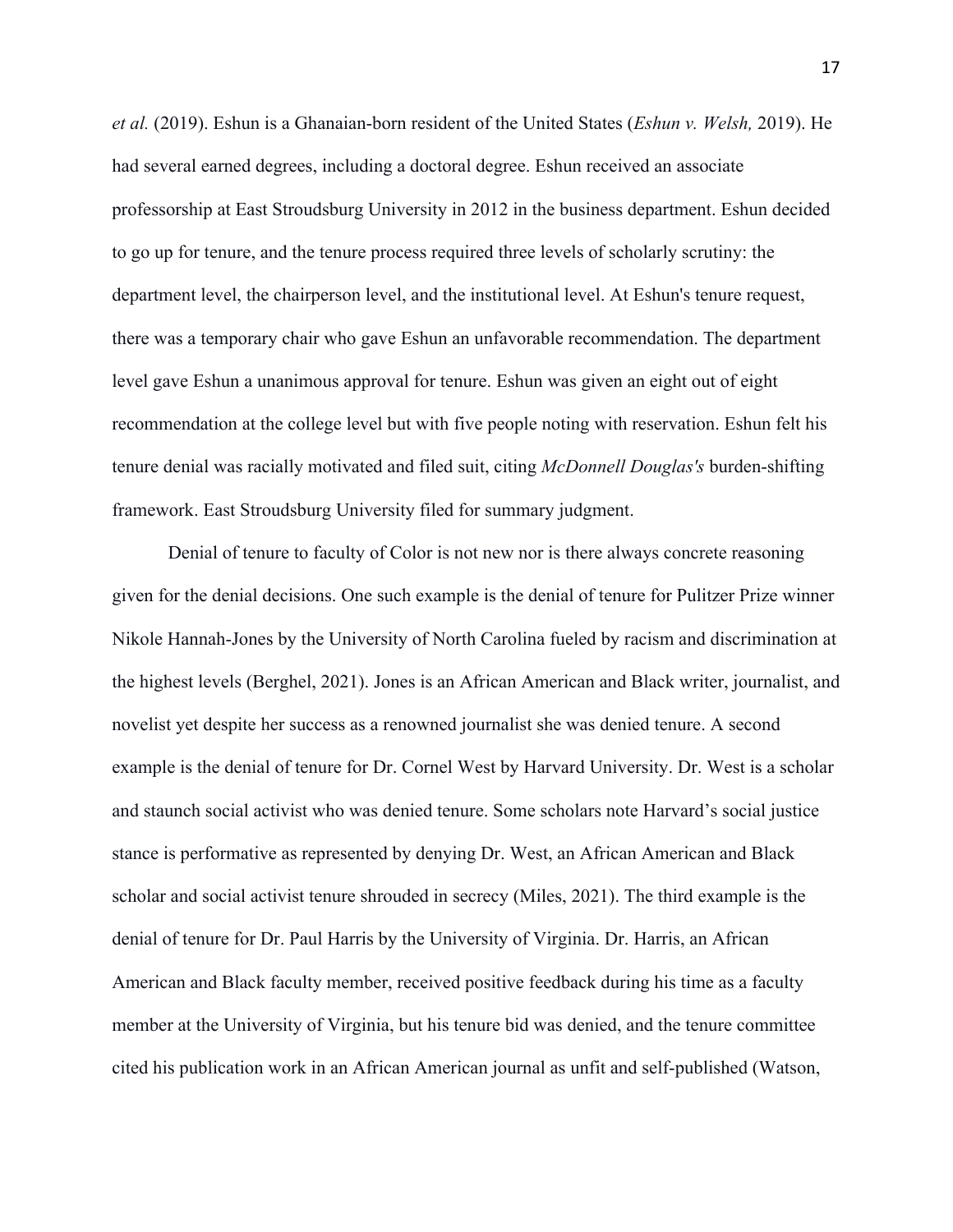2020). Not only did the institution indirectly call him a liar but they also demeaned the work of the African American journal that his work was published in by their comments.

 The works of the three highly acclaimed educators' denials are public knowledge but, the exact reasoning behind the final decisions is all shrouded in secrecy and subjectivity. If African American and Black faculty whose work is intellectual and common knowledge get denied tenure without true oversight or recourse, what does that say to African American and Black faculty that do not have household names? Issues related to tenure can be mitigated by appropriate and transparent measures that evaluate individual work with an inclusive lens and honest and equitable assessment.

# *Governance*

Shared governance at Midwest Monument College is collectively participated in by the president, board of trustees, policy council, and the academic council (MMC, n.d.-g). The groups mentioned above work together to ensure that policy and procedure standards are maintained and continually improved. A review of the faculty senate and trustee board agendas for the last three years reveals that the topic of faculty ethnic makeup has not been a focus of the shared governance meetings at Midwest Monument College Community. The trustee board is bound to govern the institution and ensure adherence to the state Legislature ([State] Higher Ed, n.d.). Since Midwest Monument College is a two-year institution, the board members are appointed by the governor and local officials.

The trustee board focuses on the needs of the fiscal health of the college and on college policy. Midwest Monument College's board is responsible for supervising and approving the spending of the institution's state budgetary funds, provided by tax revenue ([State] Higher Ed, n.d.). The state monitors the board of trustees; information is accessible by the public and media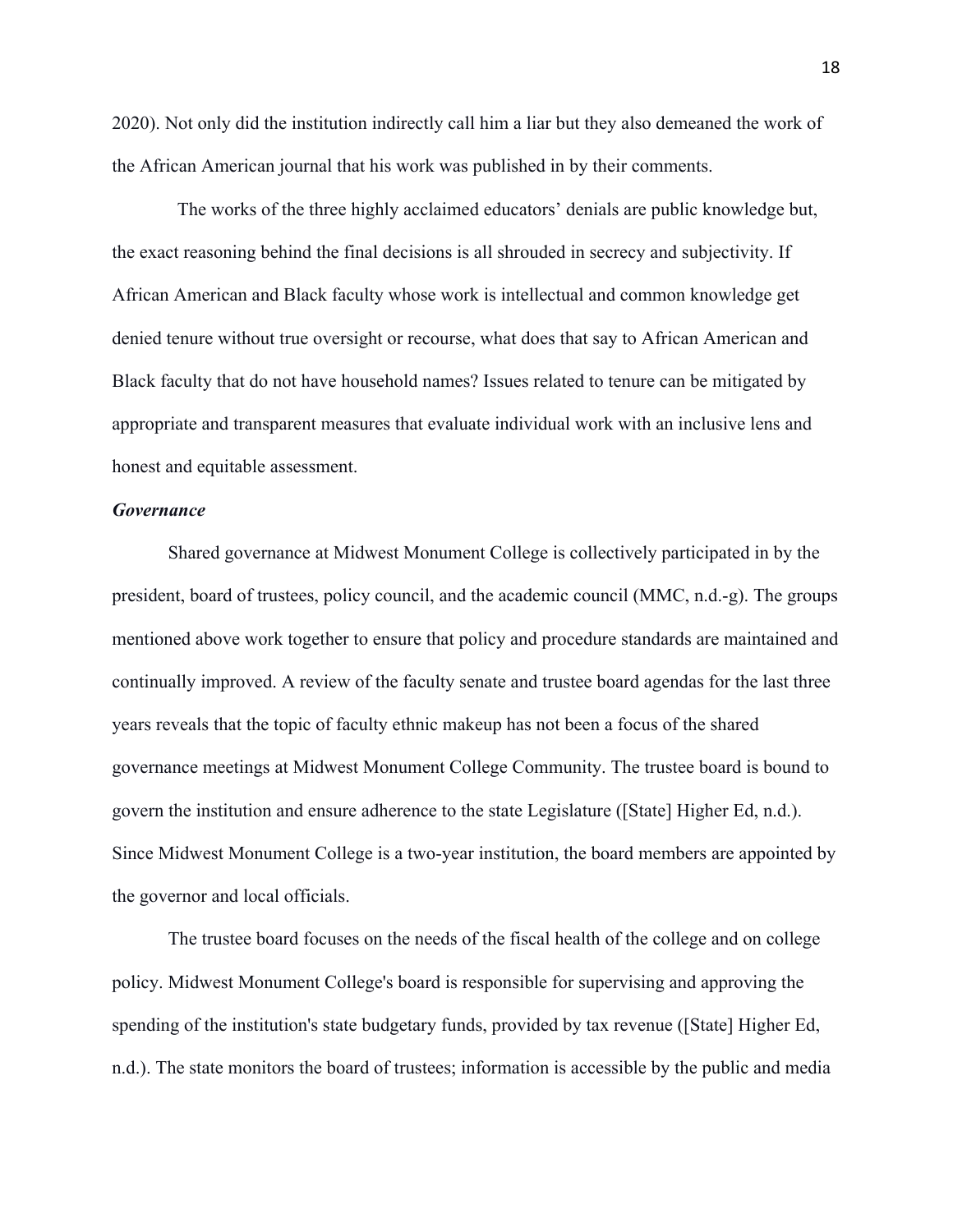personnel to guarantee fiscal responsibility. Ultimately, the board's charge is to advise the university on institutional and policy guidelines ([State] Higher Ed, n.d.; MMC, n.d.-g). Considering that the trustee board has overarching authority on fiscal and policy decisions, the board must understand the needs of all student and employee stakeholders. Thus, the board's decisions are far-reaching and should include a lens of equity in policy and financial decisionmaking.

During the January 2020 board meeting, the annual budget items were revisited and discussed. At the time of the meeting, there was an additional 1.2 million in unallocated revenue placed in the Student Success and Innovation Fund (MMC, 2020). There were several ideas discussed concerning what those dollars could be used for in the student success realm. There was no discussion, nor are there notes regarding the need to diversify the college staff, faculty, or administration. As stated above, in May 2020, an African American and Black man named George Floyd was killed by a police officer which created racial protest for police reform. There was a cry for justice across the nation and the world. There was no immediate response from Midwest Monument College on this issue that many considered an immediate social justice concern. A faculty member, reached out to the college community stakeholders to set up a series of town hall-type forums. The meetings were for people internal to the college to discuss the racial unrest that was in the nation regarding African American and Black people and the police. During the forums, several African American and Black faculty, staff, administrators, and students expressed hurt, anger, fear, and disappointment for what was happening in the United States and the inequitable conditions at the college.

The African American Employee Resource Group, the Diversity, and Inclusion faculty committee, the Academic Council leaders, and the faulty union leaders wrote a joint letter to the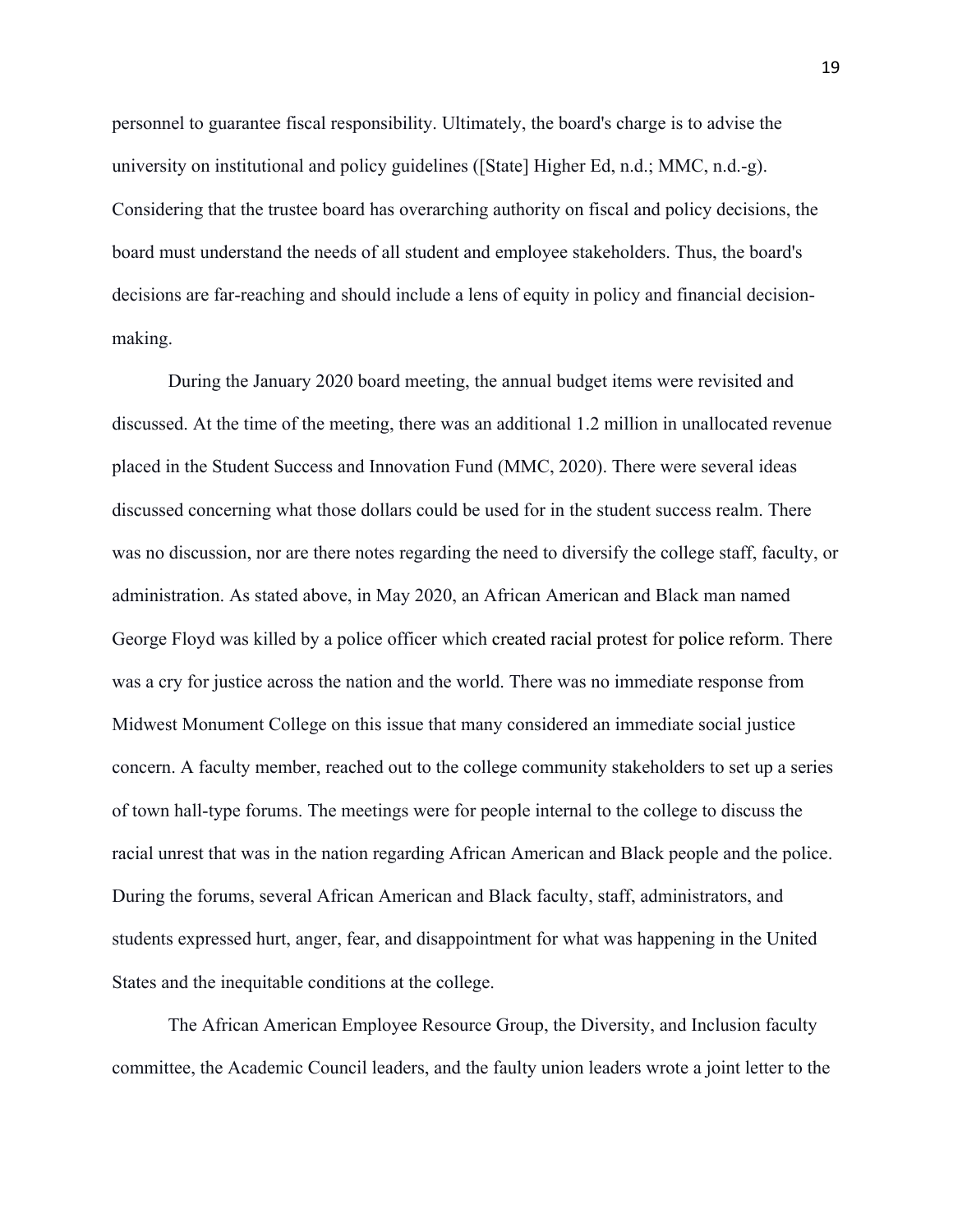president and board of trustees demanding racial equity at Midwest Monument College. The two immediate requests were the removal of a statue of a person who brought slaves to the United States and was involved with the killing of Indigenous people which was situated in the middle of the campus. The second request was of the establishing of a Chief Diversity Officer (CDO) office with the CDO having a vice-president level position and the office fully staffed. Many students and employees shared that the statue represented genocide of indigenous people, rape and murder of enslaved Africans and felt it should not be a representative of the college. The board approved the removal of the statue, and two board members gave personal funds for the removal. The president requested funds be allocated for the Chief Diversity office, and the board of trustees approved that request. They did not approve a permanent line item but a three-year funding of the position.

Like most higher education institutions including Midwest Monument College, the president has the final endorsement of policies. The non-academic policies and procedures are the focus of a policy council (MMC, n.d.-g). During the forums, a question was raised about the college's commitment to hiring more African American and Black faculty. The president stated he would support a Chief Diversity Office formation and work with college stakeholders to determine the next steps forward. Institutional leaders must ensure they have the trust of the college community (Diamond, 2002). Having a position such as a Chief Diversity Officer is important if the position is not performative in nature. The person in that office must have actual power and authority to make change. All college presidents must follow through on the work and promises they make related to race and equity and understand why there is often a call for hiring more African American and Black faculty and other underrepresented racial groups at institutions across the country, including Midwest Monument College.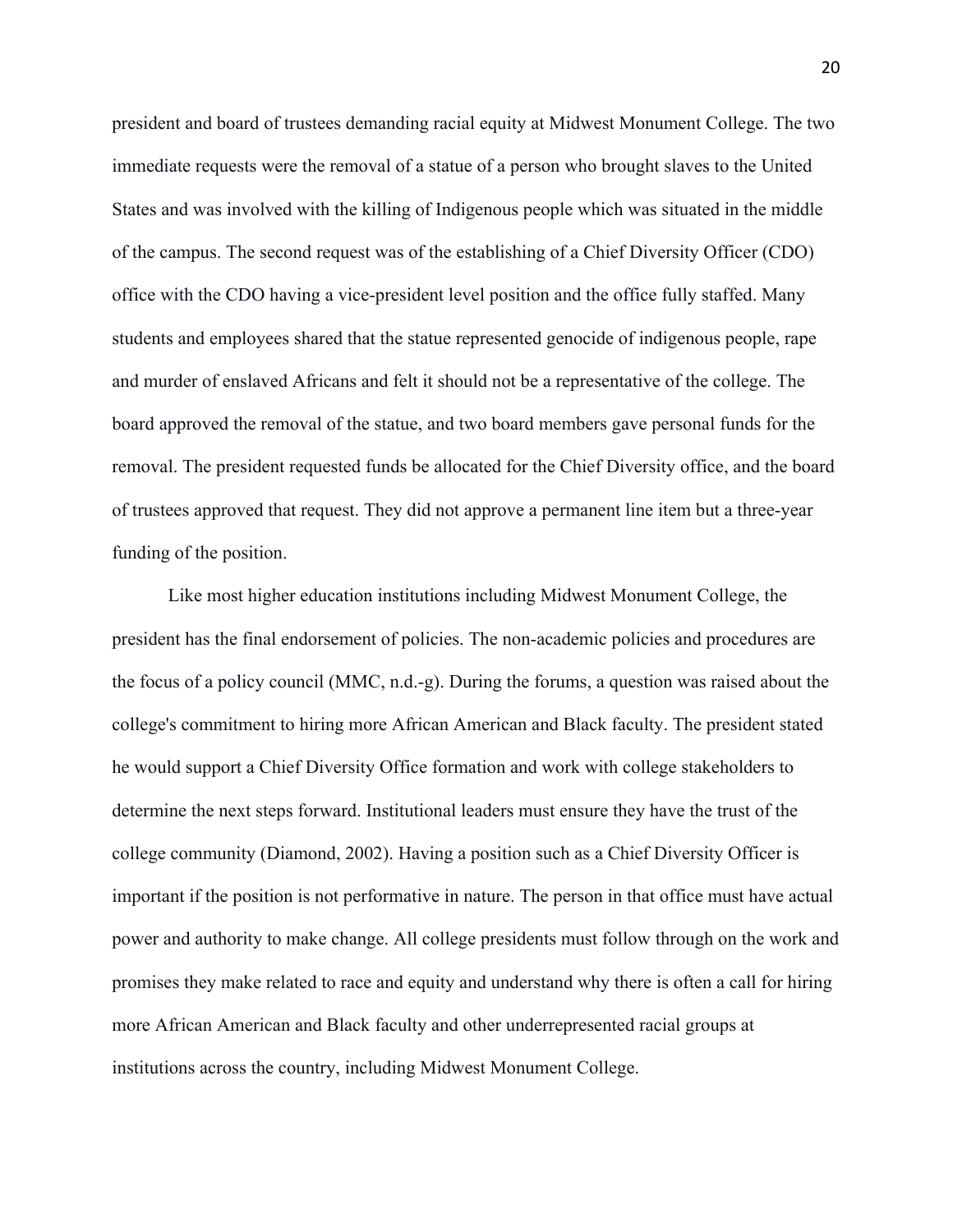Trust between institutional leaders with faculty and staff members must be built to benefit an organization (Diamond, 2002). For example, the request for more African American and Black faculty came from faculty members and the student body that attended the weeklong forums. The president's steps are likely to be closely watched by the institution's stakeholders to see if change occurs. The role of leaders as communicators, negotiators, advocates, and confidants that follow through on their words will enhance their credibility and trust in the decisions they make by the people they lead. The decision-making process of leaders includes gathering information from many perspectives with a steady focus on the mission of the college, individual programs, and ultimately student success (Kok & McDonald, 2017). Recognizing there may be policies and procedures that need to be updated and working to improve those policies requires a spirit of partnership, understanding diverse perspectives and experiences.

Members of the policy council are union representatives, the college's legal counsel, and staff advisors. The academic council's scope is related to academics such as curriculum and assessment and any additional faculty issues such as developing the tenure process (MMC, n.d. g). The members of the academic council are full-time tenured and tenure-track faculty. The academic council predominantly comprises White faculty, which stands to reason since the numbers of minority faculty, specifically African American and Black faculty, are low at Midwest Monument College. Leaders should not overlook the complexity of the perspectives, experiences, and challenges at their institution, which can inform their vision and plans for growth (Kok & McDonald, 2017). Policies and practices such as how complaints of racial discrimination that do not rise to a legal level but still impact students, faculty, and staff can be defined. Often there are challenges from racially diverse viewpoints and experiences that occur with students and faculty. The academic council members can review tenure policy and practices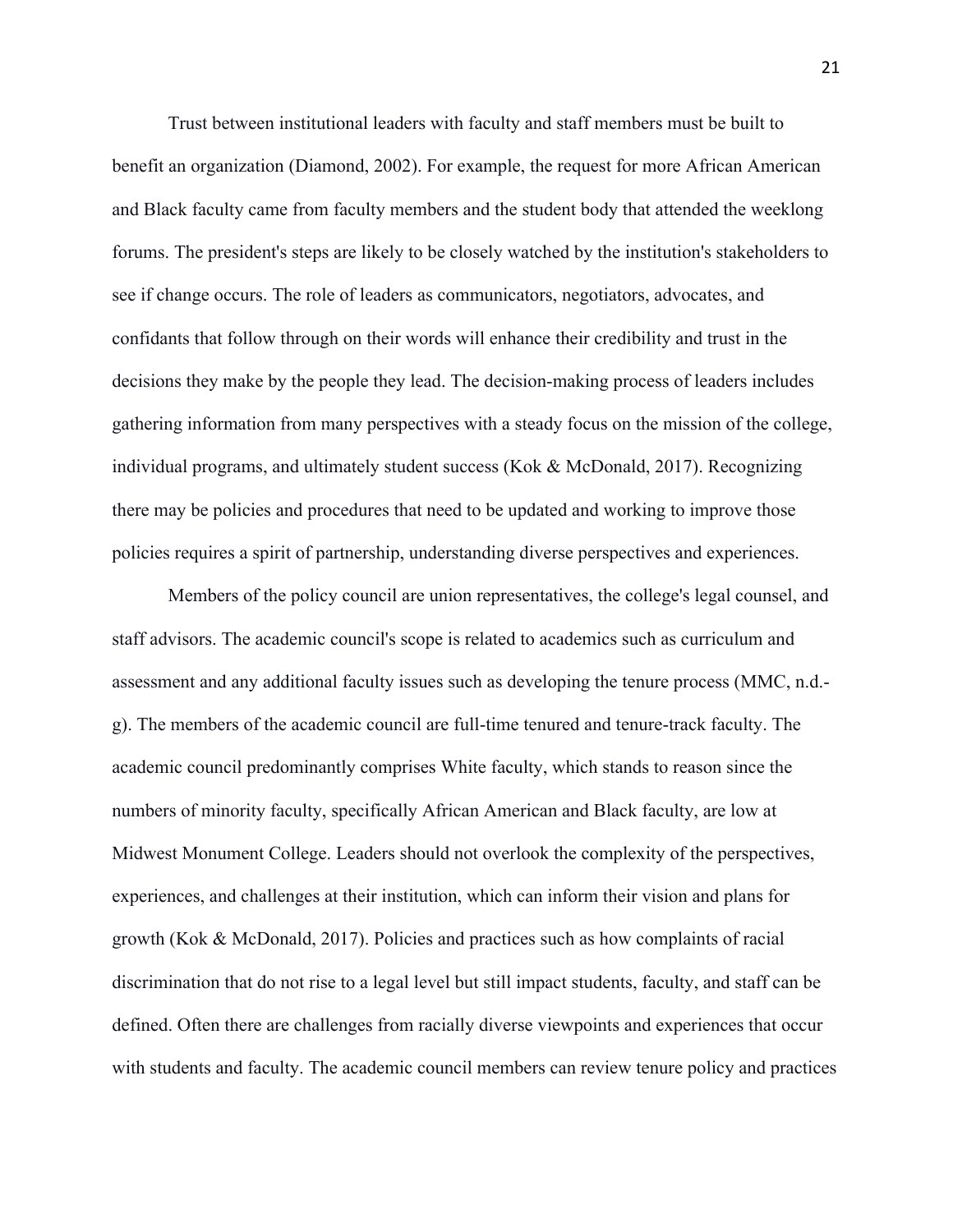to see if there are unintended punitive barriers to African American and Black faculty members as well as any marginalized group that is impacted by the process. There is currently no involvement of students in Midwest Monument College's shared governance system (MMC, n.d.-g).

Students from various races, ethnicities, abilities, and socioeconomic statuses attend community colleges. The perspectives of these students are undoubtedly different in many respects than the predominantly White Board of Trustee members, the president, and the policy council members. Inviting students of varied racial ethnicities to speak on their perspectives about the lack of representation in the faculty ranks and explaining how that dearth impacts their experience and potential success in higher education could inform shared governance members on a path forward. Community college faculty members can see real-life issues concerning their students, families, the college, and the communities they serve (Braxton & Lykens, 2015). When the faculty is racially homogenous, students that are racial minorities suffer when faculty have not had enough training in diversity, equity, inclusion, and racial identity development knowledge to assist their students and understand their own racial identity development. Faculty at community colleges teach, create, review, and revise coursework. Coursework being reflective of all experiences and ethnicities is crucial to all students to be able to relate and understand the material in ways that are comprehensible to minorities and White students alike (Barr & Rossett, 1994; Barton & Tan, 2020).

There are community leaders and industry leaders on every educational program advisory board. The community and industry board members offer recommendations about industry standards and community perspectives. Midwest Monument College must assess the current partnerships and evaluate if the partnerships are inclusive and equitable, and partners are diverse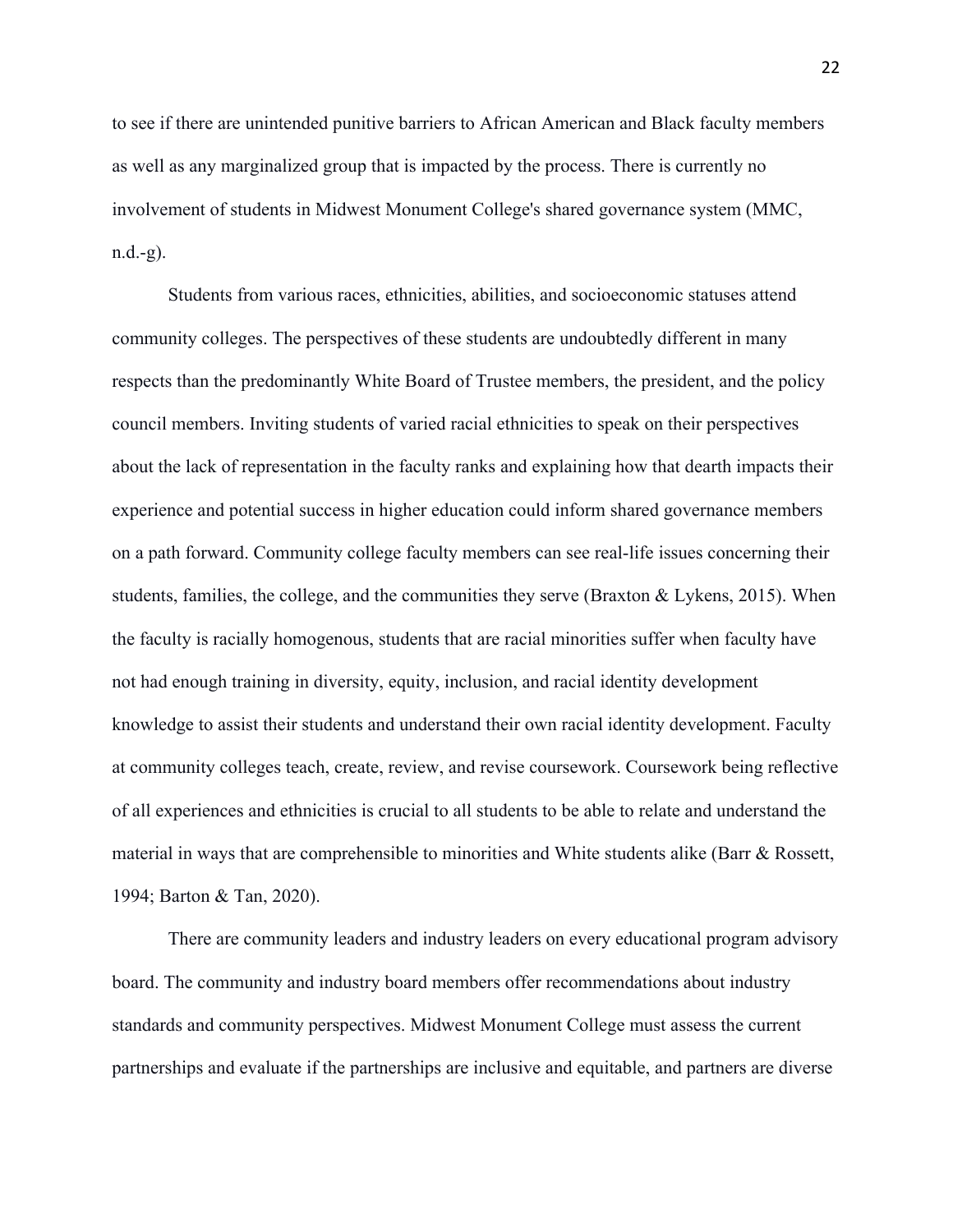and representative of the student body and communities they serve. Partnering organizations are often willing to fund issues that a college identifies as important. For example, funding for training and leadership programs and mentoring opportunities for African American and Black junior faculty could help increase opportunity and advancement, which will benefit the college. Partners in the community can provide training on implicit bias for board members and administrative leadership to help internal stakeholders recognize areas that may allow inequitable hiring practices and leadership decisions. Community and business partners can be leveraged in many positive ways to benefit the college community, including increasing diversity, equity, and inclusion initiatives.

#### **Ethical Issues**

Higher education institutions include internal stakeholders of faculty, staff, students, and external stakeholders such as parents, governmental agencies, community members, and any entity involved, affected, or interested in the institution. Stakeholders are entitled to excellence, and institutions are doing what is honest and prudent for students, the community it serves, and the institution (Suskie, 2014). Accreditors evaluate an institution's mission statement to ensure the promises made by the institution are entrenched in the curriculum, processes, financial decisions, and all other facets of operation (Higher Learning Commission, n.d.).

There are several aspects of an institution's responsibility to stakeholders to keep promises and be consistent in all they do. Institutional honesty and fair dealings in finance and educational offerings are a hallmark of stewardship (Suskie, 2014). Offering equitable academic educational options for students while considering their family commitments, work, and life outside of the institution puts students' interests at the forefront. Increasing African American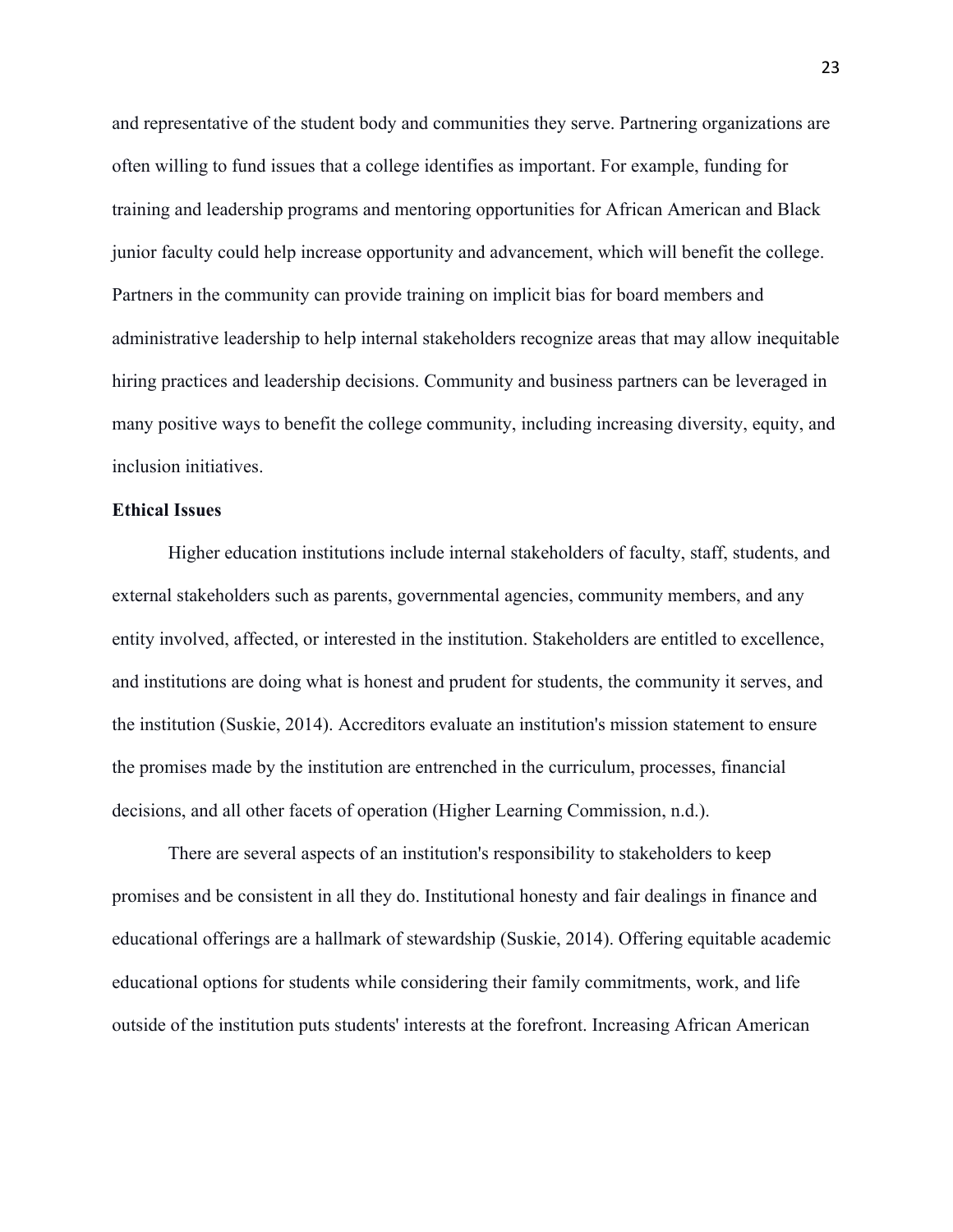and Black faculty should be a goal of any college with a diverse student population that has earned and plans to keep accreditation.

It is the responsibility of an institution to research the needs of stakeholders to better position the institution to be able to respond to those needs adequately (Suskie, 2014). Respect is an essential trait for institutional leaders to juxtapose marginalization, a precursor to distrust, which is a detrimental factor to any organization. Equity is an area that often needs continuous attention and a willingness among leaders to endure the hard sustained conversations. A Chief Diversity Officer can garner buy-in from college stakeholders, engage various groups, and hold responsible high-level leadership to act in an organization to create an atmosphere of trust and change (Gassam, 2019). Midwest Monument College has recently hired a chief diversity officer, and it will take some time to see the impact the new position will have on Midwest Monument College culture.

Institutions of higher learning must set objectives for their future growth. The goals of the higher education institution should be shared clearly to potential students, community members, donors, and all who could potentially invest in the institution. People need to understand the institution's plan to know how they can assist in the institutional success (Suskie, 2014). For example, Midwest Monument College's strategic plan design has three specific goals: 1) student success, 2) workforce development and 3) civic engagement (MMC, n.d.). In addition, the plan has several long-term initiatives, such as connecting with students at the secondary level by dual enrollment or college classes housed in high school to increase the success and retention of students. There is an opportunity to build trust with various racial and ethnic communities while students are still in secondary education through these initiatives.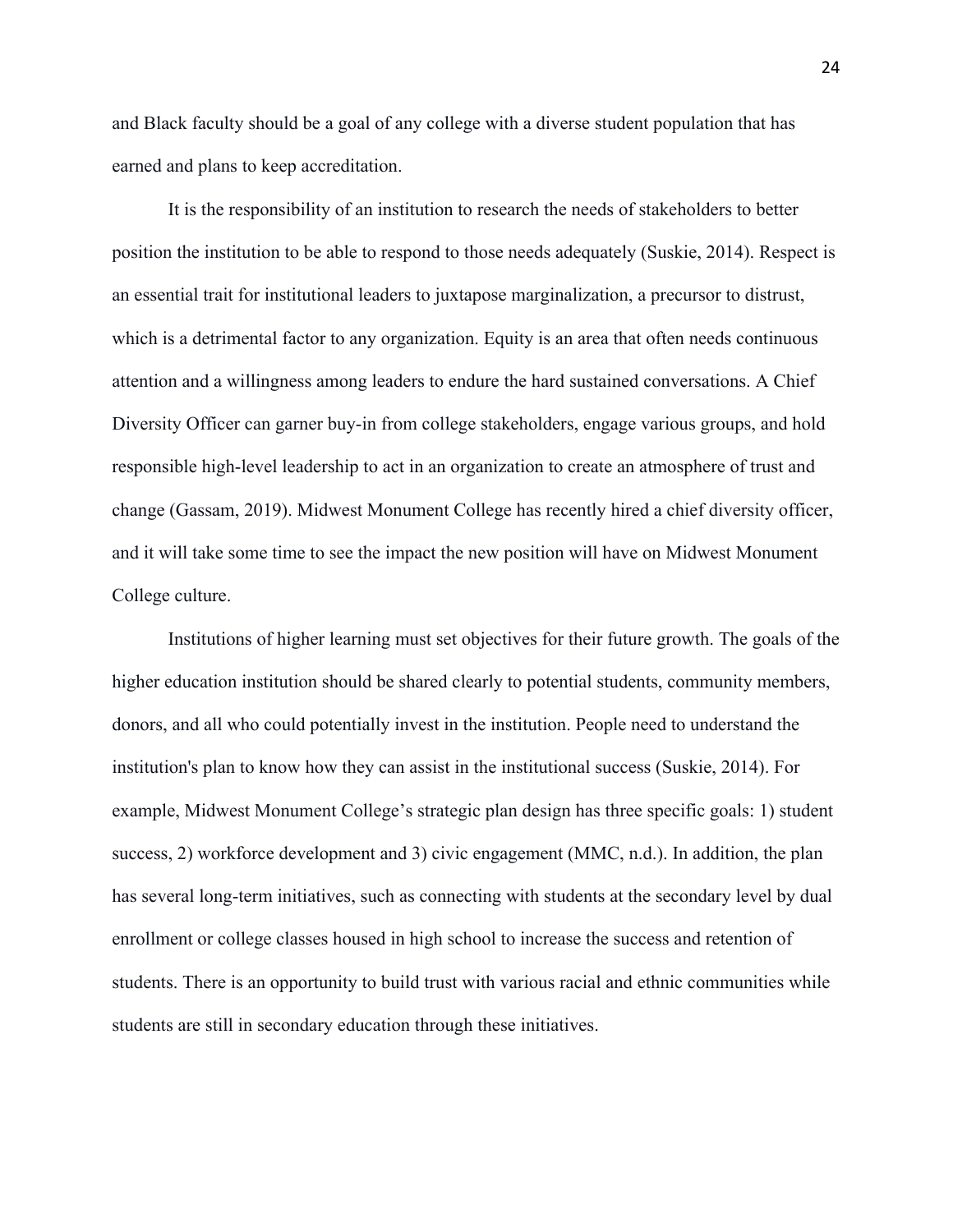Midwest Monument College personnel can research the experiences of African American and Black faculty to ascertain what barriers they have experienced in higher education, how the lack of racially diverse faculty impacts students, the historical significance of inequity with hiring and racial identity development, and the need to understand experiences of various racial groups. Midwest Monument College documents the strategic plan in a manner that is transparent and accessible, but a clear strategic plan calls for action. Institutional growth can never stagnate. The world changes, the environment in which an institution sits changes, people change and grow, and so must an institution. Internal and external stakeholders look to educational establishments to understand the complexity of change and incorporate their needs to match the world around them. Understanding how the racialized internal and external stakeholders experience the world should be part of that understanding for growth. The next portion of this study, literature review, will look deeper into narratives of African American and Black faculty and students. A review of their experiences in higher education and how race impacted their journey as students and faculty members.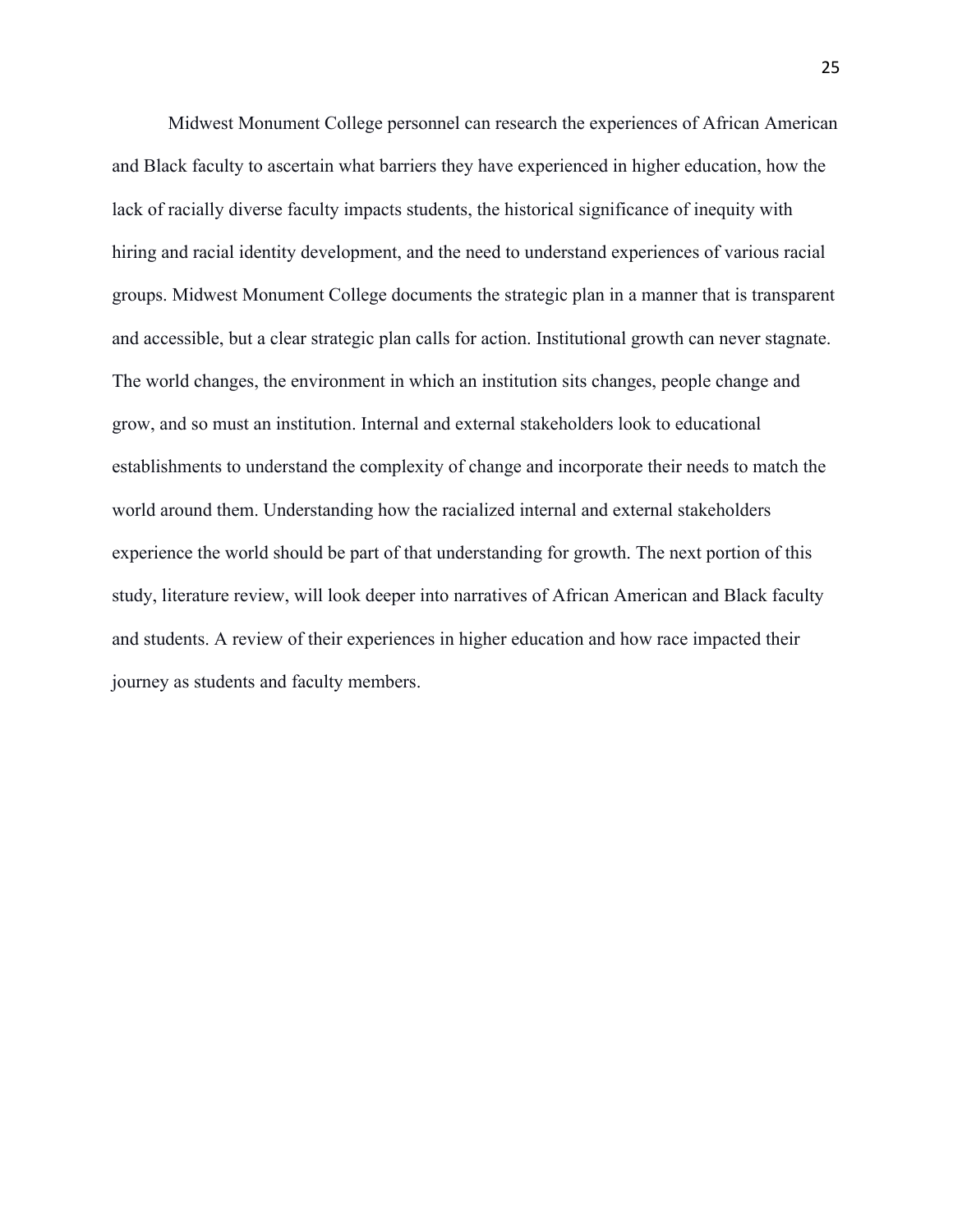#### **Chapter 2: Literature Review**

There comes a time when one must take a position that is neither safe, nor politic, nor popular, but he must take it because conscience tells him it is right.

—Martin Luther King Jr.

The racial divide within the United States has and continues to be a major concern for African American and Black people and many other minority communities. Regardless of the attempts that have been made, racism continues to be a flowing deluge of misconception, misrepresentation, and avoidance by those within the higher education environment. The renowned Reverend Dr. Martin Luther King's words continue to echo his concerns as well as the reality of his time. In this chapter a look at the history of higher education, how mentorship influences growth, critical race theory, tenure and promotion, and Racial Battle Fatigue will be reviewed. All the topics influence higher education and the role they play on the number of tenured African American and Black faculty.

# **Education**

In higher education, many students attend colleges and universities across the United States. The educational systems have an essential role in the development of knowledge conveyed to students. The lack of shared racial, cultural knowledge and power inequities can be detrimental to underrepresented groups (Griffin, 2017; Mack, 2010; Patton, 2016). Education was not available to Africans forced into slavery in the United States, and vestiges of those barriers are still evident today. Insidious racial inequity and exclusionary practices in higher education is not just a modern-day occurrence.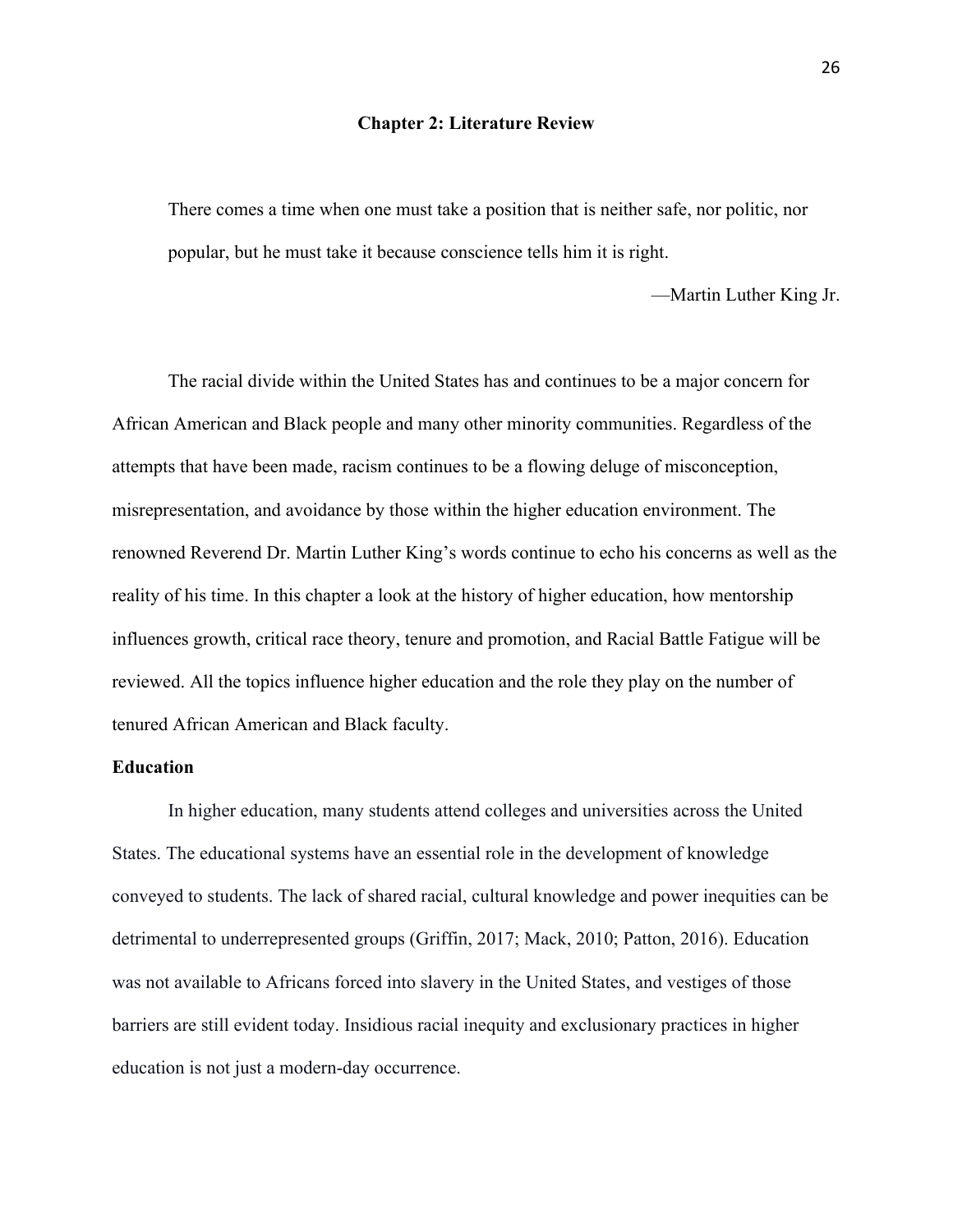The first enslaved Africans brought to the United States was in 1502 (Wilder, 2014). Higher education in the United States began in 1636 with the inauguration of the first higher education institution Harvard (Wilder, 2014). People of color were not educators nor students at Harvard at its inception. They were slaves and viewed and treated as objects (Wilder, 2014). The history of the beginning of American education began focusing on European ideas, perspectives, and power. After 518 years from the deadly voyage of the first ship of enslaved Africans to America and 384 years from the founding of American higher education, the education system is still grappling with diversity, equity, and inclusion issues.

## **"Reverse Discrimination"**

Even after several centuries from the beginning of higher education, racial discrimination and inequities persisted. During World War II, Fred G. Wale encouraged the hiring of African American and Black faculty to help the shortage of educators, but most White presidents rejected the idea and said they did not want to "discriminate" against White people (Smith, 2004). Even though African Americans did not hold the power to discriminate, it did not stop the antiblackness rhetoric from discriminating against them.

In 2011, 72 years after the start of World War II, a survey revealed that a large majority of White people continue to feel that equity efforts on behalf of African American and Black people are "so-called" reverse discrimination (Livingston, 2020). The idea of reverse discrimination has been reported in higher education arena by some that feel African American and Black people have somehow taken a place in a school that should have gone to a more deserving non-Black student (Smith, et al., 2016). Non-Black students took those claims to court to challenge affirmative action as a reverse discrimination practice (Heilig, 2019; Cabrera, 2017). Similar practices of discriminatory occurrences have persisted from decade to decade.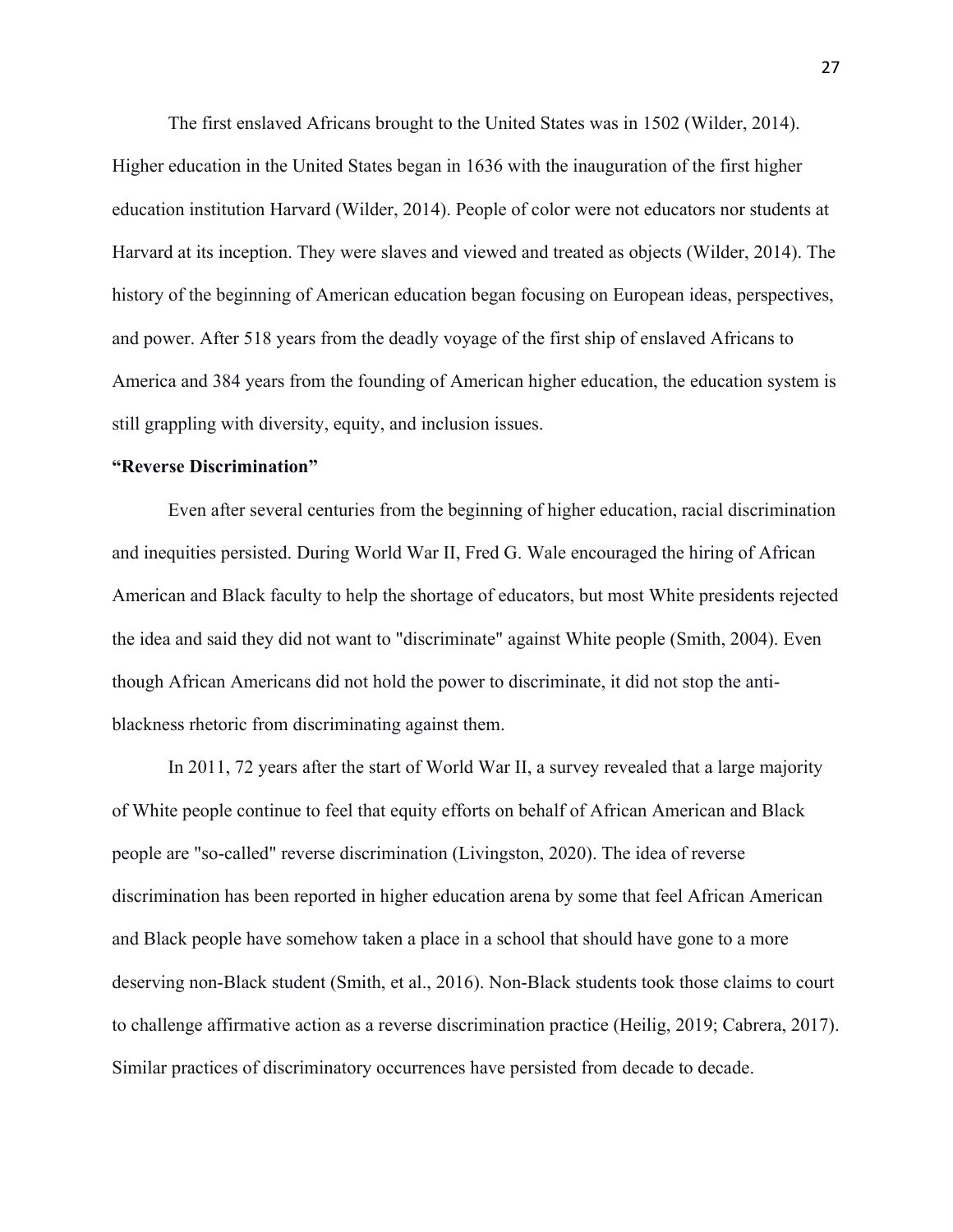In 2018 African American and Black faculty made up only six percent of all faculty in degree-granting institutions in the United States (National Center for Education Statistics, n.d. b). In 2020, organizations in the United States continued to experience issues of racial discrimination (Livingston, 2020). Harvard University Professor Dr. Livingston's research reveals that White people within organizations often do not recognize the discrimination that occurs toward people of color, which is a barrier to recognizing the problem (Livingston, 2020). White students have shown contempt for being taught by African American and Black professors due to implicit and explicit messages they received about African American and Black people their entire lives (Smith, 2004). A phenomenon known as Academic Contra Power Harassment can occur from students against faculty due to race/ethnicity or gender (May & Tenzek, 2018). Research reveals people of color and in particular women and LGBTQ+ faculty of Color are harassed more often than their White counterparts by students (Snyder-Yuly, et al., 2021). The authors share that the forms of harassment include cyberbullying, rude emails, negative student evaluations, and grade grievances to name a few. If there is no conversation or other mechanism for institutions to deal with Academic Contra Power Harassment, then the faculty of color has an additional and unnecessary burden to bear that could negatively impact tenure or other upward movement.

## **Barriers to Hiring**

Systemic issues in hiring processes in many professions limit the growth of diversity in various industries, higher education being one (Quillian et al., 2017). Hiring inequities may block the way for increasing the numbers of African American and Black faculty who can serve as positive representatives for African American and Black students and junior faculty in higher education. Lack of equal access for African American and Black students is an additional barrier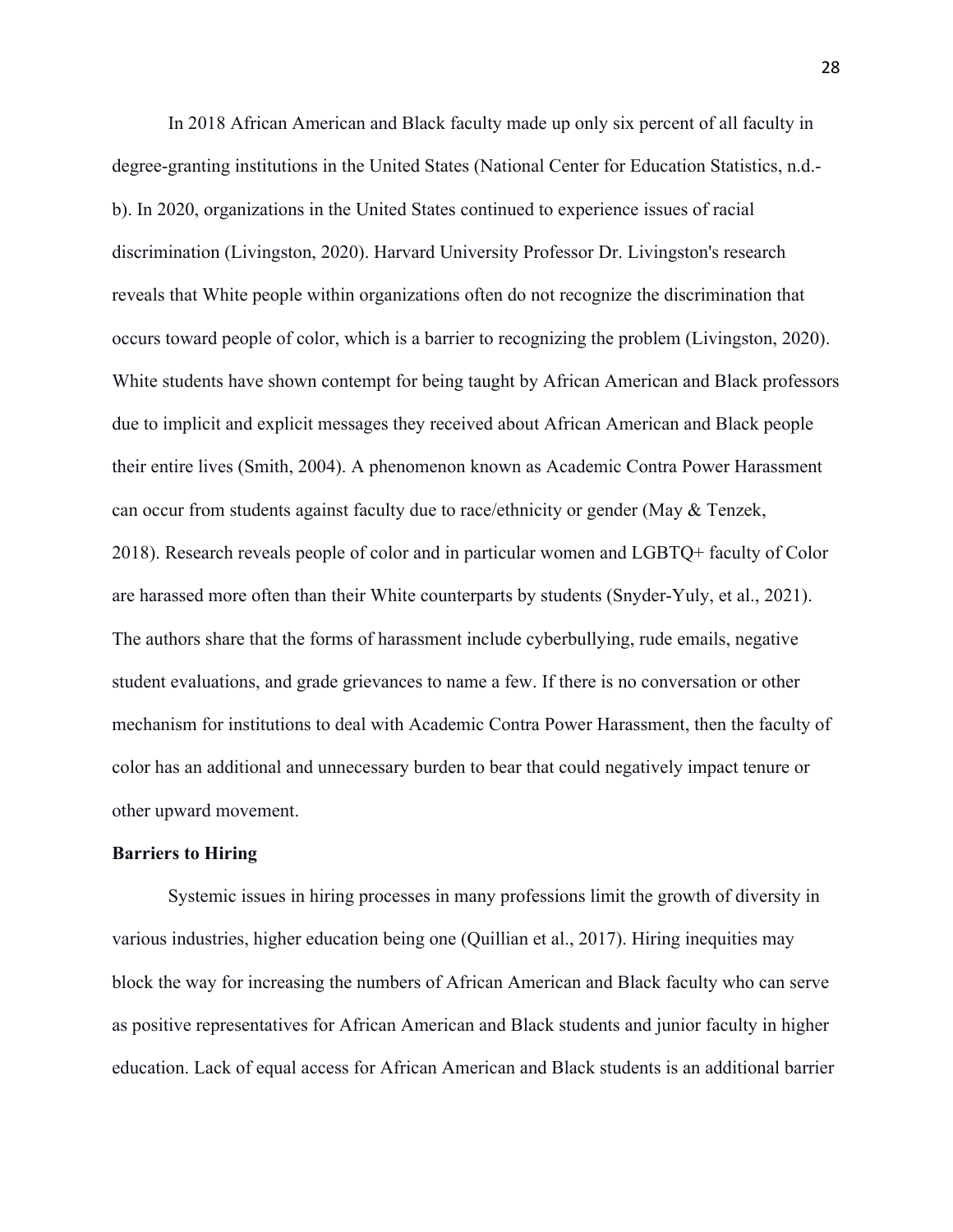due to the limited number of African American and Black faculty (Felder & Baker, 2013; Parker, 2017). African American and Black students cannot always see themselves in their faculty as their White peers can do at predominantly White institutions (Griffin, 2017). Seeing success modeled by someone who looks like you can help someone envision their success (Egziabher & Edwards, 2013). The lack of African American and Black faculty that experience life similarly and look like African American and Black students can lead to the exclusion of African American and Black identity by the higher education system entrusted with their educational care (Felder & Baker, 2013; Baxley, 2012). Marginalization of African American and Black faculty voices in curriculum development and the inner circles of White dominance set the standards in educational practices (Baxley, 2012; Croom, 2017). Exclusionary practices and marginalization are a detriment to faculty and, ultimately, students' development of growth and uplifting of diverse communities.

There are African American and Black tenured faculty who have successfully navigated higher education systems while circumnavigating or handling Racial Battle Fatigue (Arnold, Crawford & Khalifa, 2016). Racial Battle Fatigue is the mental, emotional, and physical reactions in people of color from constant racial micro-and macroaggressions (Smith, 2004; Arnold et al., 2016). However, there possibly are African American and Black people who did not obtain tenure, possibly due to the additional stress they face because of their race. Often African American and Black faculty feel pressured to do additional service work that will not count toward their bid for tenure (Bright, 2020; Chancellor, 2019). Leadership matters, and how White leaders address the racial climate of their institutions can be a benefit or a detriment. White centrism in higher education institutions often allows people to ignore the barrage of negative racial issues experienced by the people of color under their purview (Cabrera, 2017;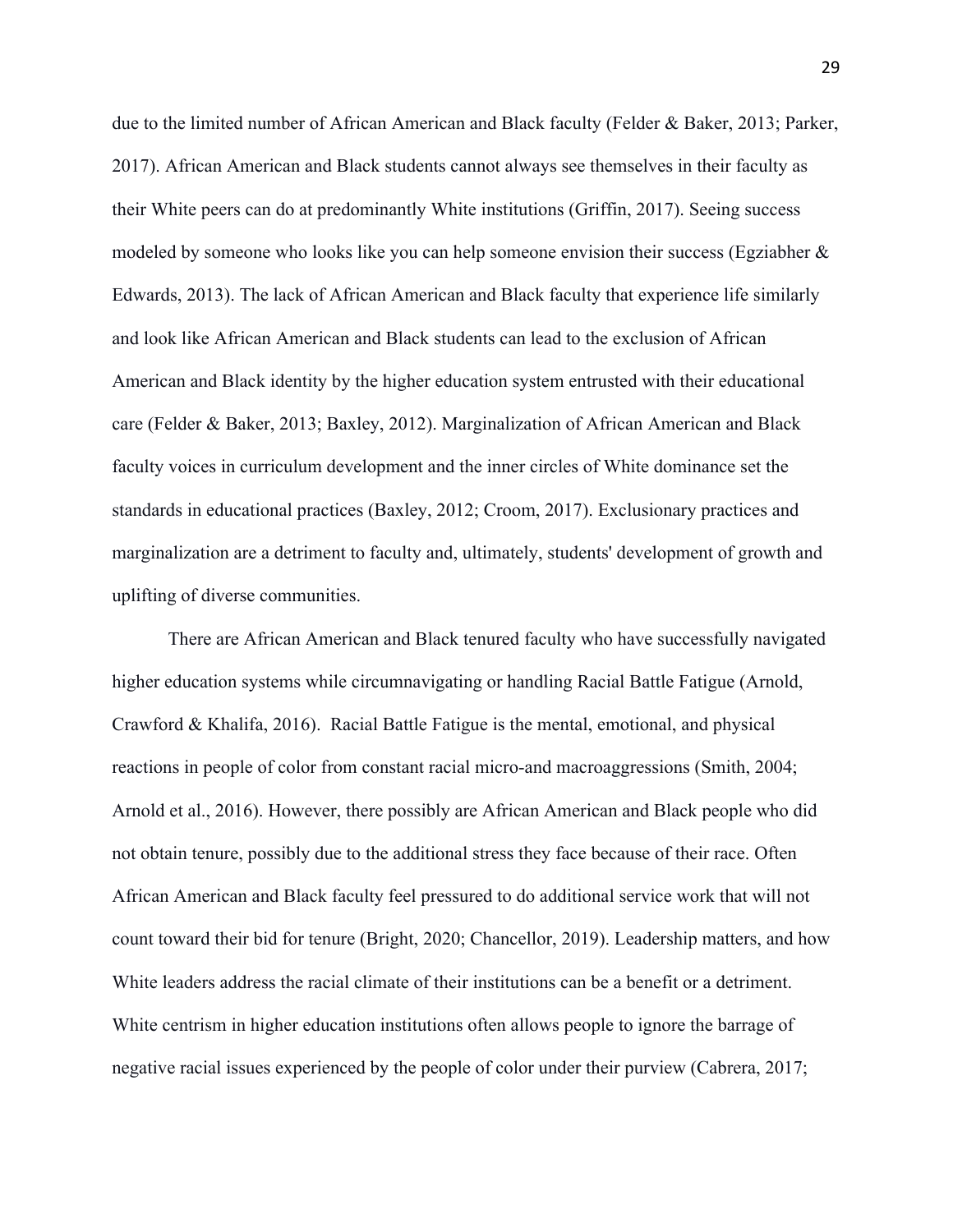Smith, 2004). The lack of understanding of experiences of faculty of color by leaders may exacerbate feelings of isolation in African American and Black faculty. If White leaders are unaware or ignorant of the negative emotional toll of the people they lead, they cannot aid in making improvements that will ultimately benefit the entire institution.

## **Leadership and Bias**

The constructivist worldview is how people create meaning through their experiences with the world around them (Creswell, 2014). Leaders who engage with African American and Black people professionally and in a personal manner can learn from the human interactions and sharing of experiences that can aid in shaping or reshaping their worldview with a deeper understanding. White leaders need not be complacent but learn about racism and its impact on people of color on their campuses (Beatty et al., 2010; Cabrera, 2017). Leaders can choose to engage with people of different racial and ethnic identities, life experiences, or they can choose to remain unaware. Meaning-making that comes from interactions with diverse people varies by how interactions occur in different peoples' lives (Creswell, 2014; Neville & Cross, 2017). Garnering more information through connections can aid a person in understanding what those pieces of information mean from interactions and influence their future actions. Meaning does not occur in isolation but by blending occurrences with other people and situations and everyone's understanding of those interactions (Creswell, 2014). One interaction may have several perspectives and considerations of an event or interaction depending on everyone's unique personal experience and interpretation. Leaders' self-awareness at higher education institutions is necessary for them to confront and eradicate behaviors, policies and practices that negatively impact African American and Black people, explicitly and implicitly on their campus' (Beatty et al., 2020).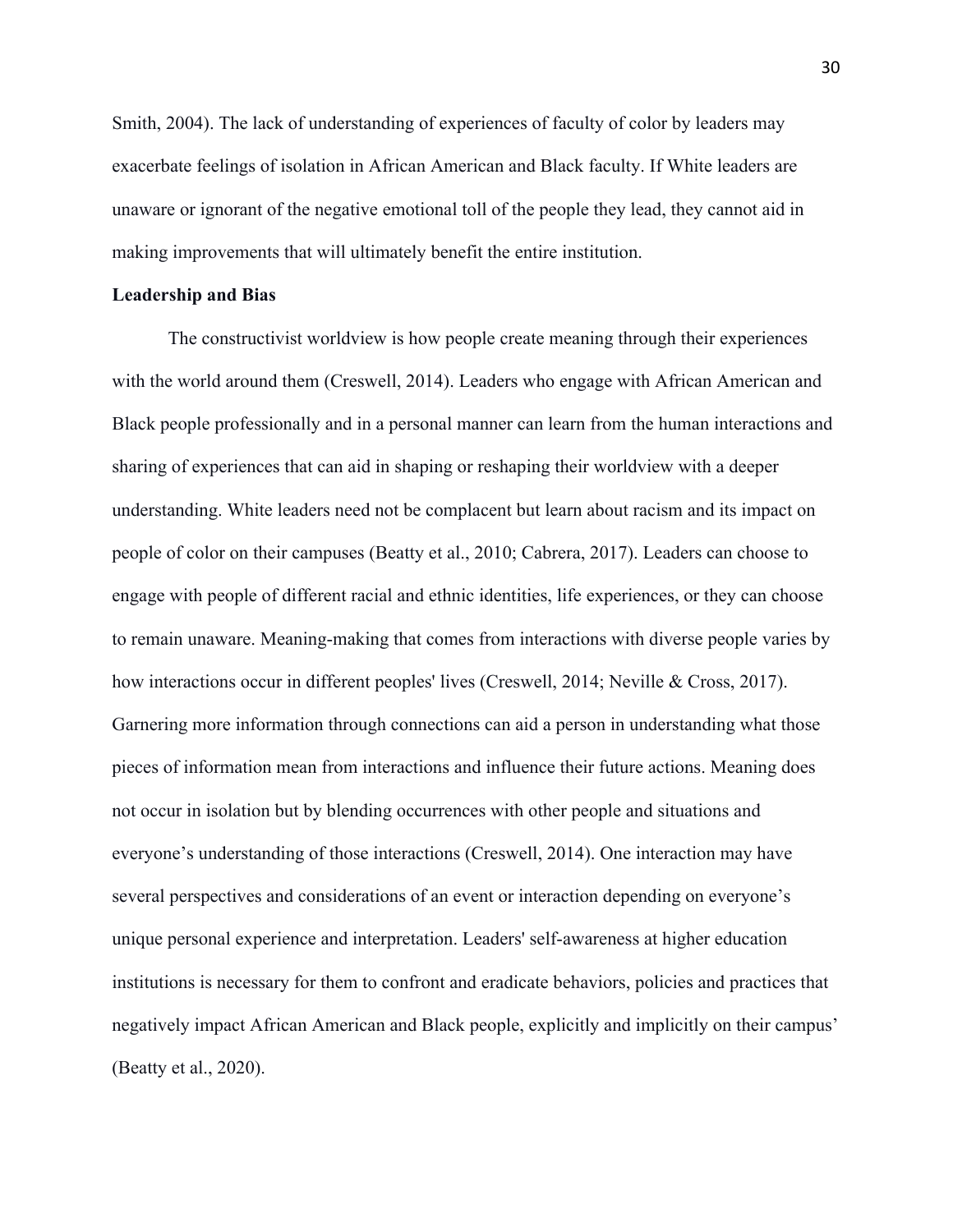Implicit bias plays a role in how people understand or perceive the same interaction from the subliminal discriminatory messages they have unwittingly learned in their lifetime. Instances of implicit bias have remained steady over time (Quillian et al., 2017). The meanings of interactions translated only by the people in power make an inequitable environment, partly because the environment is implicitly racialized and inequitable. According to Parker (2017) African American and Black faculty report experiencing adverse bias treatment in the tenure process by faculty that use unwritten measures of congeniality, in student evaluations, in their departments, and on-campus. Implicit bias is often unwritten and engrained in the system, which is not easily recognized or rooted out. Research written regarding women and bias is often research focused on White women (Hannon et al., 2019; Rosette, 2016). Research can ignore the intersectionality of African American and Black people when looking at gender alone. In the higher education environment, implicit bias can occur toward African American and Black people simply by asking them not to be too ethnic or to refrain from researching ideas that spotlight their racial identities or struggles (Acuff, 2018). Is there any consideration from leaders and White educational faculty about how asking someone to lessen who they are and ignore their lived experiences impacts their mental health?

Education is often touted as an equalizer, of sorts, and a bridge for the gap between various means such as social classes, but that is not always the case for minorities (Eckel  $\&$ King, 2006; Patton, 2016). In America, racial disparities occur, and adding focus to those occurrences while making plans to combat racial inequities is something higher education leaders can look at doing. Higher education personnel, such as faculty, can leverage curriculum by searching for ways to diverse modes of teaching and learning as equalizers while the institution works on diversifying the faculty and equitable and inclusionary practices and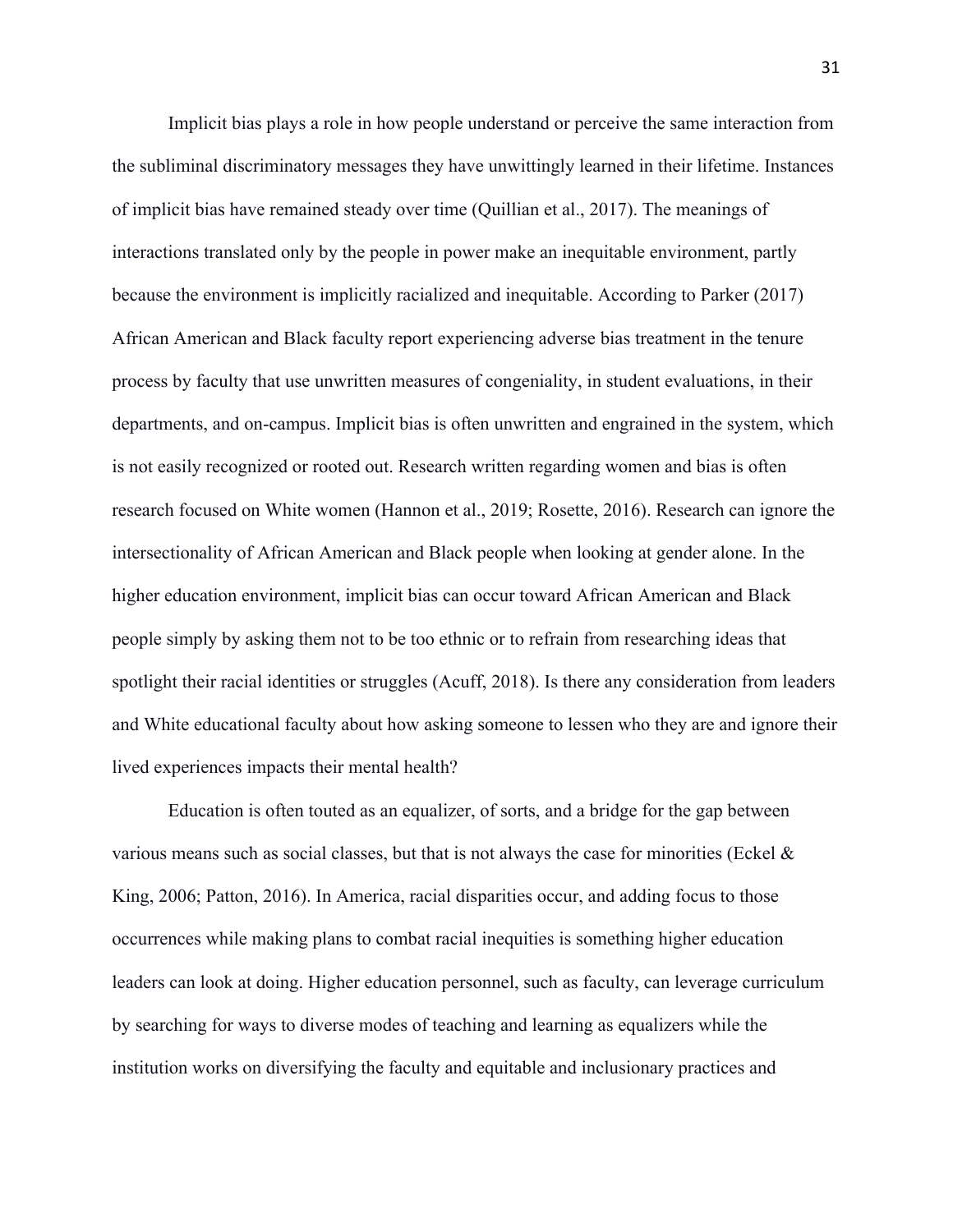policies. There is a positive impact on the success of African American and Black students in colleges and universities that have higher numbers of African American and Black faculty (Abdul-Raheem, 2016). If student success is the goal of higher education, then figuring out how to recruit, retain, and cultivate African American and Black faculty to the tenured ranks is an area that necessitates further study. Although higher education claims to uplift all Americans, that vision is often hampered.

Higher education institutions continue to directly and indirectly separate people with financial means and power from those without means and power (Solis & Ferguson, 2015; Labaree, 2007). Issues of power cannot be addressed without an understanding or consideration of an institution's current situation. All higher education institutions need to progress toward reflecting on their policies and processes (Pangle, 2013). Reflection is an integral part of introspection and accountability for faculty, staff, and administrators. Institutional policies, practices, and curriculum need to be assessed to understand if they reflect the growing diverse student population in United States higher education institutions.

## **Educational Culture**

A college must have a clearly defined culture to understand and know how people fit within that culture (Cabrera et al., 2017; Toma et al., 2005). An institution without a delineated culture of diversity, equity, and inclusion has no means to be held accountable to ensure diversity, equity, and inclusion are part of the culture. A clearly defined cultural purpose can help to thwart negative cultural assumptions and increase intangibles such as job satisfaction through high levels of productivity (Vogelsang et al., 2013; Rankin, 2017). A higher education institution's clearly defined diversity, equity, and inclusion cultural brand are essential for the external community to understand and trust and for the internal community to understand and be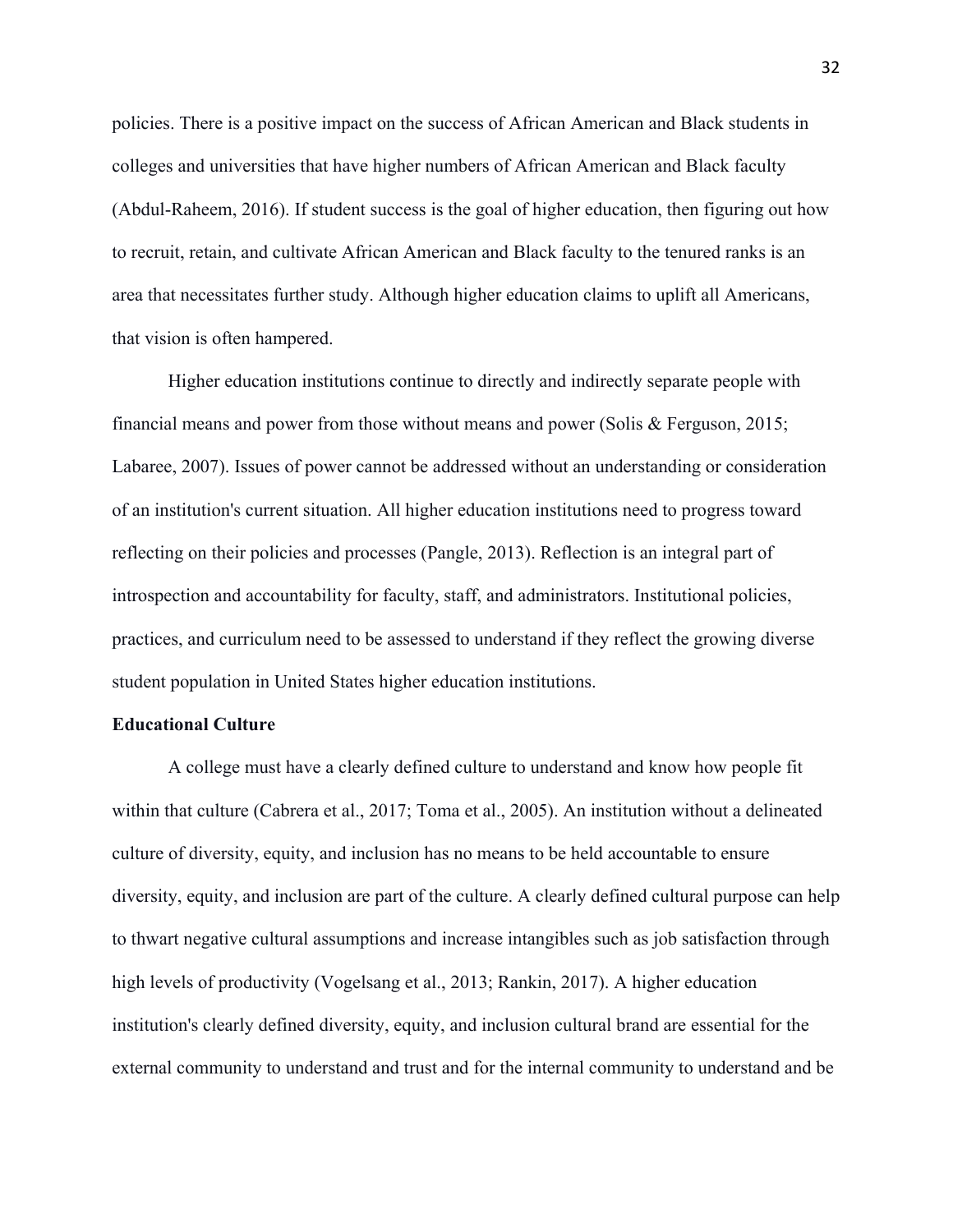accountable for preserving equitable cultural components. Institutional leaders must prepare their culture and climate for change. How someone experiences culture leads to how they feel about the institution (Arnold, 2016; Toma et al., 2005). Even though an institution may tout diversity sentiments, their practices may not reflect the rhetoric. For example, the college racial climate is not always a welcoming experience for people of color (Harper & Davis, 2016). Institutional leaders must understand if the experiences of students and faculty of color reflect what the college portrays in recruitment efforts, mission statements, and strategic planning documentation.

There are issues to be addressed, and growth needs to occur in many areas of higher education as larger groups of diverse students are enrolling in more significant numbers (Chancellor; 2019; Eckel & King, 2006). The racial climate of an institution impacts the retention of people of color. Institutional climates that portray indifference to faculty of color have a hard time retaining those faculty members (Stevenson, 2012). Higher education institutions with some racially diverse faculty do not often have systems in place to retain and mentor minority faculty members. The college culture of racial diversity may not be a part of the college climate regardless of what is publicly professed.

## **Past and Present Similarities**

In the 1960s, African American and Black student organizations addressed the lack of African American and Black representation in higher education faculty at the University of Missouri-Columbia. The student organization was the Legion of Black Collegians (Weems, 2003). Students were concerned that their needs as African American and Black students were not addressed by the all-White faculty (Weems, 2003). The students decided to write a letter to the school addressing their concerns and offering suggestions that could be addressed to remedy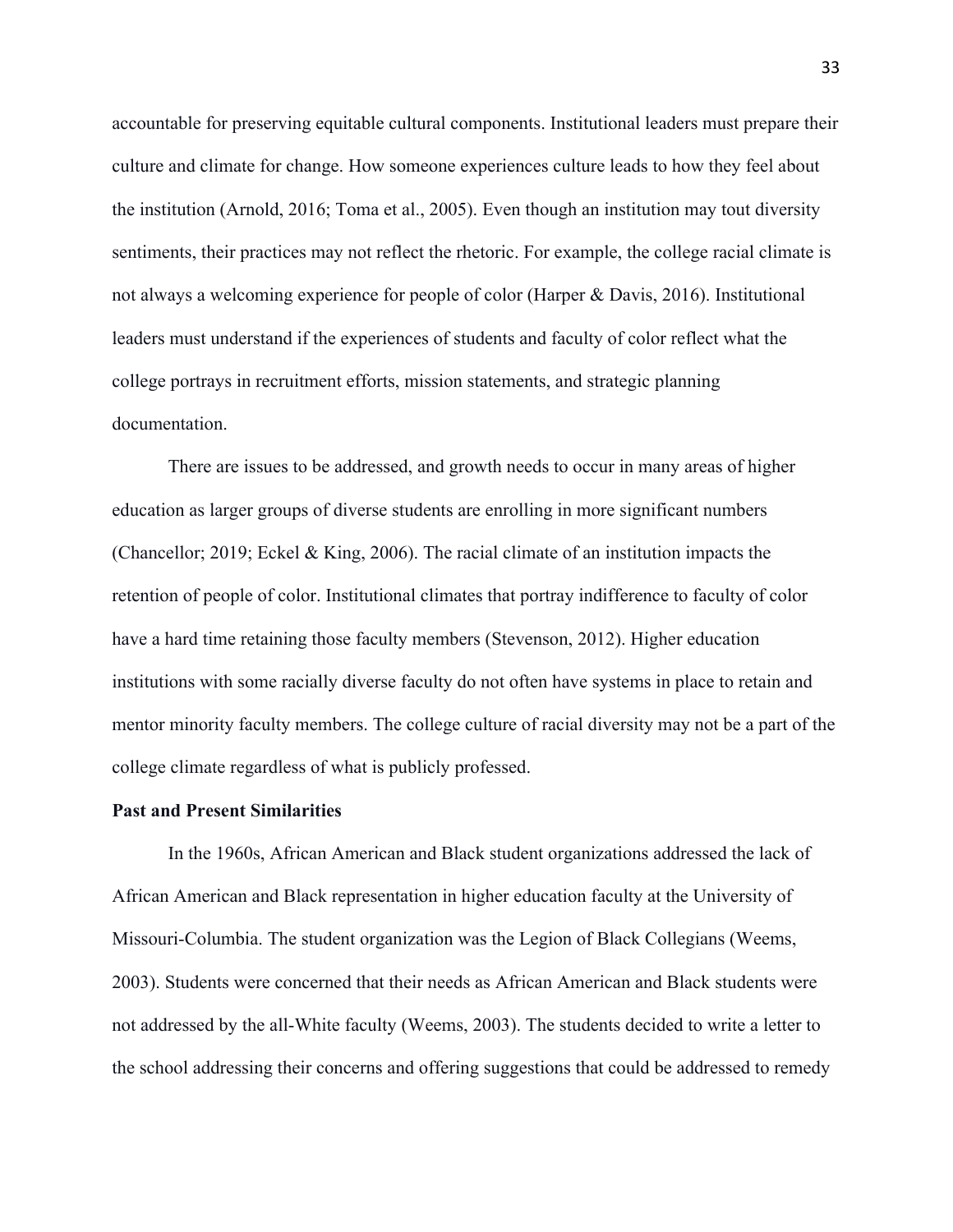the issue. There were two lists written, one in 1968 and 1998, regarding the needs and desires of students. The first list in 1968 was from the first group of African American and Black students at an institution that sent a list to the college chancellor about issues important to them, such as the need to hire more African American and Black faculty.

The second list from 1998 was from the diversity task force set up to figure out how to recruit, hire, and retain African American and Black faculty (Weems, 2003). Students at the same institution requested additional African American and Black faculty again in 2016 (Li & Koedel, 2017). In many higher education institutions, the need for more African American and Black faculty persists. In 2017, Pew researchers' findings reveal that African American and Black faculty were only six percent of the total faculty in higher education while African American and Black undergraduate students were 14 percent (Davis & Fry, 2019). From 1968 to 2017, the need for more African American and Black faculty has vacillated between six and seven percent. Students in 1968 were requesting additional African American and Black faculty whom they could relate to and learn from, to aid in promoting more African American and Black people in other areas of the institution, a request to increase tutoring for incoming African American and Black students, and an opportunity to be able to see themselves in their faculty (Weems, 2003). The author expounded on the recommendations from the task force in 1998 that called for the institution's need to not just talk about increasing the numbers of African American and Black faculty but put aids in place to recruit and retain the faculty. Students and faculty mentorship seem to be a continuously highlighted need. The need for peer mentors for African American and Black faculty would aid in the sense of belonging and a way to help these faculty acclimatize to the college environment (Bright, 2020). The Bright (2020) research resembles the requests made in 1968 where there was a call for setting up mentorship programs for junior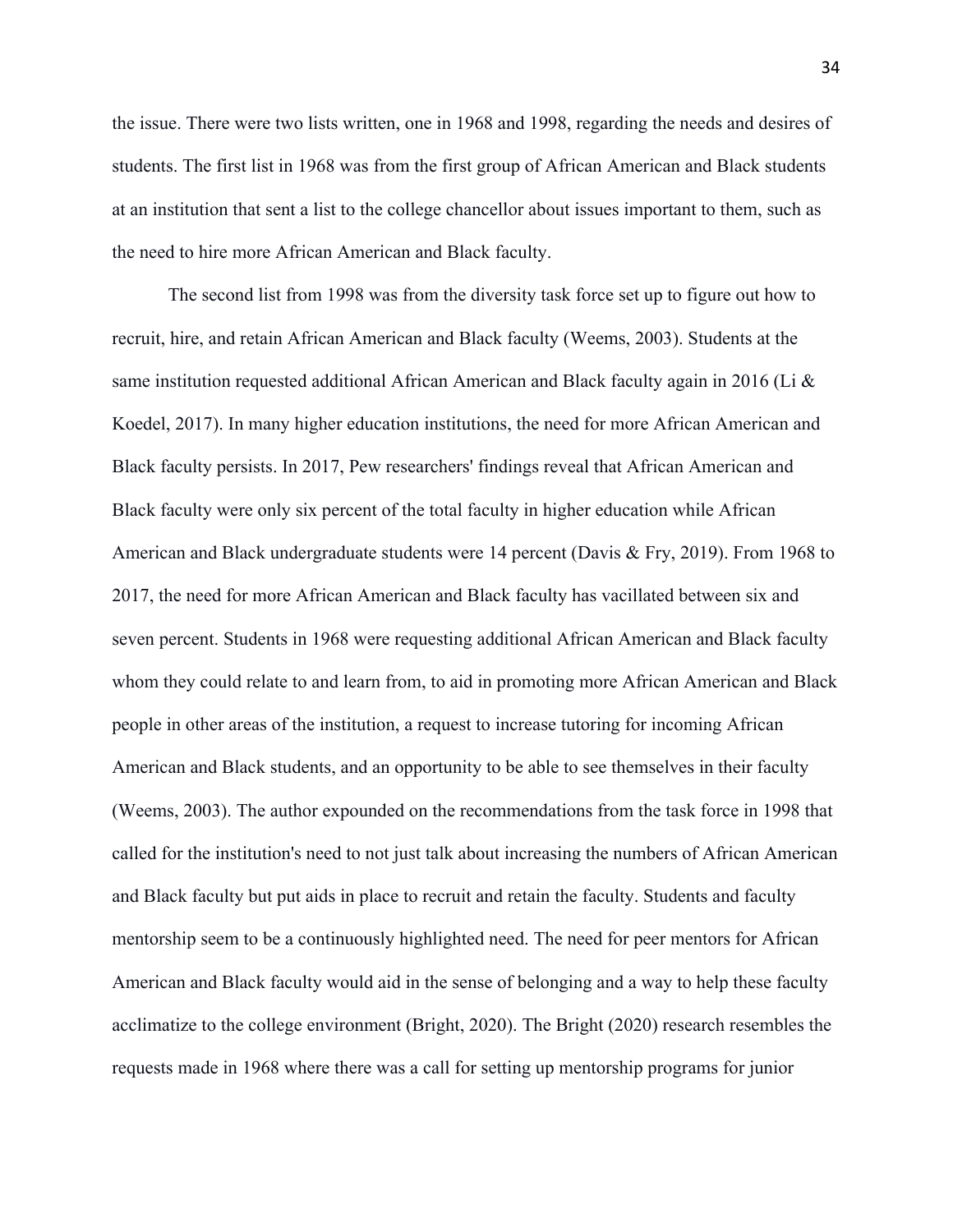African American and Black faculty, have well-defined guides for the promotion and tenure process (Weems, 2003).

# **Support Necessities**

Support for African American and Black junior faculty and students is needed to navigate higher education for student success (Cole et al., 2017). African American and Black faculty who have had a similar experience with racism may aid students in research choices and traversing education at a predominantly White institution. There is often a lack of respect for the topics of research and scholarship important to African American faculty and students and training for leaders to understand the African American and Black experience (Weems, 2003). Experiences of subtle discrimination surrounded research choices, and stress negatively impacted the research productivity of faculty of color (Eagan & Garvey, 2015). Negative actions and dissuading connotations toward issues important to an African American and Black faculty member can discourage and add pressure to discontinue certain social justice research and service activities, which can also negatively impact their tenure success.

Racial inequalities occur in classrooms, questions of intellectual abilities of African American and Black students by White faculty, and the continuous implicit threat of retaliation will affect African American and Black students' college success (Felder et al., 2014). When students are successful, it tends to be at higher mental and physical costs than non-African American and Black peers, such as heightened anxiety, stress, and exhaustion (Felder et al., 2014; Byers et al., 2014). White faculty members who show interest and compassion for African American and Black students' racial interest have aided in the students' success and made space for their work (Felder et al., 2014). If faculty, employees, or administrators allow conscious or unconscious threats to occur and silence the voices of African American and Black students, it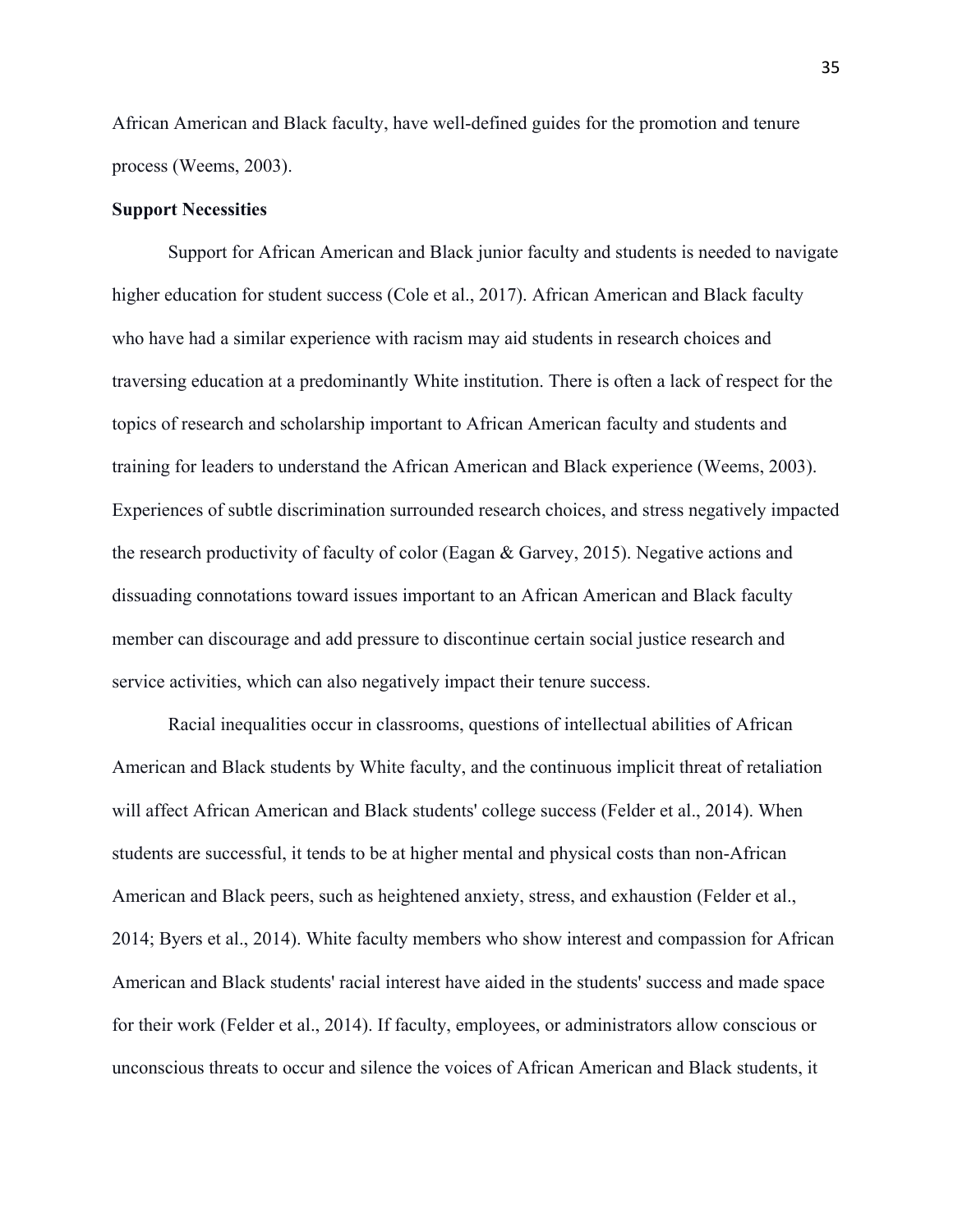will be detrimental to growth for all. The benefit of cross-cultural relational success is a needed option for African American and Black students who do not have faculty who have a shared lived experience.

# **Lack of Compassion and Interest Convergence**

The stress of the education process is exacerbated by added layers of systemic racism and apathetic attitudes. Lack of support for African American and Black students without the benefit of faculty who share similar ethnic makeup occurs in lower levels of higher education and advanced degrees. The progression of African American and Black students who matriculate through advanced degrees is hampered by the under-representation of African American and Black faculty. Faculty advisors are one of the single most important influences in a student's educational experience (Felder & Baker, 2013). Faculty advisors guide students on research paths, courses to take and can be a conduit to meeting future colleagues in their respective disciplines. Faculty of color can use the shared experience to help students of color with intercultural communication that will aid them through the education process (Madyun et al., 2013). Faculty of color can help White students by allowing them to learn under the tutelage of someone who has not had the same life experience. Faculty of color who have experienced being stereotyped by misinformation due to their race can teach students who are not people of color to learn with collaborative involvement, which can organically break down previously learned biased understandings that are inaccurate. Interest convergence is a crucial component of a relationship between a student and a faculty advisor (Felder & Baker, 2013).

Interest convergence is the interests in alignment between parties and using that shared alignment to improve things for all involved (Milner, 2008). There becomes an issue when the majority group with power does not recognize any shared interest with marginalized groups with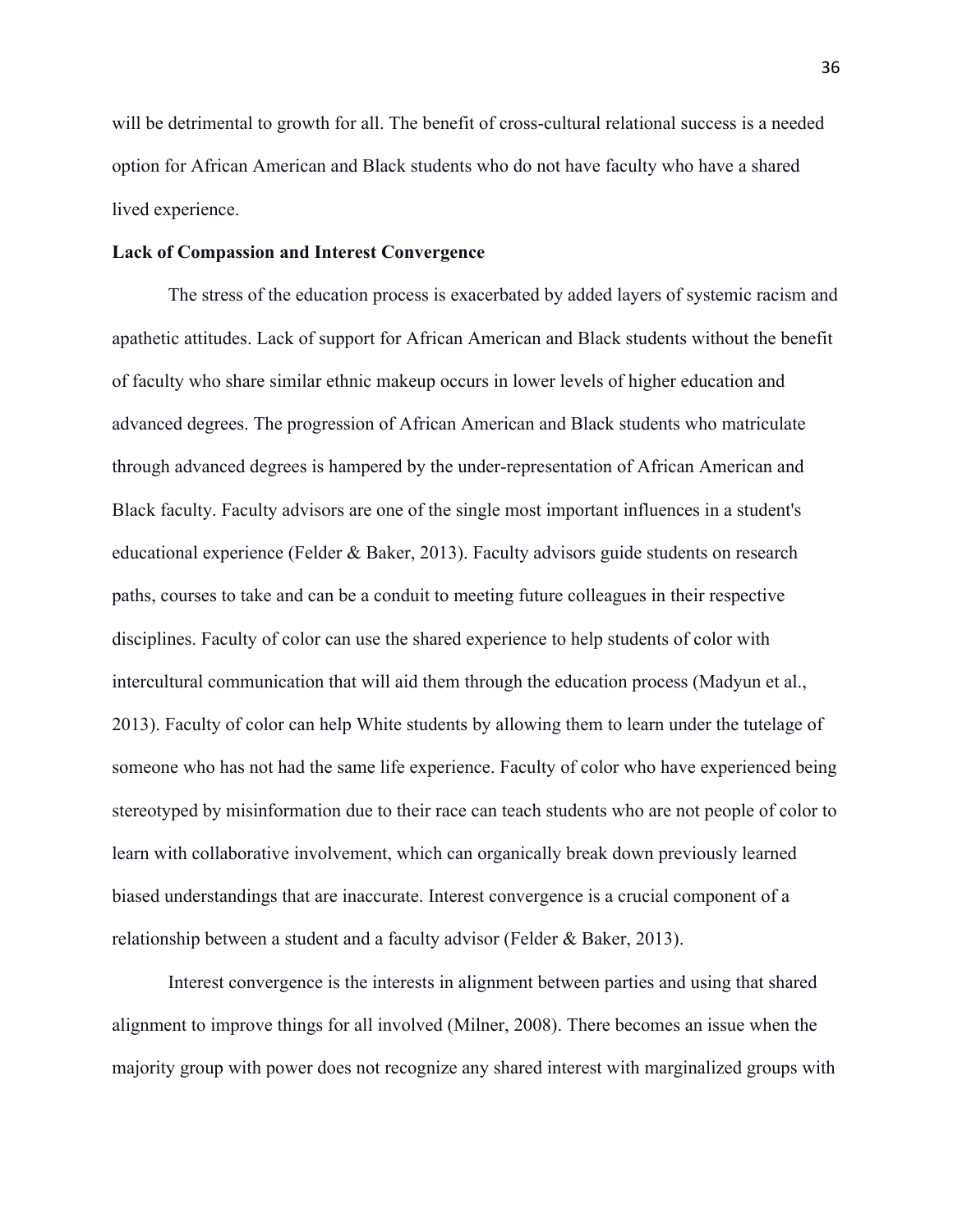less power. Racial dynamics make interest convergence difficult (Milner, 2008; Felder & Baker, 2013). There can be a quest toward interest convergence that is still beneficial and can move progress forward and lessen negative experiences for minoritized people (Milner, 2008). Negative experiences in any area where one works or learns add additional pressure and stress. Faculty who experiences added stress, whether in their time in the educational process as a student or their time as an educator, has undoubtedly taught them navigational skills that can be passed to students who share a similar ethnic experience. Low numbers of African American and Black faculty negatively affect attracting and retaining African American and Black students (Felder & Baker, 2013). Students who do not have examples to learn navigational skills have more work to do than peers who do.

Racial inequities and instances of racial oppression in an already stressful school environment add to the load of African American and Black students (Felder & Baker, 2013). Students must focus on their educational studies, socialization, and competing life expectations while often experiencing racial degradation. An added part of the education process is figuring out how to grow in self-confidence. Seeing African American and Black faculty being confident, educated, and creative can encourage building self-esteem and self-actualization in African American and Black students (Madyun et al., 2013). African American and Black faculty who have experienced being an outsider but persisted in their educational journey can encourage students to survive and thrive and use their narratives as examples for others to follow.

## **Fear and Fatigue**

Researching issues of race is uncomfortable for many professions, including higher education professionals. Often faculty of color confront diversity issues at their institutions by offering training, while others are apprehensive about doing so because of fear of backlash from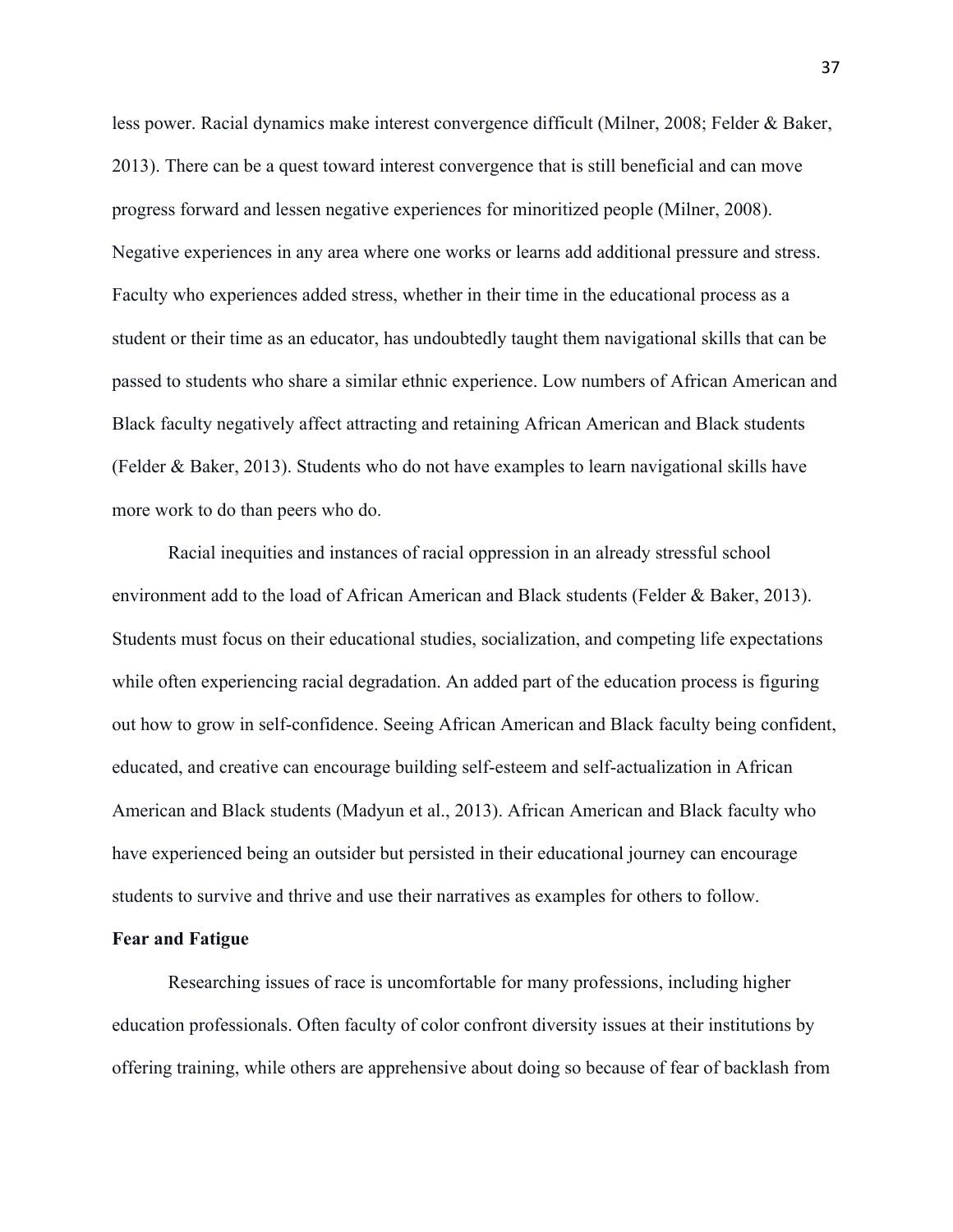the discomfort of their White colleagues (Diggs, 2009). Questions remain about why there are so few African American and Black faculty and why some do not remain in the professorate. The experience of one African American and Black faculty member shared that they were asked to allow faculty members, who were White, to choose course assignments first and positions for the benefit of their colleagues (Frazier, 2011). The term "asked" was used, but intimidation and fear of retaliation were a part of the acquiescence. The African American and Black faculty member was untenured and thought the option of saying no to a request from a senior faculty or chair might lead to possible retribution during the long tenure process (Frazier, 2011). Considering there are not many African American and Black faculty in predominantly White institutions, power dynamics with the undertone of race allow for inequitable opportunities to arise.

The idea of bullying is illustrated when the African American and Black faculty are asked to teach more classes, mentor more students (often students of color), take on more committee responsibilities than their peers (Frazier, 2011). It is crucial to note that African American and Black faculty are often asked to mentor or counsel students of color, which results in additional, silent, emotional, and unpaid labor. It is silent because there is usually no place in the tenure process that African American and Black faculty can demonstrate the significant influence on students that the extra mentoring and counseling produces in the portfolio process. African American and Black faculty are mentoring African American and Black students from inside and outside the faculty members program of study and department, which means the minuscule amount of African American and Black faculty in any given program or department are "asked" to bear a surplus load. The faculty work, diversity initiatives, given or required of faculty of color, are items these academics are asked to do and often the other portfolio requirements suffer, the portfolio is considered weak, and their chances of tenure become slimmer (Diggs et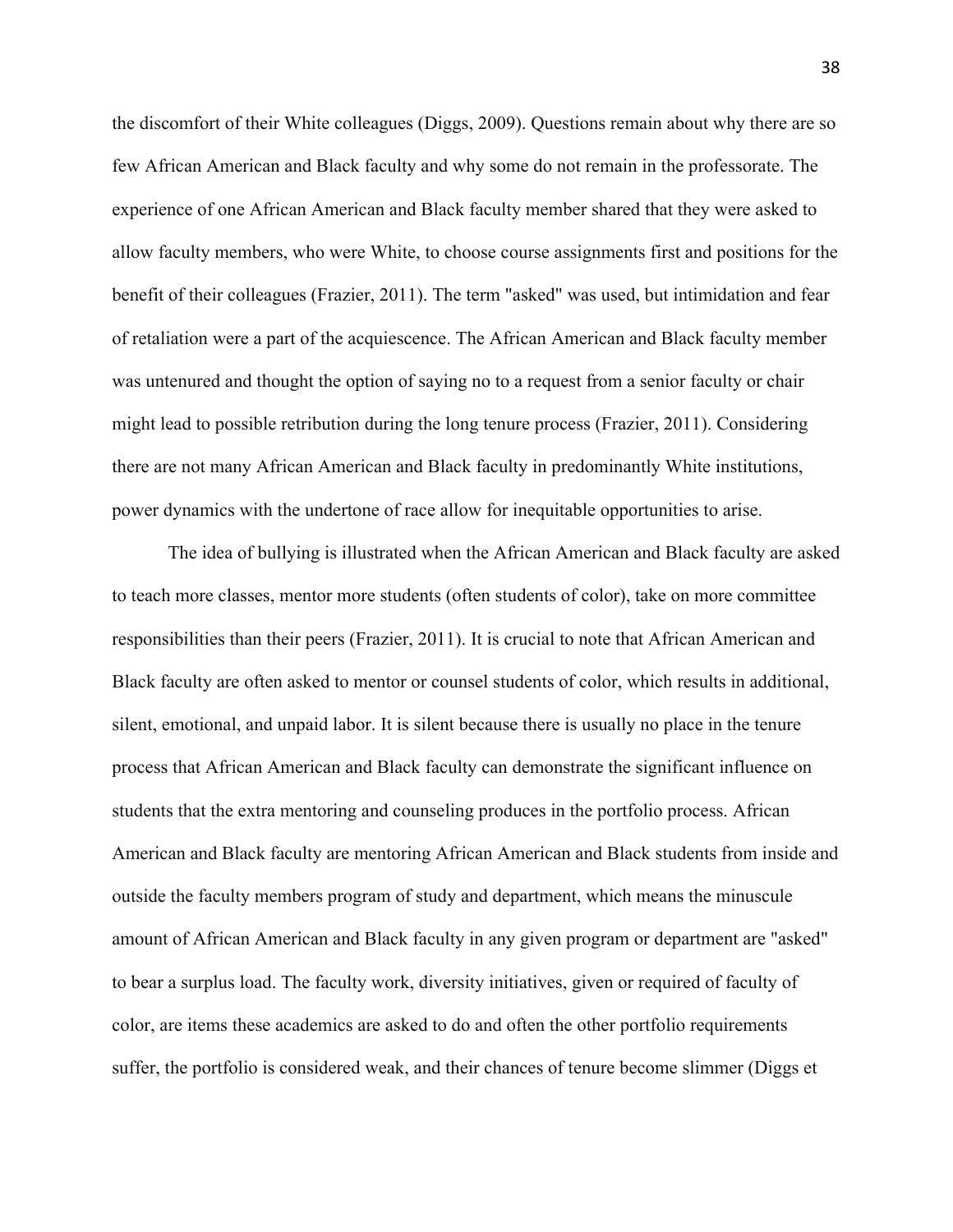al., 2009). The diversity initiatives and additional mentoring of students of color usually do not have a place in the tenure process.

#### **Mentorship**

Mentoring is a tool that helps a mentee make connections, understand obstacles, how to overcome barriers, and helps mentees successfully achieve their goals (Golden et al., 2017). There is an additional skill of understanding racial disparities in the United States that have impacted the African American and Black communities from their specific vantage point. Time and energy are requirements for mentors and mentees (Griffin, 2013). The understanding and willingness to commit time and energy to the mentoring relationship are vital to its success.

## **Faculty to Student**

There is additional knowledge needed for mentoring African American and Black students to support their experiences in higher education at predominantly White institutions. First, a mentor needs to understand and appreciate equity, diversity, and diverse scholarly issues (Golden et al., 2017). Second, there is an inherent power dynamic with the faculty-student relationship. Unmitigated power dynamics can hamper the mentee from engaging in meaningful dialogue with a mentor (Carpenter, 2017). Third, African American and Black students experiencing racial inequities when they want to choose social justice issues that involve race, need to know that their faculty mentor will be open and willing to support their topic choice.

#### *Importance of Mentors*

There is a struggle for African American and Black students to find mentors who share their ethnic identity or White mentors who want to mentor them holistically (Patton & Harper, 2003; Walkington, 2017). Searching for an educational mentor requires the mentee to be vulnerable to solicit a yes from faculty, not knowing if they are willing or unwilling to put in the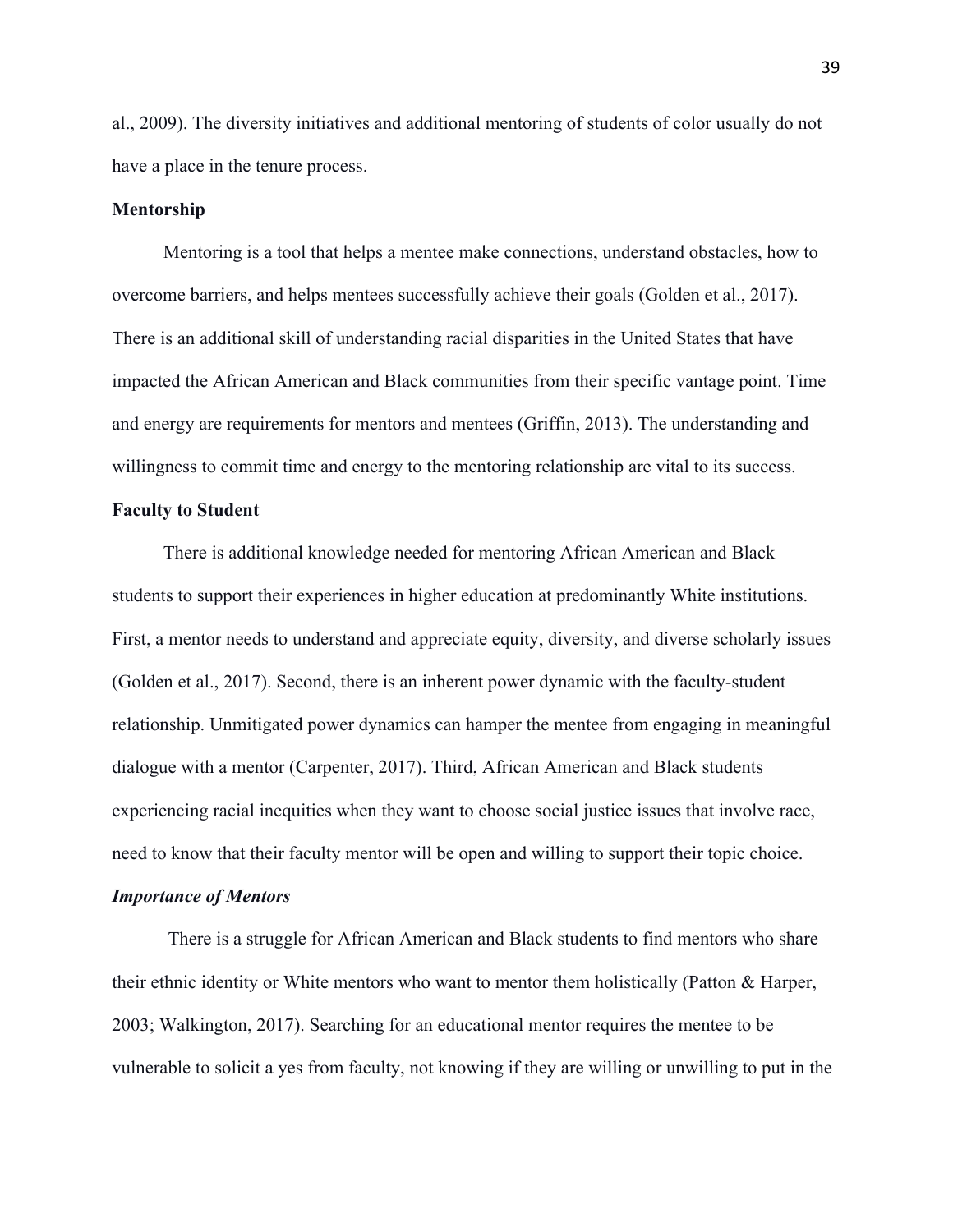work that the student needs to be done. African American and Black students report having a more difficult time receiving mentorship in higher education, especially in disciplines such as STEM fields (Patton & Harper, 2003, Walkington, 2017). Mentors are essential to the growth of a student's scholarship success and as someone to assist them in making connections inside and outside of the institution.

The skills a student needs to acquire for research and professional realization are often taught through faculty-student mentoring relationships (Holmes et al., 2007; McClain & Perry, 2017). African American and Black students who cannot and do not receive the benefits of a holistic mentoring relationship are at a disadvantage for growth and success in school and beyond. Holistic mentoring is not limited to ensuring a student understands a specific curriculum but also includes the mentor getting to know who the student is and what they experience in and out of the classroom, psychological and emotional support, and using all the information together to assist the student (Luedke, C. et al., 2019). When the focus is on educational aspects only, the psychological impact of the student's race may be unrecognized by a White faculty member. The ways White faculty mentoring can be supportive or demeaning to African American and Black students' research choices related to issues of race is a significant factor (Felder & Baker, 2013). A White faculty member can find some way to connect to the interest of African American and Black student by remembering their humanity and connecting to their humanity.

#### *Same Race Mentoring*

Students of color who receive positive mentoring experiences have more excellent success rates and higher educational self-esteem. Same-race faculty-student mentoring has a favorable impact on cultural pride and career development (Luedke, 2017). Luedke's study looked at relationships with African American and Black, Latinx, and biracial students of the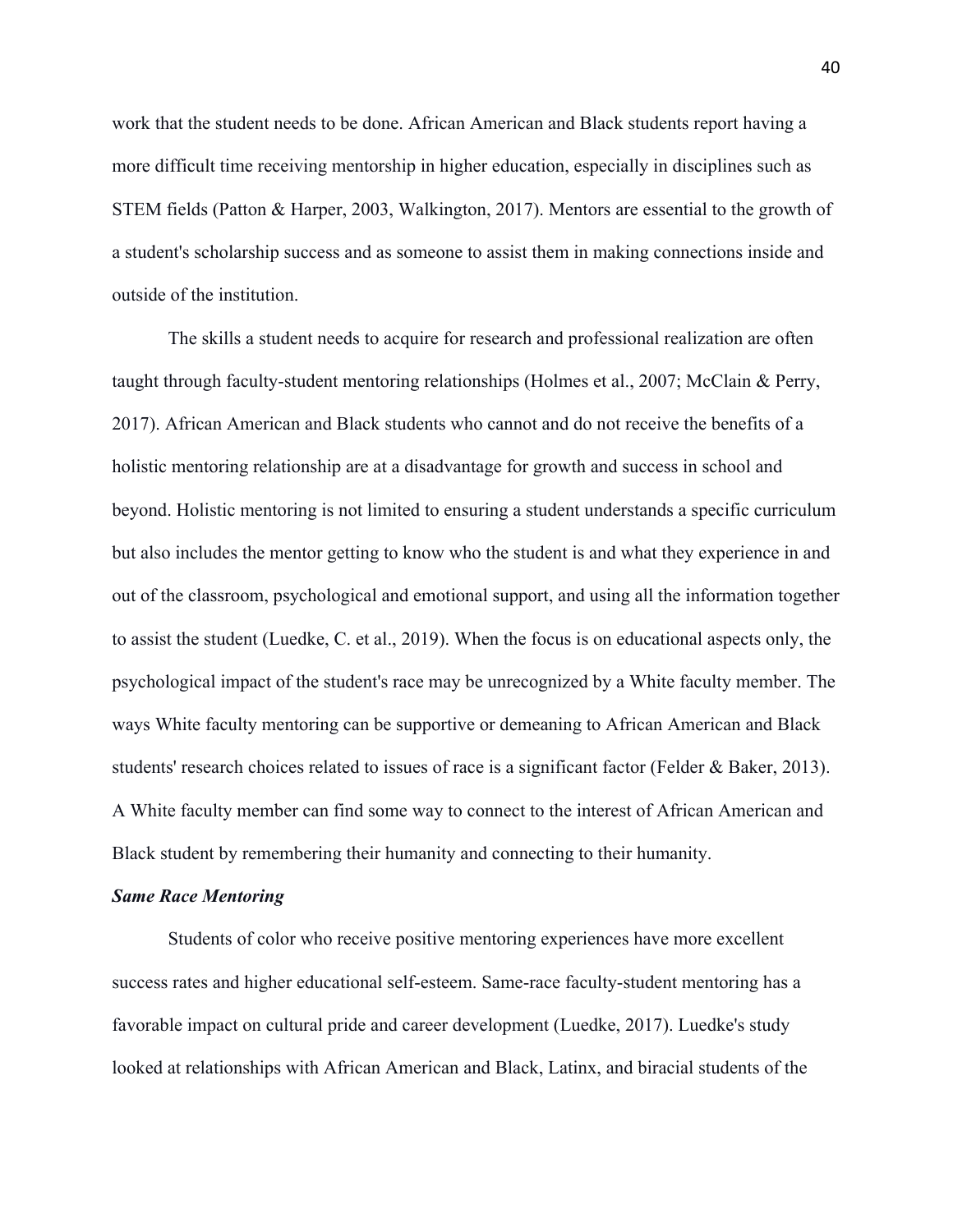same race and different race individuals that work at two predominantly White institutions. The researcher interviewed the students about the relationships they experienced with college employees. Luedke's study concluded that same race personnel spent time learning about the students' academics, personal and familial experiences, whereas the White personnel focused on the students' academics. Communities of color have often been deprived of sharing vital information in the way of information, talent, wealth gathering, social wealth, and other important information (Yosso & Burciaga, 2016).

African American students do not get inclusive pedagogy in many college classrooms. Students must seek out information, additional to what they must do in class to supplement their cultural growth (Quaye & Harper, 2007). African American and Black faculty of color would add cultural milieu to the colleges they work at and infuse cultural wealth regarding communities of color to student mentees and White colleagues and increasing high-interest convergence opportunities between African American and Black students and White faculty advisors to promote more significant completion numbers of more diverse students in higher education (Felder & Baker, 2013). As institutions consider how to increase the numbers of African American and Black faculty, White faculty, faculty mentors, and faculty advisors can look to ways to connect with what is vital to African American and Black students and consider opportunities to align their interests.

#### **Faculty to Faculty**

The power of mentoring in professional success is profound in what it can do in the life of the mentee and mentor (Croom, 2017; Patton & Harper, 2003). Social and cultural capital information, connections, understandings of an environment help navigate organizational rewards and reprimands (Luedke et al., 2019; Mahmood, 2015). Faculty mentors can offer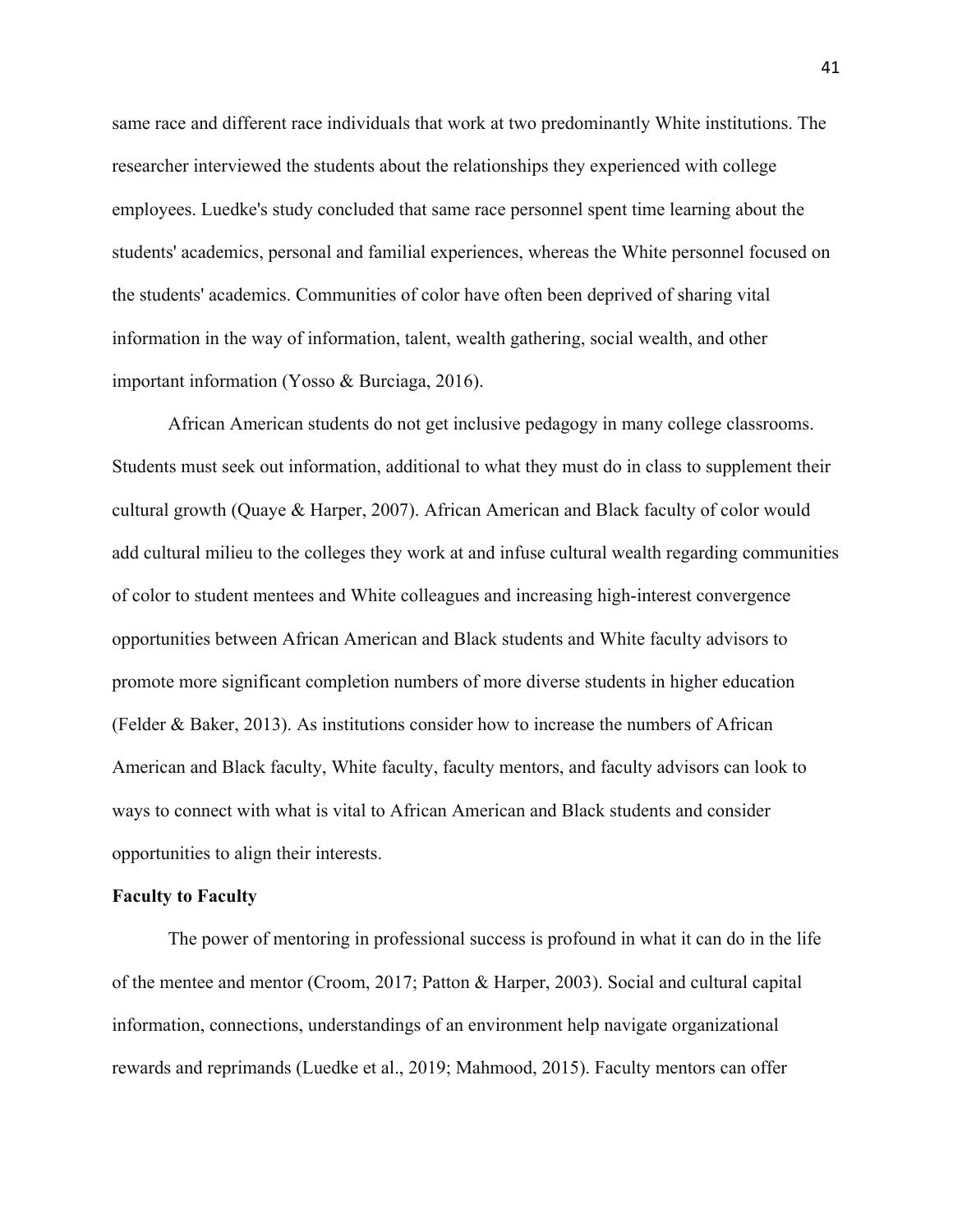guidance on understanding the higher education institutional environment social norms and customs that can transfer organizational trust from mentor to mentee (Mahmood, 2015). There are unspoken norms in particular fields and institutions that a mentee can learn through the tutelage of a mentor (Carpenter, 2017). Unspoken norms are not easily accessible or recognizable for someone coming into a new faculty role and can be detrimental to the career of someone who "breaks" these unwritten norms (Stevenson, 2012; Chancellor, 2019). Faculty of color peer-to-peer mentoring relationships allow for challenging conversations to take place with a sense of peace and a safe place to discuss and learn how to include diversity components into their institutions (Diggs et al., 2009; Kelly & Winkle-Wagner, 2017).

In institutions where there are not many African American and Black faculty, junior faculty will need to be mentored by White faculty. Sometimes senior faculty are assigned to mentor junior African American and Black faculty, and often, it is not by choice or desire. Mentoring relationships positively influence the retention of faculty of color (Frazier, 2011; Diggs et al., 2009; Kelly & Winkle-Wagner, 2017). The mentor needs to be a willing participant in the mentor-mentee relationship. Retention is a positive reason to emphasize when discussing the need for mentorship in academia. The mentoring of African American and Black faculty can increase retention and increase the likelihood of becoming tenured (Holmes et al., 2007; Bright, 2020). Mentoring is a relationship, and when people are in a relationship of any kind, there must be free will and a desire to work on the relationship by both parties. White senior faculty are not always interested in the chosen topics of the African American and Black junior faculty mentees and may disregard their research choices, persuade the junior faculty that the research is of no value and that they should disregard the research, or not give them any advice at all (Frazier, 2011).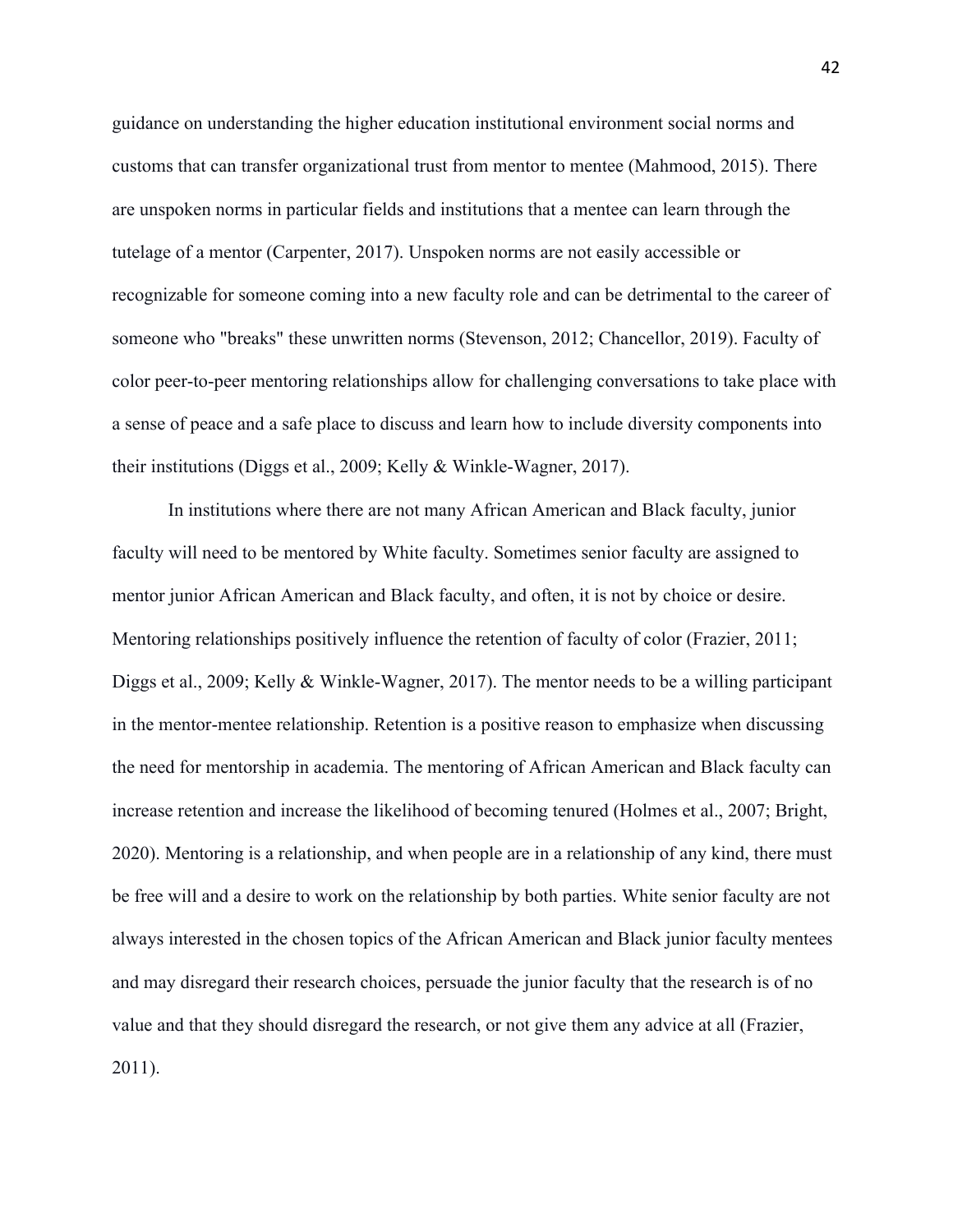All the actions mentioned above can cause the African American and Black faculty members to be unsuccessful in the tenure process at institutions that require research. Institutional climates with systemic racist implications will negatively impact the required research, teaching, and service categories of the tenure and portfolio process of people of color (Eagan & Garvey, 2015). The researchers considered, in part, how subtle discrimination impacts the various requirements of a portfolio on faculty. The study included 417 institutions and over 20,000 faculty.

## *Same Race Faculty Mentors*

There is importance in having African American and Black mentors who can guide the African American and Black junior faculty mentees along the process from a shared lived experience and shared cultural knowledge (Frazier, 2011). Senior African American and Black faculty members are not always an option at every institution and in every program. Adding too much mentoring work to the few African American and Black senior faculty leads to additional workloads and lead to mental and physical burnout (Griffin et al., 2013). There are African American and Black faculty that do mentor their junior colleagues despite the additional load. African American and Black senior faculty who mentor African American junior faculty help build community, give voice to their research, help them receive recognition for their work, and aid in the tenure process (Parker, 2017).

#### *Cross-Cultural Mentoring*

Co-mentoring is how both African American and Black as well as White faculty are mentoring each other for different reasons (Holmes et al., 2007). White faculty may learn from viewing a same-race faculty mentoring relationship and grow from co-mentoring relationships. An African American and Black faculty member detailed her four-year ordeal with racism and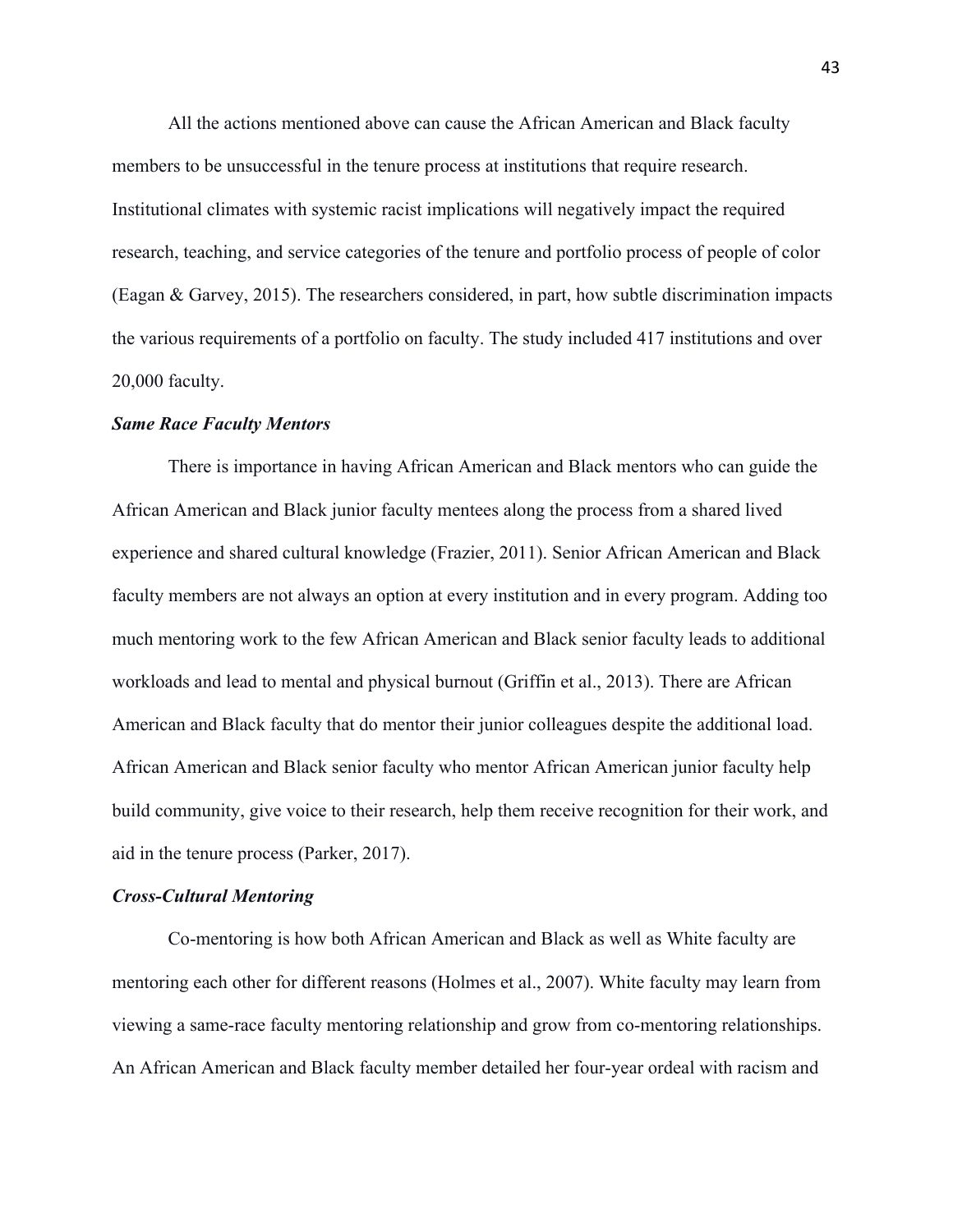how she had to go outside her organization to seek mentorship (Frazier, 2011). One of the problems with not having support for African American and Black faculty is that they are often the only person of color in their discipline and are not offered support from within their department (Parker, 2017; Croom, 2017). Finding a mentor for an African American and Black faculty member often requires looking outside of the faculty member's department (Parker, 2017). Senior African American and Black faculty can make connections within the program or department and help to cultivate cross-race relationships. Organizations can have sponsors to help build social capital for neophyte faculty.

New faculty growth is often at the elementary level pedagogically and complicated further by the requirement of finding a willing mentor (Kelly & Winkle-Wagner, 2017; Sorcinelli, 2007). More understanding is needed to navigate various institutional culture specific issues surrounding the mentorship process. Mentorship can help new faculty navigate the various roles of teacher, researcher, and advisor to students. A new faculty member needs to have someone to go to when they feel overwhelmed in their new role. Faculty at all stages require support and help at times (Sorcinelli, 2007; Croom, 2017). The time consumed looking for a mentor outside of the faculty member's area, cultivating a relationship, and finding time to meet with an outside faculty is additional valuable time taken away from the scholarship and service needed to attain tenure.

Conversations surrounding mentorship, same race mentors, and the struggle for junior African American and Black faculty finding mentors is imperative. As institutions grow with students from all ethnicities, cultures, and backgrounds, institutions' needs change, and leaders must be cognizant of conversations or ideas that cause faculty of color to shut down or leave the organization. The consistent pressure of mentally dealing with negative experiences and the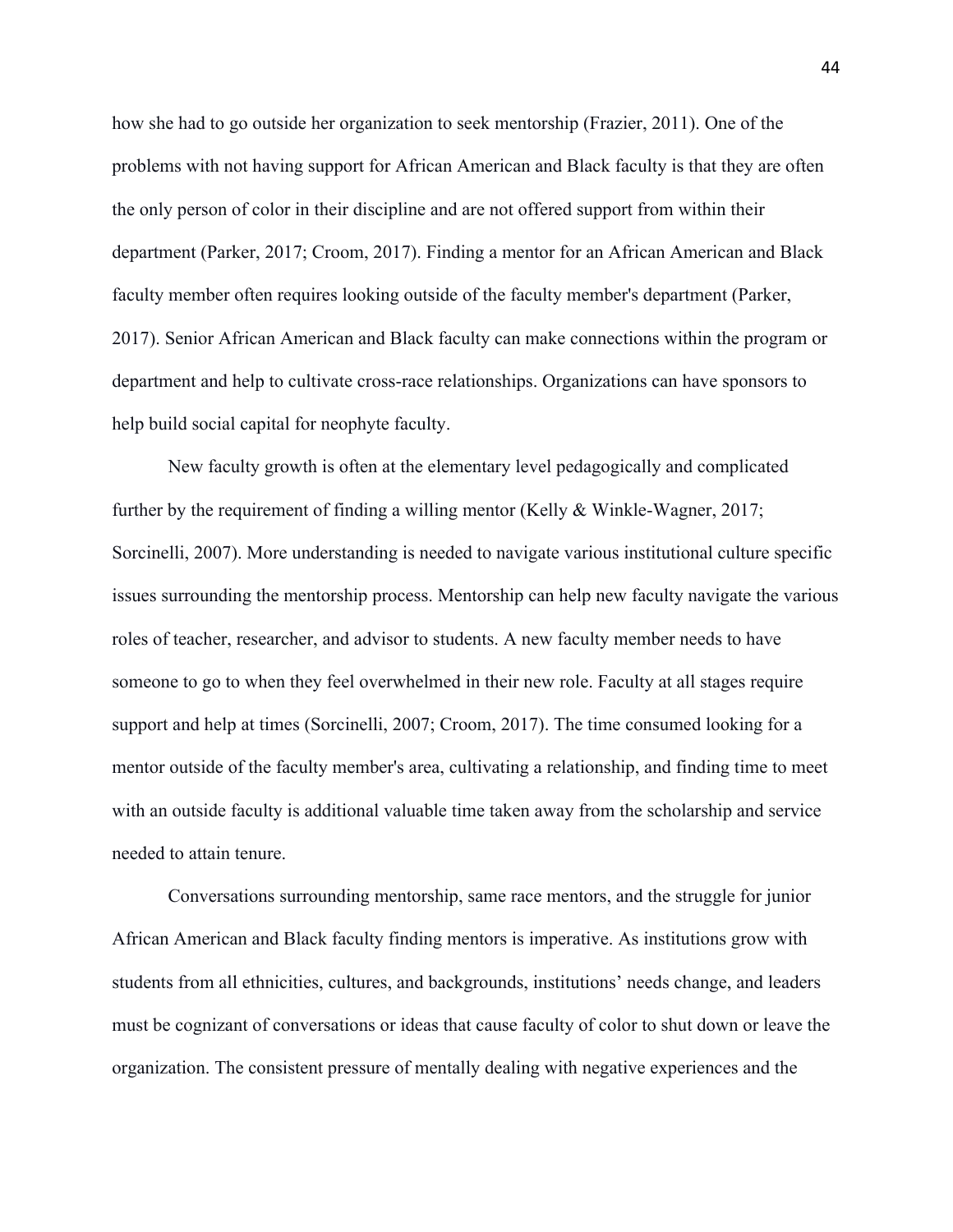pressure to do "more than" to be considered equal causes people of color to sometimes fail in the process. Faculty may experience constant negative occurrences because of the pigment of their skin (Arnold et al., 2016; Rodriguez, 2000). Leaders must understand that race plays a factor in areas where people of color bear the burden of growth in isolation (Patton, 2016). To become tenured, having a culturally responsive senior African American and Black faculty mentor can aid in teaching coping strategies and mentors can advocate for the junior faculty members and help in navigating the tenure process.

# **Critical Race Theory**

Derrick Bell (1980) and Alan Freeman (1978) studied how power was used in the legal systems and the inequitable systemic ramifications of African American and Black people in America. The civil rights era of the 1960s was seemingly becoming ineffectual in the late 1970s' legal system and detrimental to communities of color (Bell, 1980). American culture has embedded inequities that disproportionately impact people of color in legal, educational, and other American institutions (Bell, n.d.; Ladson-Billings, 1998; Delgado & Stefancic, 2001). It will not be until the interest of White people align with the interest of African American and Black people change anything about racial inequities (Bell, 1980).

Until the uplifting of all people becomes altruistic instead of focusing on self-interest, racial inequities will continue in a cyclical manner (Bell, 1980). Freeman added to the ideas and research of Bell by exploring supreme court doctrine related to racial issues. There is such a required overburden of proof on a marginalized person that they can hardly ever get appropriate justice (Freeman, 1978). It is only in the rarest occasions when an issue is categorically undeniable that the Supreme Court would decide a case in favor of a minority claimant (Freeman, 1978). Decision-making related to overt racism may be reprimanded, but covert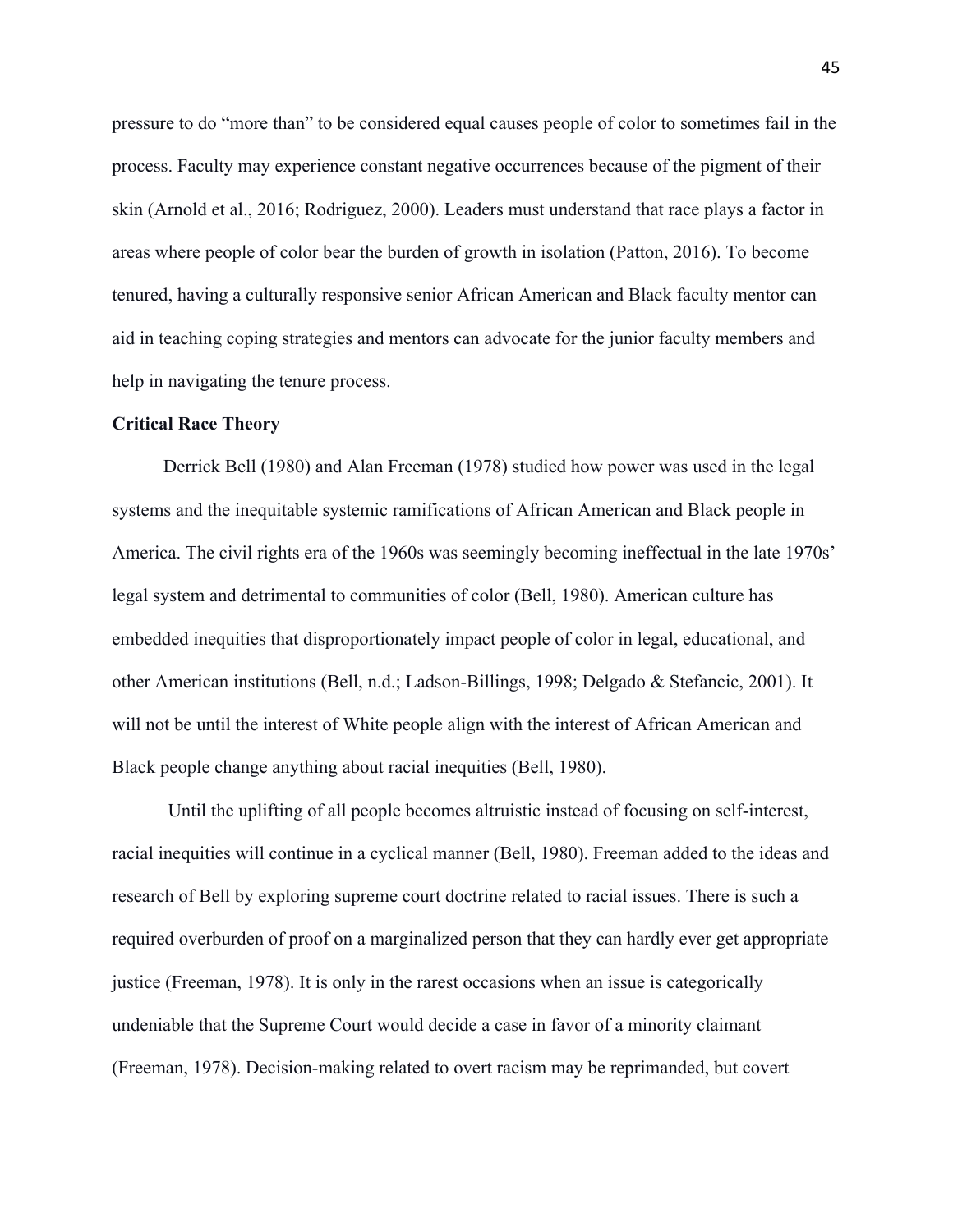racism in the legal system, medical system, educational systems, and work environment will continue unchecked and unpunished while there remains a categorical burden of proof. Higher education system procedures and policies facilitated by faculty committees and administrators are the arbitrators of the tenure system. Are overt and covert discrimination considered in the tenure and promotion process, and by what measures are issues resolved?

## **Tenure and Promotion**

The tenure and promotion process are means of controlling power. The number of African Americans being granted tenure has stalled over the last several years (Arnold et al., 2016). In 2018, only six percent of all faculty, tenured and non-tenured, at degree-granting institutions in the United States were African American (National Center for Education Statistics, n.d. b). Tenure is a lifetime appointment that continues to retirement once awarded. Tenure was established in 1909 to safeguard the educational profession because of educators being hired for political reasons or fired by politicians that a teacher did not support (Grier, 2016).

## *Power in Tenure*

The power to grant tenure or deny tenure gives faculty a level of power. There is power in tenured faculty by the ability to sculpt and develop curriculum taught to large numbers of students. The same power can be utilized by tenured faculty to foster diversity at institutions by including diverse discourse and instruction in the curriculum (Abdul-Raheem, 2016). Power can be used positively or negatively. The power can be weaponized and used for abusive purposes by some faculty members (Frazier, 2011). Understanding that African American and Black faculty are minuscule in number across higher education, it is reasonable to estimate that White faculty and administrators hold most of the power in the tenure and promotion process.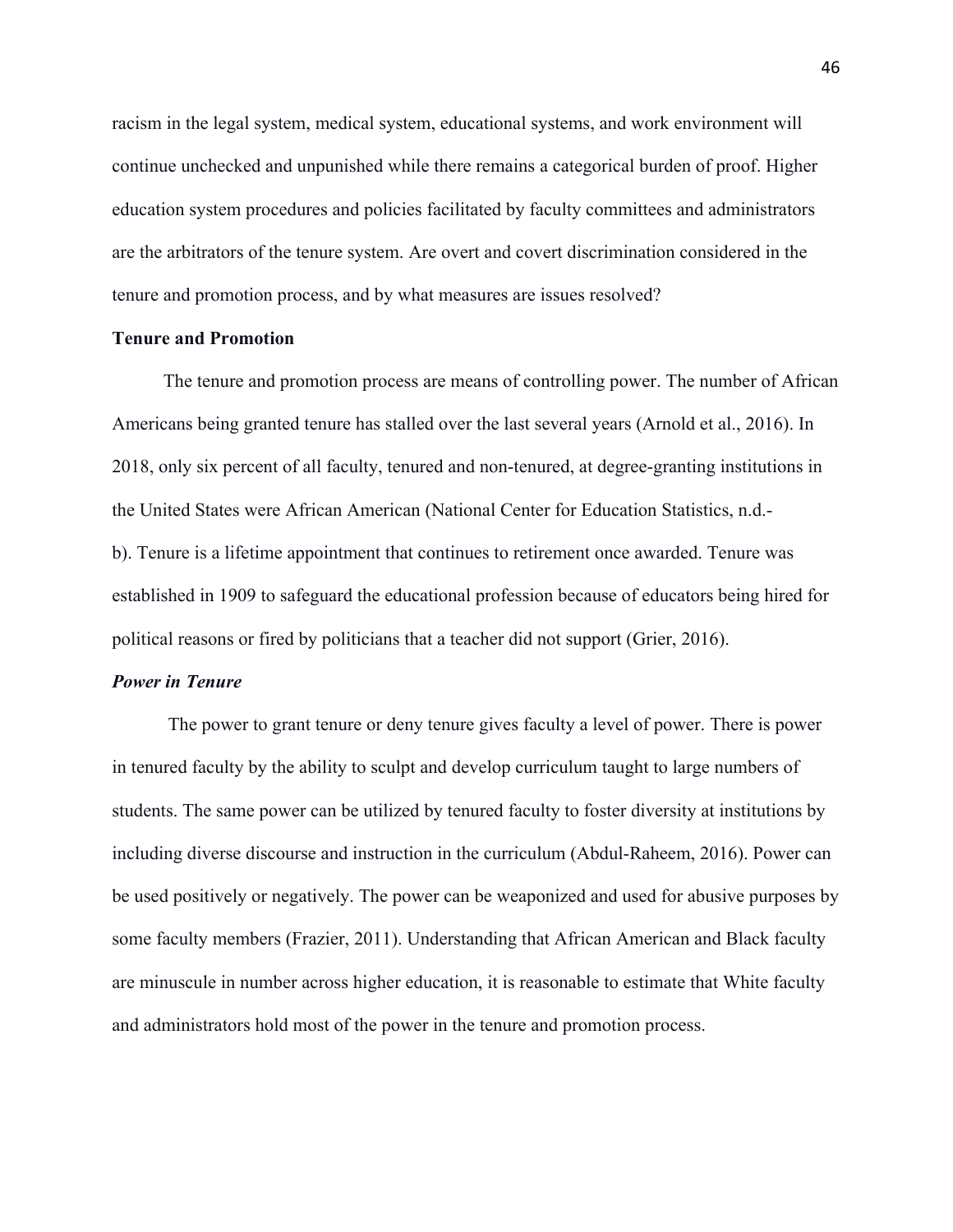A documented example of an abuse of power occurred at DePaul university in 2009, where ten-minority faculty were up for tenure and six were denied tenure. All 33 White faculty up for tenure received tenure. Institutions often list the diversity accomplishments they have made, such as closing equity gaps but the policies and practices at many institutions have not changed, which could aid in more effective equity advancement (Abdul-Raheem, 2016). College culture and climate must be more inclusive and accepting of African American and Black faculty before the tenure numbers will improve (Arnold et al., 2016). Issues of receiving tenure for African American and Black faculty is not the only concern, receiving an equitable salary and rank are also problems. African American and Black faculty are often at the lower end of the salary band than their White colleagues and have a more challenging time receiving associate and full professor rank in the promotion process (Arnold et al., 2016). A study of 40 highranking public institutions regarding salary by ethnicity in six majors (biology, chemistry, economics, educational leadership, English, and sociology) revealed African American and Black faculty and Hispanic faculty at the lowest end of the salary spectrum (Li & Koedel, 2017).

Meritocracy in higher education is often used to mask racism. The decision of who merits access and achievement in American society is most often the majority white culture (Griffin et al., 2013, Delgado, 1995; Griffin et al., 2013). The lens of marginalized communities can be absent from the measures used to award promotion. The promotion process contains arbitrary boundary lines of acceptable and unacceptable and can be used nefariously to block progress for specific groups such as African Americans and Black faculty (Griffin et al., 2013). Without the intentional inclusion of marginalized voices in the tenure and promotion process with clear and measurable requirements, arbitrary merit will persist. Continued research on the experiences of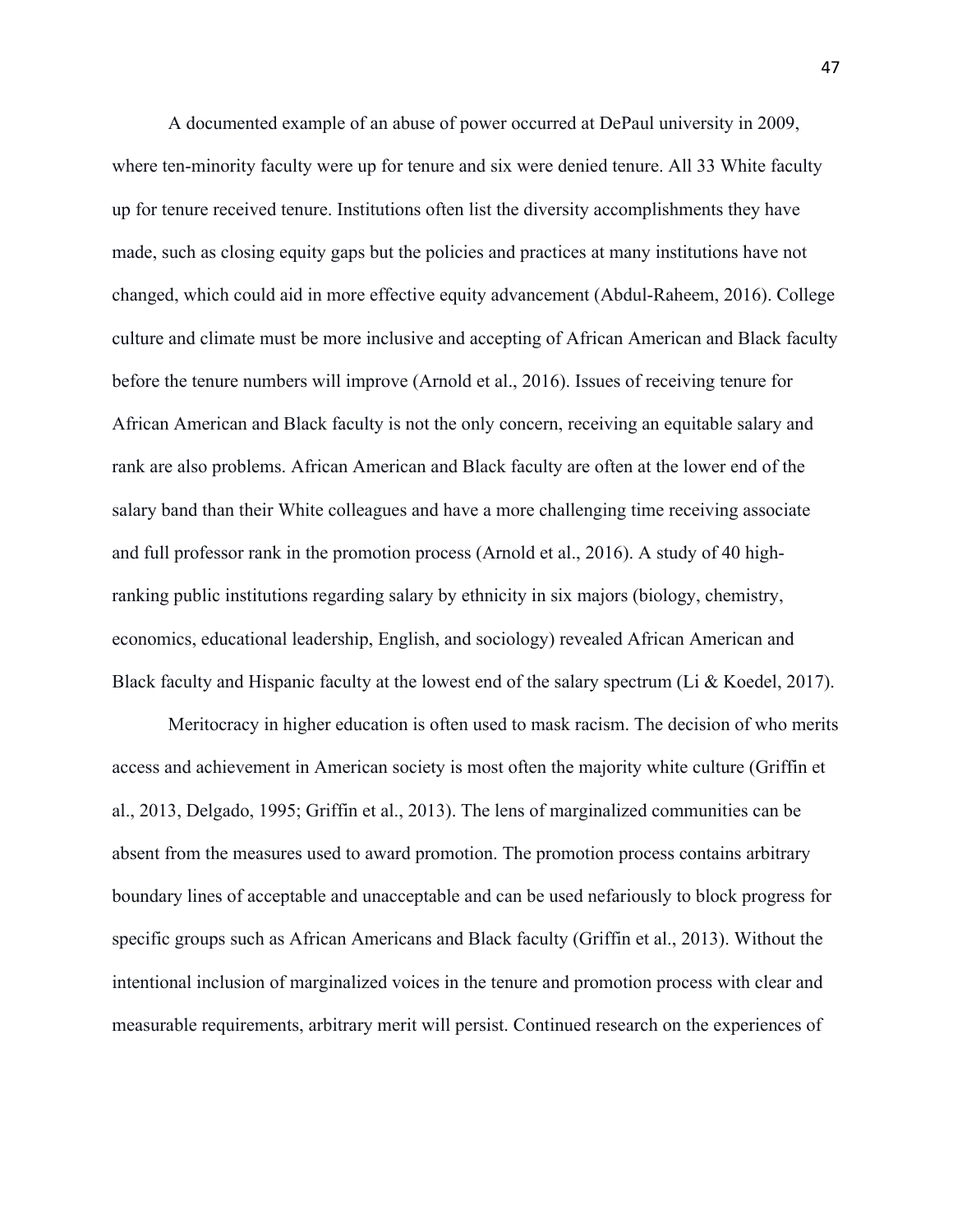low-ranking African American and Black faculty ought to be studied to improve the tenure and promotion system to be equitable and inclusive and not exclusionary (Cole et al., 2017).

# *People of Color and Tenure*

Faculty of color experience opposing challenges in the tenure and promotion process due to receiving disparaging student evaluations. The evaluations are used as weapons against African American and Black faculty. It is reported from one study of 17 faculty of color that identify as women that White students have challenged their course knowledge, perspectives, teaching styles and rating them low on course evaluations (Parker & Neville, 2019). African American and Black faculty's attempts at tenure and promotion can be derailed by student evaluations completed with a lens of racial bias (Hannon et al., 2019). As these faculty members teach issues related to race in their curriculum, they are covertly and overtly targeted in student evaluations.

Student evaluations are known to be biased against faculty of color and African American and Black faculty that teach on race-related topics (Parker, 2017). Given the research and knowledge of student bias in African American and Black faculty evaluations, they seem to be unreliable, racialized, and sexist standards of measure in the promotion and tenure process (Parker, 2017; Hannon, 2017; Stevenson, 2012). The problem with student evaluation inequities is not new and maybe emboldened by current political rhetoric against teaching issues such as critical race theory, which may further isolate faculty of color.

African American and Black faculty experience isolation, racial mistreatment, and continuous questioning of their research, service, and teaching. Research, service, and teaching are the foundations of the tenure process. There is subjective treatment, implicit and explicit bias that African American and Black faculty endure compared to the encouraging and supportive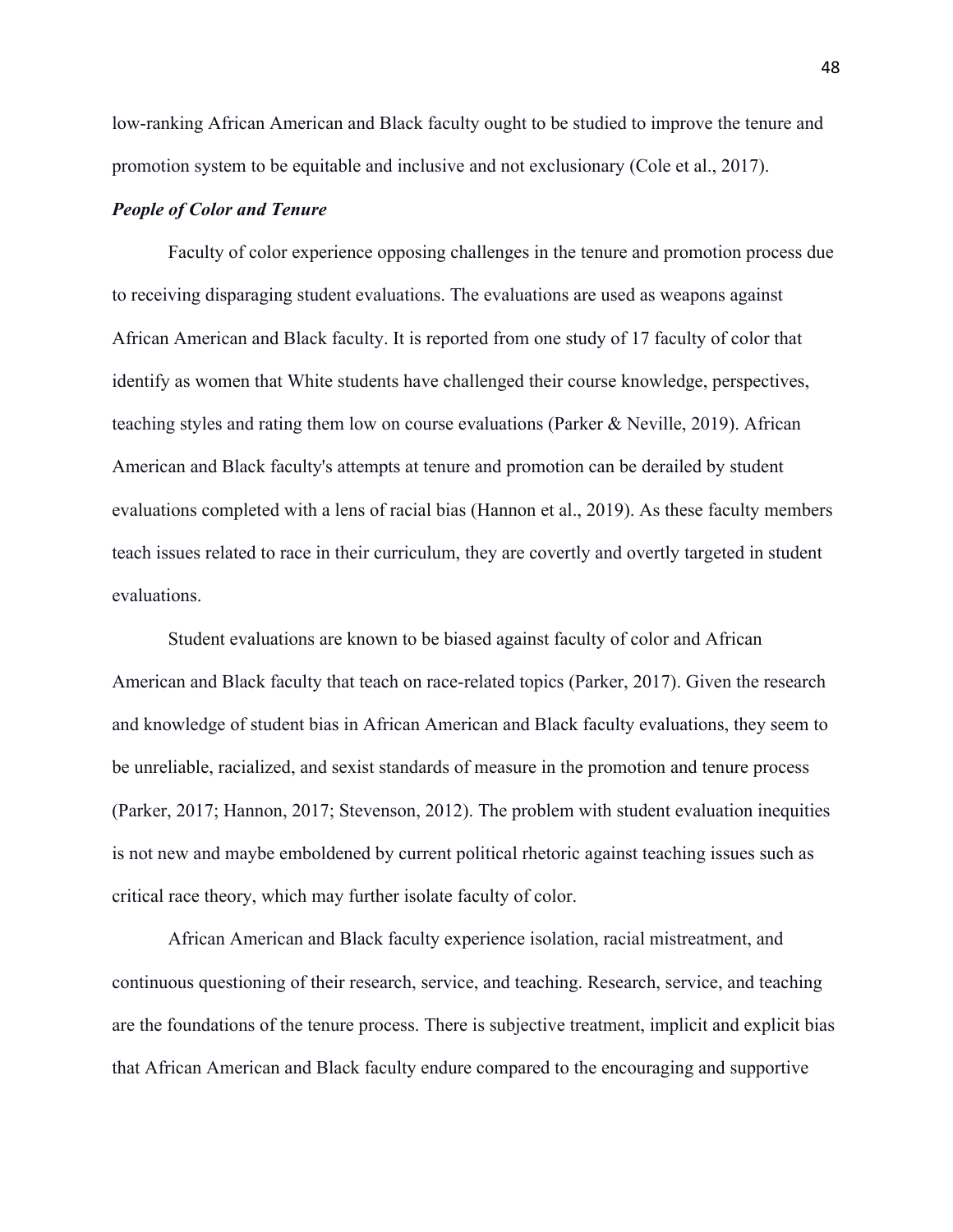treatment toward many White faculty in the tenure process (Kelly & Winkle-Wagner, 2017). African American and Black faculty who are constantly questioned while enduring the arduous tenure and promotion process have added racialized stress and pressure not endured by their White faculty colleagues.

Intersectionality is the multilayered encumbrance of racism from having more than one social identity or status (Eaton et al., 2019). For example, White female identifying faculty have understanding and experience with sexism, whereas African American and Black female identifying faculty must face intersectional discrimination by being women and people of color (Kelly & Winkle-Wagner, 2017). Continuous racial pressure and stress for African American and Black faculty can negatively impact their physical, psychological, and emotional well-being.

The tenure process has an unwritten element of camaraderie and likeability (Parker, 2017). What happens to those African American faculty who are so bogged down with additional diversity and mentoring work that they miss out on opportunities to connect to faculty across the campus? White leaders' and colleagues' lack of acknowledgment or understanding of "others'" perspectives and experiences impact the African American and Black faculty (Kelly & Winkle-Wagner, 2017). The authors contend that African American and Black faculty's work, teaching, and advising transpires under more scrutiny, with their work often labeled as inferior. Connecting with faculty is where mentoring is an imperative component for the junior faculty member. As discussed above, there is difficulty in establishing mentors for junior African American and Black faculty. There is a need for further research on minoritized communities' identities and social identities in the context of higher education which ca impact mentoring (Abdul-Raheem, 2016).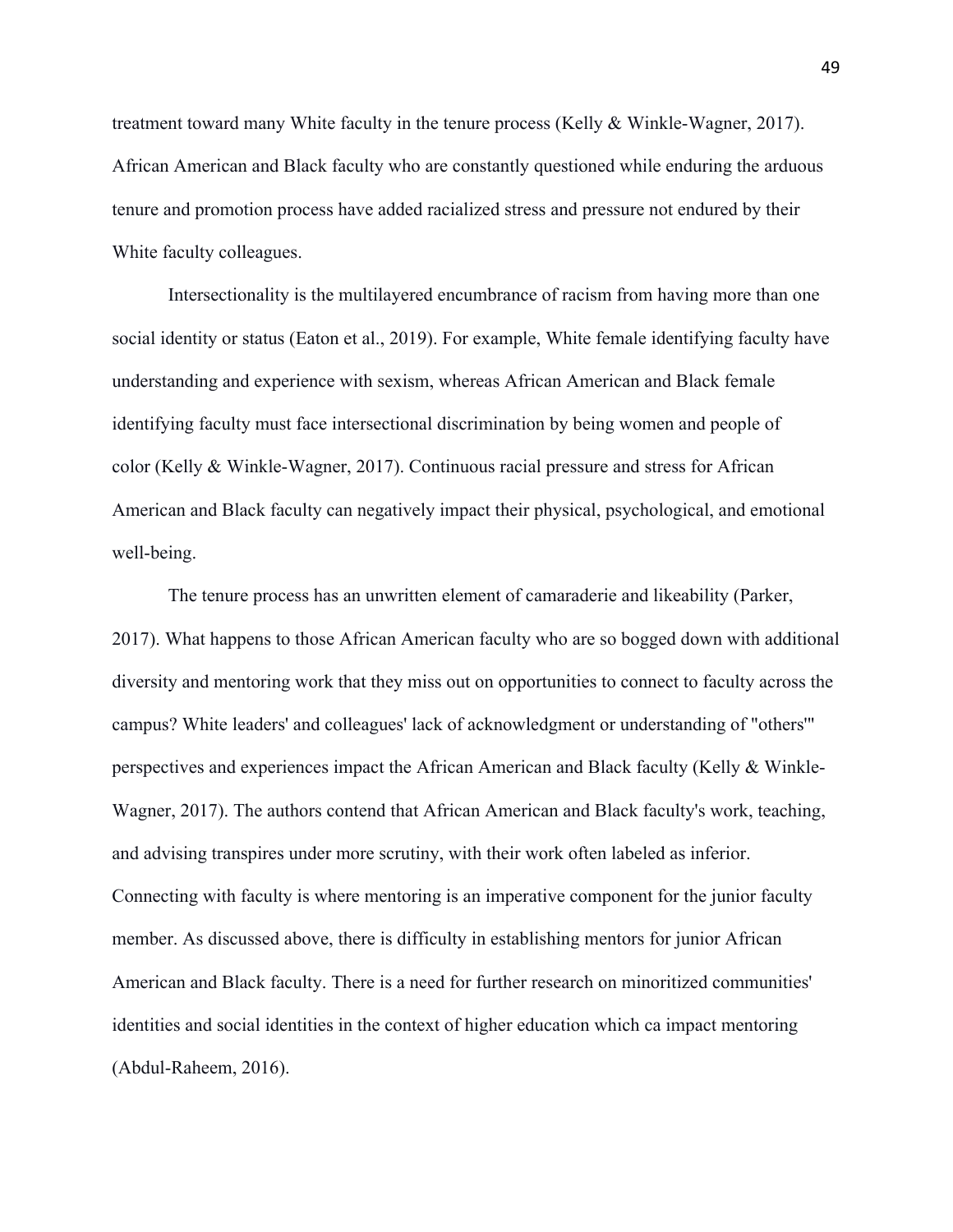## **Racial Battle Fatigue**

African American and Black faculty endure racially charged attacks often during the tenure process, which causes anxiety, stress, and feelings of disconnection (Gibson, A., 2019). The tenure process is nuanced and takes a lot of time and even greater mental energy. White people in power often do not have meaningful, personal relationships with African American and black people outside of the work environment (Smith, 2004). Having cross-racial interactions can help leaders learn from and understand the African American and Black people under their supervision. The compounding experiences of micro and macroaggressions that happen to people of color in the constant pressure of mentally dealing with negative experiences and comments can cause depression, physical illness, and other traumatic occurrences. Racial Battle Fatigue and Combat Fatigue have similar properties; they both come from experiencing and reliving severe negative occurrences for a prolonged period (Arnold et al., 2016; Smith, 2004).

To become tenured, faculty must show excellence in varied areas dependent upon the individual institution. The most common components are teaching, service, and research. African American and Black tenure-track faculty are often asked to mentor and advise African American and Black students and additional students of color while being expected to complete the required tenure requirements (Cole et al., 2017). Not only do these professionals have to do the job that their White peers must do, but then there is an implicit expected and uncompensated work that they are also expected to complete. The stress from being required to do more work, in White spaces, cause African American and Black people mental stress that impacts the work they do (Pizarro & Kohli, 2018). Some of the physical results of Racial Battle Fatigue include ulcers, rapid mood swings, headaches, and social withdrawal, among others (Chancellor, 2019).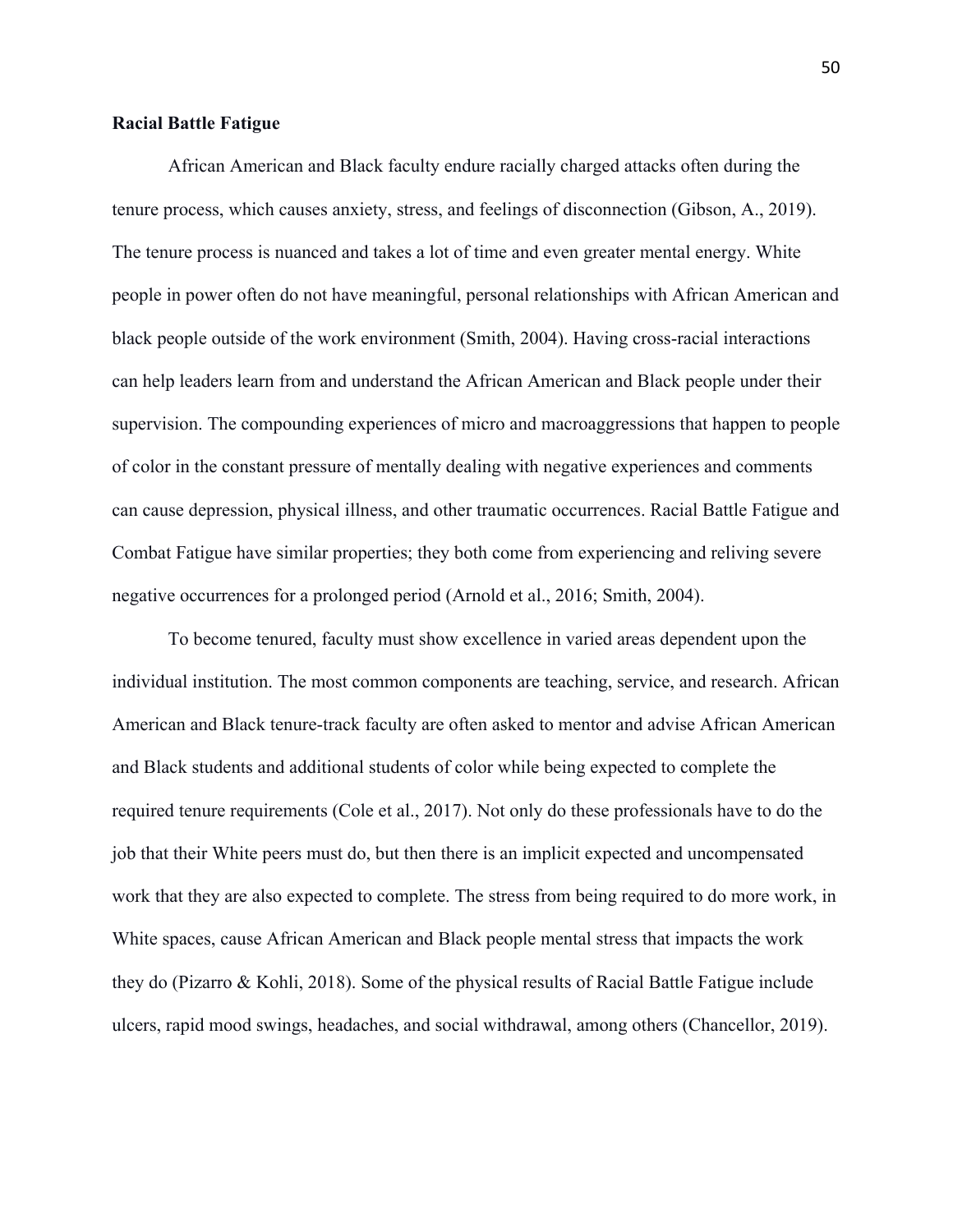Mental stress does not stop with the individual, but it extends to family and friends as well. Family and friends must support the person during the mental stress that produces physical, mental, and emotional aspects of Racial Battle Fatigue. White deans, chairs, and faculty need to learn more about the experiences and pressures of African American and Black faculty and the intersections of their lives to have a complete understanding of their journey (Kelly & Winkle-Wagner, 2017). Racial insults and epithets often go unnoticed by White colleagues and leaders because they occur as racial microaggressions. Implied and understated insults are directed to people of color due to their race or physical features (Chancellor, 2019). These are but a few of the things leaders and colleagues can learn about their African American and Black counterparts, which could aid in lessening the impact of Racial Battle Fatigue and increase their retention in higher education.

# **Literature Justification**

Institutional culture offers a method for people at an institution to comprehend the institutional setting, including principles, standards, and philosophies, and all organizations have a culture and a core belief system (Toma et al., 2005; Kezar and Eckel, 2002). Not all organizations and institutions recognize or can explain their institutional culture or belief system. Power dynamics and history determines from whose lens institutional culture is viewed. Institutions frequently describe their culture as student-success-focused, organizational success, and some institutional leaders use the word culture as an explanatory method of who they are as an organization (Kezar & Eckel, 2002). The experiences of people of color do not always match an institutions' proclamation of cultural success. There is often a culture of exclusion of ideas and contributions of people of color in predominantly White-male-controlled higher education environments, and the perception of institutional culture can be subjective (Jones, 2003; Toma et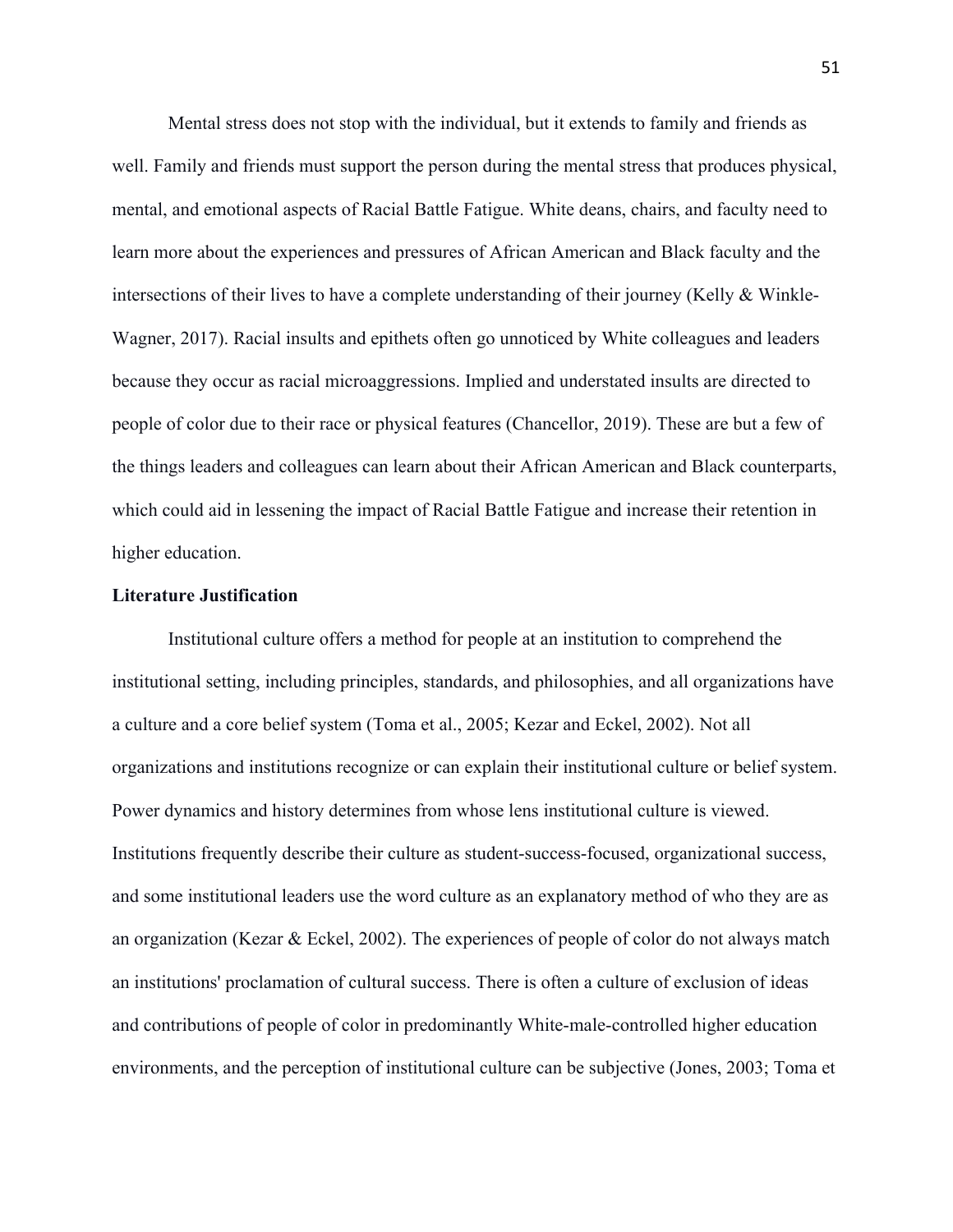al., 2005). The view of institutional culture is not always equal among all stakeholders. Acceptance of diversity in thought and deed, ensuring power is inclusive, and communication is crucial components to enculturate a positive institutional culture.

African American and Black faculty are few at predominantly White institutions. A question that can be asked of institutions is, does everyone have a place in forming an institutional culture that is equitable and inclusive of all people, including African American and Black people? The practices, representations, and chronicles that all members of an institution can engage in and see themselves as a part of are essential (Toma et al., 2005). The literature review expressed many ways African American and Black faculty and students feel excluded and even threatened by the institutional culture in many predominantly White higher education institutions. Recruitment and retention of African American and Black faculty can be increased through an equitable and inclusive cultural environment and a greater understanding of the importance of welcoming spaces (Diggs et al., 2009).

Next in the theoretical framework section, Racial Identity Development Theory will be discussed to understand the work that can be done to address the numbers of African American and Black faculty who are in higher education and what can be done to increase the number of tenured African American and Black faculty at predominantly White institutions.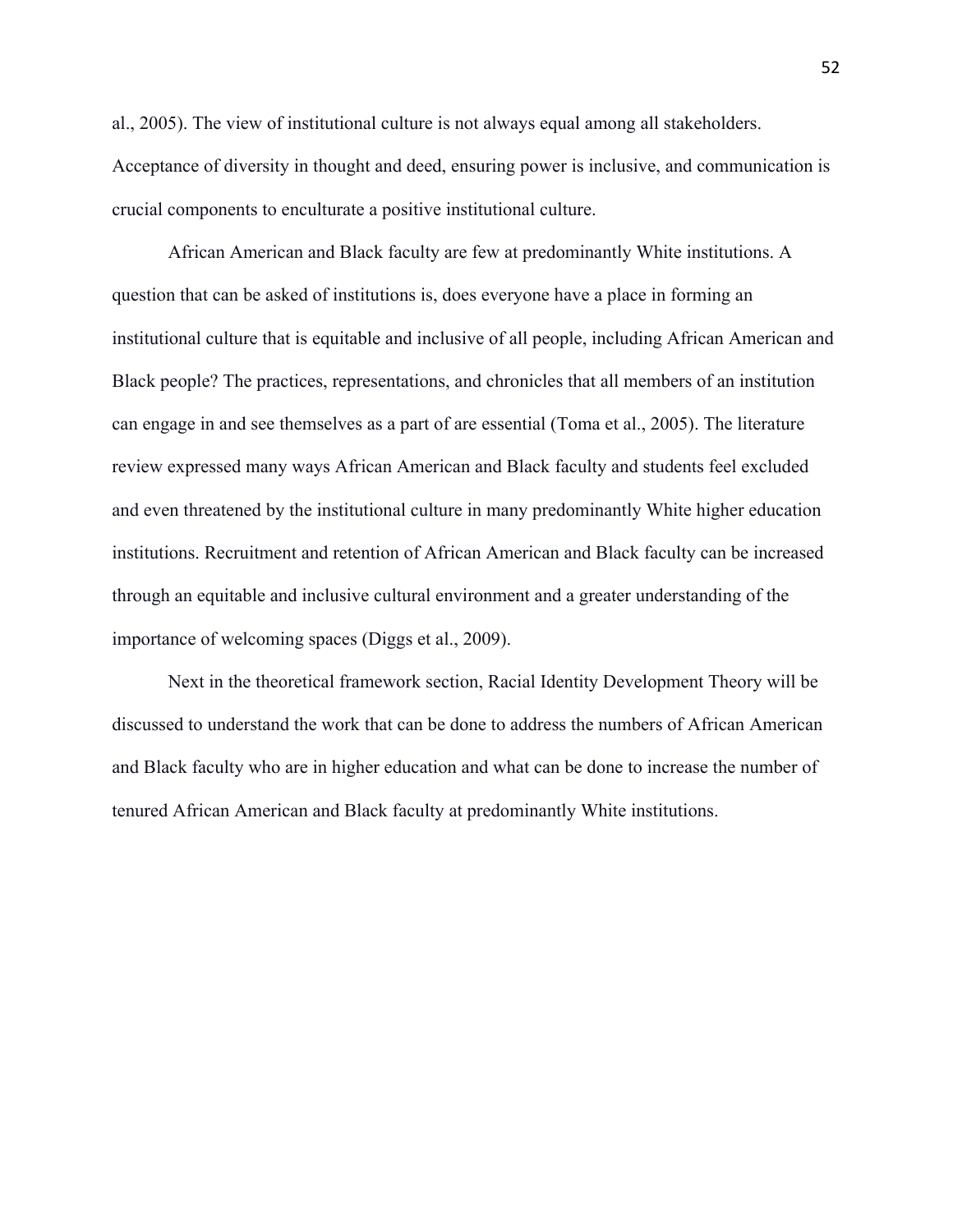#### **Theoretical & Conceptual Frameworks**

After looking at higher education and how African American and Black faculty experience the culture of many institutions, it is important to consider how race of people impacts their interactions with others and their internal racial development. Understanding the theories of being a racialized person in society may shed light on how to understand the self that impacts others.

# **Research Statement**

The research statement that is the focus of this study is *White racial identity development impacts African American and Black faculty in the tenure process at predominantly White higher education institutions.* Student success is often characterized by numeric data such as retention rates, transfer rates, and graduation rates. It is hypothesized that there are psychological factors of race that also impact success rates (Smith et al., 2016). Psychological factors of racial identity development and racial socialization are not usually a part of the numeric statistics prepared by college achievement analytics offices. The influence of White Racial Identity Development and socialization on African American and Black faculty should be examined to understand how to increase tenure success for this demographic.

# **Racial Identity Development History**

Identity theories were developed and studied in psychology with Sigmund Freud's personality theory. Freud (1965) theorized that individuals must go through stages of personal development and continual growth cannot occur unless each stage is achieved. Freud's theory was sexual, and he explored the ways humans think of themselves in conscious and unconscious ways. The foundational work of Freud is essential to the subsequent theories and theorists as it establishes the basis of the idea of levels of personal consciousness and growth. The method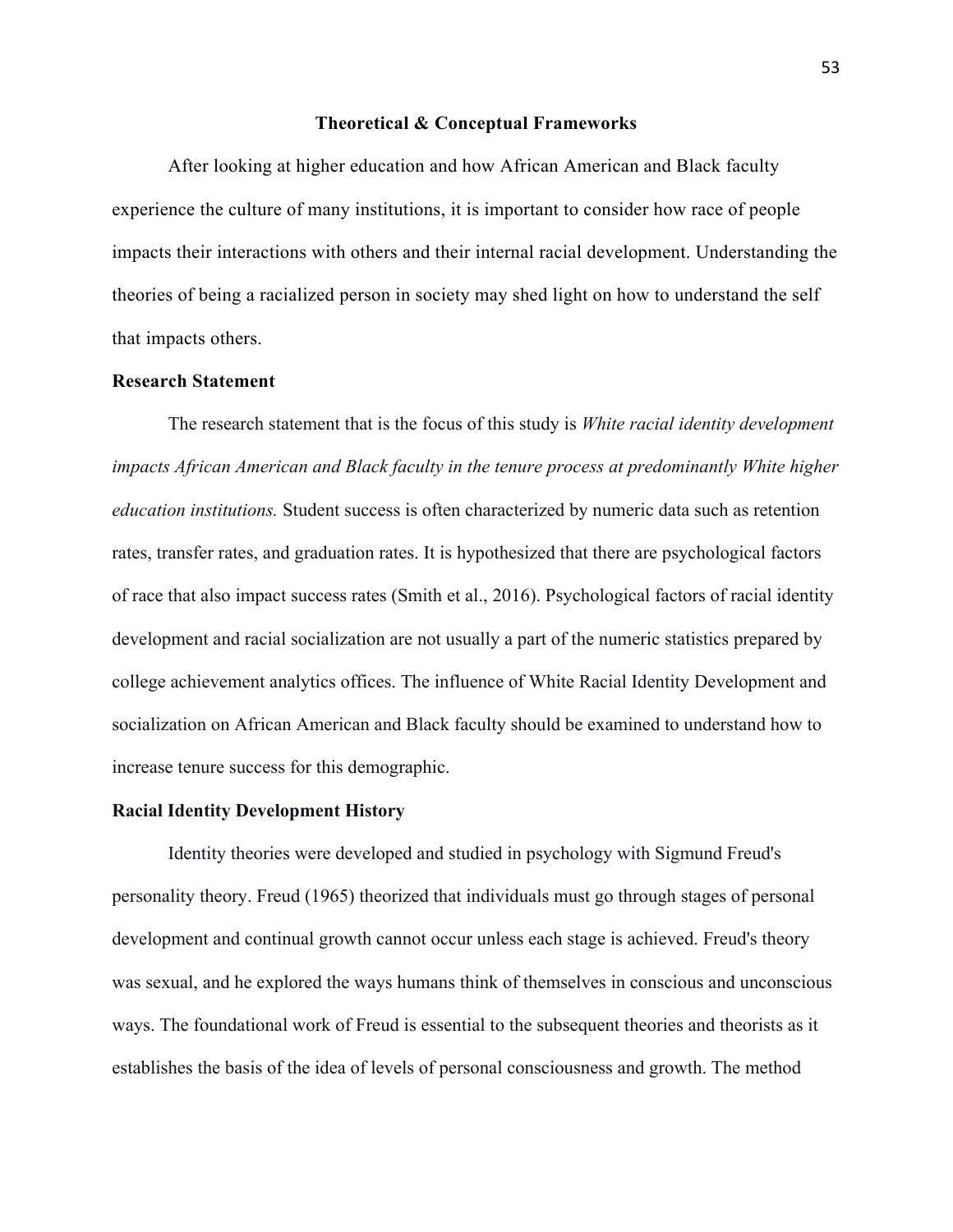Freud used is termed the psychoanalytic approach. Freud's goal, and ideas built upon by subsequent theorists, is for humans to understand that there are numerous levels of selfawareness.

Erik Erikson, influenced by the works of Freud, continued to explore human identity development. Freud focused on the individual and the sexual aspect of the body related to unconscious and conscious awareness. Erikson focused more on the individual, cultural and societal influences of personal identity growth and the body. Erikson's psychosocial identity development theory looked at personal growth through every stage of life from infancy to late adulthood (Erikson, 1980). Erikson's focus was on studying and explaining individual personal identity development progression through life, focusing on healthy mental processes. For a person to grow from one stage of development to another, there must be a critical period where a person has positive and negative experiences simultaneously occurring that contribute to one's moving to the next level of growth (Erikson, 1980).

Erikson's (1980) theory was that a person's growth progression could not be separated from their progression in life. A person's daily life experiences, including social and cultural environments of the era in which they live, influence their evolving stages of life. There are stages of development that Erikson said occurs. Childhood identity development, the initial stage, is when a person is trying to figure out who they are and uses the people and world around them to develop their self-identity (Erikson, 1980). The author explains the next stage, adolescent identity development, especially the college-age years, that brings the most focus for a person developing their identity, relationship identity, and belief system identity. The final development area is adulthood identity development (Erickson, 1980), where individuals reflect, regroup, have regrets, or are in states of satisfaction while continuing to grow. Erikson also wrote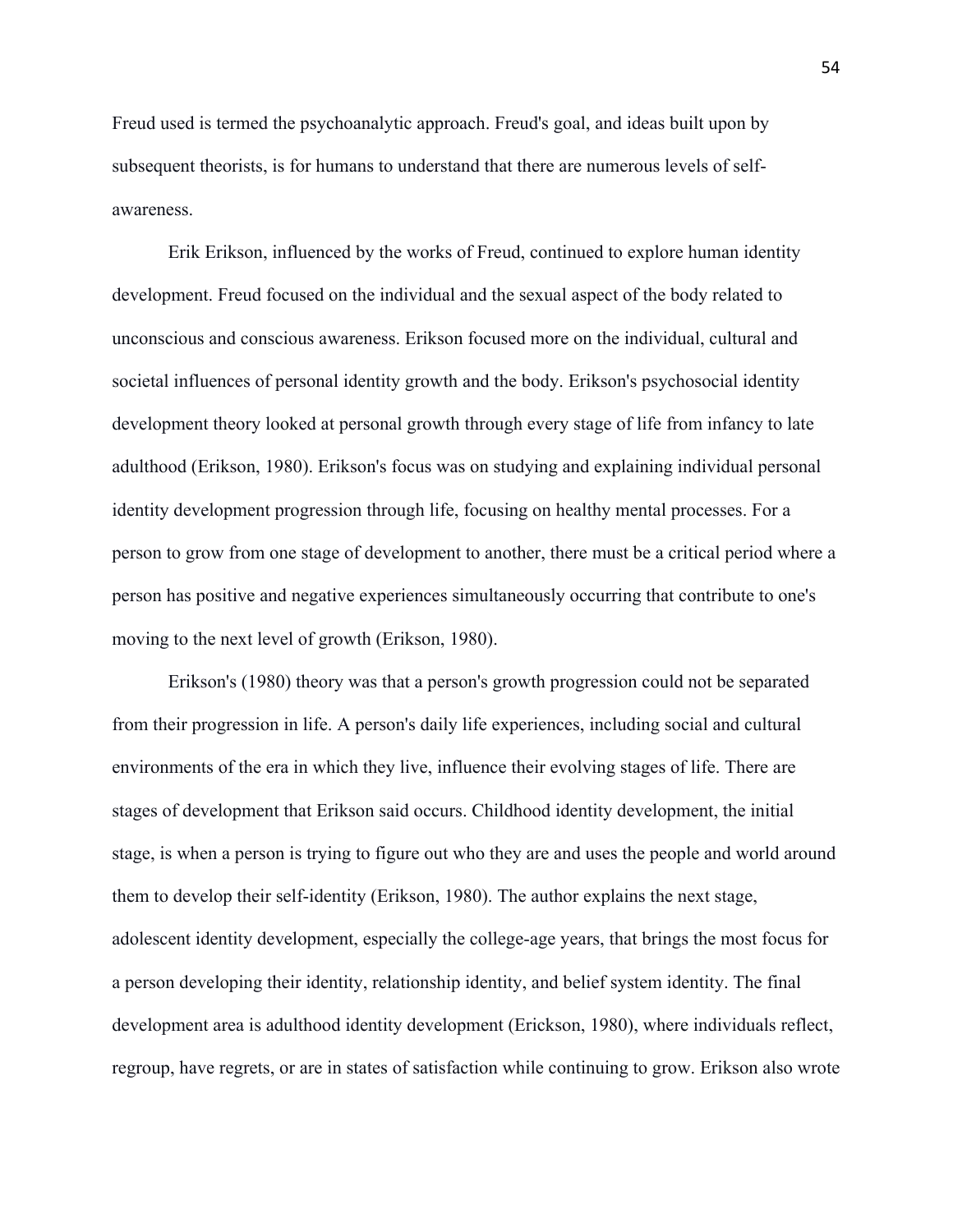about the importance of examining how a racialized society transforms an individual (Syed & Fish, 2018). Negative images and messages from the White majority harm the self-awareness of African American and Black people, and ideas of self-worth get fragmented, and African American and Black people must do additional work to defragment self-identity (Erikson, 1980).

An example would be starting a doctoral program. A person has the positive experience of learning new information and the struggle of how the new information correlates with current or future employment capabilities and the perceived perceptions of peers and employers. The positive nature of learning is present. The detrimental dilemma of self-doubt is also present. Both experiences will influence the movement from the individual's current stage to the progression to the next stage. The focus of being concerned about other people is part of the personal growth process. Erikson felt the social and cultural components were both critical. People do not live in seclusion, and growth does not occur in isolation.

#### **Racial Identity Development Roots**

Racial Identity Development is influenced by identity theory and is still associated chiefly with psychology and counseling. Racial Identity Theory is also burgeoning in the field of Education. The need for counselors to have cultural humility and an understanding of their clientele's cultural experiences, along with an understanding of their own cultural identity, has been examined by psychologists (Sue & Sue, 2016). Avoidance of race even permeates the field of psychology that generally focuses on aiding people to open their minds to themselves and others. As this paper's focus shifts to racial identity development, it is significant to note that in the Education of future psychologists and in the psychology profession, race is still an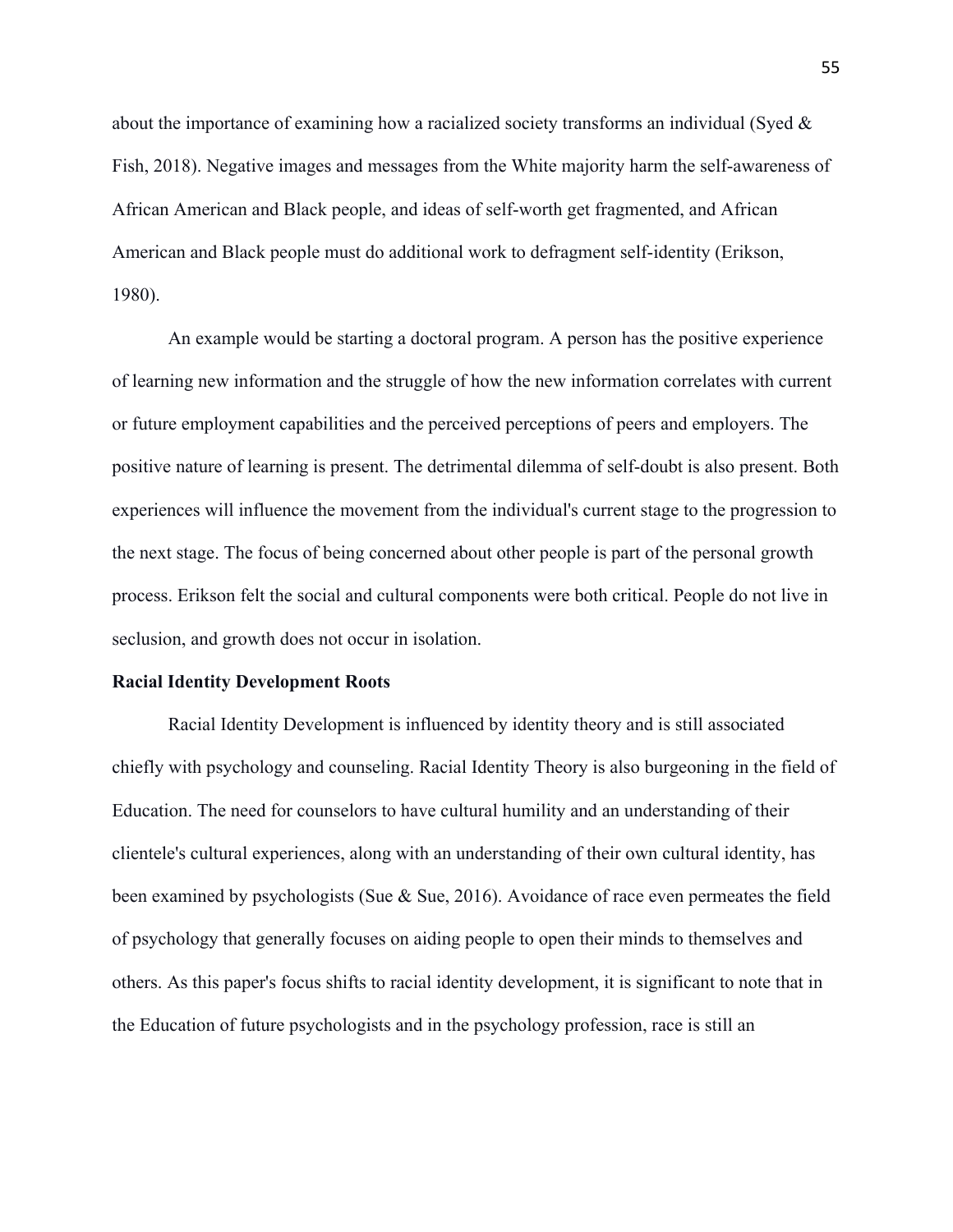underserved topic in professional development opportunities and educational curriculum (Thompson & Carter, 2012).

Racial inequality permeates the American education system, the American legal system, and the American economic system through cylindrical ethnocentric decisions (Delgado, 1995). The idea and the word, race, are often ambiguous and used in an inequitable systematic manner. Race is not based on biology but is a devised social construct. Despite the lack of biological determinants, people with specific physical characteristics are exposed to social factors that can impact their intrapersonal and interpersonal experiences (Patton et al., 2016; Helms, 1993; Helms, 2020). The construct of race and its negative power can be traced to the treatment of the indigenous Indians of America and the history of enslaved Africans. It is essential to discuss race since racism is an unfortunate and damaging aspect of the construct of race (Patton et al., 2016).

# *What is Racial Identity?*

Racial identity development is individual awareness and connection with people who share a racial legacy (Helms, 1993; Helms, 2020). Racial identity is rooted in the individual's belief system and impacted by belief systems of people outside and inside of a racial group. The connection to a racial group may be due to shared experience, historical perspective, and possibly a shared sense of collective strength (Helms, 1993; Helms, 2020). Racial identity is not confined to people of color, as is often presumed. Racial identity includes people of color and White people. There are varying theories that branch off from racial identity theory into specific racial and ethnic groups such as Racial and Cultural Identity Development, American Indian Identity Development, Black Identity Development, White Identity Development, White Racial Consciousness Model, Latina and Latino Ethnoracial Orientations, and Asian American Identity Development Model (Patton et al., 2016). There is a need for minority cultures and the dominant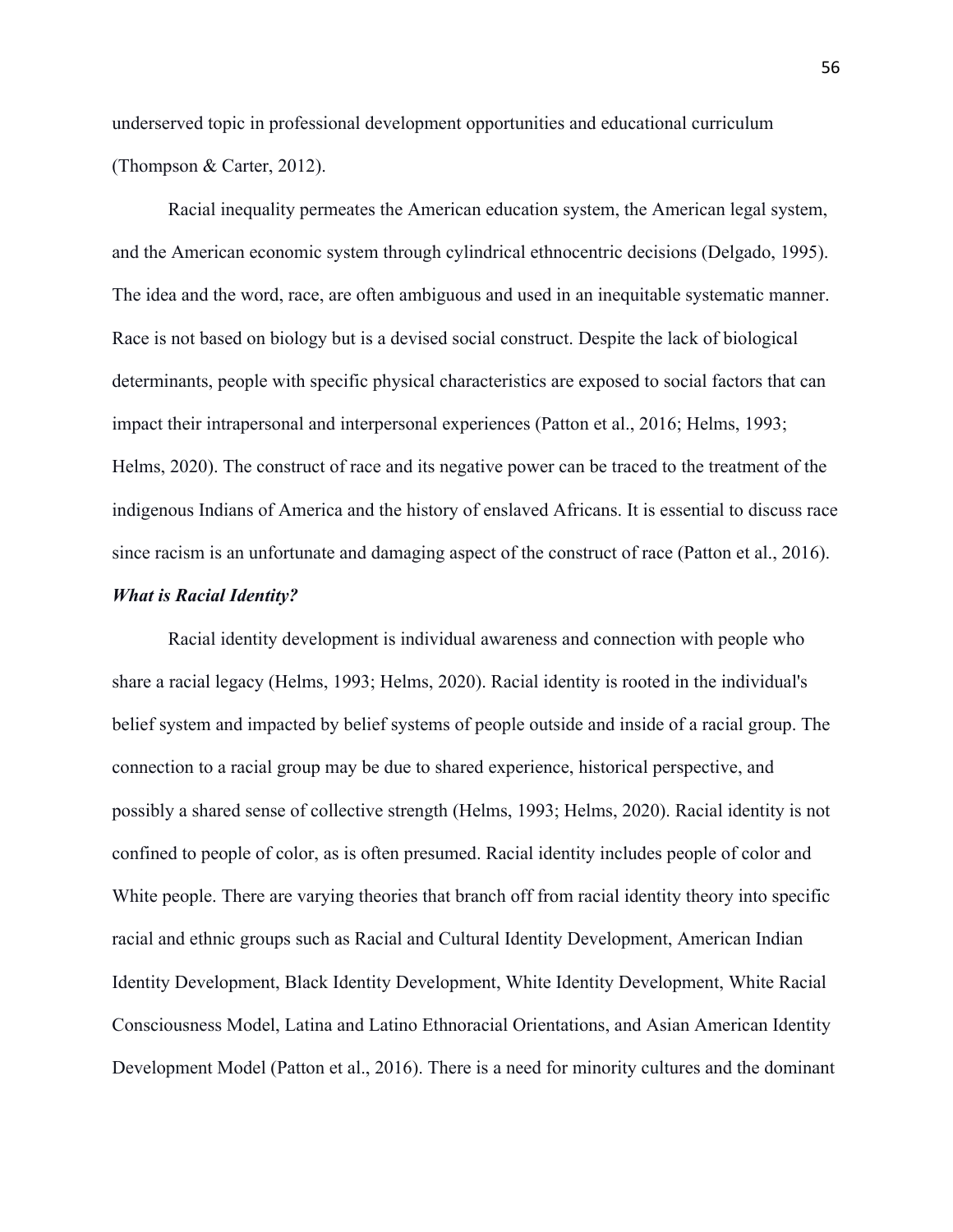White culture to understand the narratives of each other's racial groups for psychological healing and to address and improve social justice issues with thoughtful consideration that the journey of understanding racial matters will be complex (Sue  $\&$  Sue, 2016). Understanding oneself is paramount to understanding, working with, mentoring, and building a healthy relationship with others. Learning about other people builds humility and a perspective that cannot occur looking solely within.

#### *Racial Identity Theorists*

Many theorists have been attributed to Racial Identity Development, such as Joseph Ponterotto, Thomas Parham, and Donald R. Atkinson, George Morten, and Derald Wing Sue. The originator of the theory is debated. Several theorists can be classified as the catalyst for many racial identity theories. William Cross studied the African American and Black experience and termed his initial theory Nigrescence. Dr. William Cross was educated in the ways of Freud and Erikson and influenced by concerns he learned about during the 1960s and 1970s Black Consciousness Movement. He was also influenced by his friend Badi Foster, an African American and Black colleague that introduced him to the world of African American and Black studies (City University of New York, n.d.). Dr. Cross began his college education as a clinical psychology student, where his love of stage development blossomed. He changed to study social and cultural psychology and continued his studies and research by combining his passion for psychology and African American and Black studies.

Dr. Cross used his knowledge of Freud, Piaget, Kohlberg, and Erikson's stage level theories and the ethnographic observations of the segregation era to develop the Nigrescence theory. Dr. Cross worked with students to develop a racial identity scale measurement tool (City University of New York, n.d.). The Nigrescence model began with five stages pre-encounter,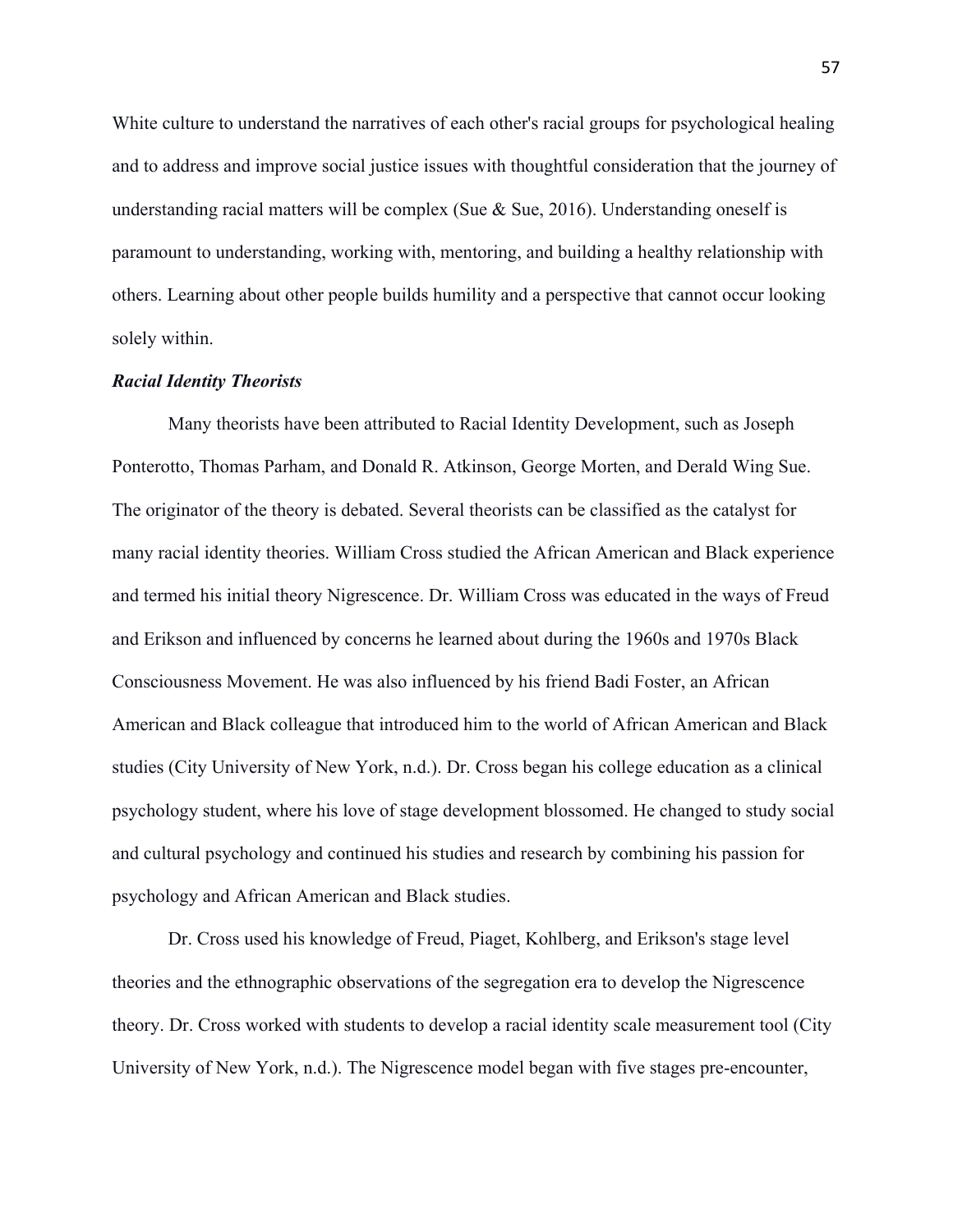encounter, immersion/emersion, internalization, and internalization/commitment (Owens, 2010). The Nigrescence model was an essential step in focusing on the experiences of a particular race and opened the way for many other racial group research acceptances. Dr. Cross is Professor Emeritus at the University of Denver, writer of several scholarly publications, and is currently writing a 40-year memoir of his studies and experiences in the research of race and psychology (University of Denver, n.d.).

## *Theorist Janet Helms*

Janet Helms is a psychologist that Dr. Cross influenced. Dr. Helms studies race as the Racial Identity Model, Black and White Identity Theory, People of Color Identity Theory, and White Racial Identity Model. Dr. Helms was not satisfied with the racial theory dialogue of some theorists who focused on minorities as the cultural drawback in cross-cultural counseling issues (Helms, 1984). Helms believed that all racial groups, including the dominant White racial culture, needed to understand their stage of identity development to understand how to work with their clients. She did not subscribe to the idea that because a client and a counselor were of the same race, identity issues were nonexistent. The knowledge of self-awareness and the understanding of where one is on the various stages of racial identity is paramount to connecting with others. Each person must understand their level of awareness as an individual and not the level labeled toe them by another person. Dr. Helms experienced racial injustice in her years as a college student but credited her earlier years attending African American and Black secondary schools for her strong educational foundation. Receiving validation early on for having strong academic acumen allowed her to persevere through racial inequalities and insults from White professors in college (Carter, 1995).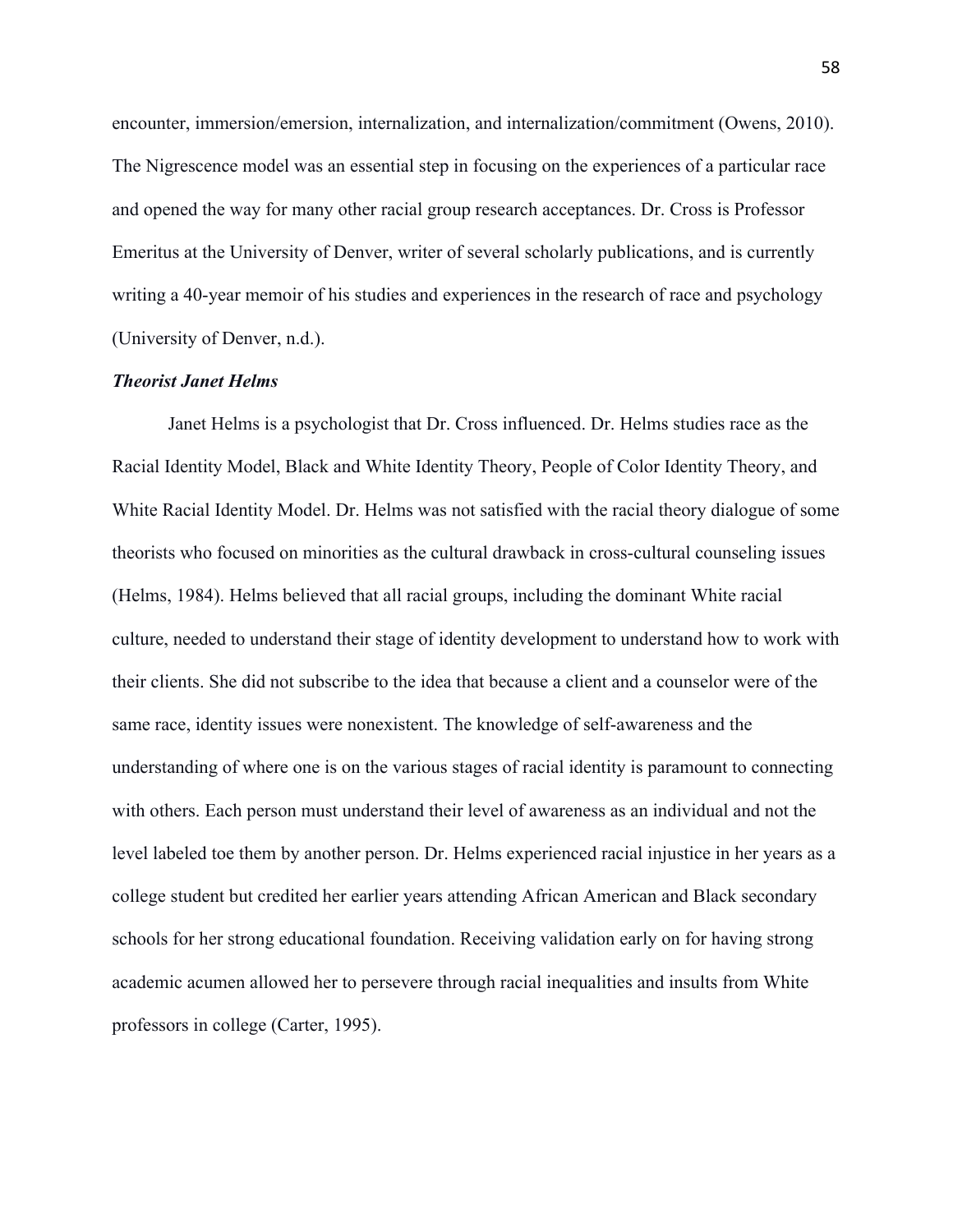Dr. Helms did not initially set out to be a champion for racial actualization. During Carter's (1995) interview with Dr. Helms, it was revealed that racism was something she learned by the mistreatment she experienced as a student from educators. The negative experiences in education were the stimulus for her desire to understand and deal with a challenging issue such as race. Dr. Helms credits a White professor who did not initially think Helms was capable academically with encouraging her to continue with her education after Helms' work spoke for itself (Carter, 1995). Her experience, not unlike the experiences of many of today's young African American and Black scholars, showed the necessity of earned respect for their ability as juxtaposed to an assumed ability privileged to the dominant culture's benefit of the doubt of scholastic achievement. Dr. Helms continues to apply the Freudian idea of stages of personal development in her work.

#### *White Racial Identity*

Dr. Helms is most notably known for the White Identity Development model, which initially encompassed six stages: Contact, Disintegration, Reintegration, Pseudo Independent, Immersion-Emersion, Autonomy (Robinson, n.d.). Later, she redesigned the theory into two phases, 1) Abandonment of Racism and 2) Evolution of a non-racist identity (Helms, 1993). There are several status levels within the two phases. Dr. Helms is an Augustus Long Professor in the Department of Counseling, Developmental  $\&$  Educational Psychology, and the Institute for the Study and Promotion of Race at Boston College (n.d.). She has written several books, scholarly articles and received numerous awards and recognitions for her work on race. When race is discussed and racial identities explored, there is often a misconception that it refers solely to the identities of people of color. Dr. Helms' work emphasizes that all races have an identity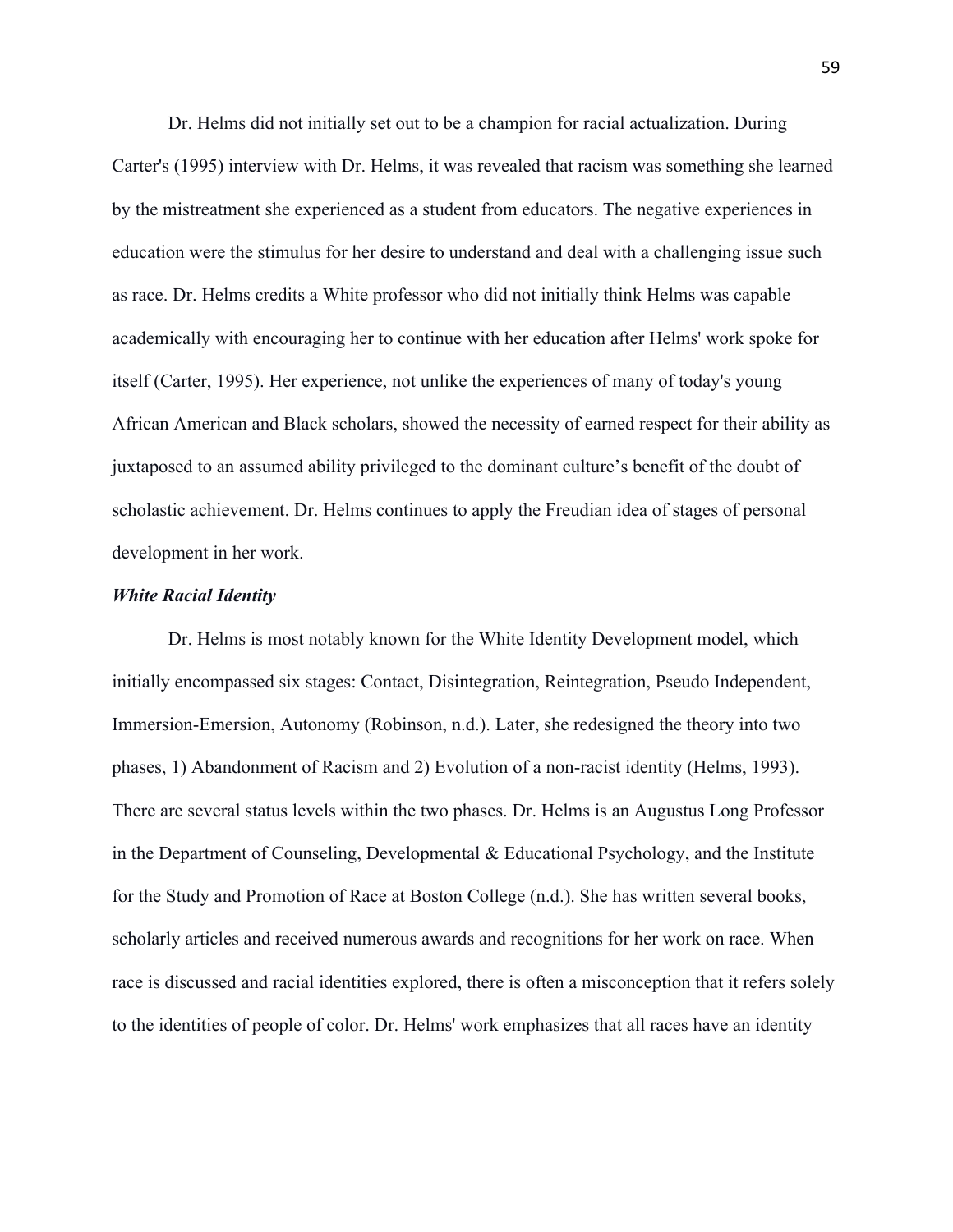cycle to process through and a need to recognize where they are and where they need to grow. Self-actualization is the start of growth and healing for humanity.

# **Opponents and Proponents**

Some psychologists do not agree with Dr. Helms' White Identity Development theory for several reasons. Rowe et al. (1994) did not believe Helms' White Identity Development had merit as it was not a longitudinal study in their estimation. The authors state that Helms' White Racial Identity Model was nothing more than an adaptation of the Ethnic Minority Identity theory, and too much focus is presented about White people's attitudes toward minorities (Rowe et al., 1994). A point of dispute is Dr. Helms' theory as too singularly focused on the Black-White narrative to exclude other races.

Wolff (2009) disagreed with Rowe et al. and supported Dr. Helms in asserting the study, and the sequential nature of the research done by Helms was akin to longitudinal research outcomes. Dr. Helms offered the idea that racial identity is different for all groups, and the focus of the White majority toward all other minority groups was due to their position of power over all other ethnic groups in the United States. Helms recognized all racial groups and acknowledged that their struggles and experiences differ, but minorities have common points of conflict intersection with White people (Wolff, 2009).

## **Tenets of White Racial Identity Theory**

Racial Identity Theory comprises many models. Racial Identity Development is vital for understanding an individual's race and the internal and external learned racial attitudes acquired and dismantled. Understanding how one's race impacts and intersects with another person's race is another crucial reason for Racial Identity Development research. One such model is Dr.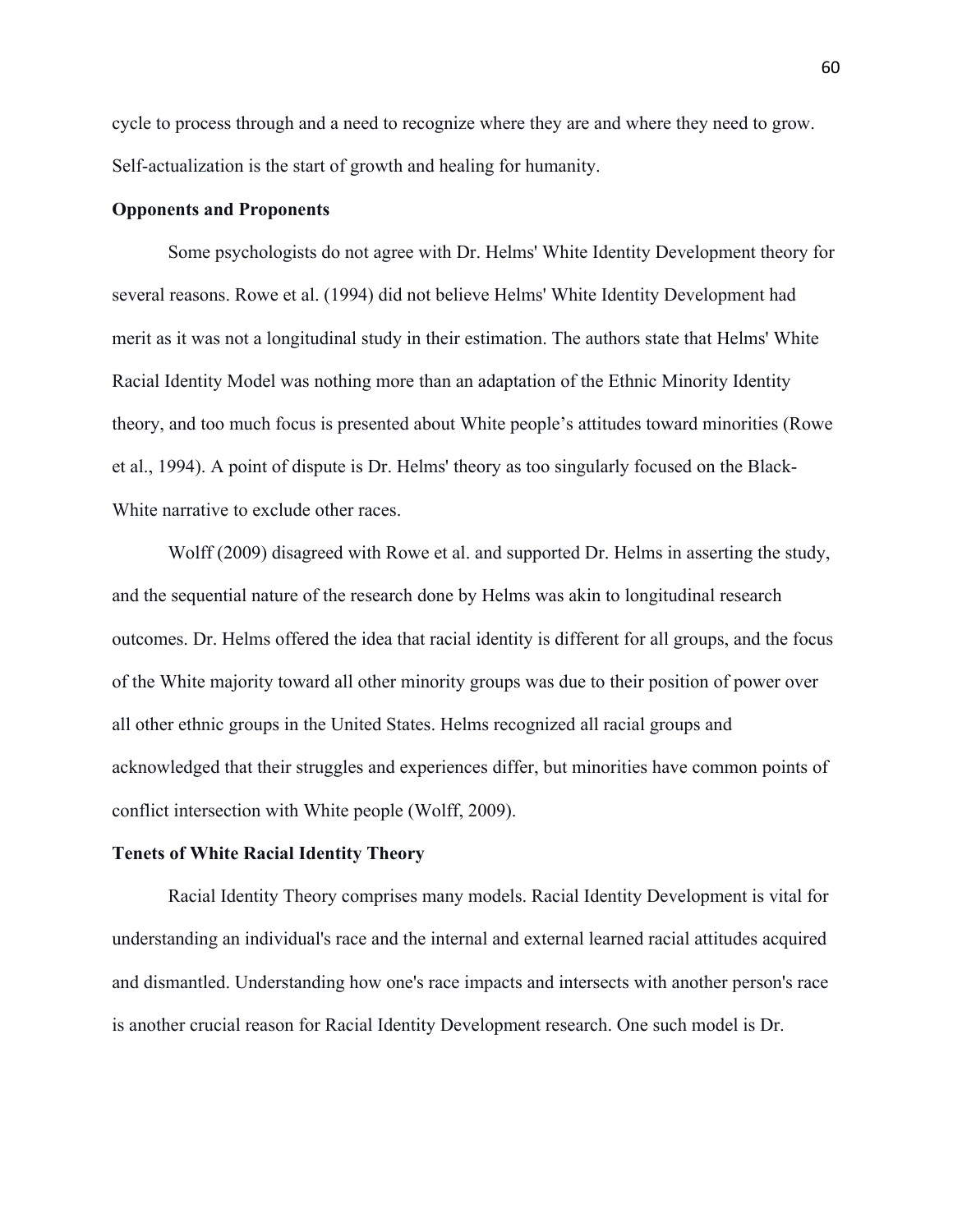Helms' White Identity Model. The model's first phase, Abandonment of Racism, has three statuses.

## *Contact*

The first status is Contact, and at this level, people will use phrases such as "I do not see color." There is an ignored or unconscious belief that racial issues are actual occurrences, and that the person has any privilege. People will have racial stereotypes in their mental or spoken repertoire passed down from generation to generation. The person then repeats the messages or actions often in unconscious ways. When an unconscious word or phrase challenges a person, they have said they will continue to the Disintegration level.

# *Disintegration*

In this status, the person starts to feel different about their word choices and feels regret but cannot move past those emotions or they can continue to status three. An example would be a White person who makes a racially charged comment about people of color. Sometimes there is one person of color in the place of business. The White person did not intend the comment to be malicious in their mind, but another White colleague or the person of color confronts the person about the comment. The person explains a concept the White offender had never heard about, like Racial Battle Fatigue and explains the compounding experiences of micro and macroaggressions that happen to people of color in the constant pressure of mentally dealing with negative experiences and comments cause depression, physical illness, and other traumatic occurrences (Arnold et al., 2016). After an explanation by a colleague, friend, or family member, the White person feels a sense of guilt. The person may respond and say they want to be aware of words or actions that cause people of color offense to learn and make changes or person may respond oppositely. The person may move to the next status level is three Reintegration.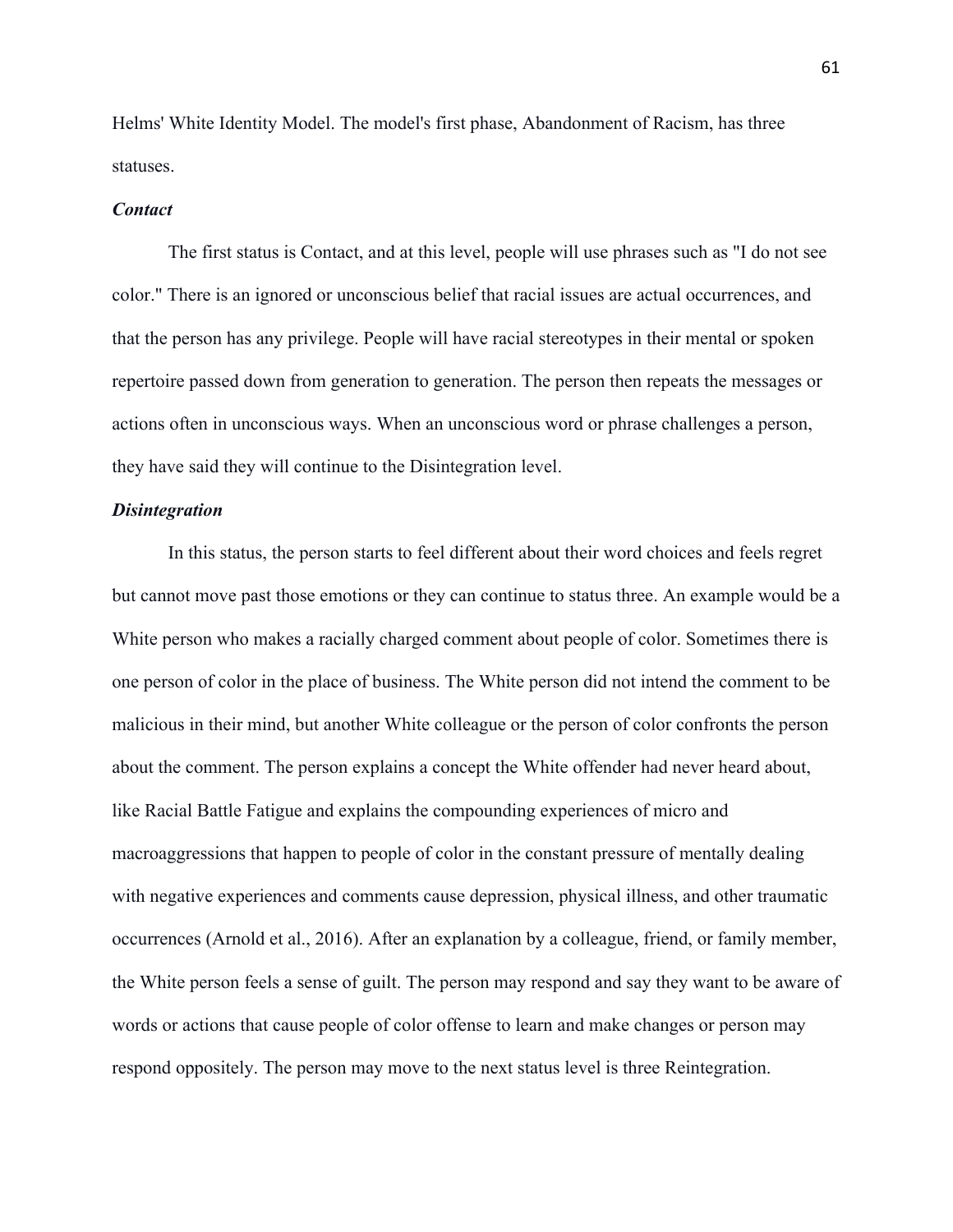# *Reintegration*

In the third status, Reintegration defiance and objection to growth initially occur. The experience of White Fragility as the protected privilege of White people that, when challenged with their racial misdeeds, become defensive and feel victimized. In this status, the person uses phrases like "reverse discrimination" and feels bullied by the non-acceptance of their overt or subliminal racist words or actions (DiAngelo, 2011, DiAngelol, 2018). The person is no longer in a White comfort zone and lashes out against anyone they feel is partly making them uncomfortable. The wrongdoer may get stuck in this status if they are unable or unwilling to work through their internal fear or move on to the second phase Evolution of a non-racist identity.

# *Pseudo-Independence*

The second phase has three stages of positive racial identification. The first status is Pseudo-Independence**,** and by the word pseudo, full enlightenment does not occur in this status. The person desires to learn about various racial groups and what is considered acceptable and unacceptable by an outsider. In this status, the person still feels uncomfortable and unsure when displaying unconscious racist behaviors, but they are open to growth. The person welcomes feedback from people of color. A person in this stage must reflect on feelings of possible white saviorism and resist the need to "save" African American and black people. A continual level of self-recognition can propel them into the following status Immersion/Emersion.

# *Immersion/Emersion*

The Immersion/Emersion status person seeks to connect with other White people learning how they cope or have coped with feelings of racist self-actualization. A person in this phase desires to speak freely and doing so with someone who has the same racial identification can aid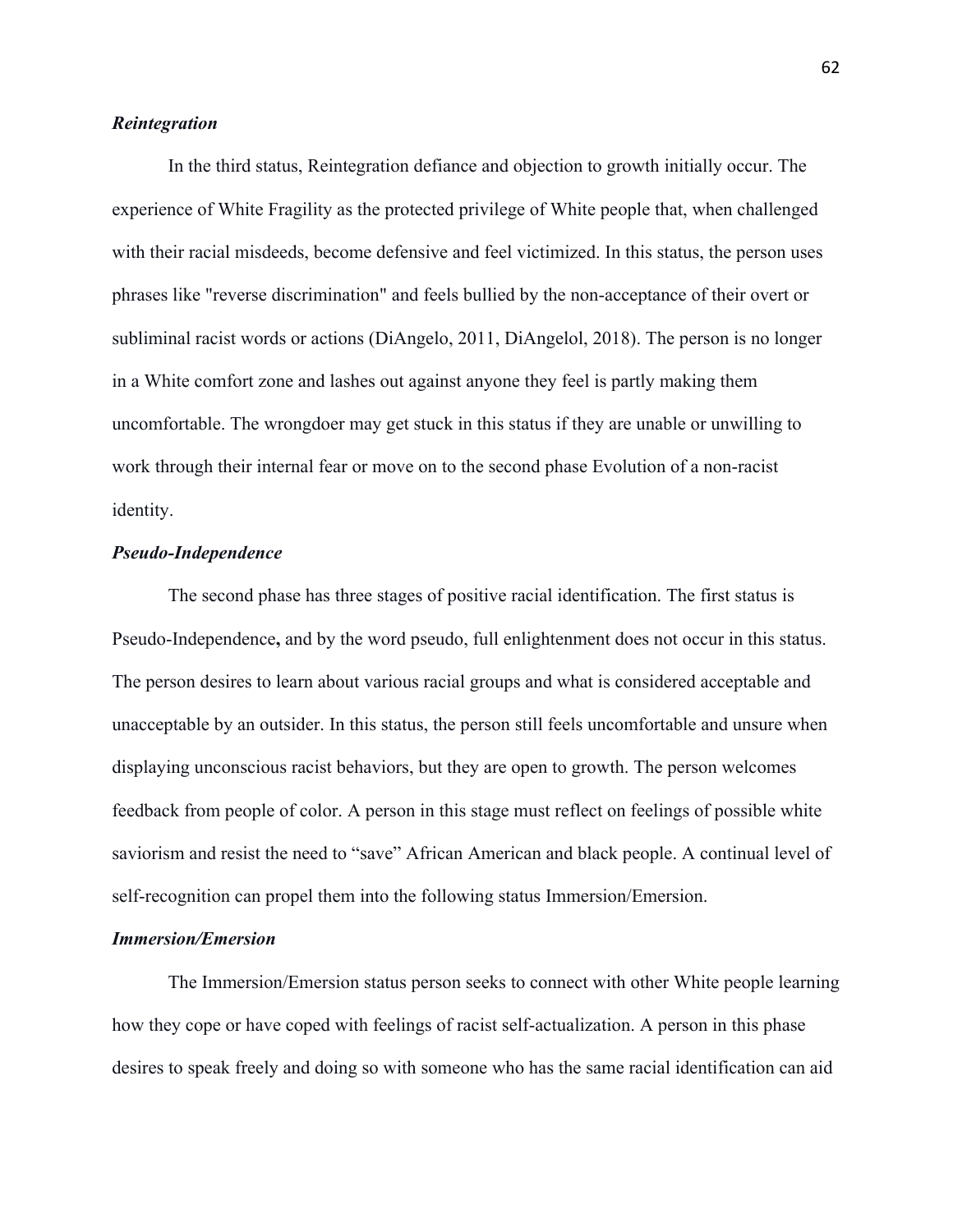in explaining racialized things from a shared perspective as needed. These actions will help the person to proceed to the final stage of Autonomy if they continue to seek understanding.

## *Autonomy*

In this stage, the person comprehends their White Identity and its privileges and focuses on social justice issues. The arrival of this final stage does not mean growth does not occur. A person in this stage can self-evaluate and recognize the need to learn and grow at various times and levels of their life. Some stages may need to be repeated as more self-learning occurs.

## **Theory Application to the Current Research**

This research is focused on the experiences of African American and Black faculty at predominantly White higher education institutions where the administrative leadership and the tenured faculty body are both predominantly White. As White leaders read the experiences of African American and Black faculty about their journey to tenure and beyond, they will need to have some context of their own racial identity. There will be thoughts and emotions, some recognizable and others that may surprise them. The detail of Dr. Helm's White Identity Model may put their thoughts or actions into greater context and inform future learning and actions.

# **Concepts and Research Associated with the Theory**

Several types of concepts and research relate to Racial Identity Theory. Critical Race theory was born from disparities in the criminal justice system against people of color, predominantly African American and Black people. The instances of racism were subtle and a way to "legally" continue to marginalize people of color and the American education system mimics the disparaging inequities in the legal system (Ladson-Billings, 1998; Jain, 2014; Tate, 1997). The four authors' ideologies are connected as they all raise issues of a lack of acknowledgment and victim-blaming in the Reintegration status of Dr. Helms' White Identity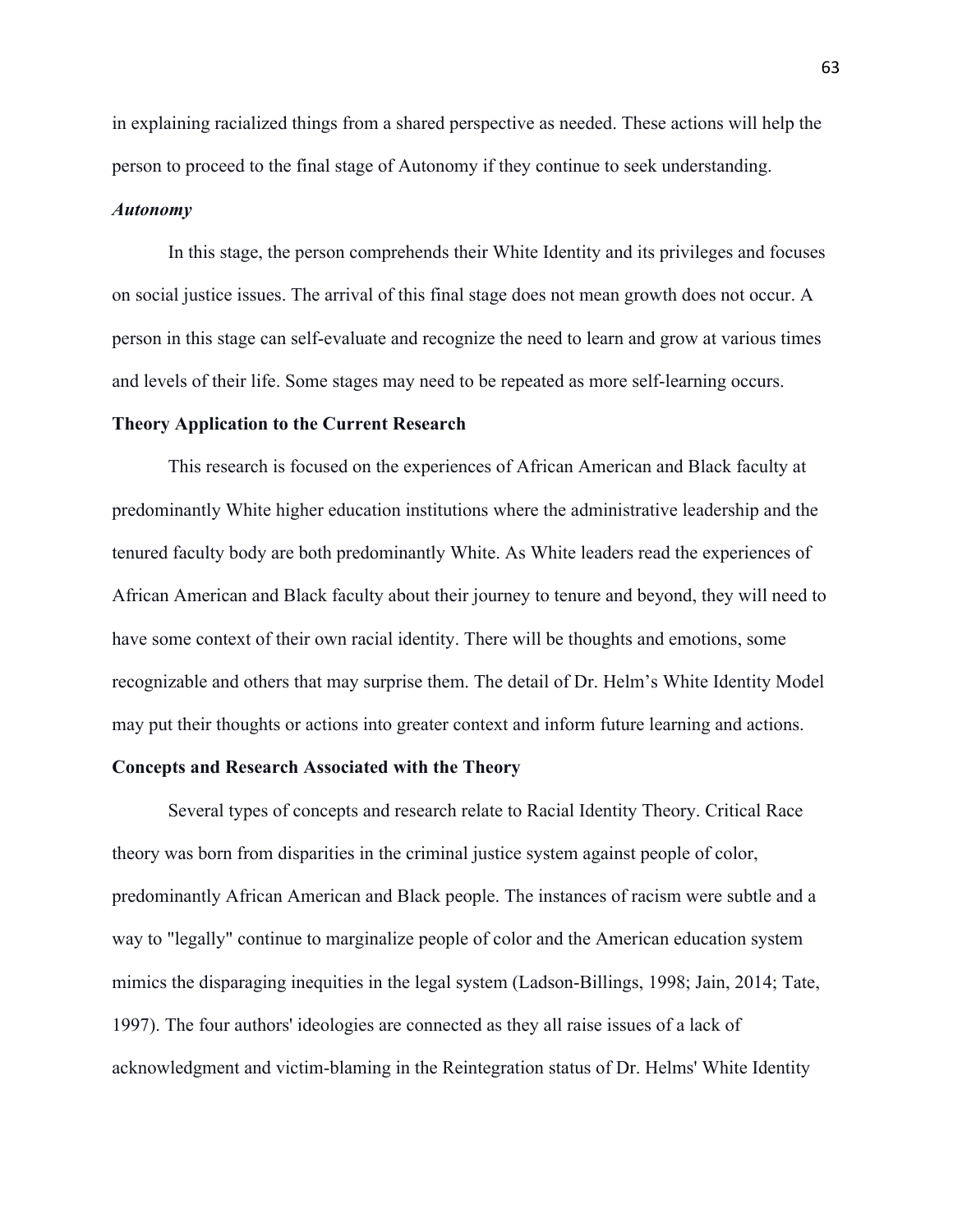Development. Education establishments have struggled to incorporate multiracialism throughout the industry, whether that is a lack of a diverse curriculum or the continued low number of faculty of color. One reason may be labeled "White-*ness,"* which denotes perspectives and philosophies of what is expected from one lens, and that lens is traditionally from a White person's vantage (Gillborn, 2015).

African American and Black people born and raised in the United States can have very different experiences and perspectives than Black Africans born and raised in Africa. That is not to say there are not overlapping truths in the two experiences, but the assumption that the two are the same is problematic, as is labeling all people from Spanish-speaking areas Hispanic. Racial Identity Theorists posits people knowing their own racial identity and the knowledge about other racial groups' identities promotes growth and the uplift of all people.

Another issue that is not addressed often is the intersectionality of all racial groups. Intersectionality is the multilayered encumbrance of racism from having more than one minority status (Croom, 2017). Forcing someone to decide on one minority label forces them to split themselves mentally instead of understanding a person in their wholeness and the varying perspectives they bring. There are people who say economically poor White people have had the same experience as poor people of color. That viewpoint is ignorant of the added intersectional dilemmas that race in America adds to the experiences of people of color. People of color within the same race in various socioeconomic levels do not have the same life experiences based solely on their race. These issues must be clarified and added to the conversation of identity.

### **A Discussion of Assessment Techniques**

Assessment of the knowledge of Racial Identity Development must permeate an institution. The significance of leadership in installing new and challenging ideas and the support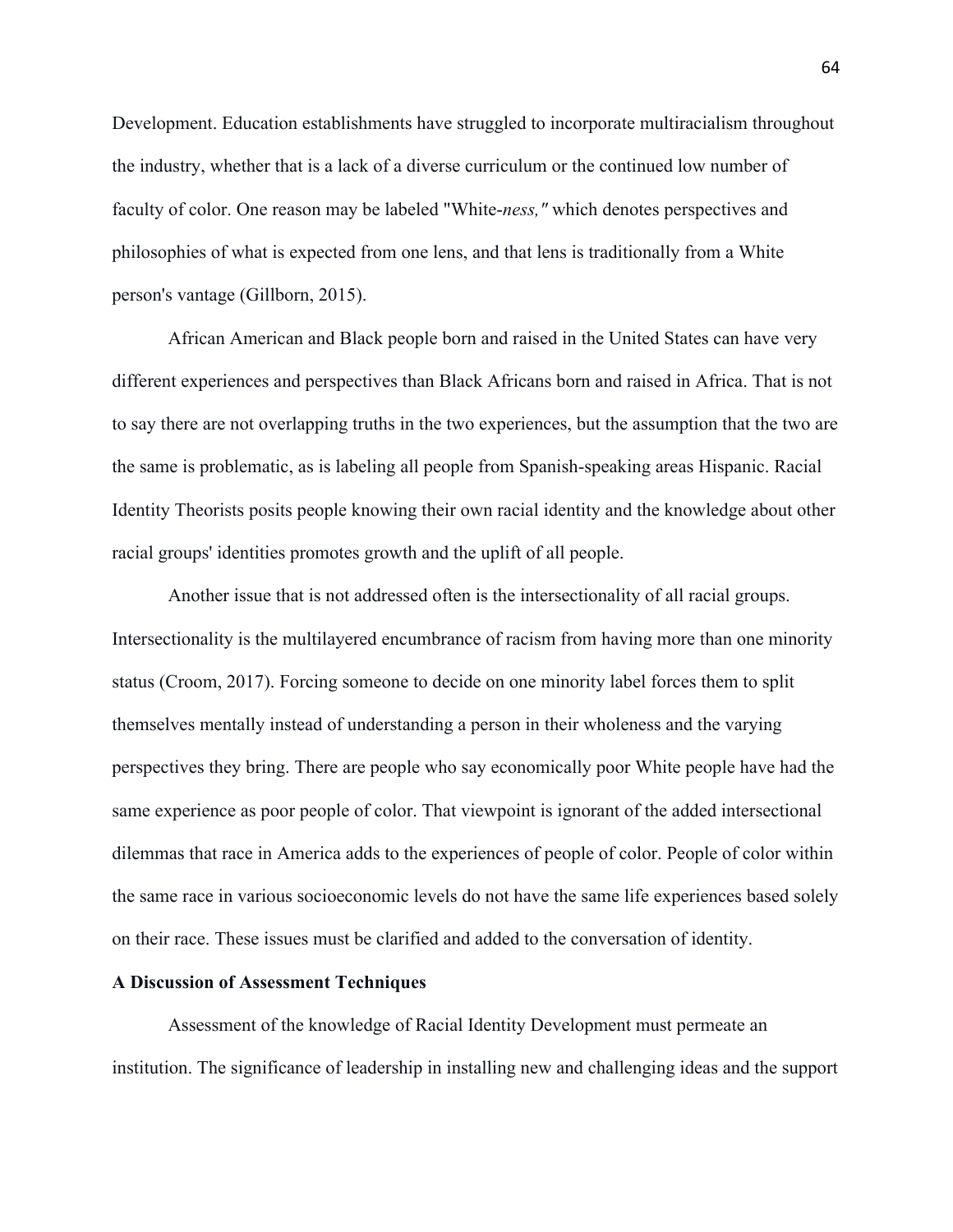of Racial Identity Development as a cultural initiative is paramount (Hubbard, 2006). Using open-ended questions in classes to assess students' knowledge of racial issues can help them view and understand their own racial identity. Assessing students' racial identity knowledge could help to lessen resistance to learning. If an institution seems to have low numbers of faculty or staff of color, a survey could be sent to faculty and staff of color that have left the institution to ask questions of whether issues of race were a factor in their decision to leave the institution. A college-wide survey related to race relations or racial identity can be sent out, information collected and deciphered to track areas of excellence and areas of needed growth. Assessments will not look the same at all institutions since institutions are at varying levels on race and racial issues.

#### **Theory Applied in Higher Education**

Higher education is meant to enlighten the mind of everyone. Administrators need to show that they are supportive and engaged in the issues of enlightenment on the topic of race. Colleges' student bodies are becoming more diverse annually, and so is the need for conversations and action to ready all personnel and to educate all the students in the next generation. Higher education institutions can offer training internally or bring in external experts to learn about and discuss Racial Identity Development (Patton, et al., 2016; Sue & Sue, 2016; Helms,1993). The material can be used as catalysts for onboarding programs, mentorships to expand minority and majority faculty success, and, ultimately, student success. A leader that wishes to demonstrate and expand diversity acceptance must be an equipped participant of the process and not a spectator. People will often follow what leaders do and ignore their words alone. Professional development opportunities must include some cross-racial and same-race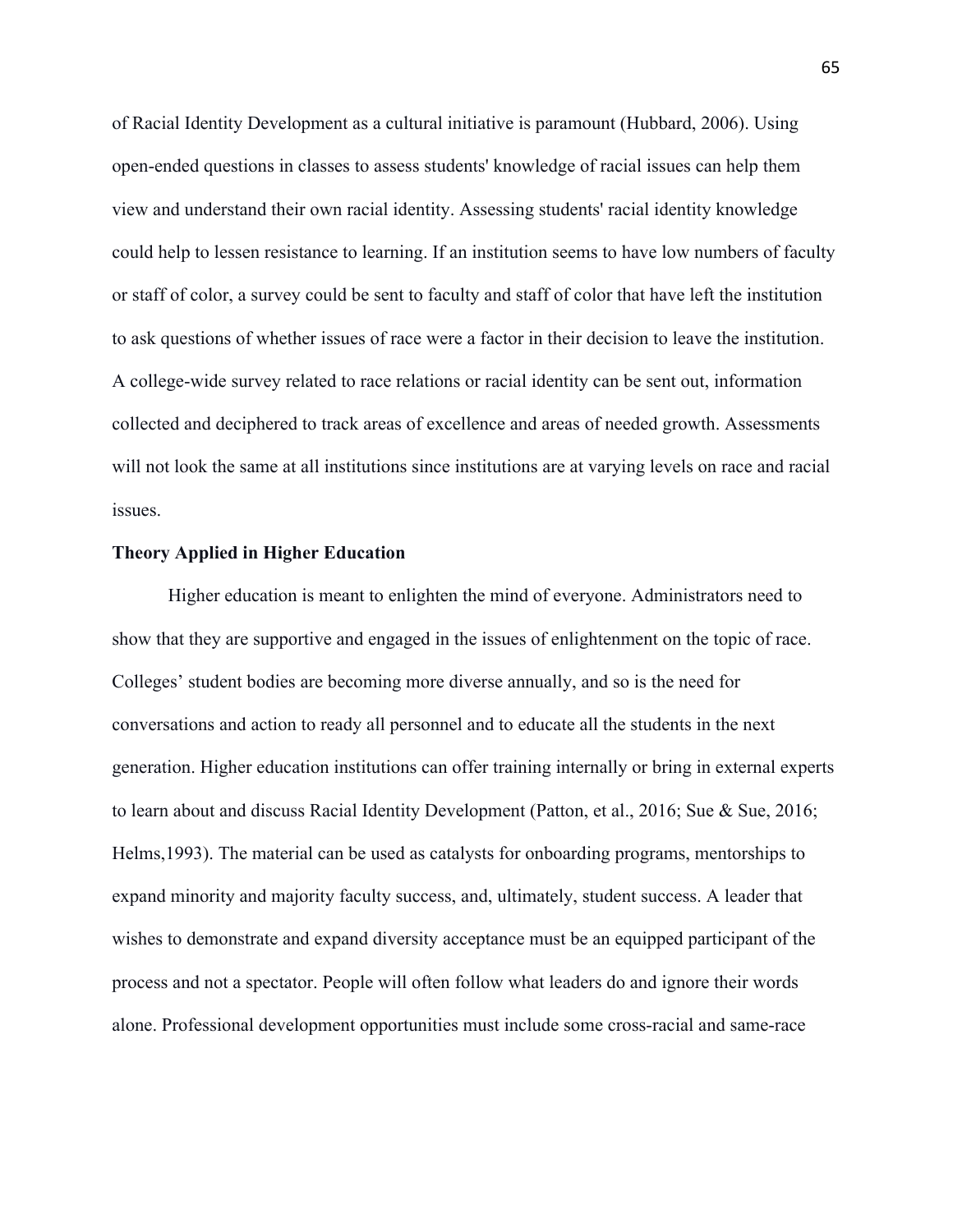mentorship programs as Dr. Helms' Immersion/Emersion status explains is where people need to have someone with a shared and juxtaposed racial experience to talk to for growth.

Openness to the process of understanding the facets of race in America and higher Education by people in power, and an awareness that there will be challenging times during the growth process is a necessity. The goal of growth for students, staff, faculty, administration, and ultimately the world is worth a modicum of discomfort. It is important to be open to the lived experiences of African American and Black people through their stories and their voices. Further in the study, I will discuss how focusing on the stories of African American and Black people and how the focus on their lived experience is complex, compounded, and full of possibility.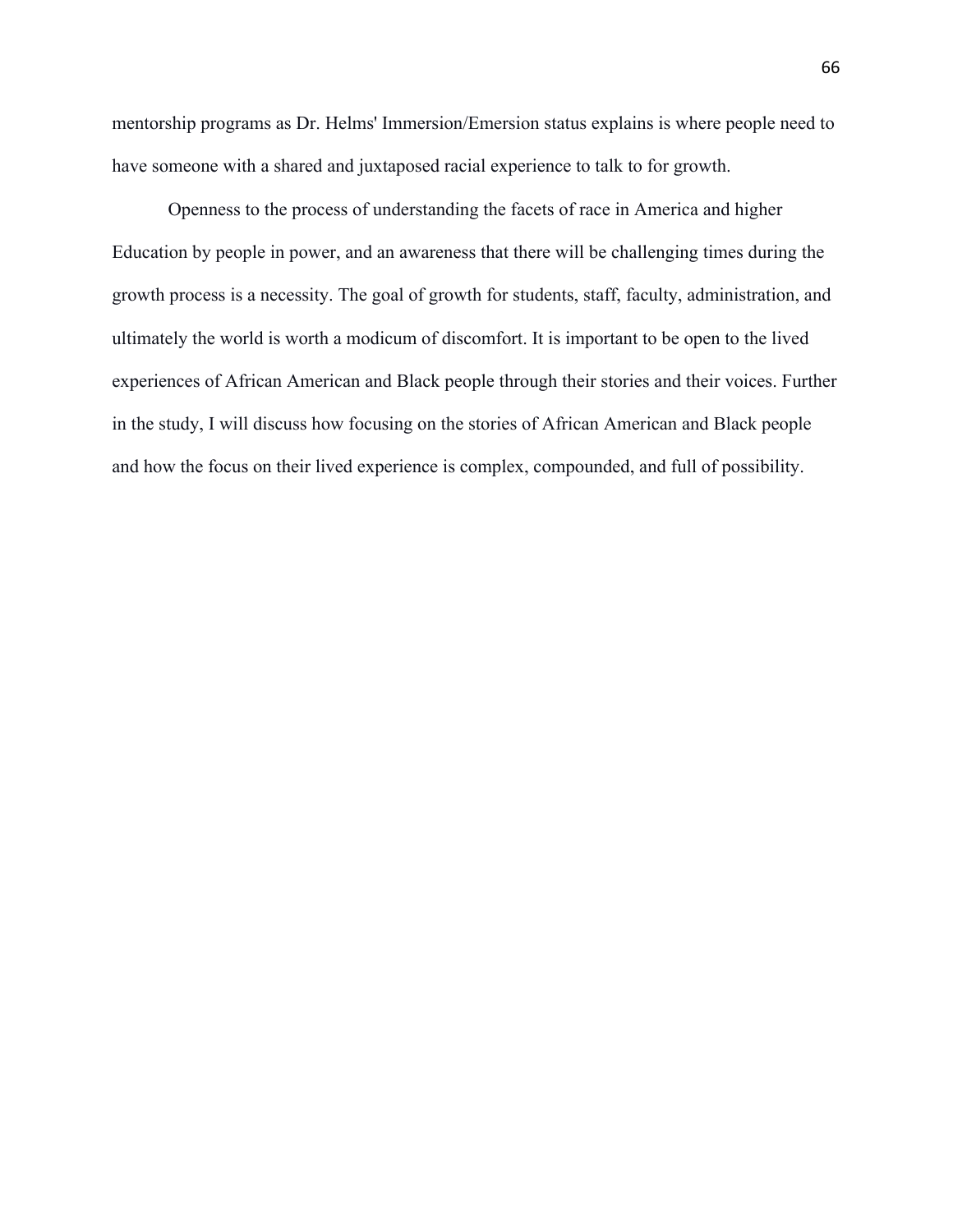#### **Chapter 3: Interlude - Lived Educational Experiences**

Part of being optimistic is keeping one's head pointed toward the sun, one's feet moving forward. There were many dark moments when my faith in humanity was sorely tested, but I would not and could not give myself up to despair.

—Nelson Mandela

I initially thought to post my topic as a question but have decided to frame the topic more as a statement, *White racial identity development impacts African American and Black faculty in the tenure process at predominantly White higher education institutions*, and I will explain why. Life as an African American and Black person is complex by the racial history and distinctions posed by a western country. As with all humans, life is never easily defined or ever linear. Life is often more akin to a puzzle than a straight line. I considered my own experiences as a student and thought about the puzzle pieces of my experiences with teachers, other students, family, and friends. I am in my fifties and in a doctoral degree program during a health pandemic and racial pandemic. This is a time in my life of reflective action and a desire to forge new roads for those that will come after me so they can make new paths.

#### **Associate Degree Journey**

I attended a predominantly White institution for my first degree to pursue the field of signed language interpreting. I learned a great deal about the language and culture of the White Deaf community. The faculty reflected the predominantly White profession and all but one other student who attended that program was White which does not reflect the racial diversity in Deaf communities. I learned about the field of interpreting and signed language but even though I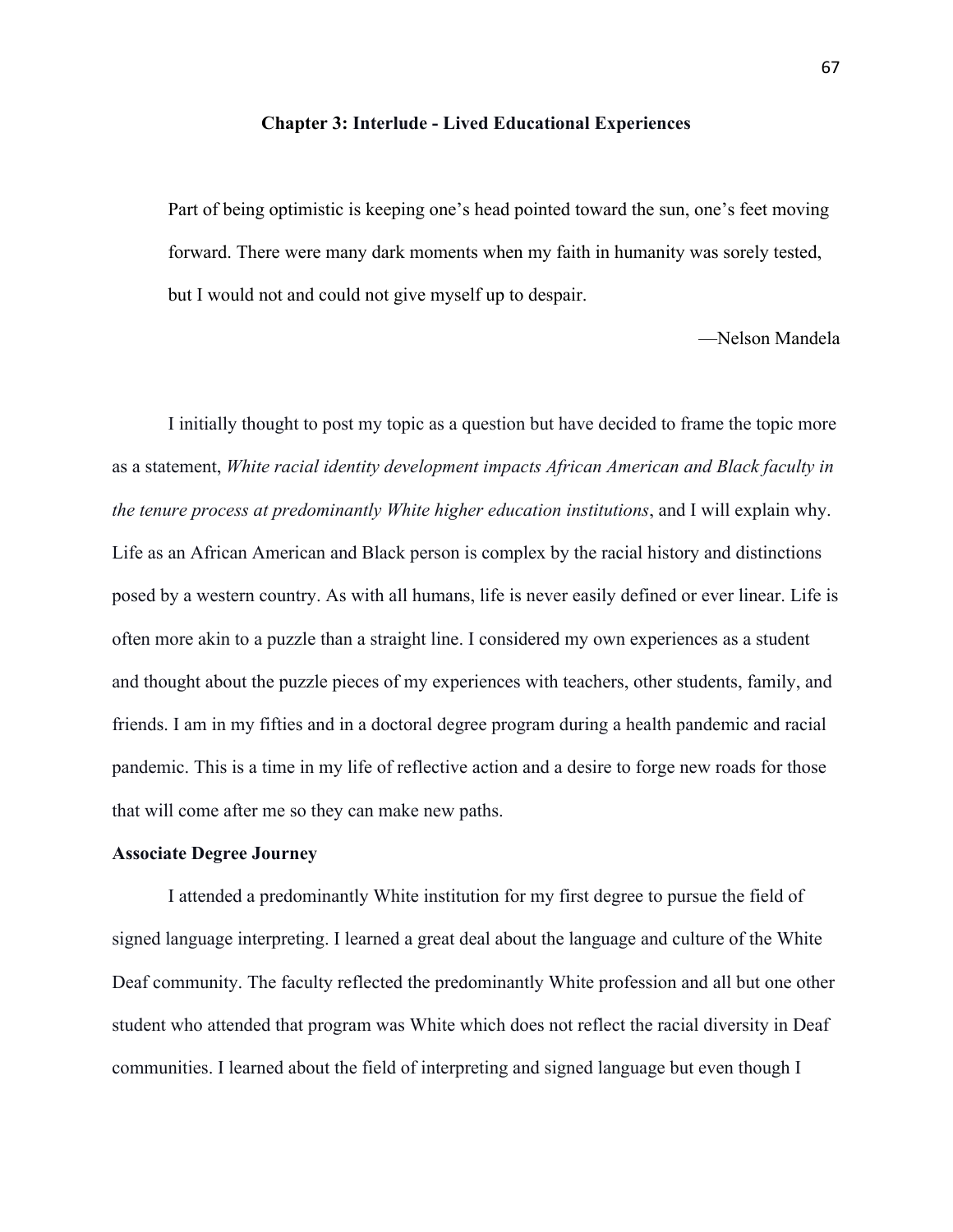spoke "standard English" in all my classes I still had a professor comment that I may have struggles voicing for members of the Deaf community since Ebonics was my native language. The comment shocked me as this person had no knowledge of my background, where I grew up, where I attended school and yet simply by the color of my skin the professor judged me and condemned my future in an instant. Thankfully, the African American and Black Deaf community accepted me and cared for me as a mother to her cubs. There was only one African American and Black male interpreter in the city at that time and he too was a person that gave me unwavering support. Many of the White Deaf and hearing faculty were excellent in sharing information about interpreting and American Sign Language but they did not prepare me for the racial vitriol I would experience as a new interpreter to the field.

## **Bachelor's Degree Journey**

I received my Bachelor of Arts degree from an Historically Black College and University (HBCU), where all the professors I encountered were African, African American and Black. The institution does have White faculty, but I did not have any as a professor during my time in my program. I did not have to explain why I wanted to research the experiences of African American and Black Deaf people in the United States. Nor did I have to keep explaining why I wanted to focus on African American and Black people in general. I felt challenged to do my best work and felt safe from the feeling of judgment by a different standard than my peers, whether it was in my schoolwork or by my personality as an African American and Black woman.

Safe is the word that continually rings in my mind when I think of my experience at that institution. In that safety, my growth as a student and educator grew, just as I had grown and am still growing in a predominantly White institution, but the branches of learning came from different roots which changed my puzzle pieces in the world. The answer to a singular research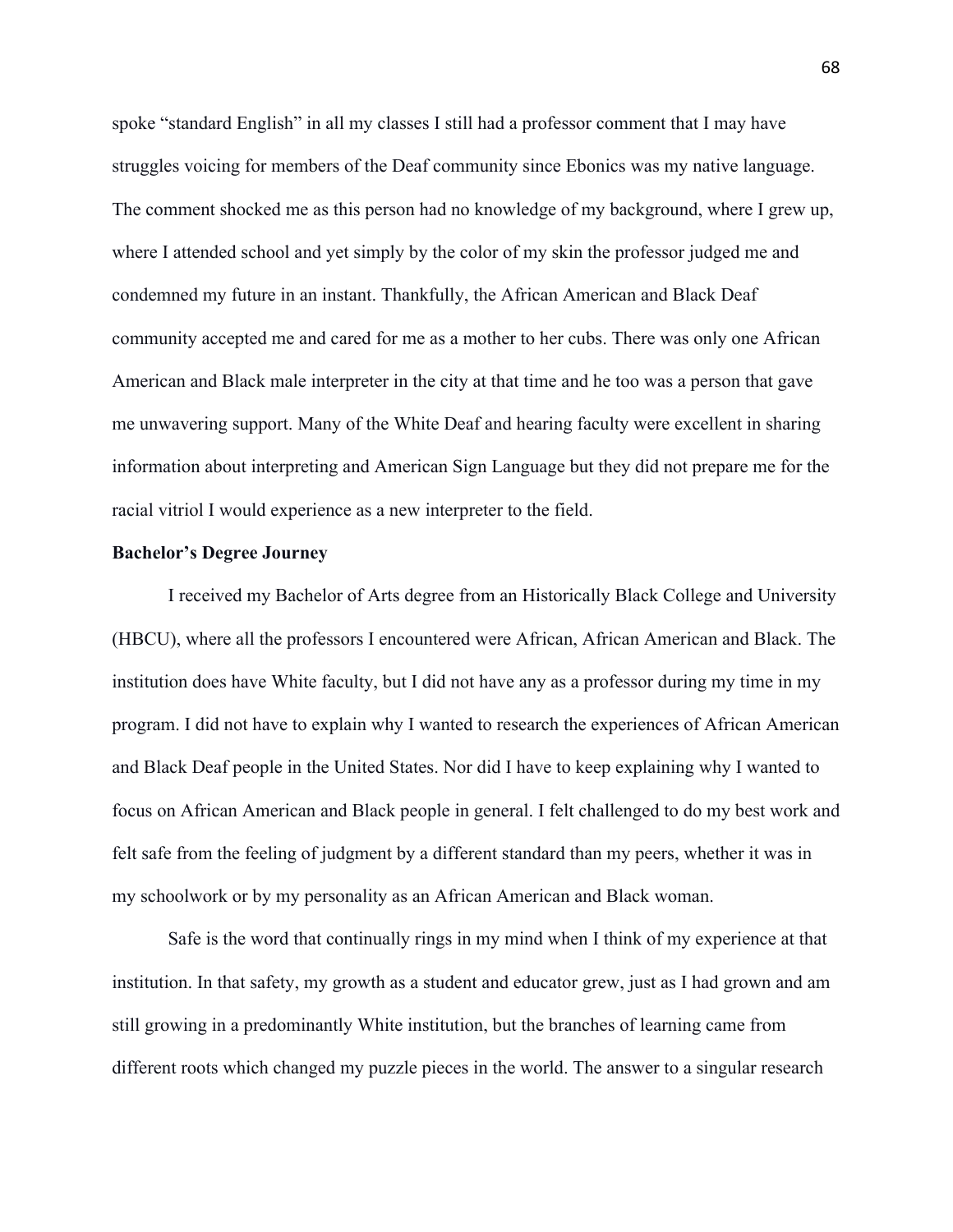question would be different based on a different place, different point in time for me personally, and my place in the world would look vastly different and irreplicable to other researchers.

# **Master's Degree Journey**

My master's degree experience was the first time I encountered a White teacher or colleague who showed genuine interest in my research topic of African American and Black people's lived experiences and the groups I wanted to research, groups that I identified as a member of. That was the first time I understood how a White person could behave at the higher Encounter level of White Racial Identity Development. Again, the puzzle pieces of my life, in that time frame are part of the mosaic of my life yet not in a linear or simplistic manner.

### **Post-graduate Experiences**

In my Doctor of Higher Education and Leadership program journey, I have only had one instructor who may identify as African American and Black. The puzzle pieces of how my professors, peers and I related to one another combined with this time in American history is and has been complex. My teaching experience has been a challenge and a blessing for various reasons at a predominantly White institution. I have experienced harmful discrimination and positive and supportive collegiality from White colleagues. I have many African American and Black faculty friends and coworkers at my institution and other institutions who have experiences that mirror my own in higher education.

The idea of asking a yes or no question seemed inauthentic, and why I chose a statement. If I were to share my story of my time in school as a student and as an educator, my story would not be a smooth linear story. There are relational aspects, social justice aspects, and emotional aspects that connect me to the human experience and cannot be explained in a linear paradigm of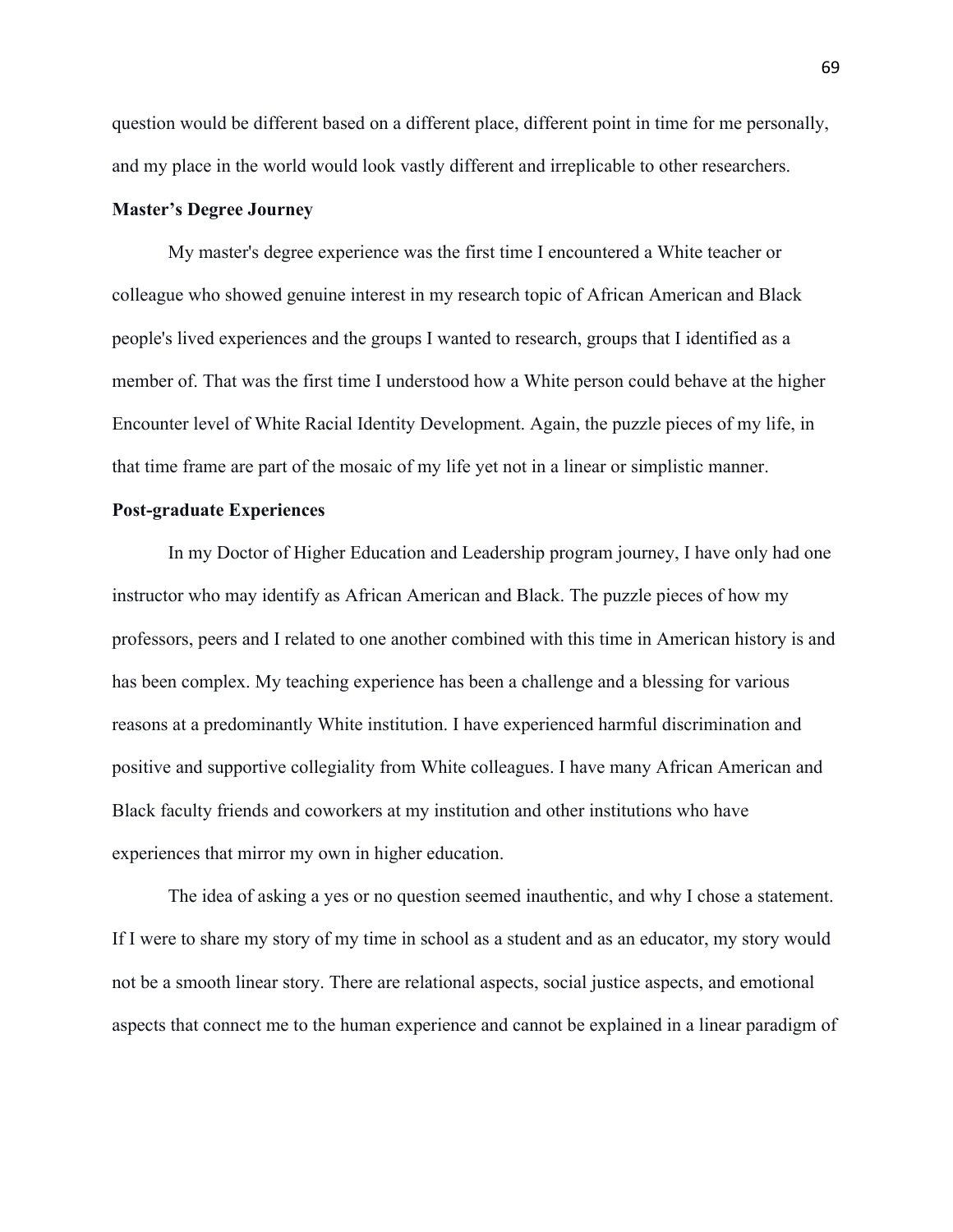a singular question. Focusing on lived experiences matches using narrative inquiry as a methodology which will be explained in more detail in the next chapter.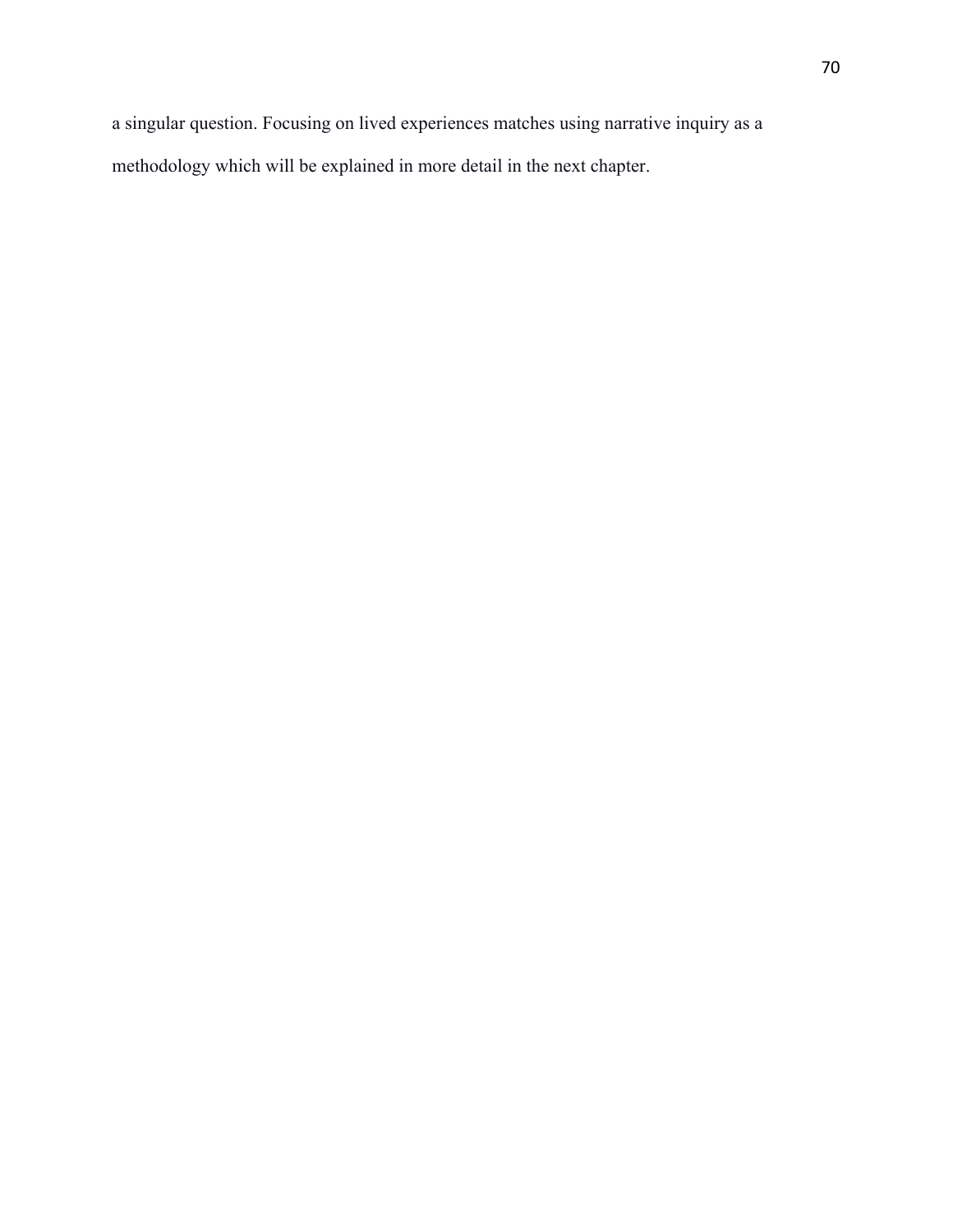### **Chapter 4: Methodology**

I want American history taught. Unless I'm in that book, you're not in it either. History is not a procession of illustrious people. It's about what happens to a people. Millions of anonymous people is what history is about.

—James Baldwin

American history in primary, secondary, and post-secondary education is taught through books most often. The books, in general, were written in a White-centric narrative. Whoever gets to tell a story has the power, and historically people of color have had their stories marred, distorted, and eliminated from many of the American history books (Hannah-Jones, 2021). This study's methodological approach is narrative inquiry, chosen to center the African American and Black tenured faculty's voices surrounding their lived experiences (Cole, et al., 2017). In the African American culture, utilizing storytelling passes down information, inspiration, and education. Since African slaves were beaten and killed for picking up a book to learn, read or write about such things as their captive journey to the Americas, their stories of their homeland, their culture, triumphs, and tragedies, they had to deliver their history through storytelling (Hannah-Jones, 2021; Wilkerson, 2020).

## **Introduction**

In this chapter, I will discuss my choice to use a narrative design, particularly narrative inquiry and what it is. I will discuss my reasoning for using narrative inquiry in gathering information on the experiences of African American and Black faculty through their tenure process. The chapter will include discussions of culture, the importance of storytelling in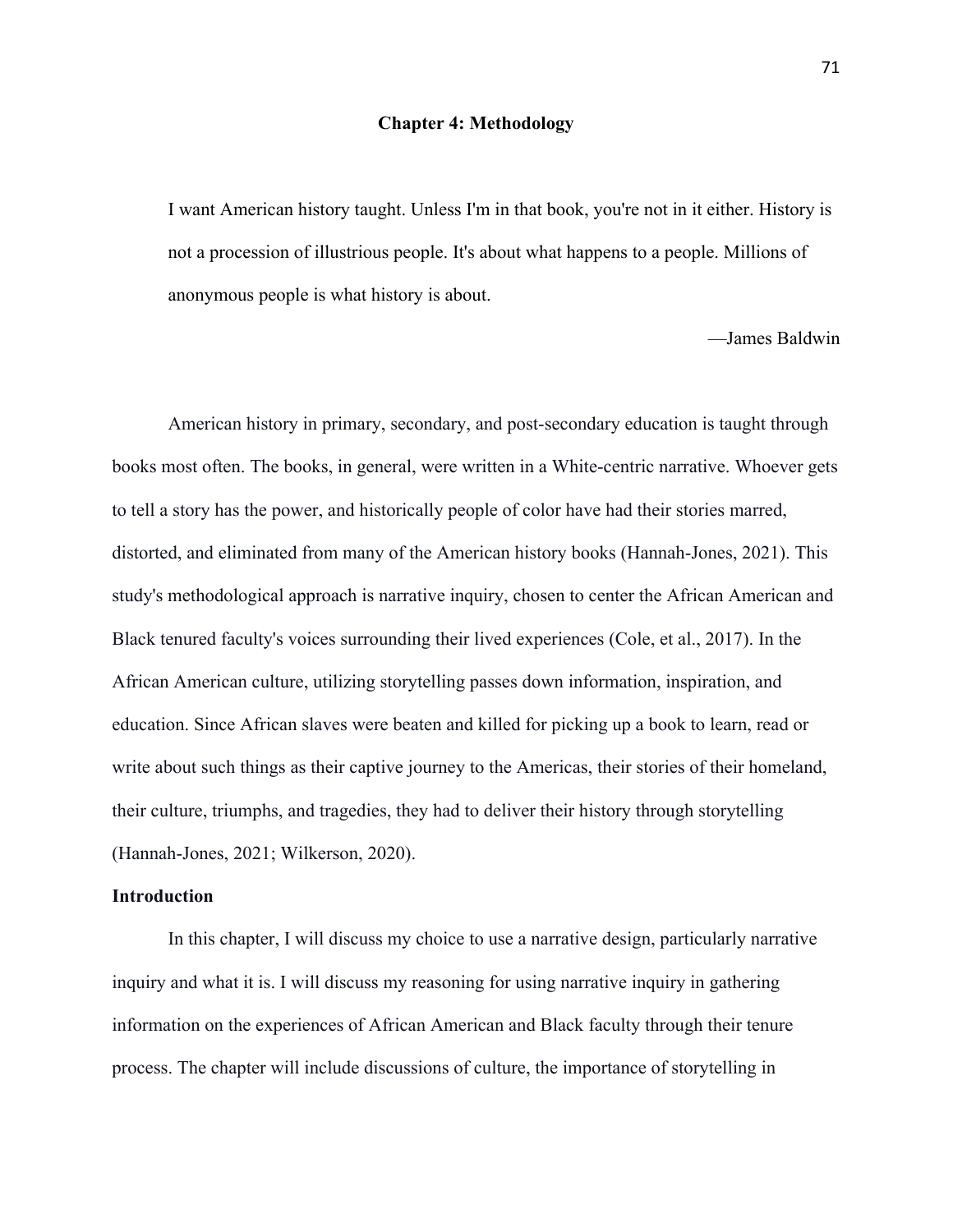narrative inquiry, why perspective matters, the interview, data collection and analysis process, and how I strive to keep participants' voices in complete focus. Included is my explanation of trustworthiness, confidentiality, and my positionality in the chapter. Narrative inquiry is the choice that best suits my research statement as a means of honoring the participants.

Narrative inquiry allows a person or persons to tell their stories in the context of a lifespan, individual experiences, collective group experiences, and to show one's feelings about themselves and others' perceptions of them (Creswell & Poth, 2018). Narrative inquiry is akin to African American and Black storytelling's history and seems to be the best way to honor that tradition of information gathering and sharing. The purpose of my study is to shed light on the way to successfully achieve tenure, which is many times seen as an unattainable quest for African American and Black faculty, and to give space to these faculty to share their stories. Generally, researchers use guiding questions that they intend to answer by the end of their research. Considering the human experience and the telling of the lived and enduring living stories of people, answering a single question or questions is not the focus of this research. Understanding the process by which people endure, overcome, and persevere while continuously integrating personal and social relationships, experiences in various places and spaces and through past and present time frames and the foreshadowing of what is to come requires restraint from the urge to solve the question of the human condition. Narrative study design is being used to open opportunity and space for the unfolding and unveiling of life in all its amazing complexities.

## **Narrative Study Design**

Qualitative exploration allows the researcher to look at matters through the lens of the participants' lives in contextual ways and various seasons of life (Caine et al., 2013; Creswell,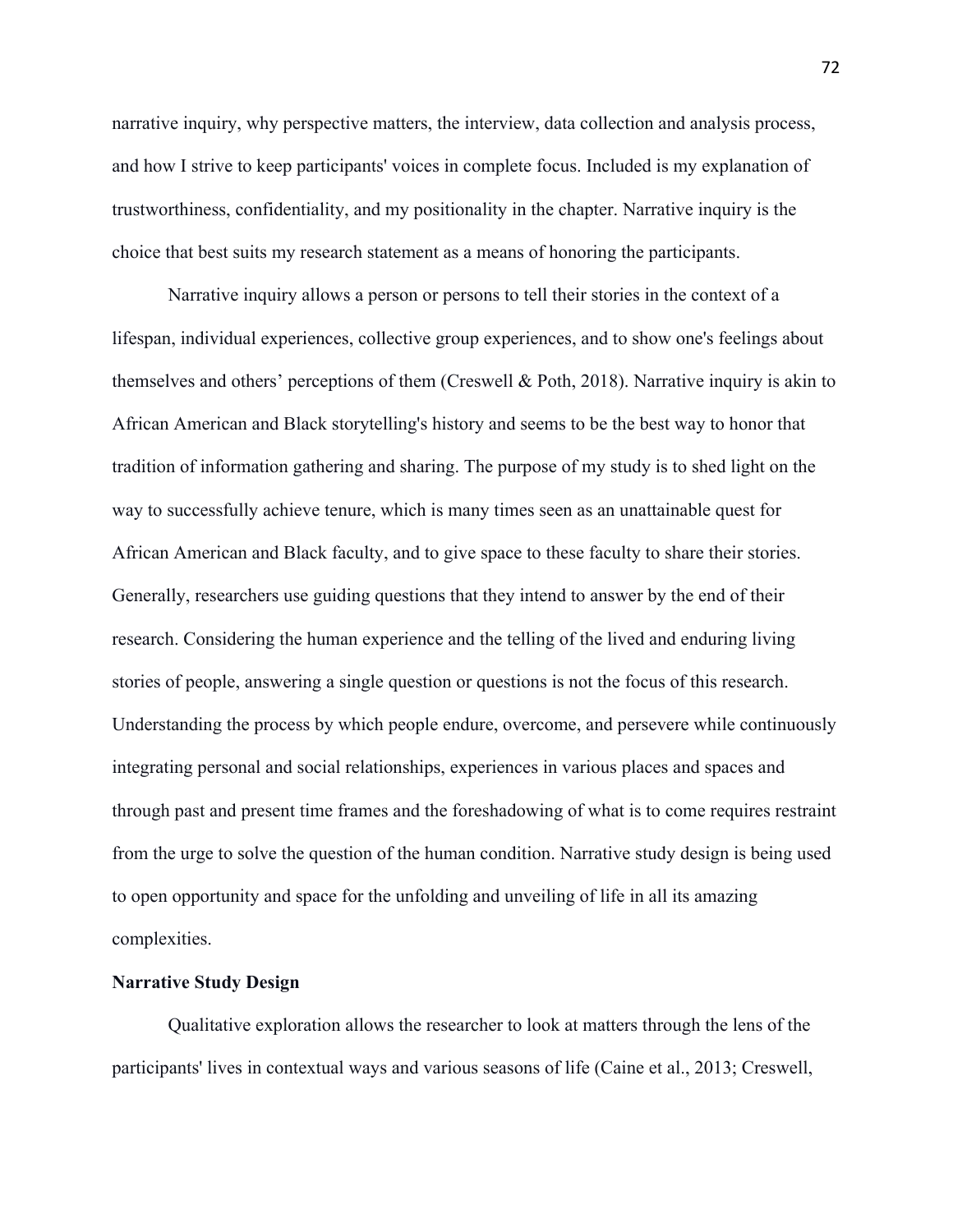2014). In thinking about a person's life and all the complexities life entails, confining understanding of a person's experiences to only the testable, quantitative measures leave out the sophistication of the individual experiences. There is nothing more complex than the human experience in life, and narrative inquiry helps explore and understand the intricate complexities of how humans make meaning of their lives and experiences through their stories (Cole et al., 2017). There are multiple interactions in everyone's mind and heart and the various interactions are factors in a person's decisions and behaviors, viewed through qualitative measures such as narrative inquiry.

Kim (2016) used an analogy that using quantitative research alone is akin to using an artificial intelligence program to understand human emotions. The narrative inquiry method will be utilized in this study to elicit firsthand lived experiences of tenured African American and Black faculty members. Making space for people to share their experiences is often not available for people of color at their institutions, but narrative inquiry allows for space for the authentic and uninterrupted expression of individual storytelling (Arnold et al., 2016; Cole et al., 2017). As we humans live our lives, we all have past experiences that shape us and mold us in seen and unseen ways. As times move on, our present experiences do not negate the knowledge of our past. Those past experiences continue to weave in and out of present decisions as they cannot be extricated from our conscious. Experiences of life have an eternal strand through different points of time, past and present. Life transcends time and our temporal experiences will continue to bear on one another through to our future and until our final breath.

Narrative inquiry allows the researcher to listen to the stories through time and understand how temporal elements of time and experience have shaped the lives of participants (Clandinin, 2016). Time also connects to places and spaces. Understanding the places and spaces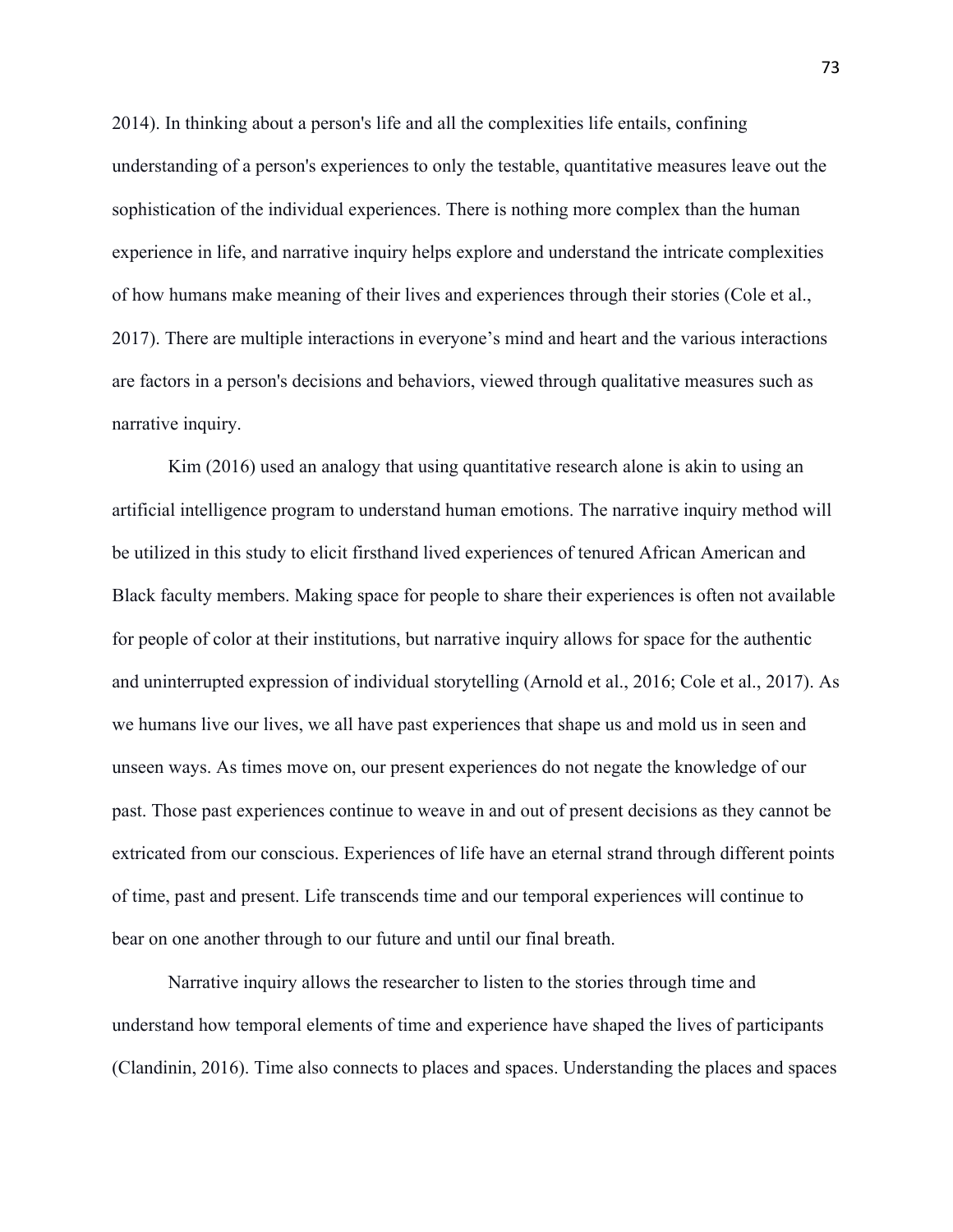that people live their experiences is important to navigating those experiences (Cole et al., 2017). The places that participants live bears on their story, the cities and states they work shapes and molds their stories by the practices and laws that occur. Being in a city or state that experienced police violence against an African American and Black person surely has some impact on the lived experiences of the people living in that city. Researchers employ narrative inquiry as a vessel to understand how place impacts thoughts, behaviors, and decisions in the life of a participant. In trying to learn how the African American and Black faculty members traverse the higher education tenure process through a predominantly White institution, narrative inquiry will be the canvas for their stories and the understanding of a place at various time periods from their lens is essential. Experiences occur in parallel ways with personal, social, institutional, cultural, interpersonal, and intrapersonal dynamics (Clandinin, 2016; Cole et al., 2017).

# **Culture**

We understand that culture is not something that occurs only in one realm as in the realm of family. Culture occurs in the workplace, the city or state where a person is born in, grows up in, or the culture of the country of origin or of choice. The narrative inquiry method used in prior studies allowed researchers to share experiences of faculty and students of color in higher education and learn how they persisted in the face of discrimination, isolation, and lack of mentorship to successfully graduate for some and attain tenure for others (Arnold et al., 2016; Dancy, 2015; Hirai, 2020; Parker, 2017). The phenomenon in which people who self-identify to a particular group and have shared understandings, beliefs, behaviors, values, and a sense of belonging is culture (Ackerman-Leist, 2013). The intricacies of cultural issues shared by African American and Black communities are the narratives of those situated at the center of a phenomenon (Glesne, 2010). Storytelling is one of those cultural behaviors that has been a form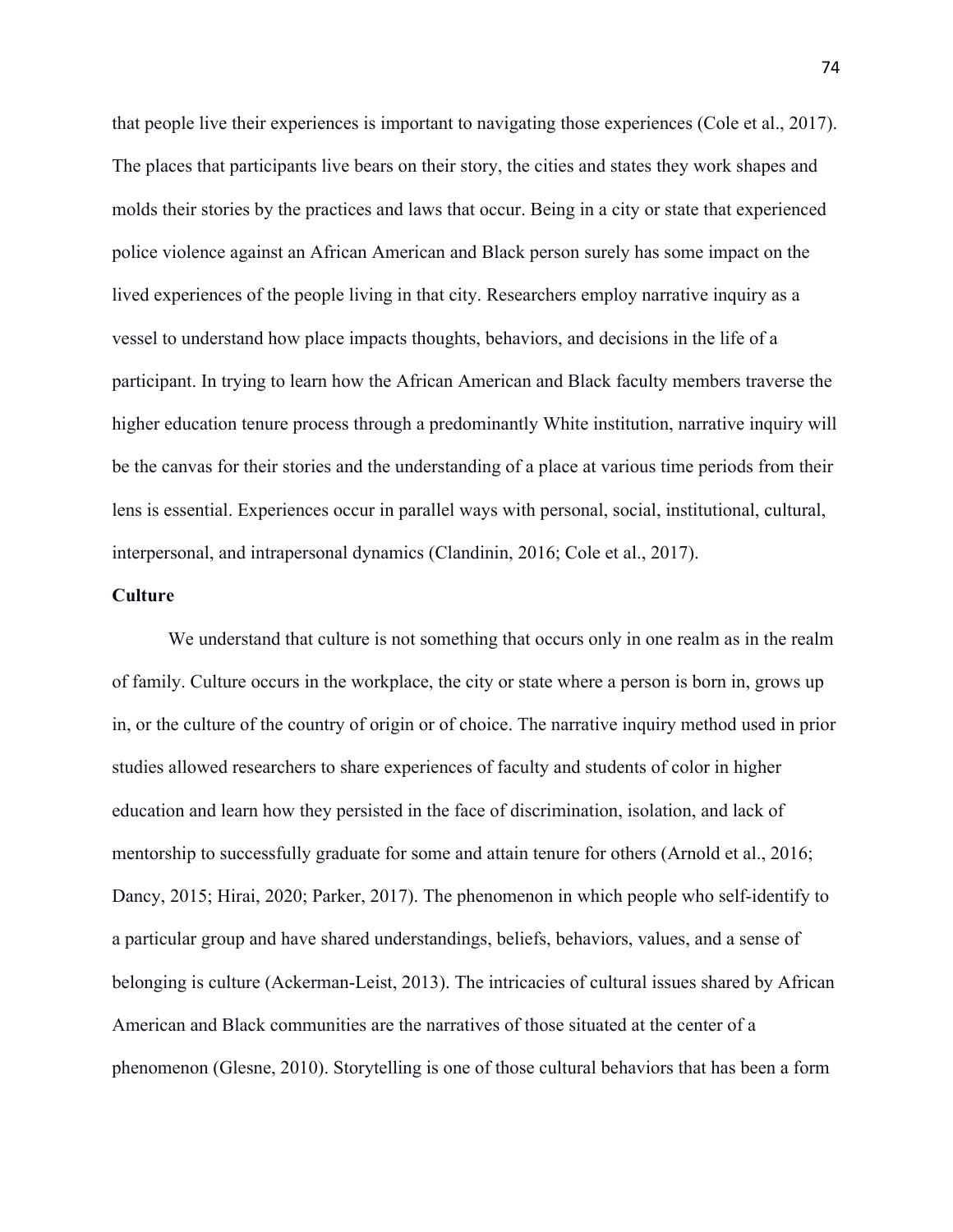of information sharing from generation to generation in the African American and Black cultures for centuries. During slavery in the United States, many Africans were not allowed to read (Egziabher & Edwards, 2013). Slaves passed the knowledge of their homeland and experiences in the form of storytelling.

Narrative inquiry allows space for individuals to characterize their unique knowledge of culture and societal issues in the context in which they see their experiences unfold (Clandinin, 2016; Leavy, 2017). Participants can express how their experiences are or have been impacted by relationships with other people. They can explain how interactions with colleagues, administrators, students, and the community impact them and how relationships emerge, grow, or decline. Working in an environment where not many people share a similar life experience can hide or dilute minoritized groups' racial and societal experiences as they are often undocumented, an element Critical Race Theory often tries to highlight (Bright 2020; Hirai, 2020; Ferguson, 2013). Social issues considered through the lens of participants using narrative inquiry allow for documentation of underrepresented groups, which allows for a faceted understanding of complex matters from insider vantage points (Webster & Mertova, 2007). The relational component of interviewing is important to connect the interviewer and interviewee. Co-creation of the interviewees story through trust and connectivity empowers the interviewees story and experiences to be uplifted (Nasheeda, 2019). African American and Black people often have a yearning for learning and growth opportunities with other African American and Black people for cultural connections that need not be explained (Golden, et al., 2017). Participants' narratives may be more natural and honest if the person being interviewed can identify with the interviewer, in this study me as an African American and Black interviewer may assuage any doubts that they could be fully transparent. They did not need to try to explain the feeling of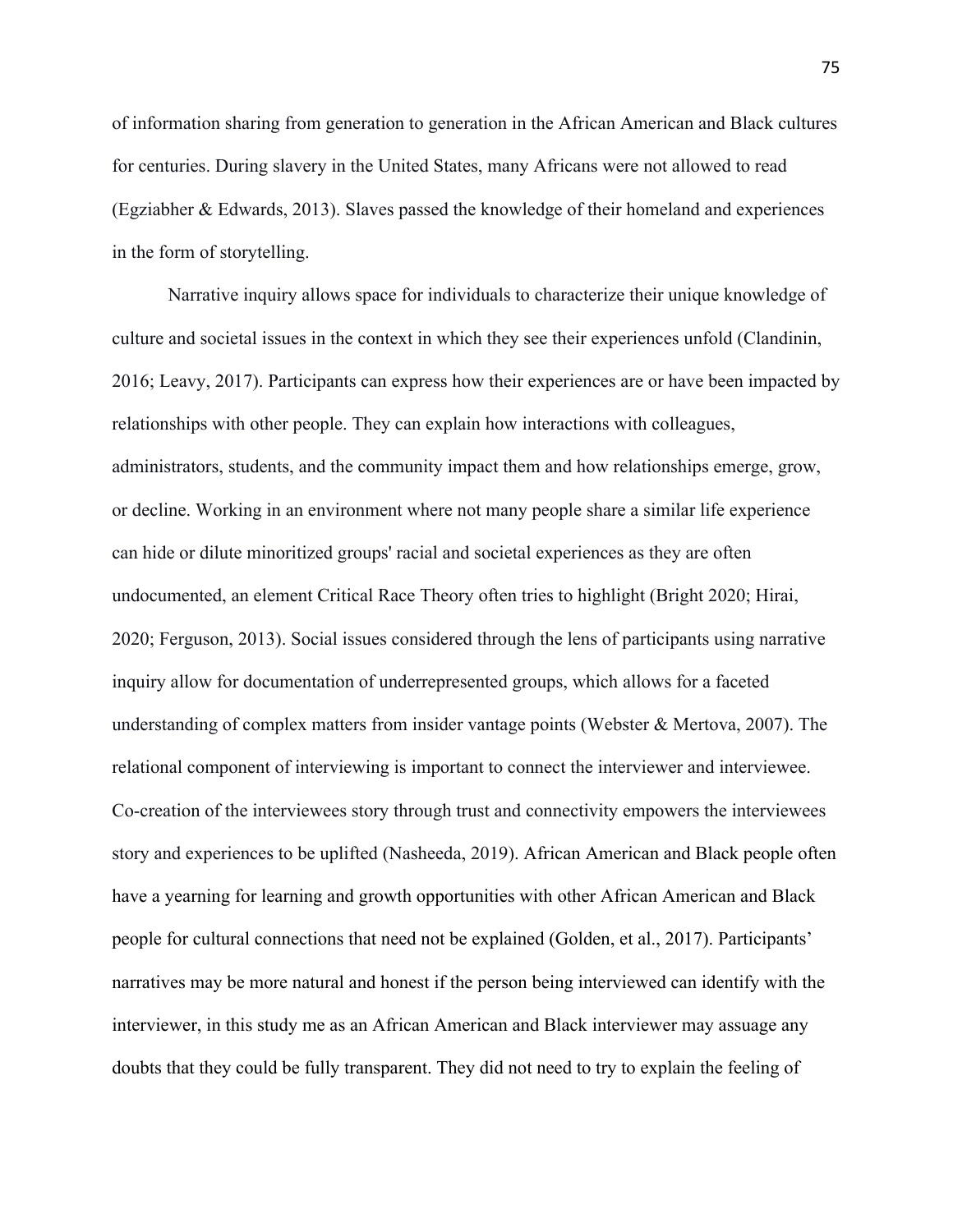racism, microaggressions, or isolation in White spaces that they experienced when sharing their stories.

Research utilizing qualitative values of faculty demographic makeup is essential. It is a way of knowing who is in the professorate. Knowing how an African American and Black faculty member traversed the tenure process can only be fully manifested by the faculty member's stories. In recognition of African American and Black faculties' lived experiences within this research, narrative inquiry allowed their lived experiences to be in the spotlight (Creswell, 2014; Mertens, 2015).

### **Storytelling**

Narrative inquiry through storytelling allowed participants to express how they experienced oppression and inequality while traversing the tenure process in higher education. Understanding the story of African American and Black faculty was excavated through the intricacies of time and space through storytelling and how they made sense of their experiences (Bochner & Riggs, 2014). Participants shared where and how experiences occurred and relationship aspects that impacted their knowledge. The participants' stories of their relationships are a multifaceted and fundamental part of narrative inquiry (Egziabher & Edwards, 2013).

As the participants worked in an environment of other colleagues and students, their stories intertwined with those experiences. The intertwining of the lives of colleagues and students that did not share the same racial identity are essential components to consider in narrative inquiry for this study (Dancy, 2015). Mentoring relationships, peer-to-peer relationships, faculty and administrator relationships, and relationships with in-group and outgroup members all have a facet in the story of faculty members in higher education. Narrative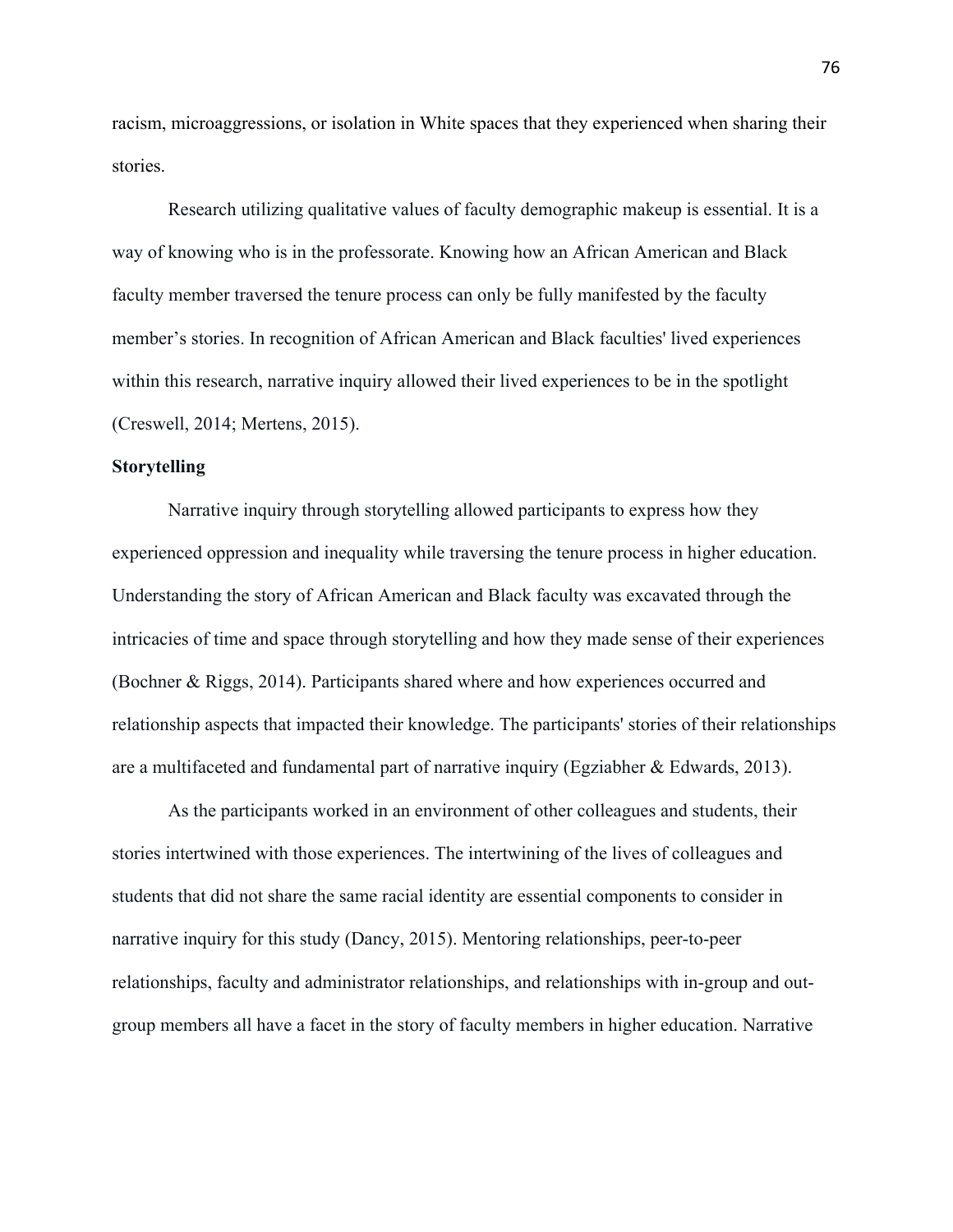inquiry allowed African American and Black faculty to pinpoint and describe power relationships and challenge oppressive circumstances (Rymes, 2009).

# **Perspective**

Often in the United States history, stories of minoritized people are told through an outside perspective (Ishiwata & Muñoz, 2018). An outsider cannot explain their research subject's internal thoughts, emotions, fears, and joys in quantitative or qualitative observational measures alone. In the life of a person of color, there can be a myriad of microaggressions and macroaggressions which occur, but that are never explicitly discussed yet still impact their lives. The sharing of the perspective of the research subject through the intimate telling of details about the thoughts and feelings they experienced revealed a more comprehensive understanding of their experiences (Kim, 2016). Outside perspectives many times have incorrect hypotheses and ideas about another group. Narrative inquiry allowed African American and Black tenured faculty to correct false assumptions, false narratives, and detrimental stereotypes by telling their truth through their perspective (Pérez Huber, 2016).

Using narrative inquiry for this study over other methods, such as focus groups, allowed individual stories to be the focus in each interview. Focus groups are excellent for quickly identifying issues that have a consensus in a particular area. Participant conversations in focus groups may allow for thoughts to be jarred by another person sharing. Focus groups do not always allow for equitable sharing of all participants, as some people will feel more comfortable conversing in groups than others. In this narrative inquiry, participants shared their stories, viewpoints, emotions, and reflections entirely without interruption.

Narrative inquiry allowed participants to speak to various time frames in their lives and careers (Connelly & Clandinin, 2006). Events in the tenure process have past and present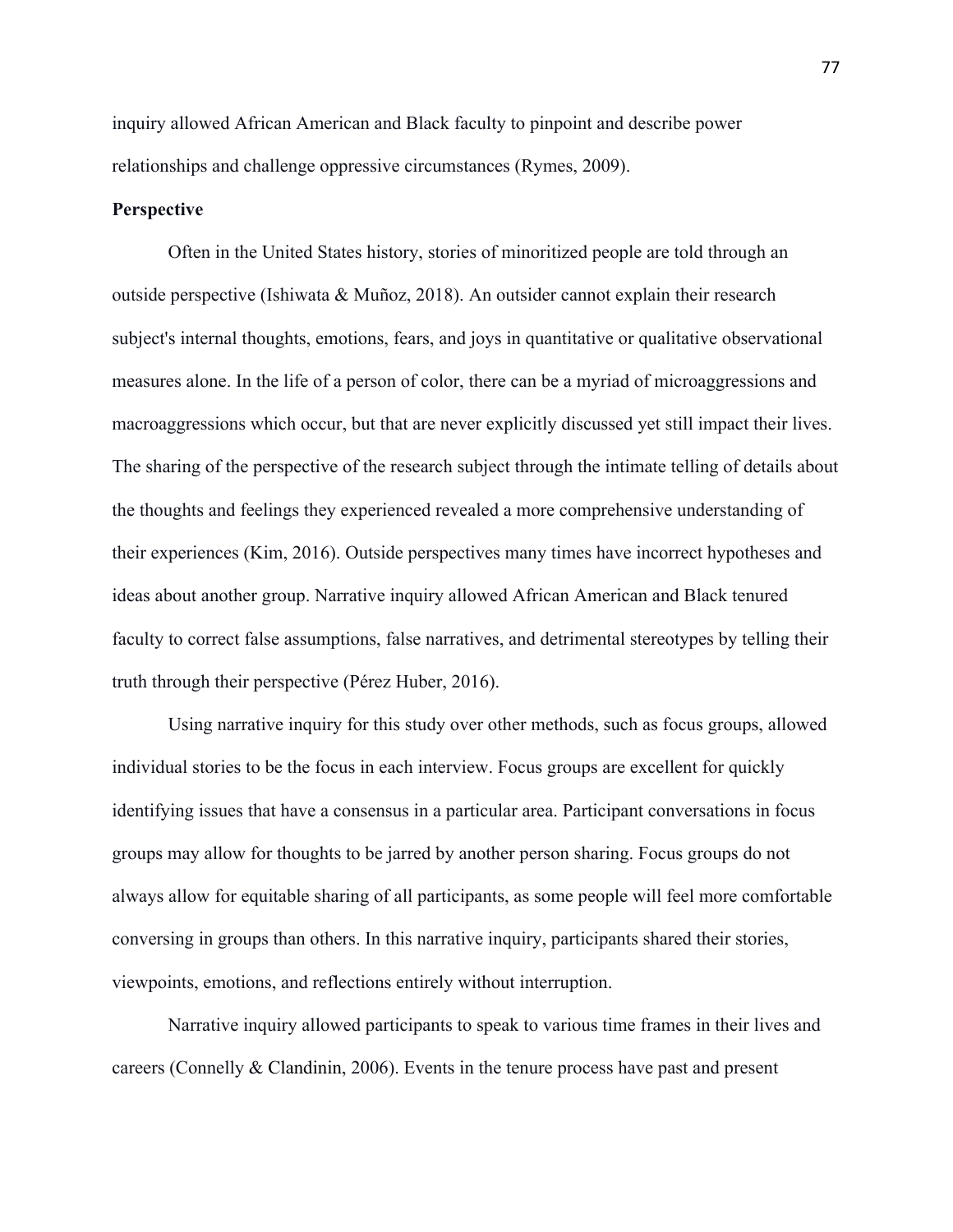implications as well as future effects. Participants needed to have the space to converse about all time frames. Of course, no one's life occurs in a vacuum, and understanding how the social factors participants navigated are significant in their stories (Connelly & Clandinin, 2006). The social factors can be the issues occurring in American society at any given time in their story, possible family dynamics, the college institutional factors, and the place in which the tenure process events occur.

## **Data Collection**

Narrative inquiry allowed me, as the researcher, to listen to stories and read the transcripts of the experiences of participants who shared their stories to help in understanding their perspectives (Nasheeda et al., 2019). Midwest Monument College was the chosen site of the research. This research included purposeful sampling from the institution as Midwest Monument College is the focus for proposed training recommendations, mentoring, and faculty building (Creswell & Poth, 2018). As an African American and Black educator in the higher education system, it was fascinating to research ways to increase the knowledge about African American and Black faculty to enhance new faculty training by understanding one group of faculty who share a cultural lens to a subset of the student body. Another reason for this site choice was to ascertain ways to increase recruitment and retention of African American and Black faculty to and beyond tenure. The data collection method employed in this study was personal interviews with tenured African American and Black faculty.

#### **Participant Selection**

After receiving IRB approval, an email was sent through the college-wide announcements, and to the African American Employee Resource Group email to request volunteer participants in a study. The email asked potential participants to self-identify as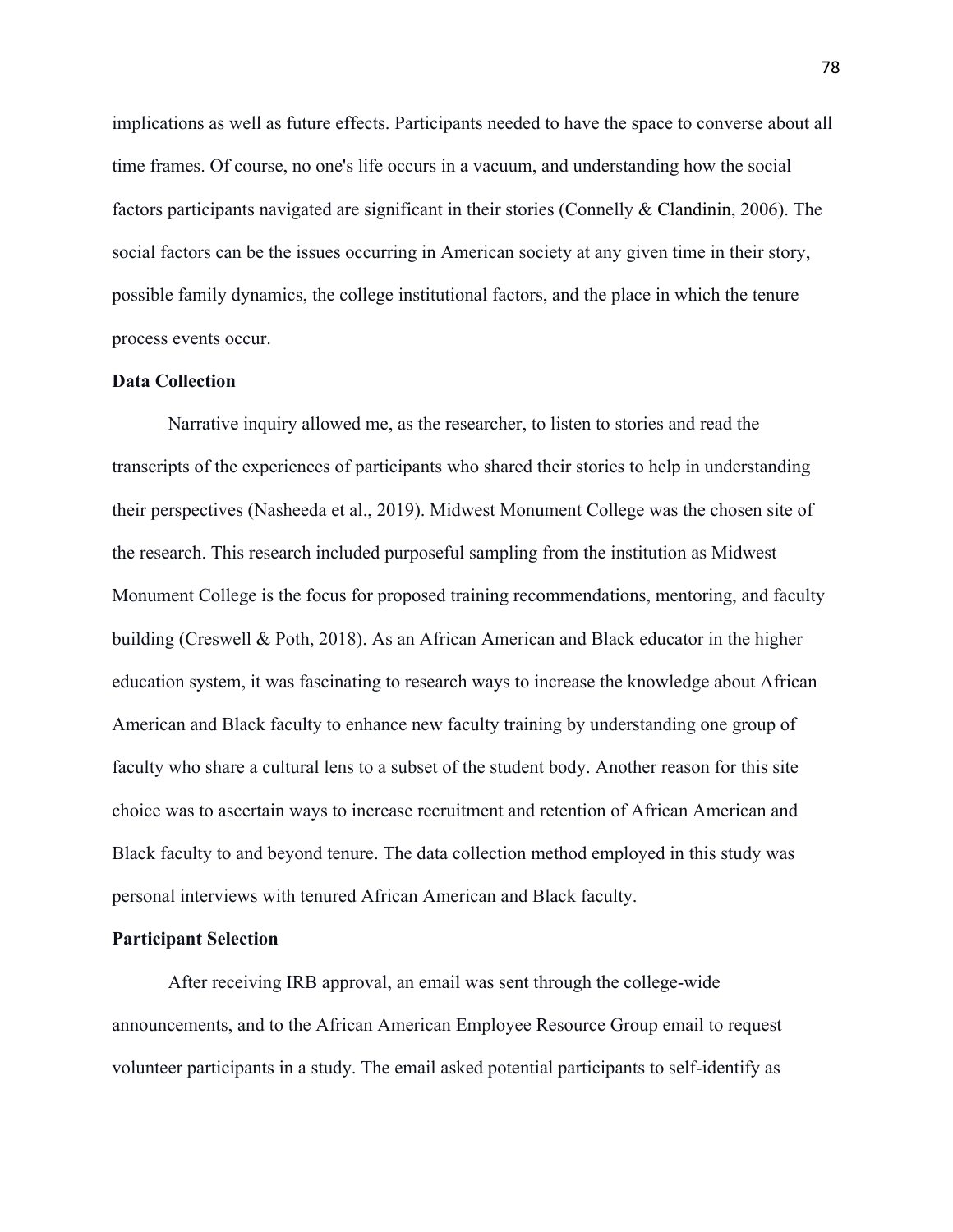African American and Black faculty members who held tenured status. All interviewees must have traversed the tenure process. There are four levels to the tenure process at Midwest Monument College: 1) Instructor, 2) Assistant Professor, 3) Associate Professor, and 4) Professor. Assistant, associate, and professor levels of tenured faculty will be the focus of the study. To achieve tenure, faculty must go through a required four-year term and produce a portfolio satisfying specific guidelines. The African American and Black faculty that were eligible to be interviewed were tenured and in various tenure stages (Assistant, Associate, Professor). Since the instructor level is tenure-track (pre-tenured), those faculty members were not eligible for the study. The email listed an external, private email utilized for the security of participant identification. This study was limited by the low number of African American and Black faculty at Midwest Monument College and by the singular gender represented by participants. Future replication of this study in a more extensive multi-institutional manner may allow more African American and Black faculty participants to feel safe that their identities would not be recognized.

### **Interview Procedure**

After receiving an email from the willing participants, I scheduled the interviews around their availability. I shared that the initial interview would last approximately two hours in the introduction email, but it could be less or longer, and there could be a second interview after reviewing the recording from the first interview for a follow-up conversation. When I received available dates and times for each interviewee, individual Zoom meetings were scheduled. The Zoom links included the interview date and time and were emailed back to each participant with their date and Zoom link. Midwest Monument College, where the participants teach, predominantly holds virtual classes due to the COVID-19 pandemic, which is why the Zoom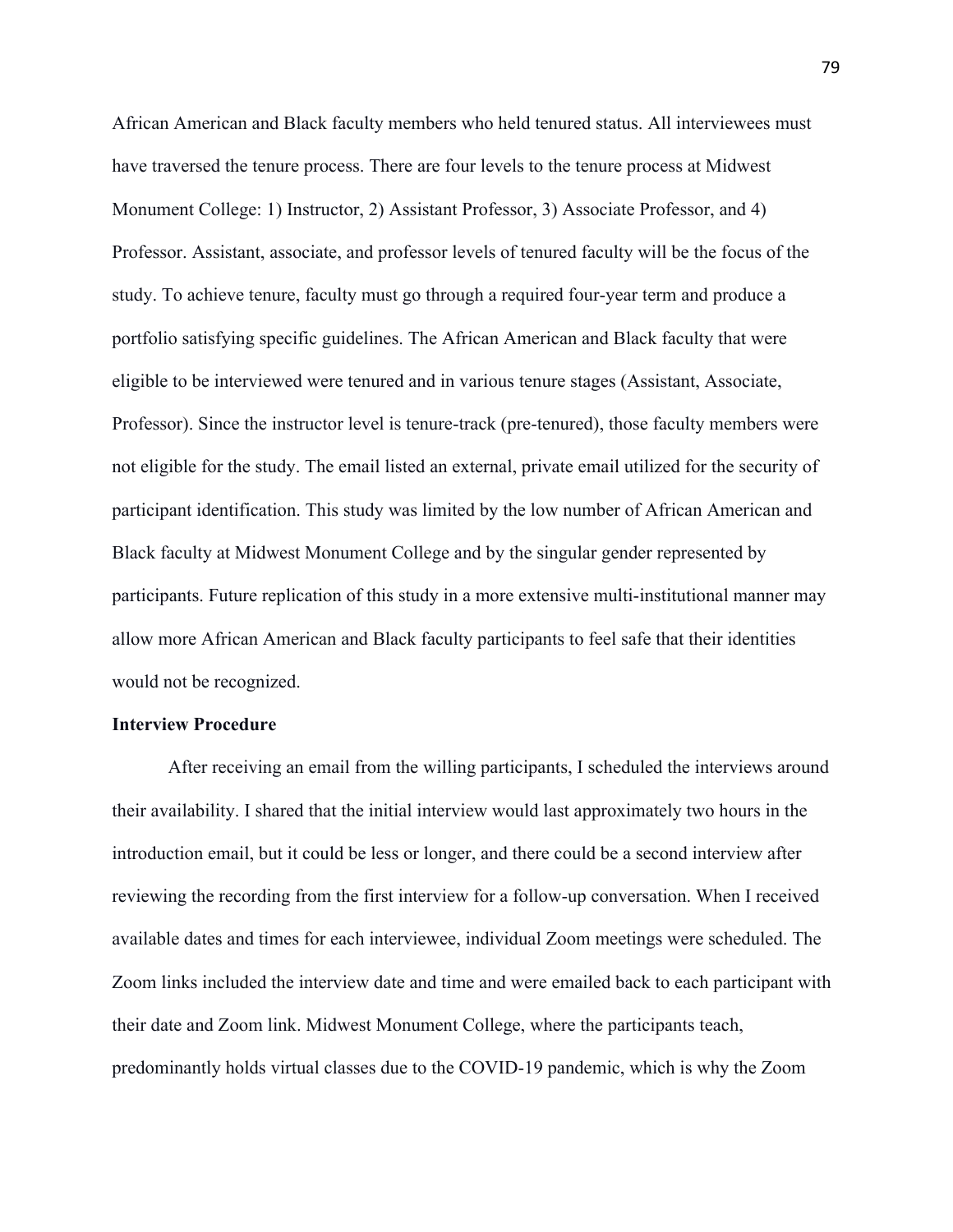virtual format was chosen. At the start of the interview, I explained the interview protocol, including

1. a detailed explanation of the purpose of my study,

2. what would occur in the interview related to the type of questions asked,

3. clarifying that the participants did not have to answer any question/s they did not want and could stop the interview at any point.

After clarifying the interview procedure, I provided a subsequent description of how the participant's interview video information would be kept confidential, to the best of my ability. I explained why the recording of sessions was necessary, then participants agreed to have the interview recorded before the Zoom sessions began. I made sure no participant information would be missed and notated responses accurately during the interview by later utilizing the recording transcripts. Handwritten notes were also taken during the interview, and I informed all participants that I would write notes during the interview. The contemporaneous notes were my thoughts about the interview responses in real-time, including questions or comments thought of during the interview that could be used for future studies and may not be adequate for the present study. Determining the inclusion of contemporaneous notes ultimately happened after the transcription process.

It was important that the participants knew every step in the interview process and that I do not include their names in the study via notes. I did explain that there was a possibility that someone could figure out who the participants are by their responses. However, everything would be done in my power to protect their identities. The interviews occurred over two weeks, followed by the transcription process.

# **Data Security**

80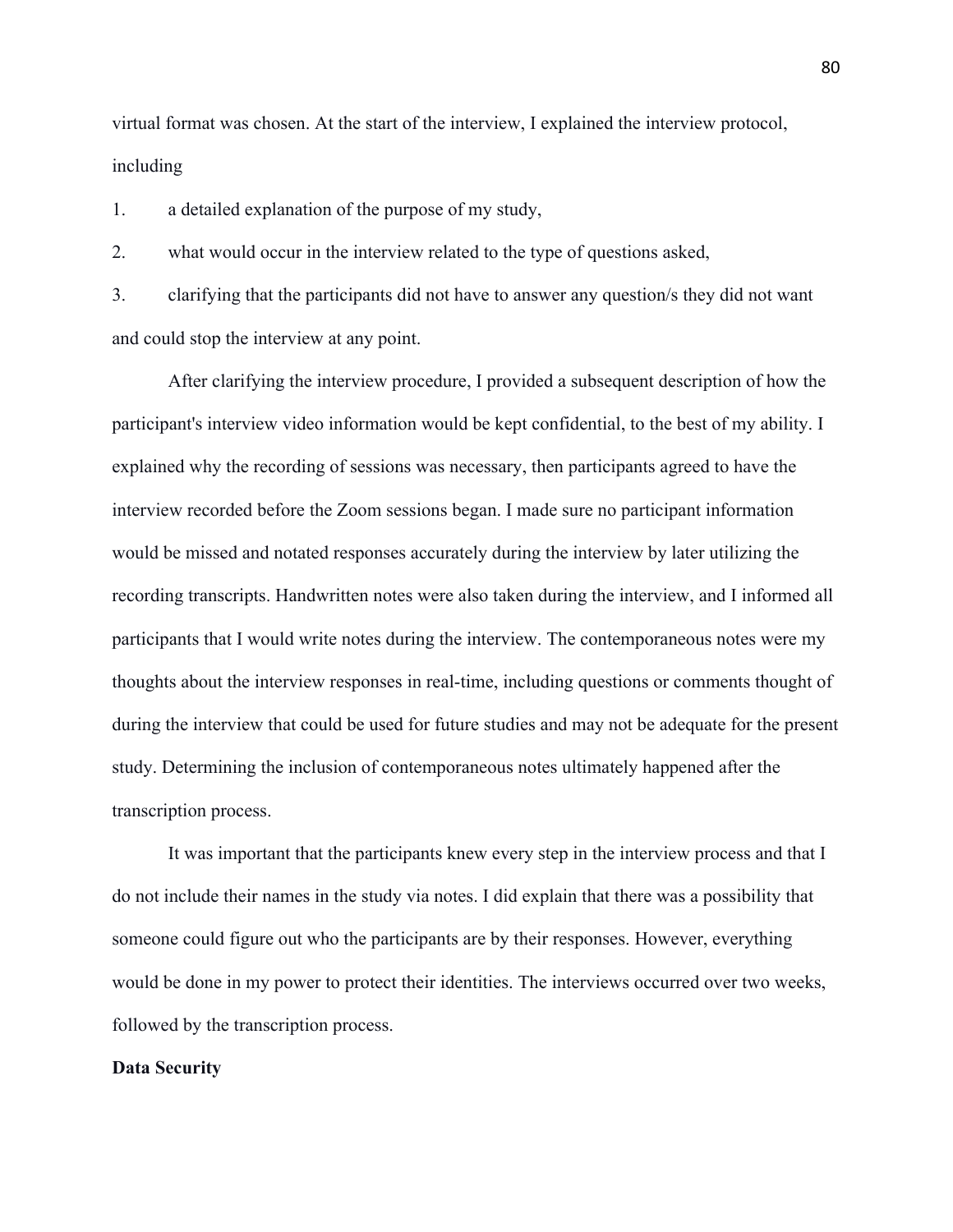At the end of the interviews, the recordings were stopped and saved on a remote storage device that I alone can access. The recordings were downloaded on a password-protected external hard drive accessible only by me. The interview recordings with identifiers were kept confidential and handwritten notes locked in a file cabinet and ultimately shredded.

### **Data Analysis**

In narrative inquiry it is important to remember that human lives are complex and data collection is not one dimensional. A traditional collection method on transcripts were included in the process of reviewing interviews. An electronic transcription program, Otter.ai, transcribed the interview recordings. After the transcription process, I read the transcriptions, made any corrections, and added my contemporaneous notes to correspond with the areas where my thoughts occurred in the interview. Themes were present from the analysis of the transcription data. After I grouped comments and experiences into codes, I went back over the transcript information to determine what stood out in the data and what to include in the findings. As narrative inquiry centered on the participants' voices, keeping my participants' voices centered was essential. I sent the themes I understood from the participant information to each participant to see if they had any feedback on the themes I developed from the interviews. I allowed participants to co-create by allowing them access to my findings and to see how I incorporated what they said in telling their stories to honor their voices (Clandinin, 2016). The analysis process took time and patience as I tried to ensure the participants stories were relayed authentically.

Data analysis in narrative inquiry is ongoing and we can see data all around us. Using the participants stories, the data analysis method utilized was of creating a composite story. As mentioned, human lives are intricate and complex. Analyzing data is a cornerstone of research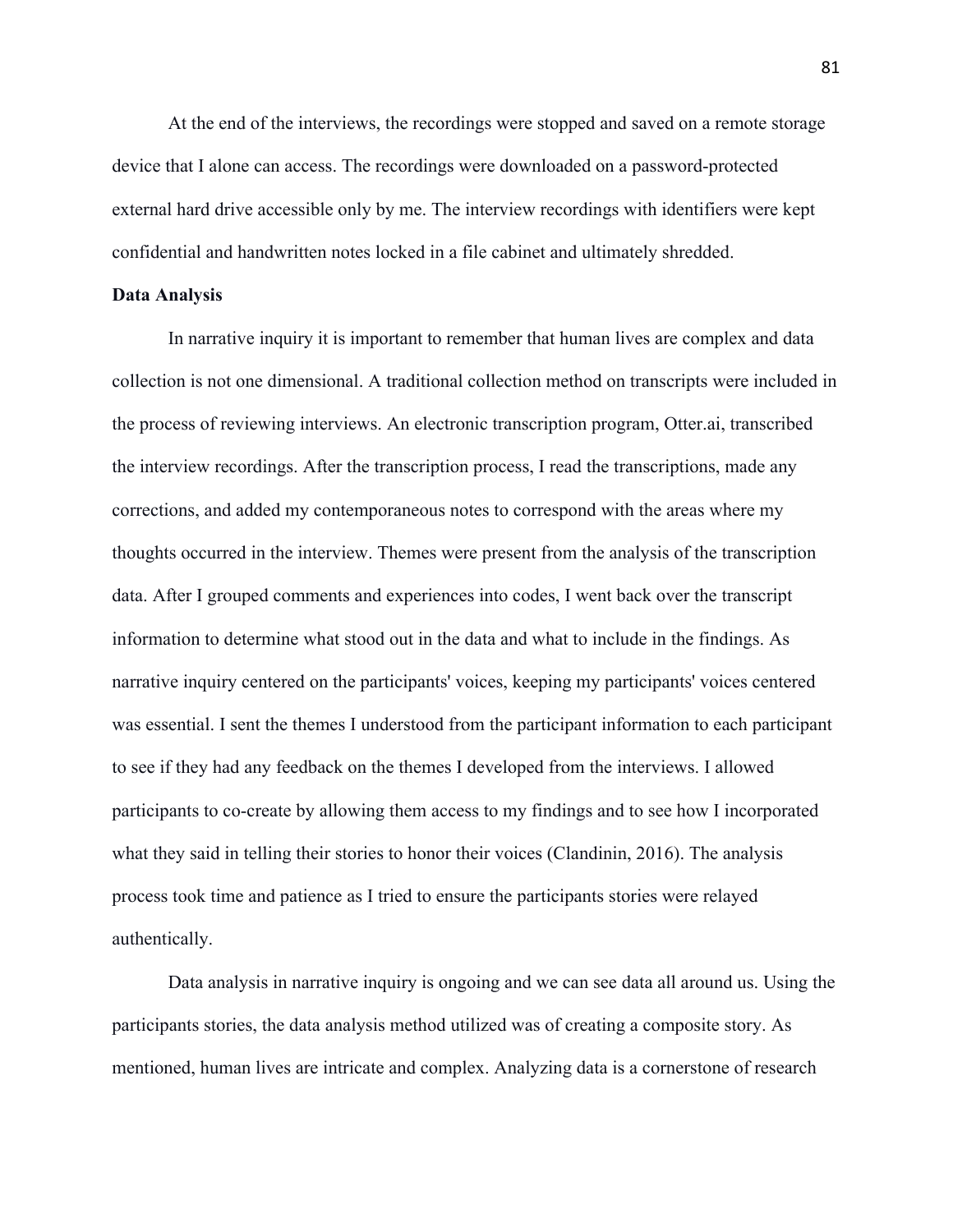and so is protecting participants from harm as much as possible by ensuring care be taken to understand the stories told by participants not in a sterile manner. By taking the time to go back to the information told and retold by participants and excavating the multi-facets of time, sociality, and place that encapsulates stories, their voices were raised and honored. Using a composite story was another way to allow their stories to be told while adding another safeguard layer to protect their identities (Clandinin, 2016).

# **Trustworthiness**

It is impossible to disconnect from the research fully, and the connection is part of qualitative research (Maxwell, 2013). I identify as an African American and Black person. My lived experience of being a student and a faculty member in predominantly White institutions may influence how I conducted research. Some readers may see my personal experience as a bias, and I recognized it could be a factor for validity. In doing any research and in particular research regarding lived experiences of others, it is vital to practice reflexivity. Continuous reflection on the information participants shared, considering the time and place the experiences occurred, I reflected on my thoughts of my feelings or beliefs often to ensure my moral and ethical reasoning accurately captured the participants' truths (Kim, 2016; Creswell, 2014). It was crucial for my interviewees to feel their words were portrayed in the way they intended.

Everyone has biases, but reflection can help to be cognizant of bias to avoid bias in the research. To mitigate the interruption of bias in the research, I asked a peer reviewer to read the research as a means for me to step back from the research and view it through another's vantage point (Cradit, 2017). Disclosing how I identify and what my experience has been can inform the reader of possible predisposition bias to an outcome which may ensure greater validity in this study (Maxwell, 2013). My positionality in the study may have also made participants more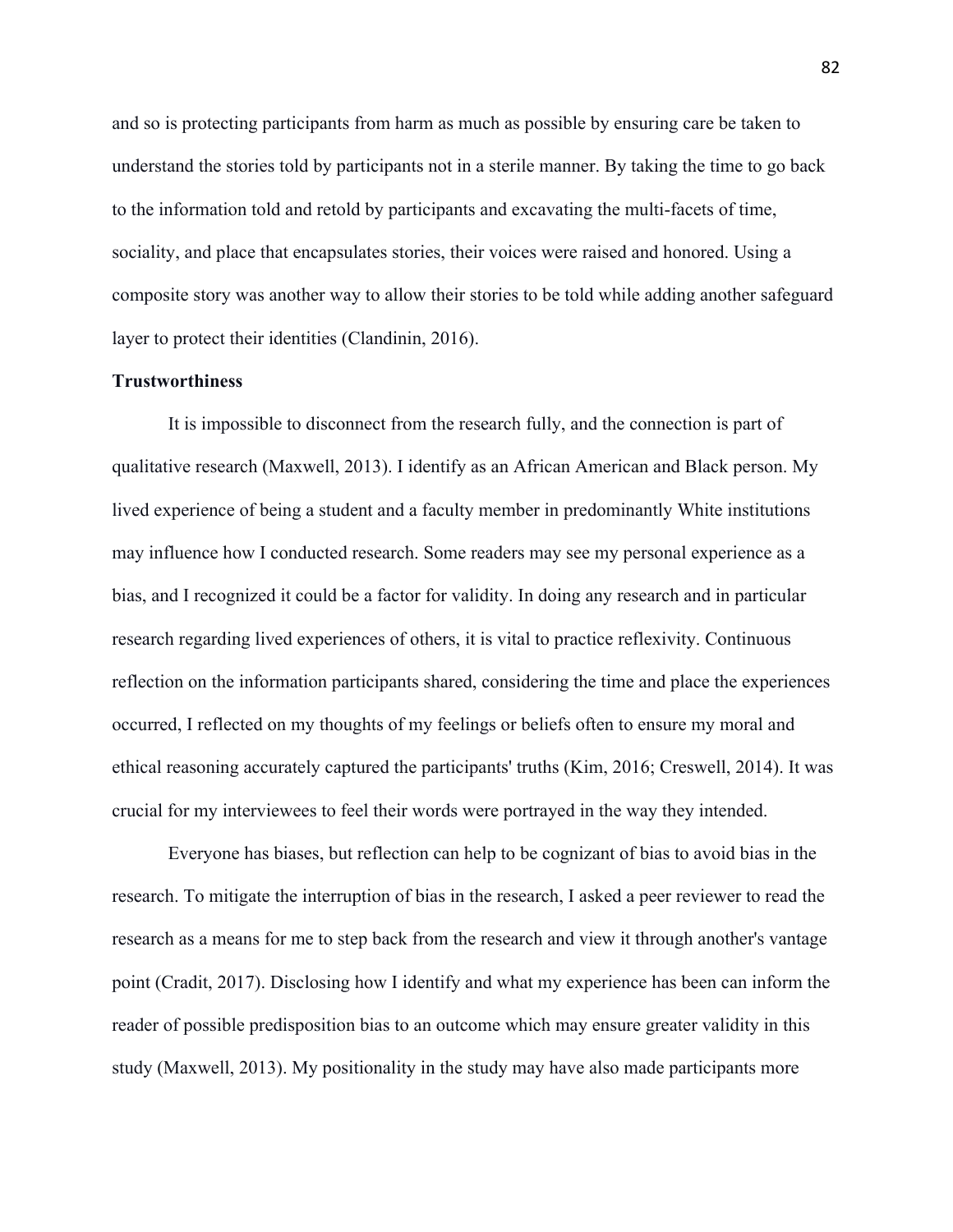comfortable and willing to speak candidly with me from a sense of a shared experience as an African American and Black person. Credibility is essential for research and allowing participants to review the ideas gathered from them was critical for credibility (Saldaña, 2013).

# **Confidentiality**

 Since the interviews occurred at an institution where all the participants taught, I wanted them to feel secure knowing their information was confidential. Baumfield et al. (2013) suggest allowing participants to voice how their information is safeguarded. The participants were asked if they were satisfied with the way their videos would be stored and the storage of their typed transcripts with extraneous notes. After adding the extraneous notes to the typed transcripts, I shredded and disposed of the originals.

### **Impact of George Floyd**

In the city where Midwest Monument College is located, there was an impassioned protest regarding the killing of George Floyd, police brutality in that Midwest city, and a call to action surrounding the taking down of images of people involved in the annihilation of indigenous people and the atrocities of slavery such as statues that honor slave owners and early settlers. There were two killings of African American and Black people in the city in the months following the murder of Mr. Floyd and the visual disparity of the safety of most of the White insurrectionists at the nation's capital. The faculty members that took part in this research had to deal with being a targeted person of color in their city while teaching and dealing with racial issues in their institutions. This research has coincided with the extraordinary time in history when a health pandemic and a racial pandemic collided. If we are not considering the need for equity in the faculty ranks now, then when?

## **Positionality Statement**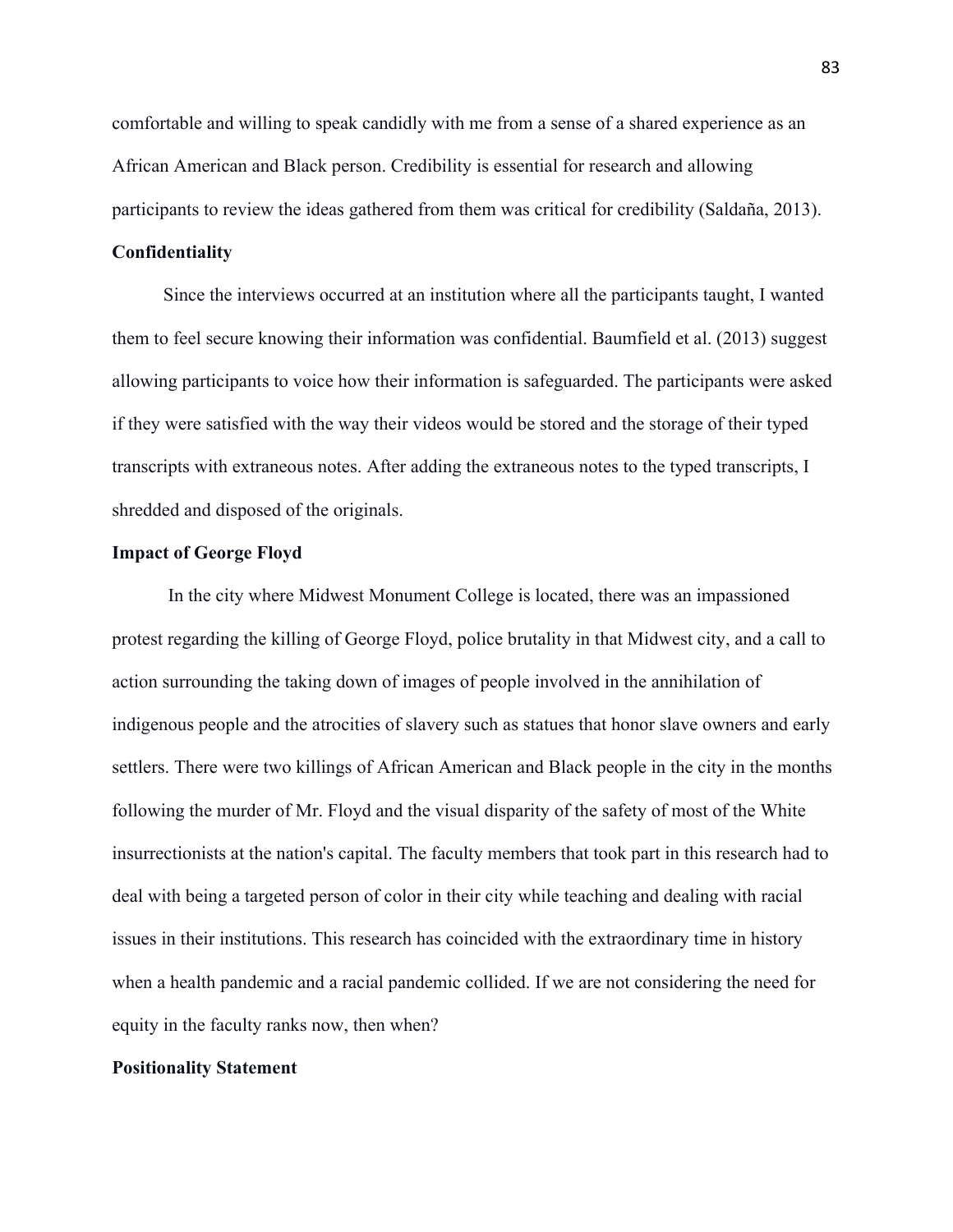The researcher cannot detach from the research (Creswell & Poth, 2018). My positionality is an African American and Black faculty member desiring to understand the success of tenured African American and Black faculty. I am the first African American and Black tenure-track faculty in the history of program of study at the institution where I teach. As an African American and Black person, I have had some similar experiences to some participants, which allowed a greater understanding of their stories as an in-group member. None of the faculty members in my research are under my sphere of influence or supervision. I do not influence their income, neither do I evaluate their work. Just as my participants cannot separate themselves into separate parts of their identity as a person of color from the work that they do, I understand I cannot separate my life and lived experiences completely from the work I do in research.

### *Collective Experience*

This demographic of faculty have a shared racial lived experience since we all identify as African American and Black but no experience is exactly the same. I do not have any personal knowledge of any participants' evaluations, appraisals, or tenure portfolios. At the institution where they work their names are listed in a public online personnel directory giving me knowledge of the majors they teach, and common knowledge about what department they work in at their institution. I do not have any secret knowledge of the participants of a private nature that could influence their participation in the study or somehow be detrimental to them (Kim, 2016).

I identify as an African American and Black person, and I have lived experiences of being a student and a faculty member in predominantly White institutions. Had this research journey begun years ago, I may have been apprehensive to research this topic for fear of career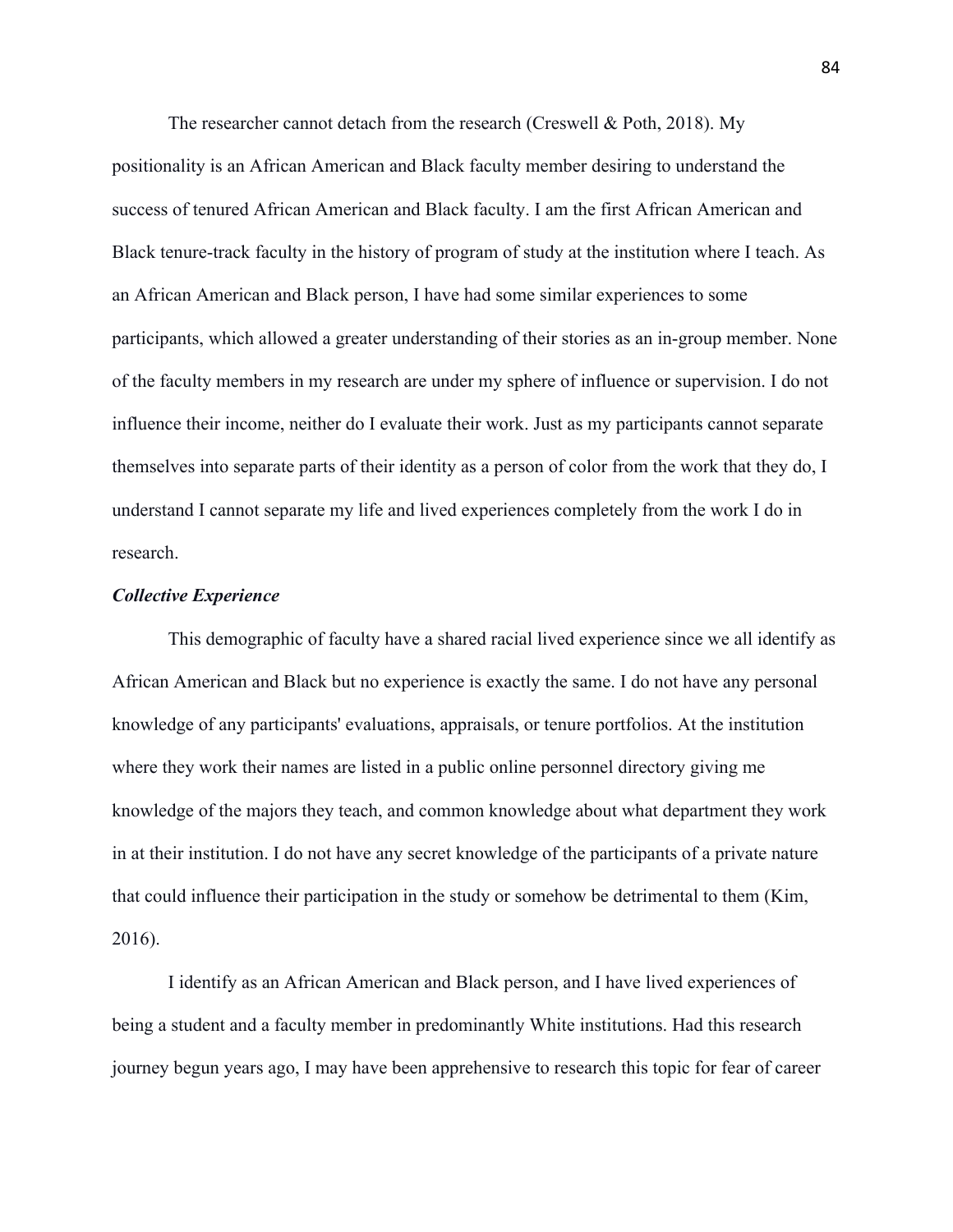stagnation or retaliation in the tenure process. However, as a person in my fifties who has worked on diversity, equity, and inclusion initiatives and social justice actions, I felt it a duty to study a topic that may seem unsafe to a younger African American and Black scholar or junior faculty member.

# **Conclusion**

As an educator using narratives to inform college leadership about potential opportunities to grow and retain African American and Black educators and leaders is a duty. As a colleague to all races of faculty I want to share stories that are not in the books of old that may cause people to disconnect from the past. Instead, I want people to listen, learn, and embrace what we all can do to increase the success rate of African American and Black faculty and students by reading about people who they work with and teach daily. Readers are interested in a researcher's motives and what leads to their research (Creswell & Poth, 2018). My goal is to allow the stories of African American and Black faculty to be told from their lenses and centered in the present time.

I wanted to figure out the struggle for African American and Black tenured faculty and how African American and Black tenured faculty figured out how to conquer tenure hurdles. The idea was to offer a plan to institutions for programs, training, and policy changes to mitigate negative cultural nuances, inequitable policies, and practices. In making this plan for institutions of higher education, I hope to increase the numbers of African American and Black faculty that become tenured along with increasing the retention rate of African American and Black faculty while in the tenure process. My hope is that this body of work will get rid of negative cultural aspects that these faculty experienced from apathetic atmospheres to inclusive and belonging spaces to benefit all minoritized groups and the White majority. Discovering how I could support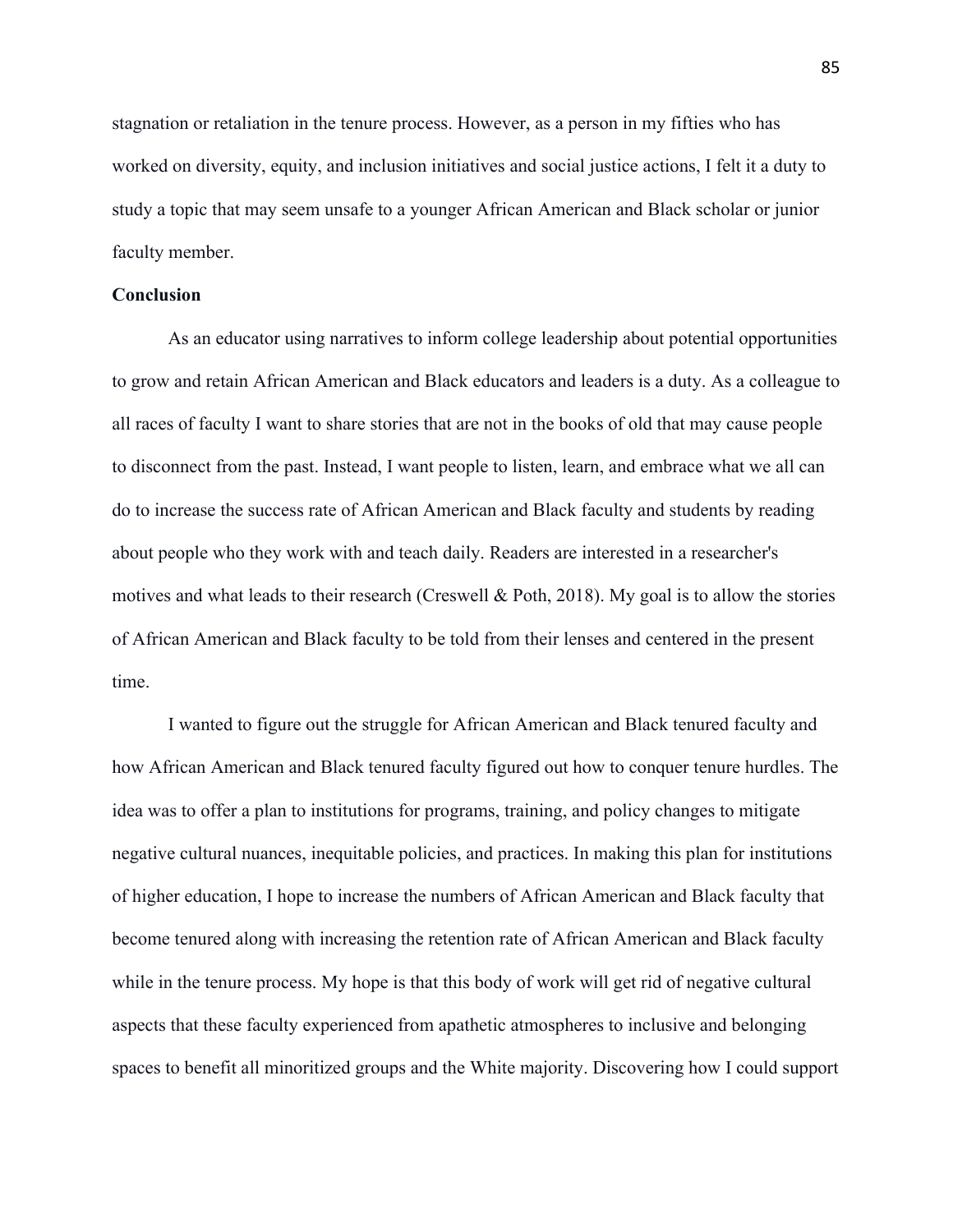all minoritized faculty, staff, administrators, and students to feel safe and able to excel was vital. I also wanted to find a way to dismantle the added burden placed on African American and Black faculty that feel they continuously must prove that they are good enough, smart enough, human enough in predominantly White spaces.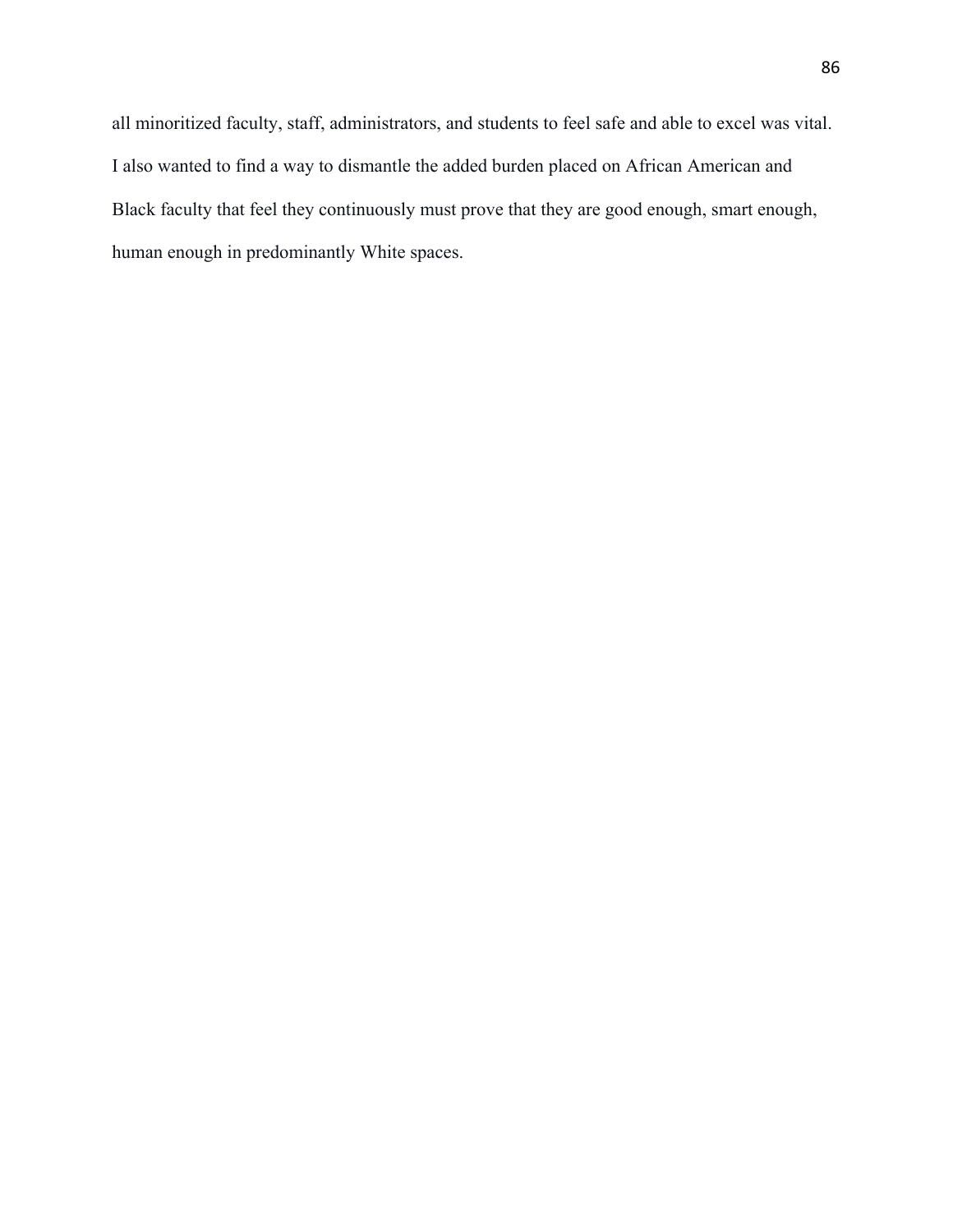#### **Chapter 5: Analysis and Findings**

I've learned that people will forget what you said, people will forget what you did, but people will never forget how you made them feel.

—Maya Angelou

This body of work studied the lived experiences of the tenure process for African American and Black faculty. The purpose of the study was to allow African American and Black faculty stories to be told and their voices as an integral means to figuring out how to not only increase the number of African American and Black people in the professorate but how to aid them in becoming tenured and have a greater presence in shaping curriculum and the growing narratives in higher education.

## **Study Participants**

The participants in this study were all tenured but in different levels of tenure, Assistant Professor, Associate Professor, and Professor. Midwest Monument College's first level of tenure track faculty are non-tenured Instructors. Out of the 18 tenured African American and Black faculty at the institution a third (6) were interviewed for the study. Several other tenured faculty contacted me to let me know they wanted to participate but felt it unsafe with the small number of African American and Black faculty at the institution and that someone may figure out who they were which was an important fact to consider for this and other institutional studies. All who responded in the affirmative to be participants identified as female. Due to the small number of African American and Black faculty at the institution and the small participant group, pseudonyms were not employed and instead a one-story narrative format was utilized.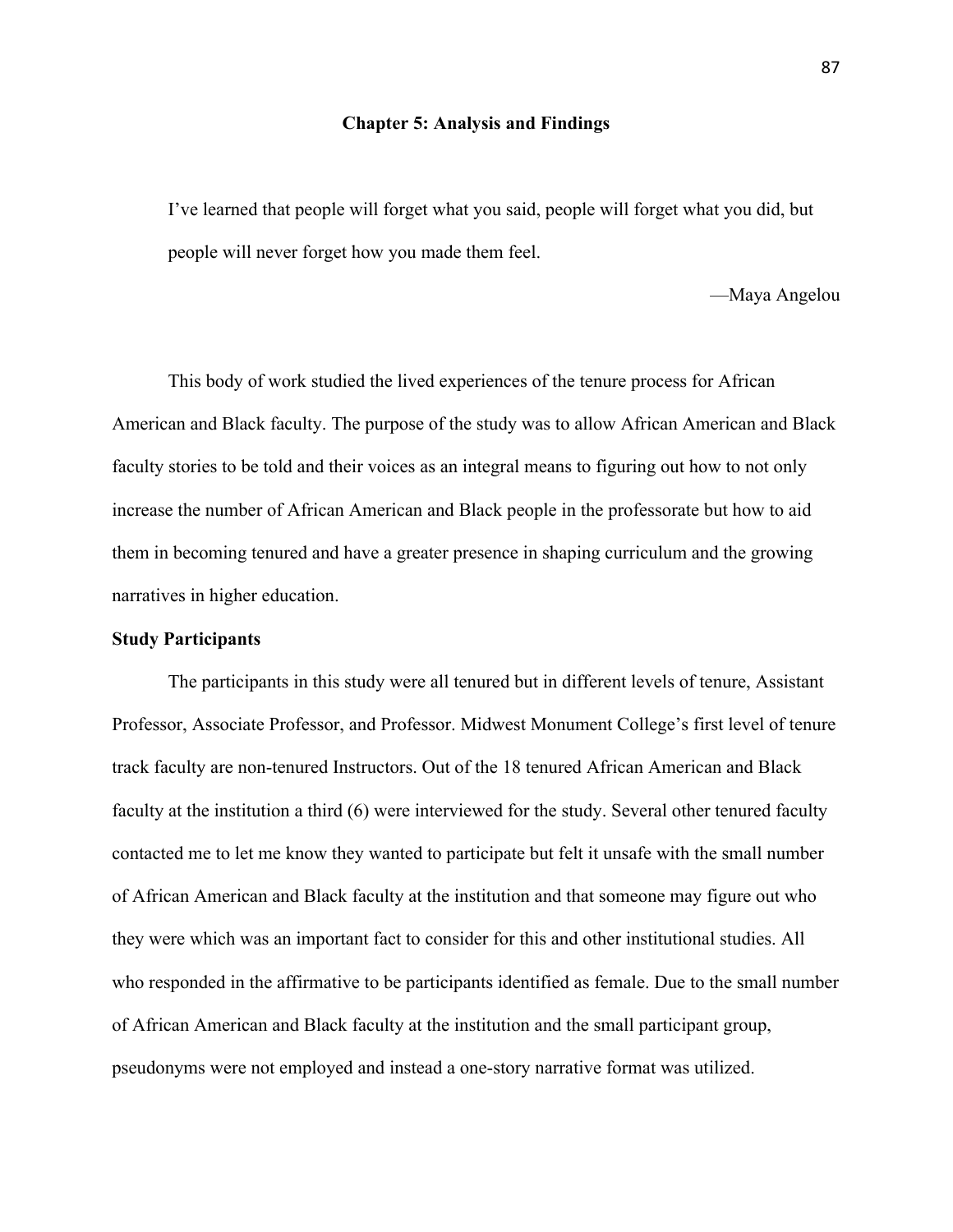# **The Road of Life**

Family plays a major role in every person's life. The role may be supportive and loving, or it may be challenging and debilitating. The family dynamics for the participants varied, two parent homes, single parent homes, supportive extended family, unsupportive and racist extended White family members, highly educated families with doctoral degree holders, and firstgeneration Americans. At the outset of this chapter, I recognized an important similarity with all the participants that none of them set out to be or thought about becoming college professors. There are few African American and Black faculty visible for not only current students, but the impact of lack of representation in the profession has had negative generational implications.

 I began by asking the participants about their journey to higher education. Participants began at varying stages of life; some began their story as very young children. One participant remembered her first elementary school which was a public city school. A place described as an extension of her family.

I have very fond memories of going to elementary school, having African American teachers. She [my mother] told me how we, she and me and my brother would get on the bus because my dad had to take the car to his job. So, they only had one car and we would ride the city bus downtown. Well, she would get off the bus and walk us to preschool. She would get back on the bus and go to her job downtown and do the same thing going back home. And she never thought anything of it. But she had to do what she had to do. The teachers there would comb my hair for my mom, she didn't have time in the morning. I have really fond memories of that kind of mothering happening at my school.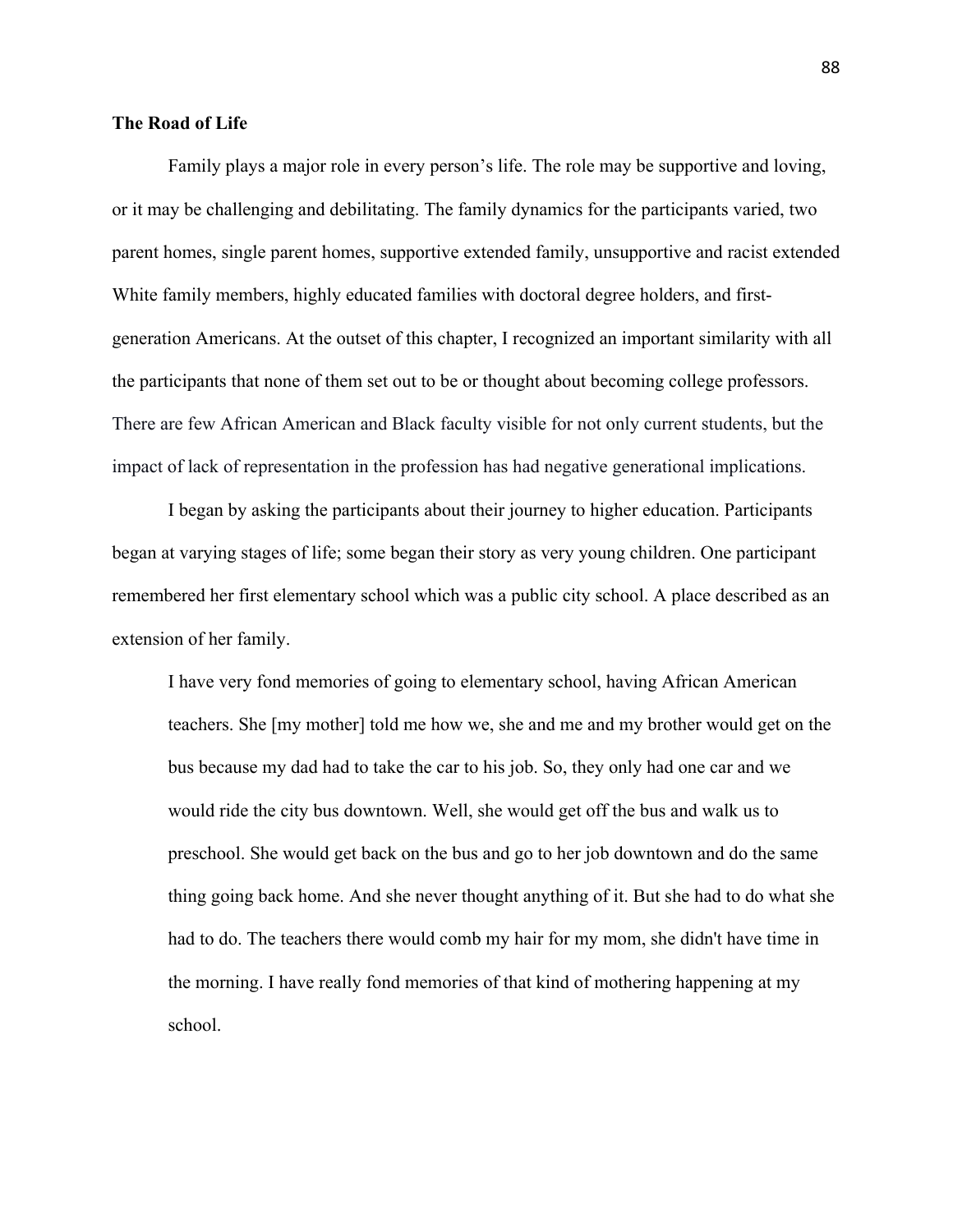A participant's family moved to a suburban area during her middle school years and was one of only two African American and Black students in this new school. The atmosphere was very different than what she experienced in her elementary school. She was thrust into a new racialized world.

I remember coming home after the first day or so of school and just crying, just crying. My mother didn't really understand what was happening. And it was the first time I had heard the "N" word. And I remember coming home to her and saying, "What is a nigger?" And she was like, "What"? "Where did you hear that?" "What are you talking about?" and then she was really upset. She then showed up to school. And the young boy who had said it to me, we ended up becoming friends in middle school, years down the road. I'm sure he had heard it as a kid in his house and just used it. But it had set a tone that I was somehow different.

It is interesting to note that this participant shared that she loved the teachers, and they were nice, and she was a good smart student but added "I didn't cause any problems." It made me wonder was she socialized to think if there had been trouble it would have been her fault? She shared she felt isolated during that time of her education, and she had not been invited to any classmates' functions outside of school, no birthday parties, no sleepovers. Her mother helped her learn socialization skills by enrolling her in activities in neighborhoods where African Americans and Black people attended.

In high school when she experienced racial discrimination in an extracurricular activity, she did not stay in the environment but chose to do the same activity outside of school on a community team with other African American and Black people. The sense of community with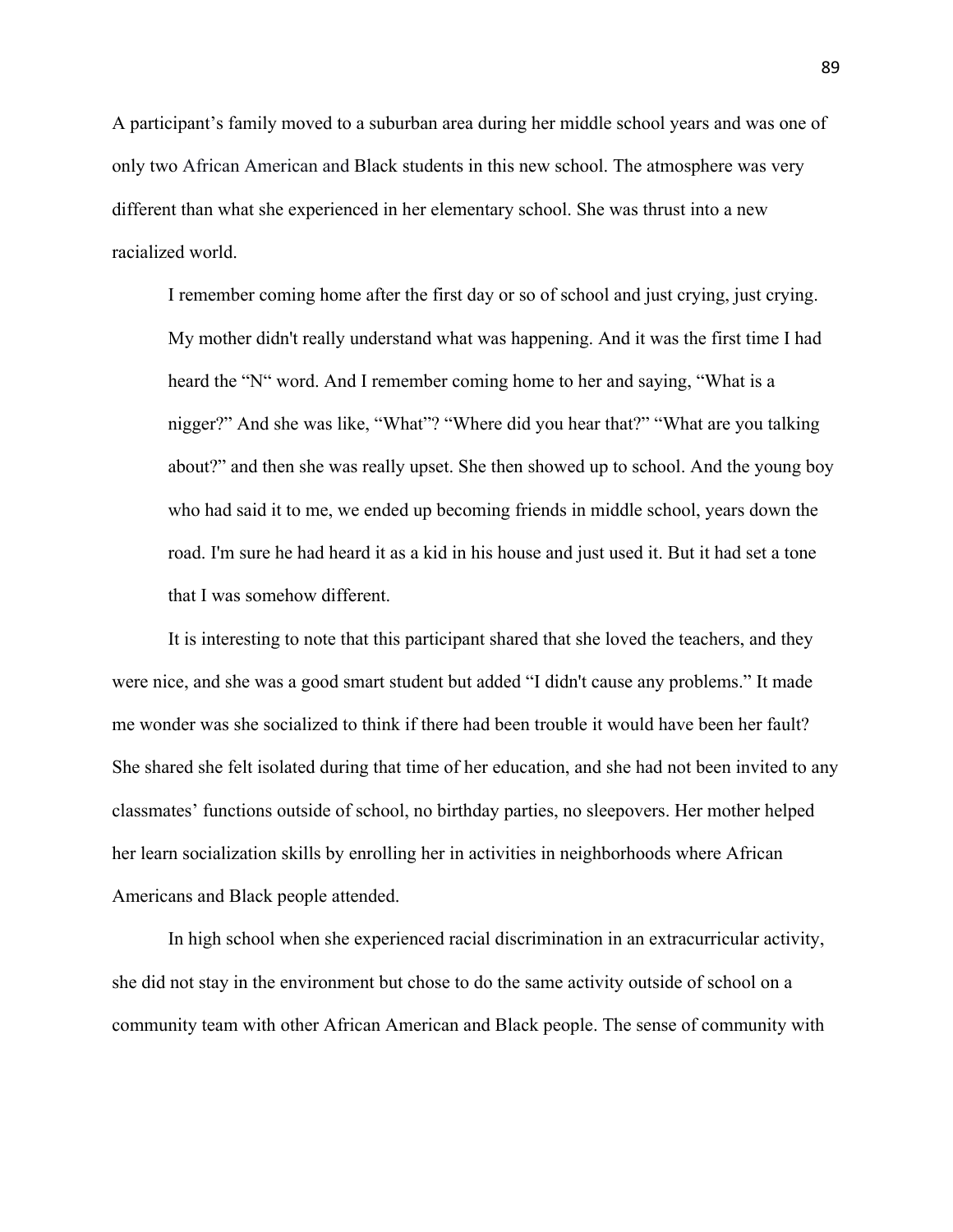peers and leaders that looked like her taught her she did not need to stay in the toxic environment of her school when there were other opportunities available to her in communities of color.

Although external opportunities arose that allowed growth in one way, she was still blocked from other opportunities when back in the school setting. In high school she learned that everyone did not have the same type of access to varied educational opportunities.

I did well in school, she never even had looked at my grade cards. So, she just assumed I was doing fine. And I was doing fine academically, but I wasn't being exposed to what I should have been exposed to in terms of acceleration and all that. So, I remember going to a guidance counselor, and she recommended that I, upon graduation you know, prepared to go into the Air Force or something like that. But I knew I didn't want to do that. No, I want to go to college…My grades spoke for themselves but I, I could have been challenged more, but I didn't know anything about that. But I did know that there were kids, one kid I remember he spent a summer in the USSR, another girl I think her parents were doctors, she spent a summer in France. And so, when she came back to school, she was pretty, to us, pretty fluent in French. I was like, how does that happen? You know, I didn't even that, I didn't know that you could do that. So that type of stuff wasn't shared with me. And I think that gave me thoughts about access, even though I didn't have the language to understand it, that I knew that some people got to do things and other people didn't.

The advisor above did nothing to encourage the students desire to attend college or help her identify a major, or ask questions about her likes and dislikes, just arbitrarily decided that college was not an option for her. The student's good grades did not seem to be a factor in the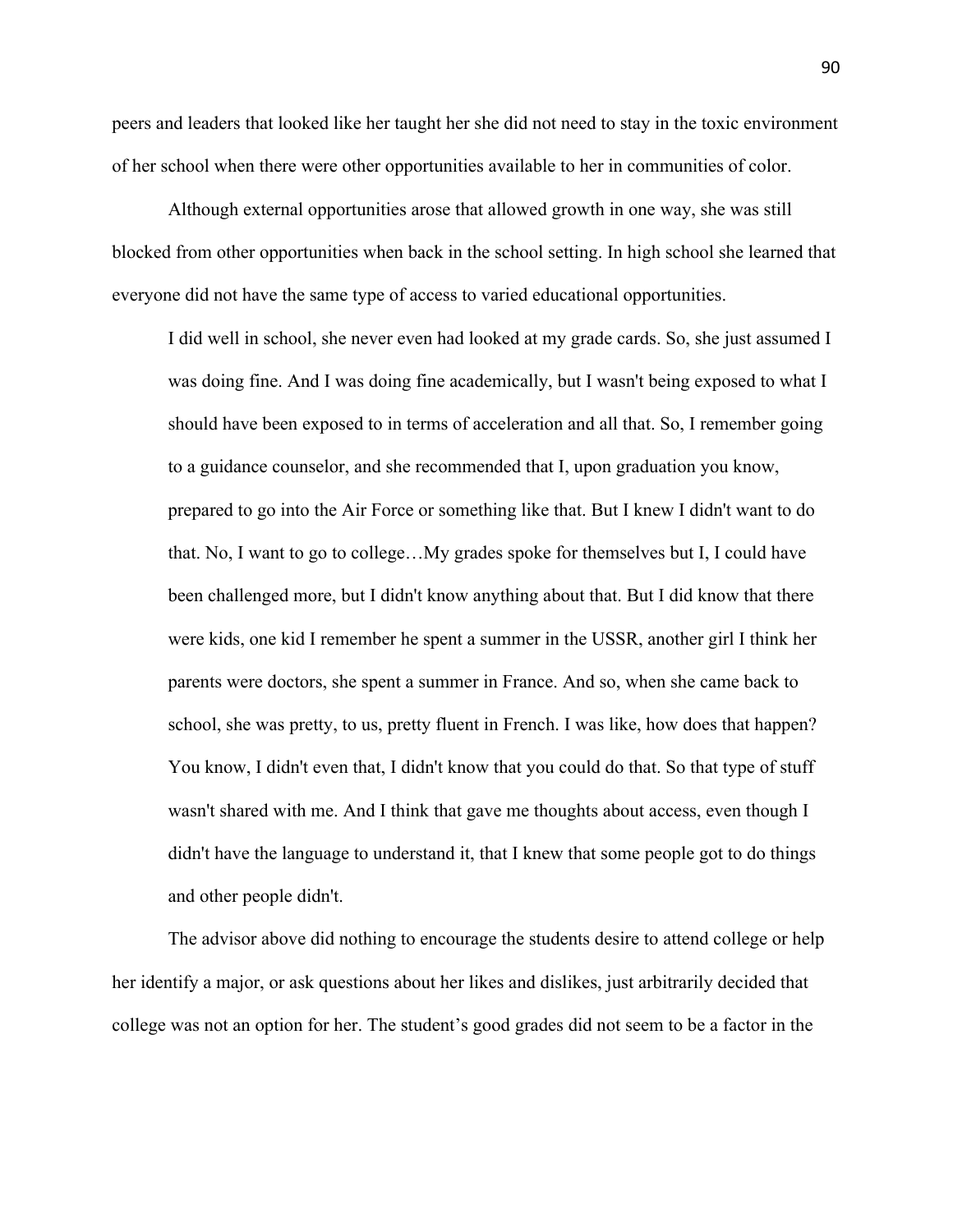advising process. Then there are the blatant comments that are killers of the soul like the one from the teacher described below.

I got into high school, and I was often in, you know, honors English classes and AP classes, I figured that… maybe was the route I would take, in regards to teaching at whatever level I ended up at. And but when I had my senior English class, which was an AP class, and I was talking to my instructor about whether or not to take the AP exam, and about applying to colleges, and so on and so forth. She told me not to bother taking the AP exam because I wouldn't pass it. And that if I pursued a career in English, that I would not amount to anything. So that was very disheartening to hear as a senior in high school, especially given the fact that I had been in you know, AP and honors courses. So, I'm like, so why am I not good enough?

Beginning early in children's educational journey through their college years there can be many opportunities for educators to be supporters, encouragers, and guides in navigating learning. One participant struggled with a class in college and went to her advisor seeking guidance on what steps to take. She had received good grades in middle school and high school. She had attended private elementary and middle school and a public high school. The college advisor did not try to seek out why she was struggling in the class or offer academic supports but steered the student to switching her major to K-12 education. Although, the advisor did not take the time to find out the root of the struggle with the class and steer her away from the original goal, the participant shared, "But honestly, I can say, that was the best blessing ever." She connected the strand of time with her advisor directly to her time as an educator and overcame the lack of guidance to a passionate calling as she labelled her teaching.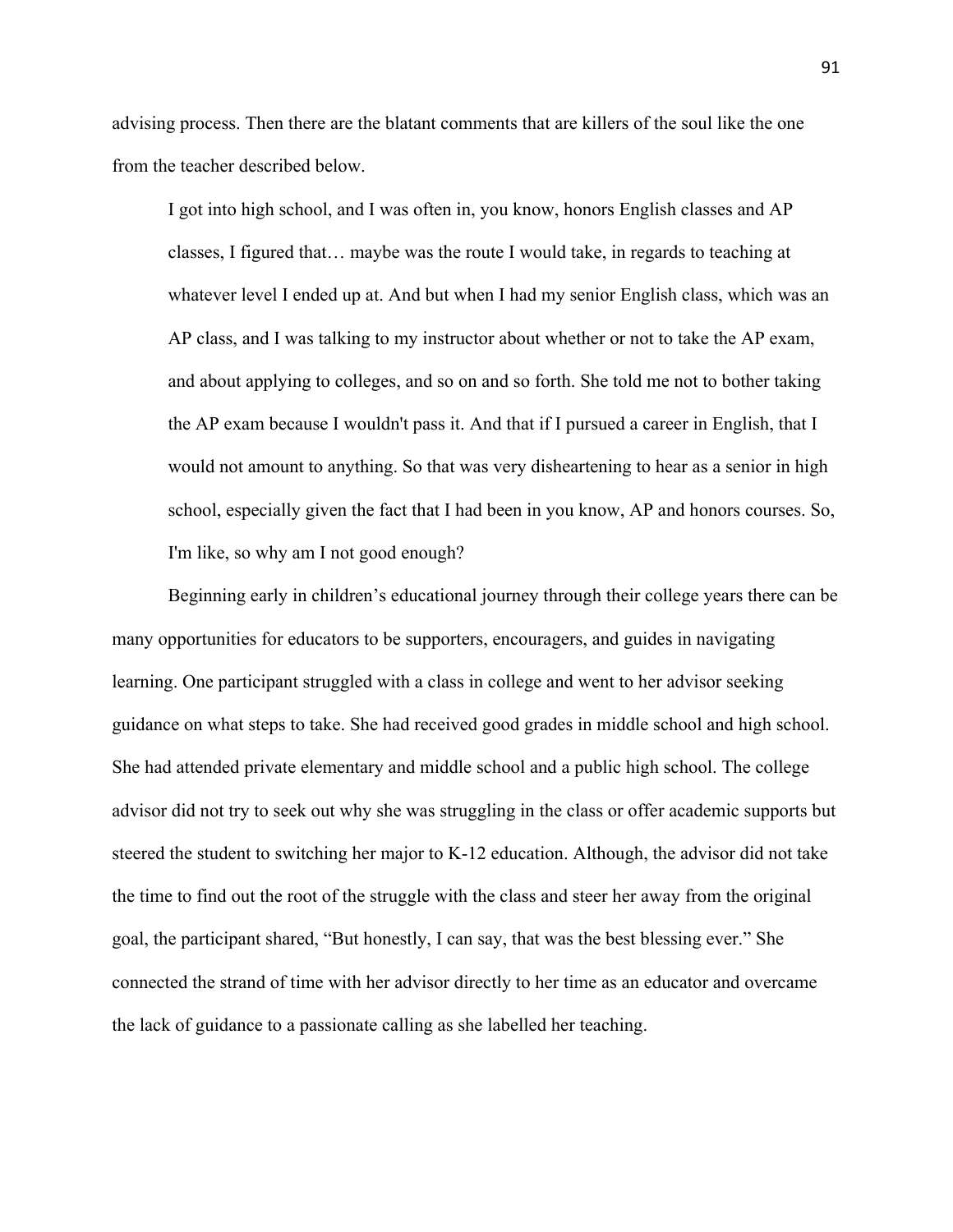All the participants shared the enjoyment they felt teaching while in college, whether it was as a teaching assistant, teaching as a graduate student, peer tutoring, and helping to unofficially tutor classmates, the teaching ability was manifesting itself. Several participants were encouraged by Asian faculty, Indigenous faculty, and African American and Black faculty to consider being college professors verbally and others were encouraged by their presence. There were also White faculty that saw the potential and encouraged teaching as a profession during college. Exposure and connections are vital in any profession. An African American and Black faculty member saw potential in a student who shared the same ethnic identity as herself.

She was a graduate of Spelman. She was the assistant professor... And she just really just took me in, and she said, Hey, I'm leading the Young Scholars Program. We need teachers. How about you work as a teaching assistant ... That's the summer and Young Scholars Program. I said, Sure. And that's when I got to see how things happen for college professors, and that's when I got in and she knew she was being mentored as well by some of the other… more senior English professors…I was having contact with college professors, and…what that world looked like. And I said, I want this world they had. You go in their houses, and there are books, books, books, everywhere. And they talked about ideas and talked about students and how to make the world a better place. And I just saw, I was like, Yeah, that's what I want to do. So, then I started to see that as a possible career for me.

Representation was important to the participant as a student. Seeing a faculty member of Color and being a part of conversations gave her a sense of purpose. She was also "seen" for her potential as a scholar and given an opportunity to grow with guidance and support. Advocacy is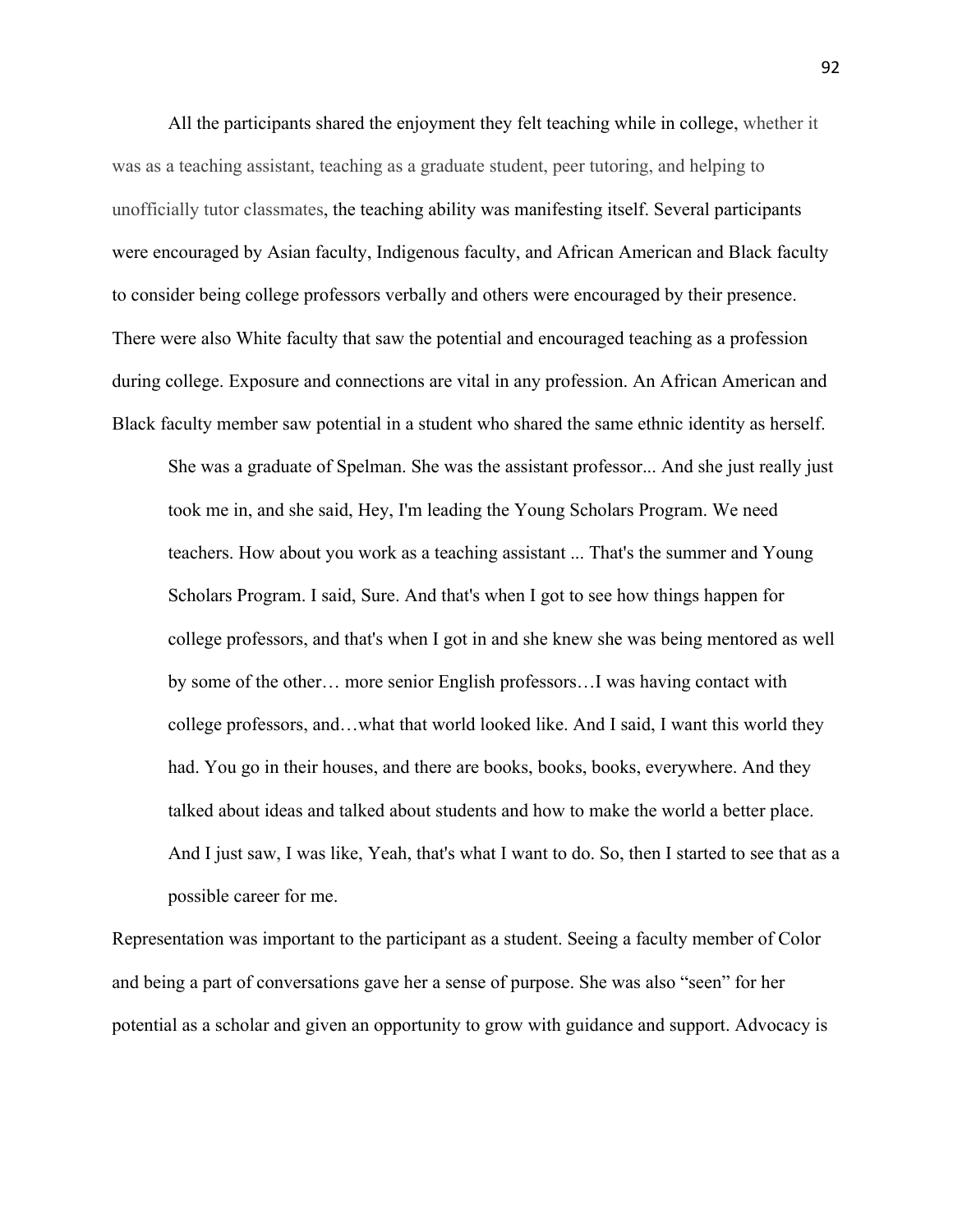another way students of color can be supported and why representation matters. According to one participant,

I got to see a black professor, college professor at work, doing what he does. And I'm like, I want to do that... So, I had to take the GRE. And I'm not a good test taker, my scores were horrible. And he told me… Do you realize how bad your scores were? And I'm like, No. I really had to fight really hard to get you in. And I was like, oh, and that's another thing. It's like, you have to be heard on the radio not too long ago, a saying, if you're not at the table, you're on the menu. And he was at the table, making those decisions on who's going to get in. And I got in. And I think he probably had to really make a case for diversity…I'm sure he had to speak up for me, because my grades were there but my test scores weren't.

This participant benefitted from an African American male having "a seat at the table" to get into grad school. The African American and Black male professor spoke up about the potential he saw in a student of color. He shared the capital he had at that time to benefit her. The participant did share that the African American and Black faculty member later was not approved for tenure even though she reported students loved the professor.

The sharing of capital was done by faculty of color and White faculty for participants when they were students exhibiting the importance for in-group and out-group access. The participants shared the value of messages received during their formative years from family members who told them they were smart and capable. Those uplifting messages assisted them to persevere when outsiders, particularly some White educators attempted to diminish their personal and educational value.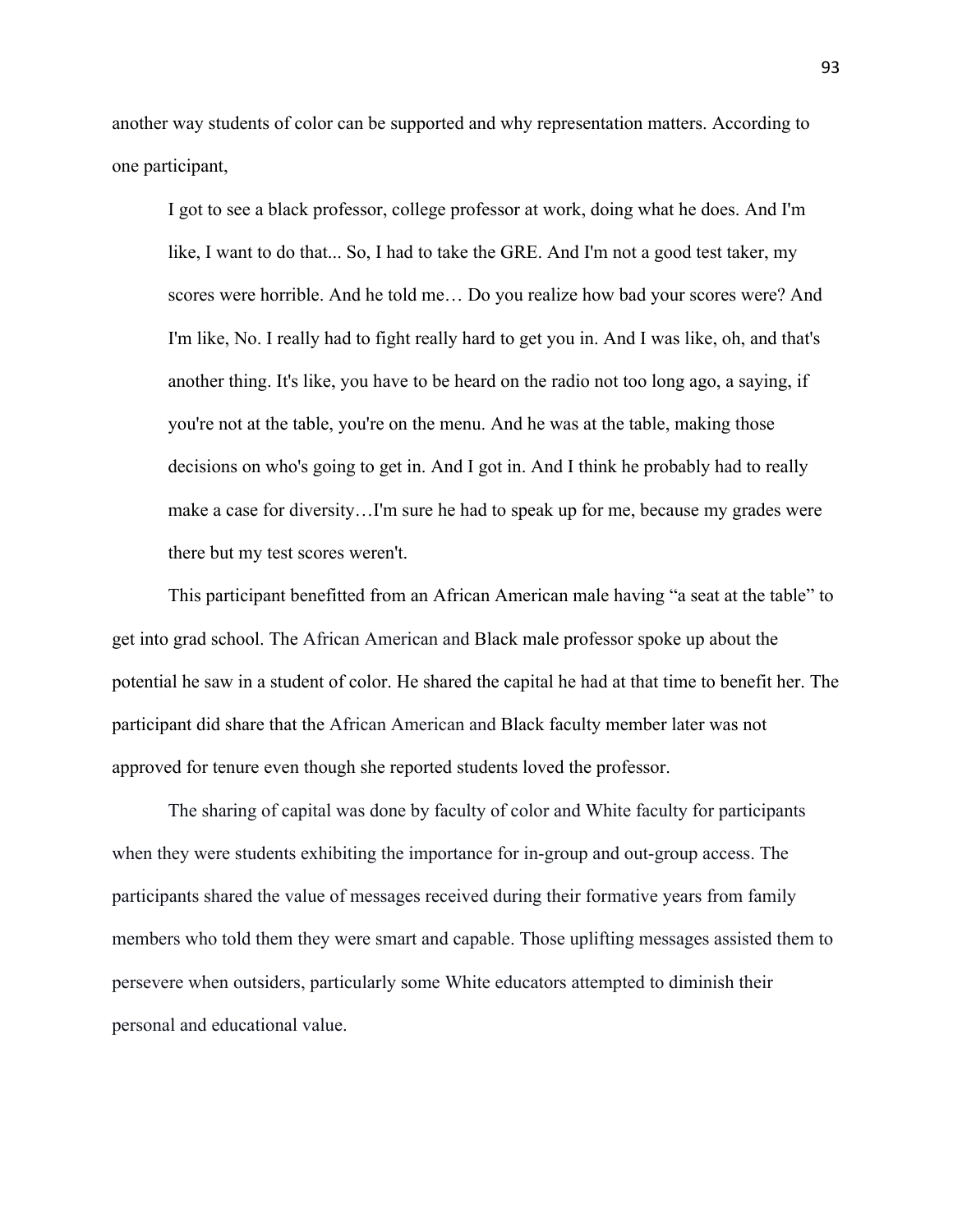The instances where White extended family spouted racist, and demeaning slights such as "you are not worth it," lingered longer and impacted the psyche of a developing mind which caused self-doubt and a continued desire to prove to others that she is "good enough." Even when the family is supportive and positive, imagine the internal turmoil and effort it takes for a child to fight racial micro- and macroaggressions in school where that child should be in a supportive learning environment. What participants learned and experienced as children through to adulthood are part of who they are as they enter the professorate.

## **Faculty**

The ways participants began their careers at Midwest Monument College varied from starting as adjunct faculty, contract faculty, and directly into full-time tenure-track faculty positions. A few participants had personal businesses or full-time employment elsewhere and were not looking to become full-time faculty when they first began to teach at Midwest Monument College. While a couple participants were approached and asked to consider applying for full-time instructor positions by people that worked at Midwest Monument College, others were searching for full-time college teaching opportunities. All the participants were thrown right into the classroom with little to no guidance except for one participant who started teaching under someone she had met in college and that person was teaching at Midwest Monument College and became her unofficial mentor.

#### **The Tenure Process**

In the tenure process at Midwest Monument College the tenure-track faculty must produce a portfolio of work to present when it is time to go up for tenure. All participants spoke of the lack of guidance in what that portfolio should look like. The participant below could not find someone to share a portfolio from her department.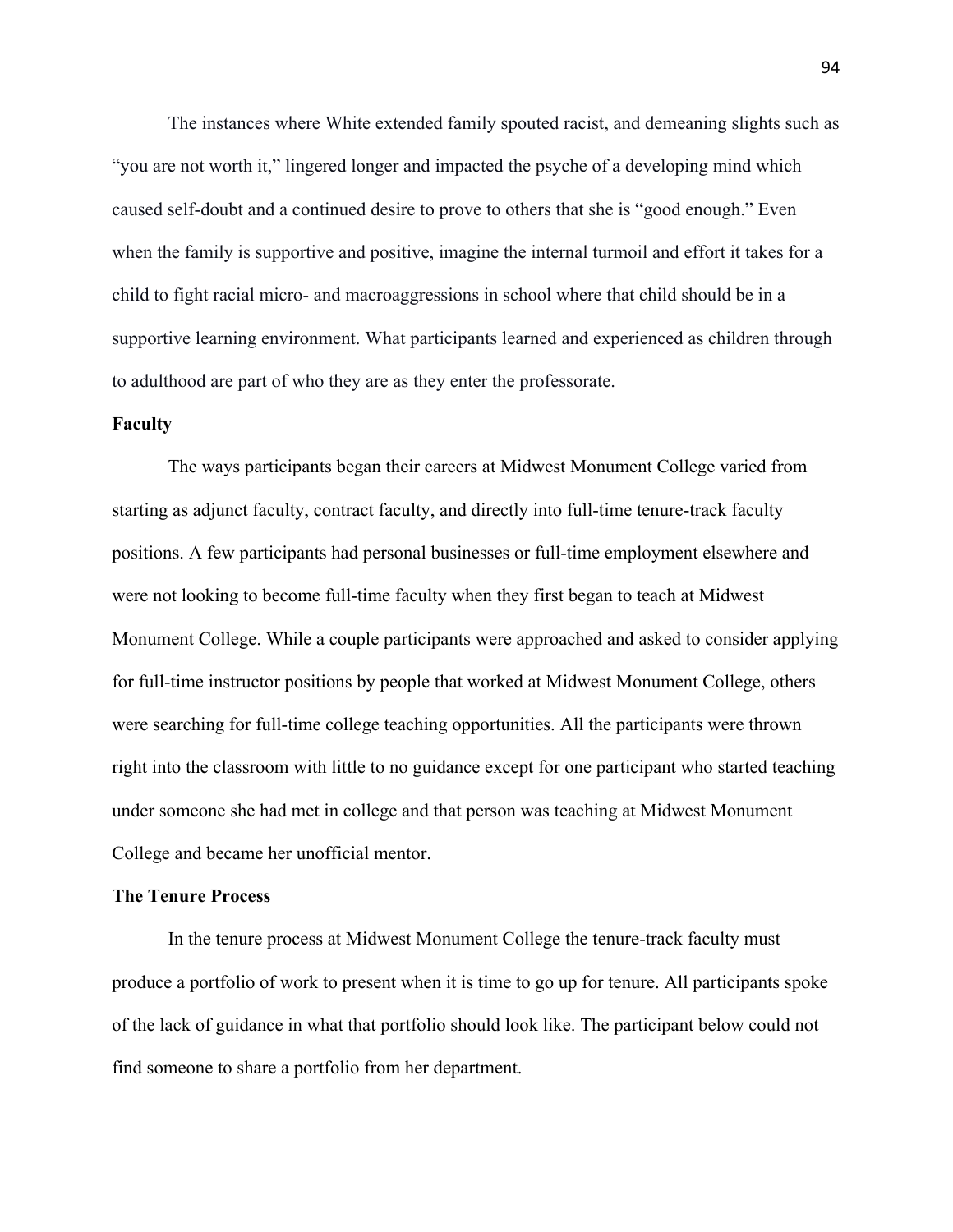So then, when it came time for me to start doing the process, I didn't have any natural allies, right. I didn't have any cohorts. I didn't have any peers that the work would be [patterned after]. So, I went to the people who were ahead of me. And I said, Can I see your year ahead of me or two years ahead of me, can I see your portfolio, and they said, "We don't have it, we used it, we recycled it for the next thing." So, there is no one in my department, who I can get the information from. And so, I didn't, I couldn't be mentored by people in my department, like nobody could help me. So, um, two people [from outside the department]…who was maybe two years ahead of me, said, "Here's my portfolio, here's the whole thing. You could have it." Right, which is very, very helpful [name redacted]…out of nowhere, and for no reason, he said, "Where are you? Stay where you are. I got some stuff for you." And he handed me his portfolio.

Someone outside of the department offered his portfolio and the participant was able to follow the formatting in the portfolio. Reading the portfolio gave her a better sense of what information was acceptable and needed for tenure. Another participant on her own read everything she could, though sparse, to try and understand what she needed to develop for a portfolio.

So, my tenure process, did not feel as though it was a guided direction. I do have to thank, [name removed], at the time was there and is still at the college. She was a calm force, which was nice. Like she told me just keep everything keep a file. [name removed], he again, he was kind in the sense that he told me keep a file, just keep everything that you're doing examples, but there was no direct direction on how to achieve tenure. So, I read at the time, the handbook, which we had a tenure track faculty like handbook, it was paper at the time. And I remember reading in the contract, what tenure meant.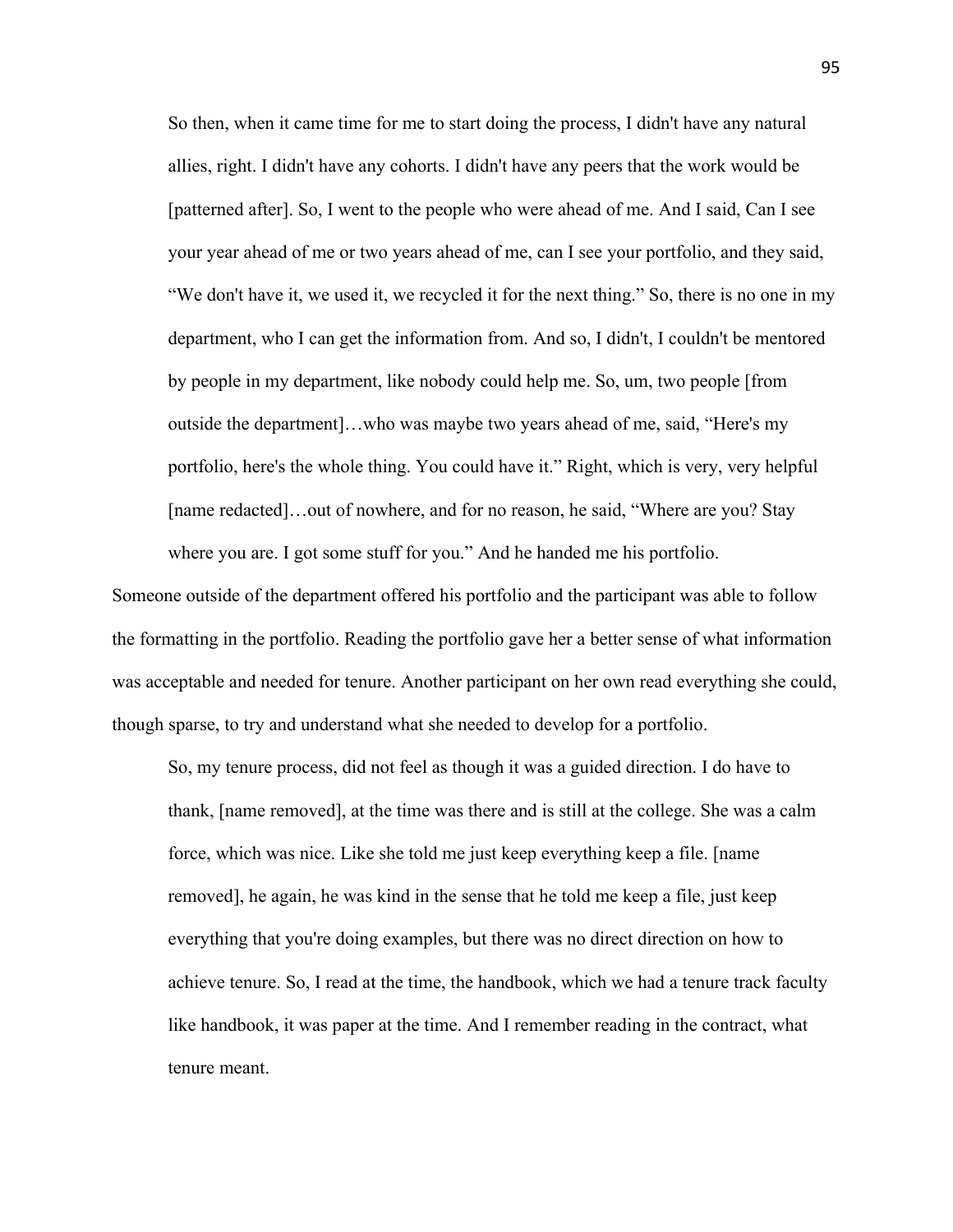The major idea she learned from the reading was to keep everything even though she still did not know how to assemble the portfolio. When information is not shared in an appropriate manner or at all, some resigned to the fact that they would need to be creative in their approach to tenure.

I think because I didn't get the kind of training that people get early on, I didn't get that … you know, focus on your teaching for these first three years. And then this is the next step of your planning, this is your next step of your plan. Because I didn't get that, I did whatever it is I wanted, which meant… I was doing work in categories that were not instructor categories, I was working with people in other parts of the campus, um, I was just freely doing whatever it is that I want, because I was an outlier. And as an outlier, or somebody who was functioning on the margin, sometimes, while you are not part of the interior group, it also gives you freedoms that you wouldn't otherwise have. It's like, I'm not really included, but in the exclusion, I'm excluded from those rules that are a part of that in group.

This participant chose to find her own way and it was successful for her. What happens to those people who feel like they are on their own as this participant and then their tenure is denied because their portfolio does not fit the department mode?

None of the participants were offered examples at the onset of their time as tenure-track faculty and given specific guidance as their tenure track White peers. They had to seek out people and ask if they would be willing to share information. Some were told there was none available in their department, others asked outside of their department, other faculty designed what they suspected the portfolio should look like from what they could read, while a couple received help from people outside of their departments randomly leaving the question of why internal departments were not supportive in sharing portfolio examples. One thing to note was a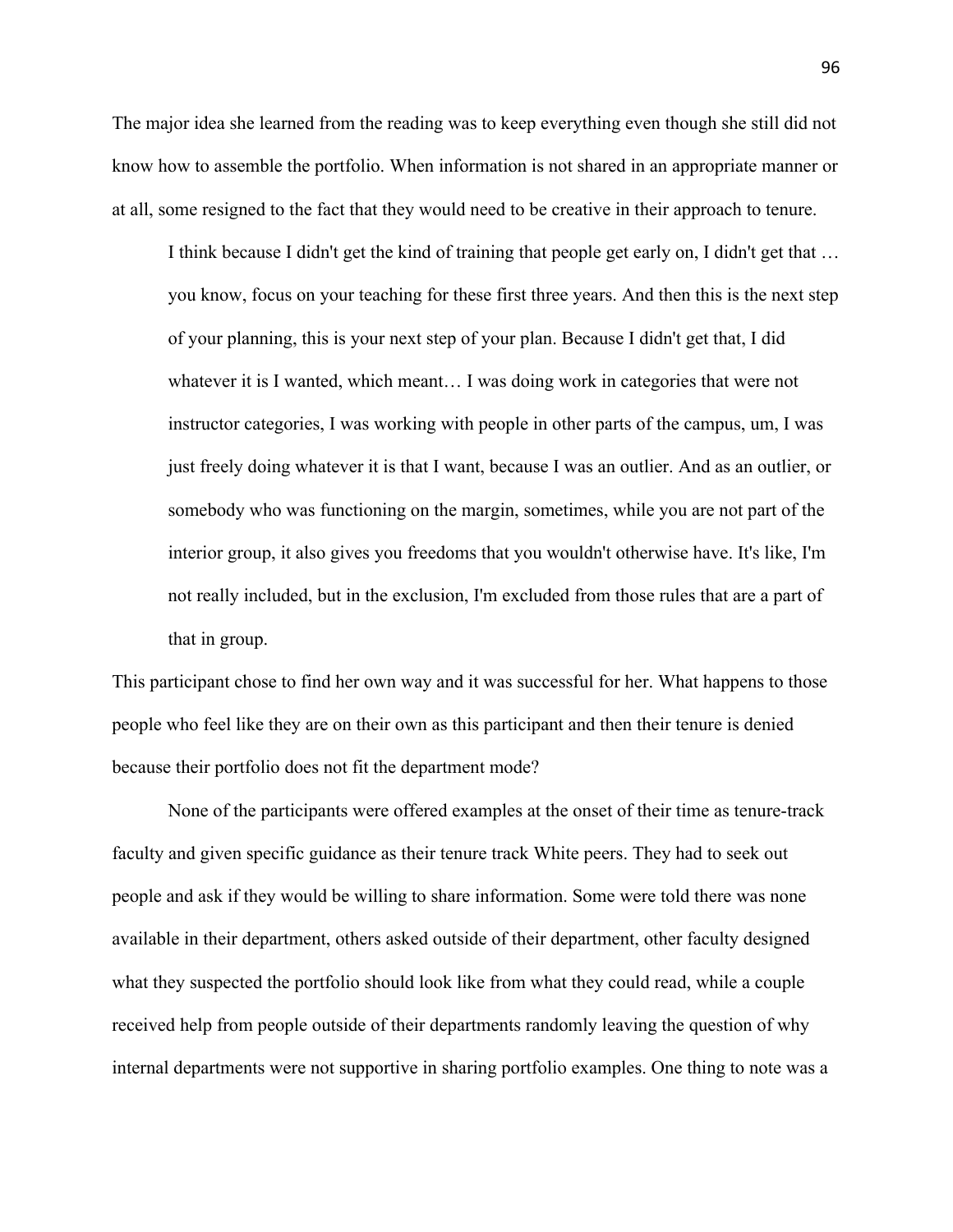couple of the participants that received outside help said that help came from the same person who identifies as a White male member of the LGBTQIA community. They did not know this faculty member before he offered to help them. He sought them out to give them his portfolio and offered to mentor them along the way. Were there unwritten cultural norms that caused the good Samaritan to help the African American and Black faculty because he knew they would be without help? Did someone ask him to assist new faculty cross-culturally? No one knew why he helped but thankful that he did. In helping some of them he took some of the unknown out of the air which can lessen feelings of fear.

### **Mentorship**

What I noticed was the lack of official mentorship for most participants. Only one of the participants had a relational mentorship upon hiring into a tenure-track position. The participant had a prior collegial relationship with an African American and Black colleague that also worked at Midwest Monument. The relationship/mentorship was not one proctored by the institution. For the tenure process, an instructor is told they need a three-person peer review team. New instructors must find their own peer review team members which in theory would work as mentors. There is no formal guidebook on the mentors or mentee's role in the peer or mentoring relationship. One participant came into teaching as a second career and had been teaching as an adjunct and did not feel a loss from the lack of mentorship.

I never thought I needed it [mentoring] in the education space. Just because I had already taught there as an adjunct. So, most of those faculty I already knew, and I had a good relationship with them. So, I could go into their offices, and I could sit down and chit chat and say, "Well, how would you do this? How would you do that?"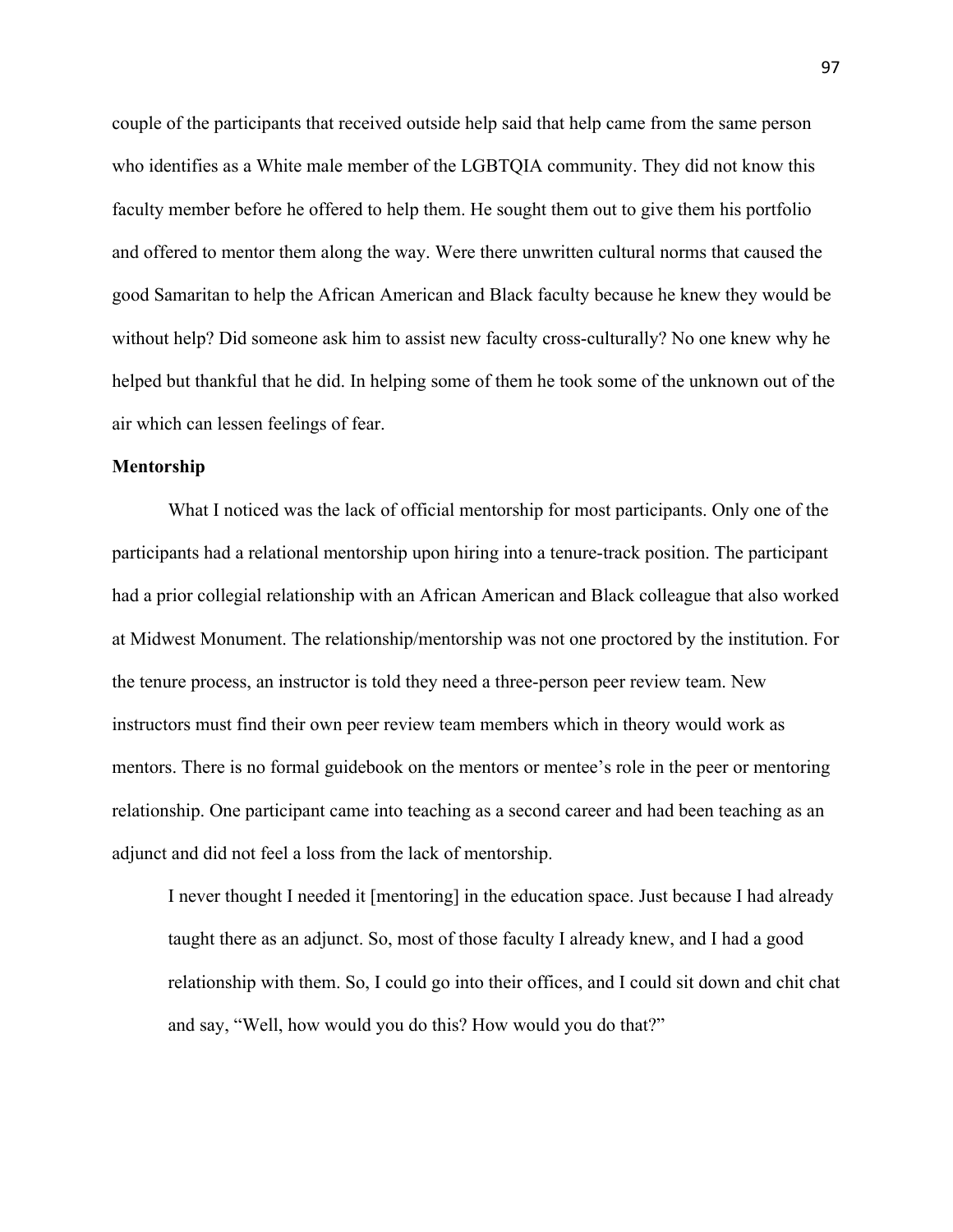The participant had worked over five years as an adjunct and gathered knowledge and built relationships for quite some time before beginning the tenure process. As was just stated above, asking questions from anyone who would answer was another tactic described below.

I literally, honestly… just kind of scoped out different people that I saw were involved and did different things… I was "hey, do you mind" blah, blah, blah. And so, I kind of, honestly, I sought out my own mentors, honestly. And that…wasn't until year two because of year one, you don't know.

Seeking their own mentors took time. All tenure track faculty at Midwest Monument College are to seek their own mentors. Being that the institutions faculty makeup is around 87 percent White, the White tenure track faculty had many people with a shared racial makeup and life experience to connect with in a timely manner. The participant above took a year to figure out the system and seek mentorship as no faculty offered to be on her peer review team. She was the only African American and Black person in her area at the time. The tenure process seems to need clearer directions for how to connect with peer review team members for everyone, not just African American and Black faculty.

So, somebody came up with we need peer review teams, okay, well, you've done the research on it. But you've not really explained to us how it is supposed to do this. What does a peer review team do? What are their steps? So, we've never been taught. So, we've got all this great theory, we've got all these wonderful things written down on paper, but we've not been properly trained in order to implement whatever this stuff is. But it looks good. We've got reports to say in the pyramid, we've got the peer reviewer who signs up. And I'm like, you never explained to us what our roles are. But a lot of it is because they know what it means on paper. But they don't know what it means in practical application.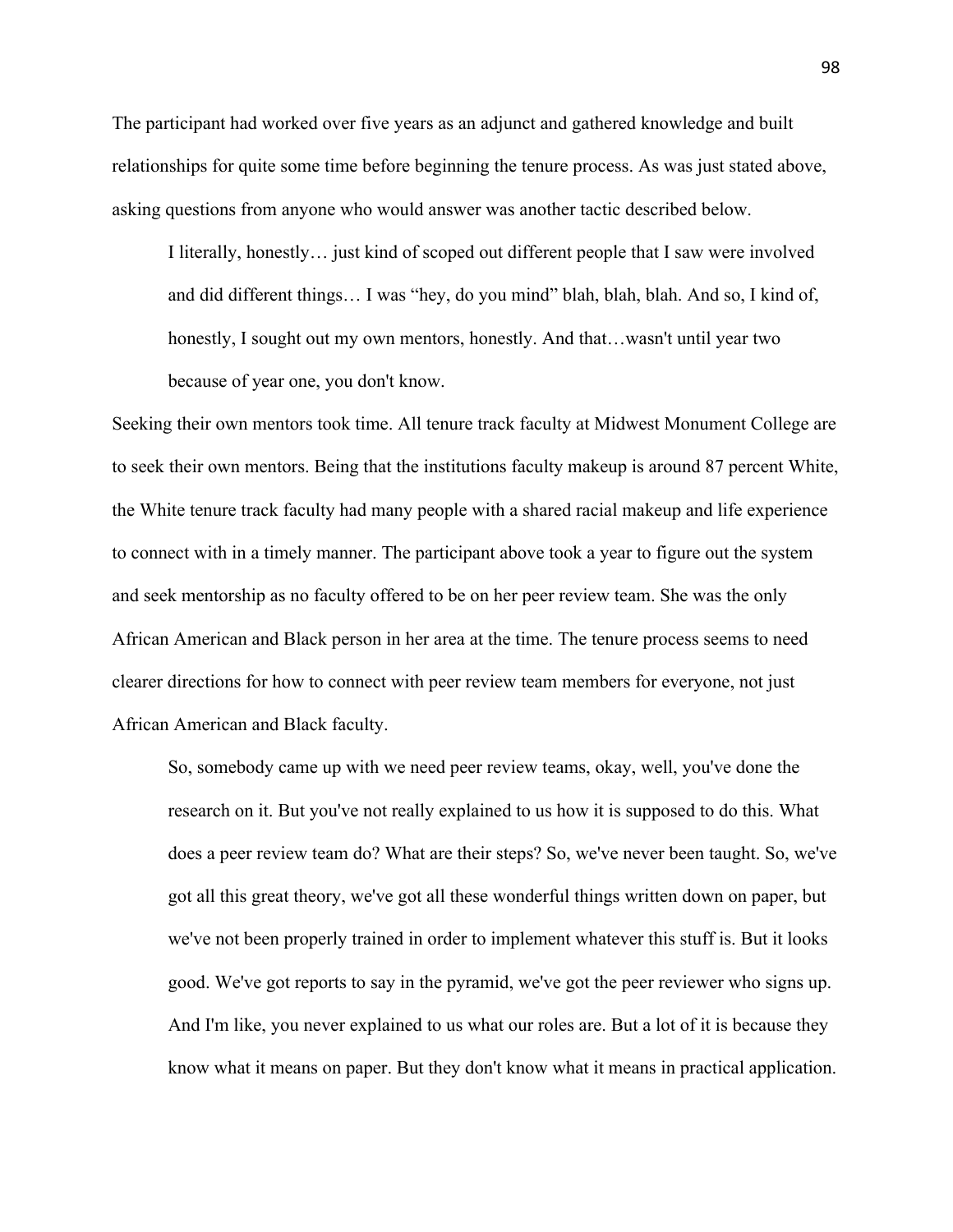In this institution, the place where faculty are to learn and grow through the tenure process, there does not seem to be any standardization for finding the required peer review team members or the role of peer reviewers. The participants shared the peer review team could and should be a mentor of the tenure process. People who can share with the mentee what they should do and help them steer clear of pitfalls in the tenure process. As you read above there is sometimes a loss of a year or more when you do not know people or fully understand the process and not yet have a sense of belonging to the institution.

This may mean institutions with low numbers of African American and Black senior faculty need to intentionally seek senior peer mentors that have a desire to do cross-cultural mentoring. The college taking on this process would aid in African American and Black junior faculty not being a disadvantage in the tenure process due to loss of mentorship before being required to go up for tenure.

#### **Fear of Not Attaining Tenure**

All the participants spoke of the low numbers of junior or senior African American and Black faculty in most departments. They spoke of often being the only one or one of two tenured or tenure track faculty in their disciplines. There was a mix of replies about feelings of fear. Some people felt some level of fear exacerbated by stories of African American and Black people that were unsuccessful at tenure or those that did not even make it to the final tenure process. Not everyone expressed levels of fear, some participants said they did not experience any fear of not getting tenure. Fear of not being able to fully be yourself for fear of saying something that another person would take as offensive and cause a problem with their tenure chances. The participant below shared her thoughts during the time before tenure and how tenuous she felt about everything she did.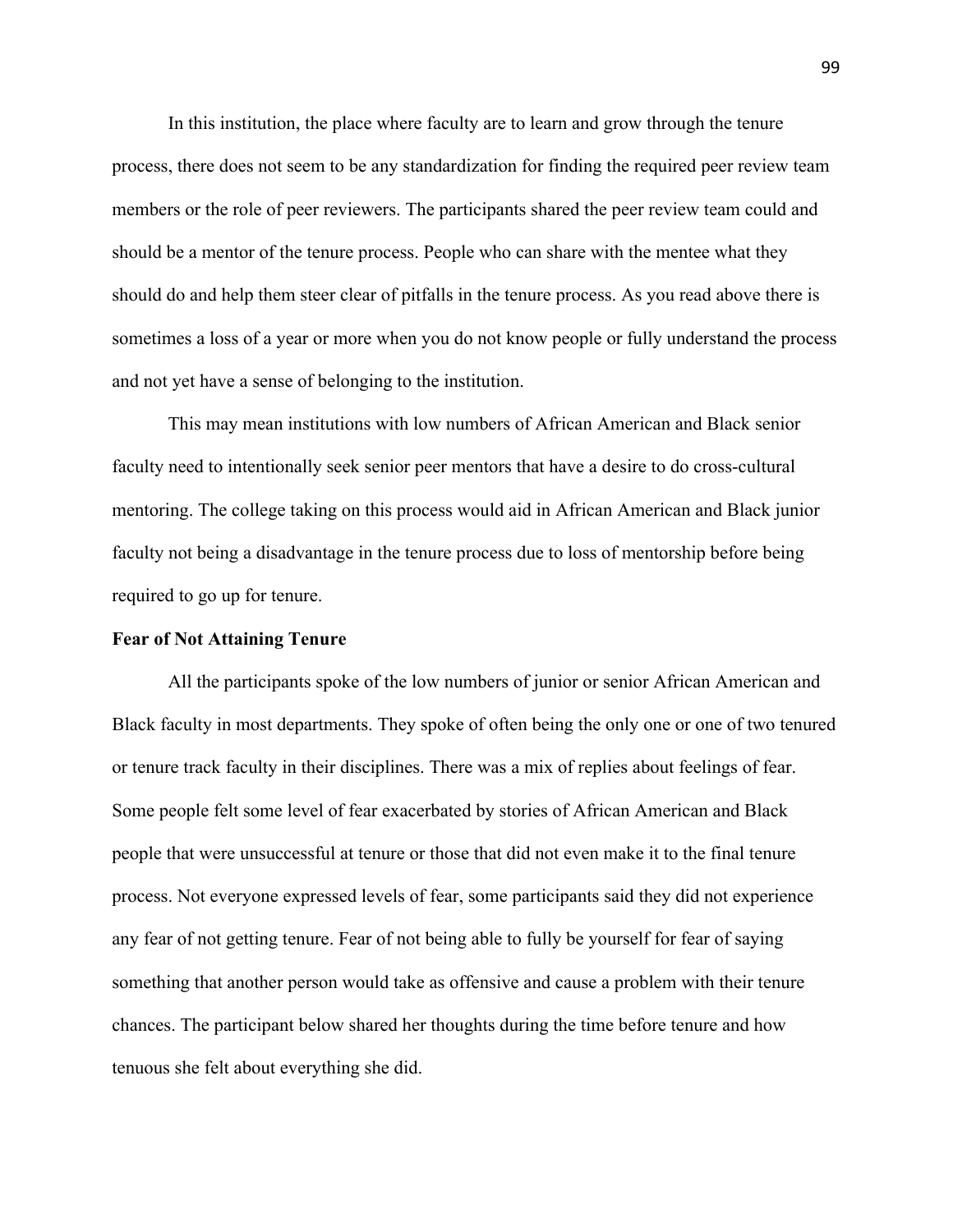I don't want to do anything to ruin tenure, because you're walking on eggshells for the whole time before tenure, because it's so, you know, it's so everything you've worked for at that point. Because it's job security, in terms of not so much that, oh, I can't be fired but more job security that I get to continue to earn my keep.

The feeling of fear was not a short period as noted by the next participants comment.

But in those first three to four years, you really walk with your tail between your legs, many times your tongue bitten, and you hold your thoughts very tightly and very closely. Because you want to be careful in your, in my mind to not to offend, because you don't know, that we don't really understand the structure and how things go and who's on what committee and all the processes.

When I asked how they survived during that time of stress one response was assimilation for survival.

And so, I suppose those of us who have survived have been because of our ability to assimilate structure.

Organizational culture that implicitly requires assimilation instead of embracing of the total self of its people should look at what factors cause such negative cultural nuances to exist. The participant below echoed the sentiment above.

I don't know it's if it's totally about how well you behave or how you dress or what persona you push, I don't know if it's that, or as much as like can you… be in alignment and maintain that alignment when this is the structure.

The participants above felt the need to be constantly mindful of their words and actions juxtaposed to the participant below.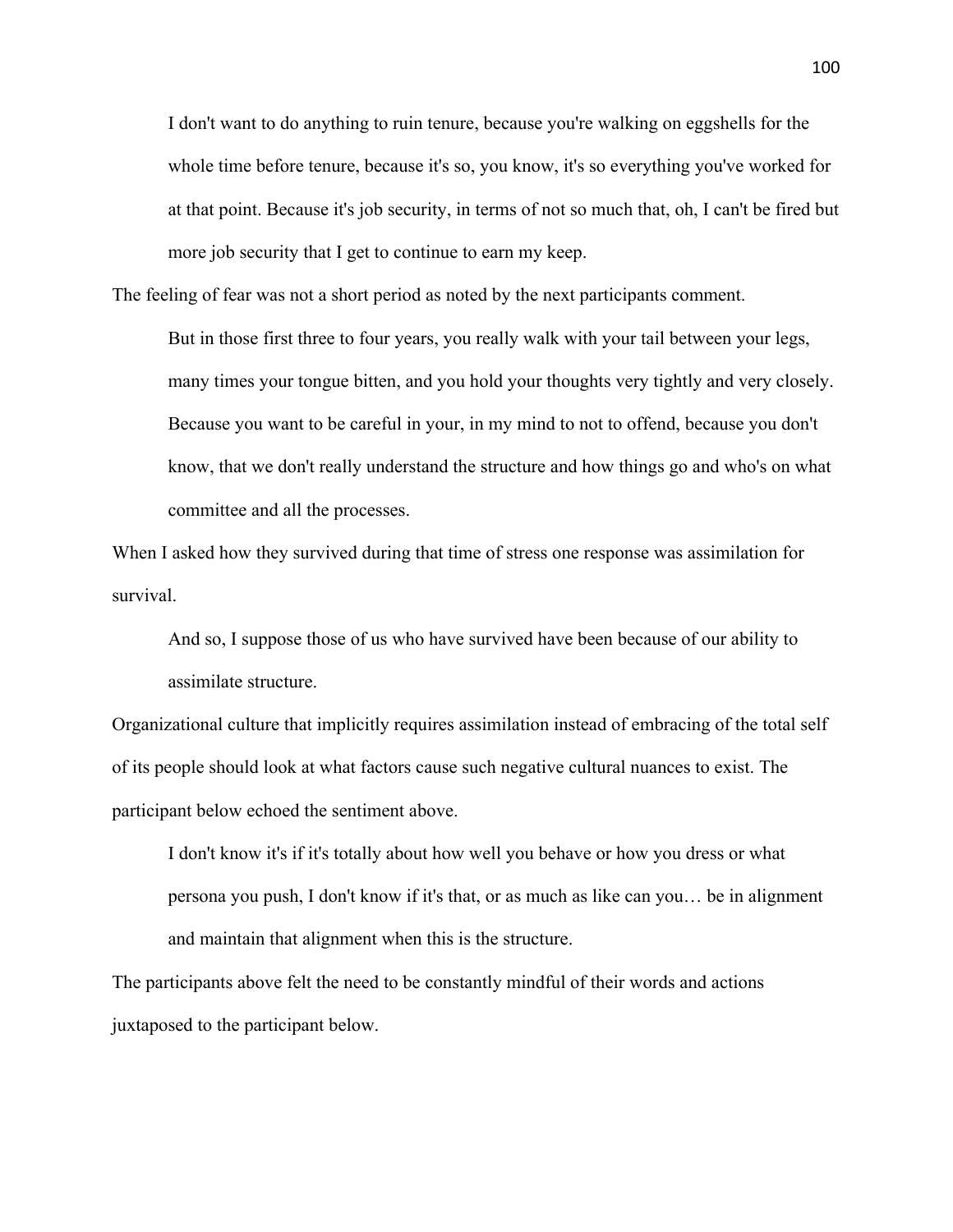I was never really, you know, afraid or anything, I would… not get tenure or lose my job or anything like that… I had something else to fall back on outside of [Midwest

Monument College] if things didn't work out. So that was never a fear for me. Having a backup plan in mind allowed the above participant to not focus on fear. Focusing on working hard and staying away from any confrontation made her feel fear was not an issue.

I didn't ever have any issues actually getting tenure. And I don't recall anybody challenging or giving me a hard way to go about it. And I think it's because they saw that I worked hard if they asked me to do something, I did it. I didn't put much of a fuss up…I didn't create any issues.

The statements of "I didn't put much of a fuss up" and "I didn't create any issues" does reveal that somehow the participant felt that if she had not objected to something she would have been viewed in a negative light. Both sentiments of "worked hard" and "padded things so much" connect the statement above with the statement below.

I haven't had any fear… going up for promotion each time, again, because I feel like I've padded things so much to make sure that…wasn't going to happen.

This participant did not feel she had any fear but doing additional work may suggest some level of fear. One strand of time and sociality that showed up in this theme related to the time of youth for a few participants. Some of the early discussions with some participants around their time in their K-12 experience they spoke about being a "good" kid and not making trouble for the teachers or being a good student and not being a problem, which seemed like racial socialization. Those early time strands seem to thread to their time as a faculty member when asked about fear and someone saying they did not fear but also added "I didn't create trouble." What does creating an issue look like?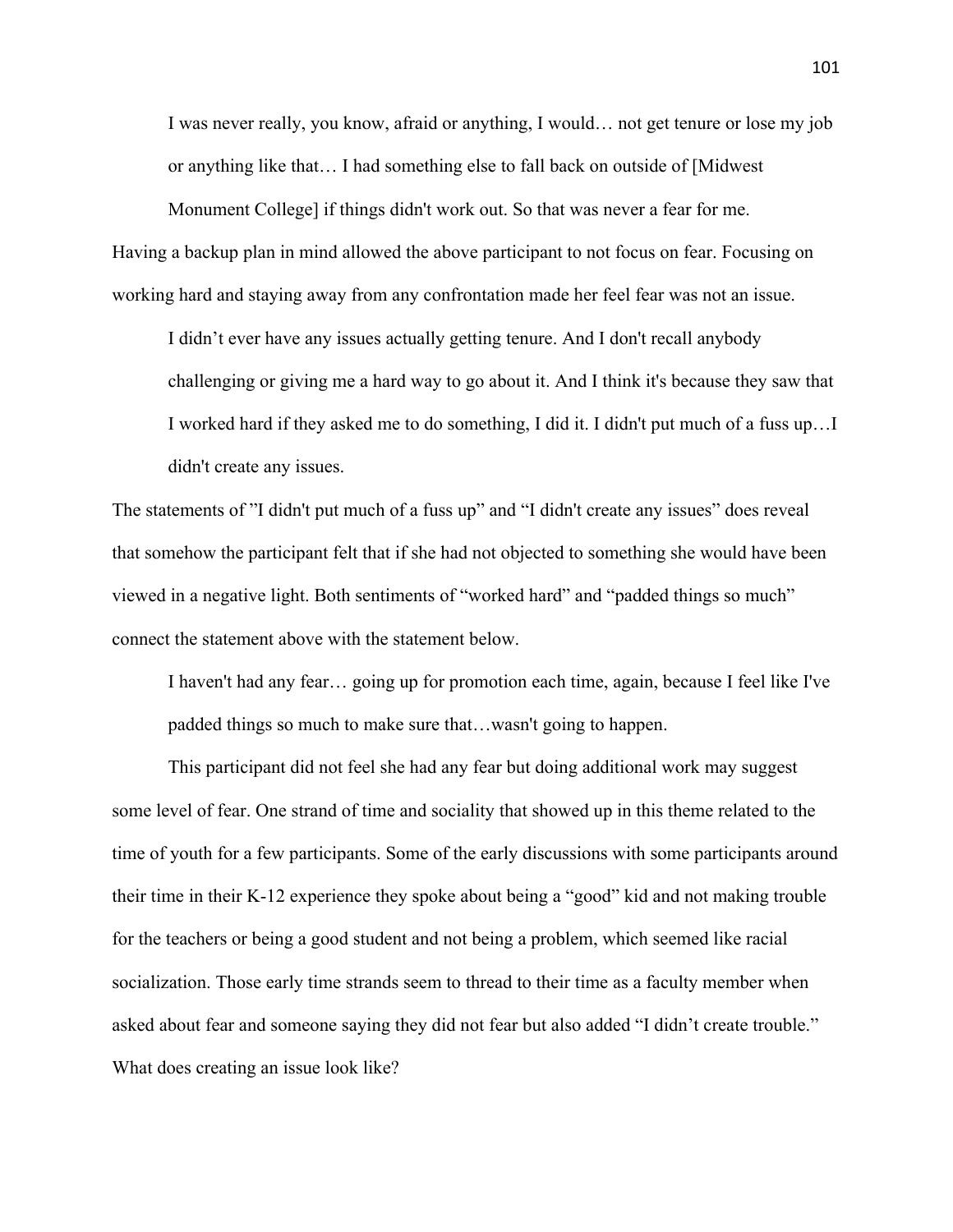# **Additional Workload**

Although as noted above not all participants experienced what they felt was fear of not receiving tenure but as each told their stories they all spoke about working over and above the regular workload. One must wonder if it was not fear a few say they didn't experience, could it have been an unconscious concern or apprehension about the outcome of tenure? Here are a couple comments about their workloads and how they felt about the need to do more.

I always felt like, from the time that I started on, and I always felt like I had to do 180% If that makes any sense, because I didn't know I mean, I would hear horror stories [from other faculty members].

The statement above is evidence that African American and Black faculty must do more than their white counterparts. The participant above said the horror stories she heard was about those that did not receive tenure. Below the participant spoke of the hypervisibility and hyper invisibility at the same time by being an African American and Black person in a predominantly White space.

But I know that if…two people do the mistake, mine is going to get recognized. So always try to do just a little bit more to be seen. Or to be I don't know, understood, basically.

If there were more senior African American and Black faculty members maybe there could be less stress for junior faculty and more understanding for their White counterparts. Until that is the case, comments of not being able to say no will persist as is stated below.

I was given responsibilities, and offered responsibilities. And I took I took all of them on. I never said no, I never said how much more am I going to get paid. I just did it.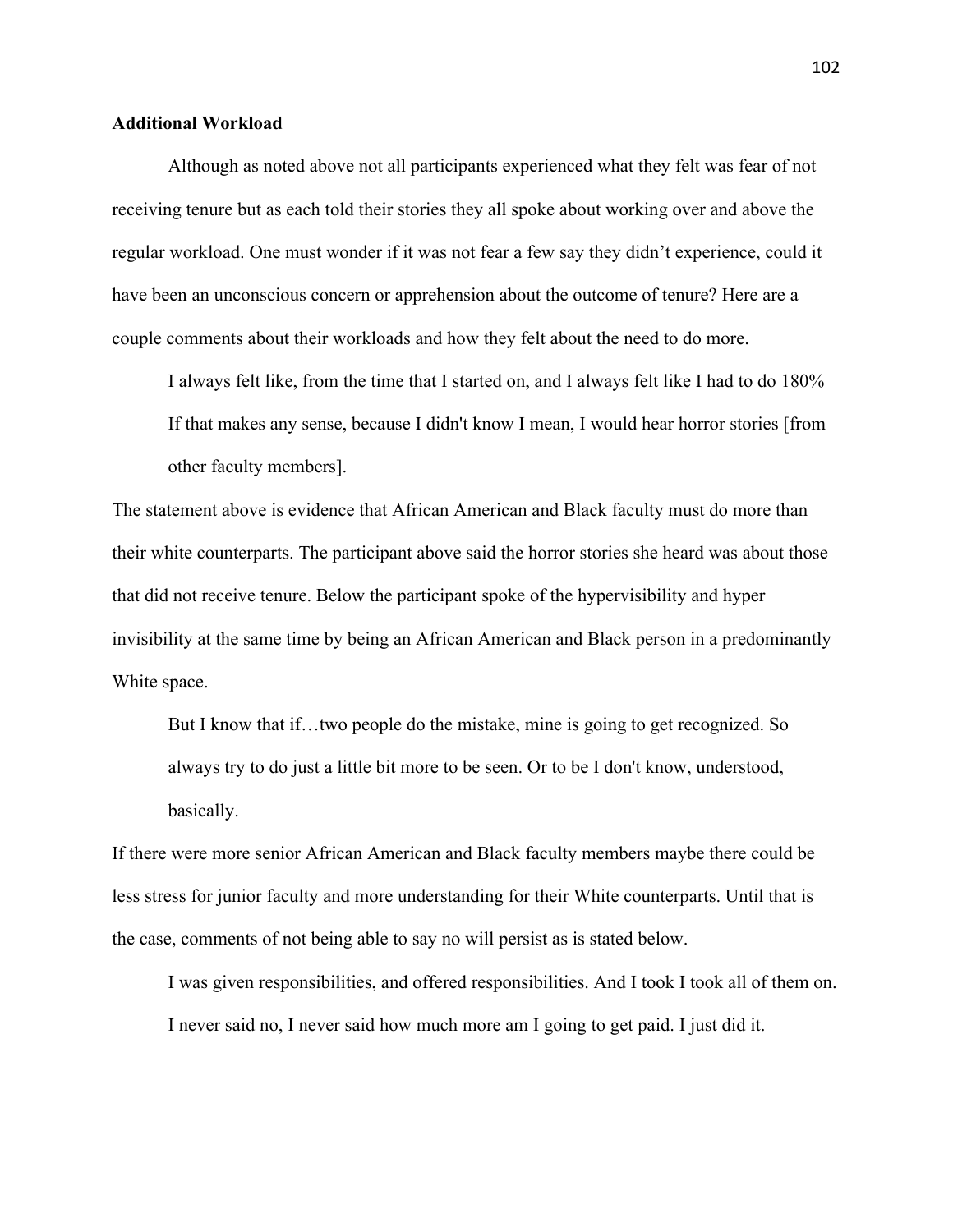As the participant above shared, they never said no and did not get additional financial benefit for the additional work, the participant below also did not say no. The participant below felt she used the extra work to her advantage which opened opportunities.

I think people see me do…my work…and they knew that I wouldn't say no. But it did create opportunities for me to take on more leadership roles. People saw me as safe. This is safe. So, the opportunity.

The word "safe" and "not a burden" came up several times when participants described how their White counterparts felt about them since they did not say no or confront situations of inequity in the workplace. In not being a bother and doing extra work there was a mental and physical cost at times. Exhaustion was one of the physical costs to a participant.

I mean, all the time when I say all the time, I work during the day. I worked at night. I used to work from…one to three thirty then six, six to ten thirty 7 days a week. And it was it, I was just exhausted all the time, all the time.

Physical exhaustion is one side of the coin to its counterpart mental exhaustion which was experienced below by the pressure to be everything to all African American and Black students.

I'm not enjoying that the college is doing some of the focus on you know, "saving", every black student. [It] is really putting more pressure on the few Black faculty we have. Because they are either expecting us to deal with every discombobulation that could happen in the form of a student that is Black, or we're supposed to handhold and walk them through, each single one, through the next degree, while also making sure all the White people and all the other people, you know, learn everything and graduate, but we're supposed to basically become personal mentors for every single student. Again, I can only affect them where I can affect them. But I cannot take on a whole advisor job,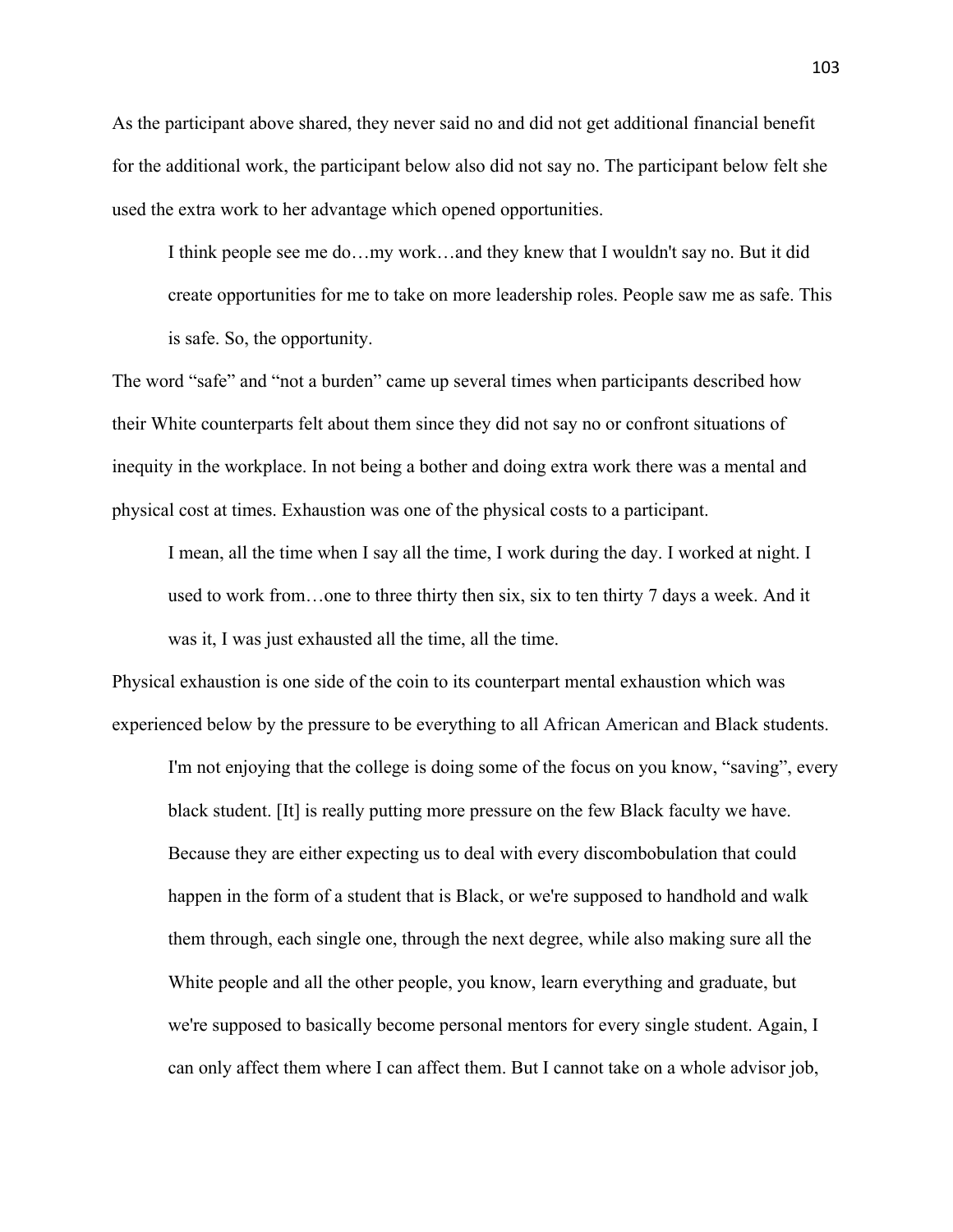because you now want me to advise every Black student that comes through because you won't correct how you do a process… it's a disproportionate expectation.

The mental toll of wanting to do everything you can for all students and feeling pressured to do the lions share for every African American and Black student is additional mental work that is not thrust on White faculty. Additional workload for African American and Black faculty is documented in research earlier in the study. Burnout must be a consideration in seeking to understand the low numbers of African American and Black faculty in higher education

# **People Who are No Longer Here**

In chapter one of this study listed high profile situations where African American and Black people did not receive tenure. Most of the time the denial was either shrouded in secrecy or given abstract reasons. Midwest Monument College does not do exit interviews for any faculty. When African American and Black faculty have left before going up for tenure there is not collective understanding of why they left and when they do not get tenure the participants share, they also do not know why.

So, I don't just think about the ones who didn't get tenure…But I think about those who were full time who couldn't stay.

Imagine that there are only a small number of people out of hundreds that look like you and a few just leave without knowing why. That is what several participants experienced. Why did those African American and Black faculty feel they could not continue, was it the extra workload, the lack of mentorship, or something else? There are so few to none in many areas as was the case below.

But just the fact that it was only the two of us. And I was thinking like, well, what in the world? Because I would see, just kind of little chatter went back and forth. And she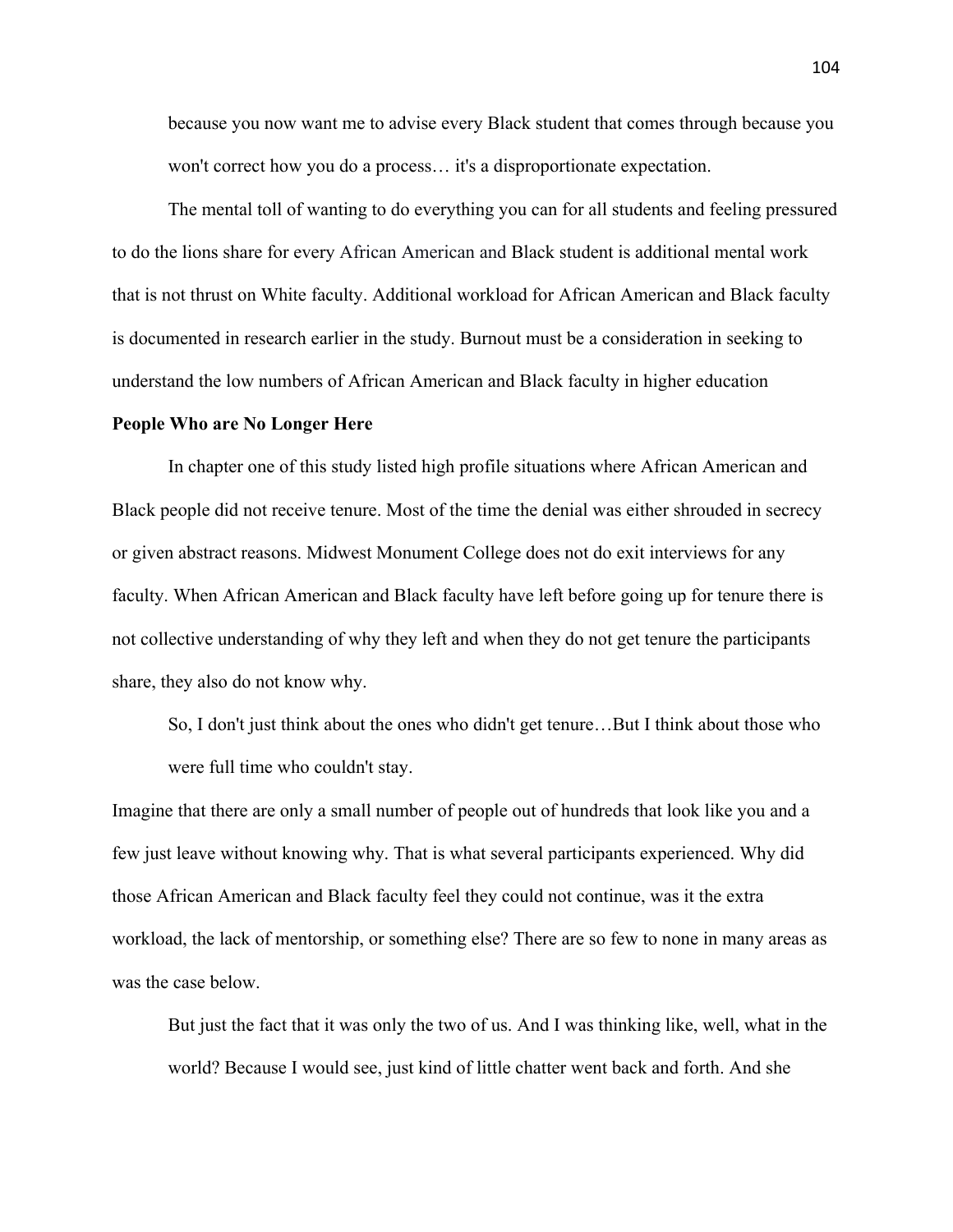honestly, she didn't make it…I still don't know why, to this day. And I never asked why. Because I don't think I wanted to know. But we were going up at the same exact time. But, so, that did scare me. I'm not going to lie.

The lack of knowledge surrounding the African American and Black faculty that do not get tenure or leave before going up for tenure leaves a void. There does not need to be discussion about a particular person to use a situation for learning and encouragement for those still there.

And it was…two, one didn't even make it to even do tenure process. They got rid of her early on. And then the other one, she didn't make it out of the department…I don't know what happened, with either of the two.

Secrecy surrounding the departures of African American and Black faculty is cause for unnecessary mental turmoil for those African American and Black faculty in the process of tenure. One participant shared the process for African American and Black people seems to be very subjective and therefore she felt like they could use any reason to get rid of you. There is always something to learn from someone leaving and if that learned information, not the particulars of the situation, is shared with faculty then there is an opportunity for growth for those that remain. Keeping silent about pertinent growth opportunities stifles the development of individuals, departments, and the college.

### **How Did You Succeed?**

I wanted to understand what the participants attributed, in whole or part, to their successful bid for tenure. The responses were individualized, and I did not hear any responses that was of a college-wide or college sponsored source. The first response related to family and faith.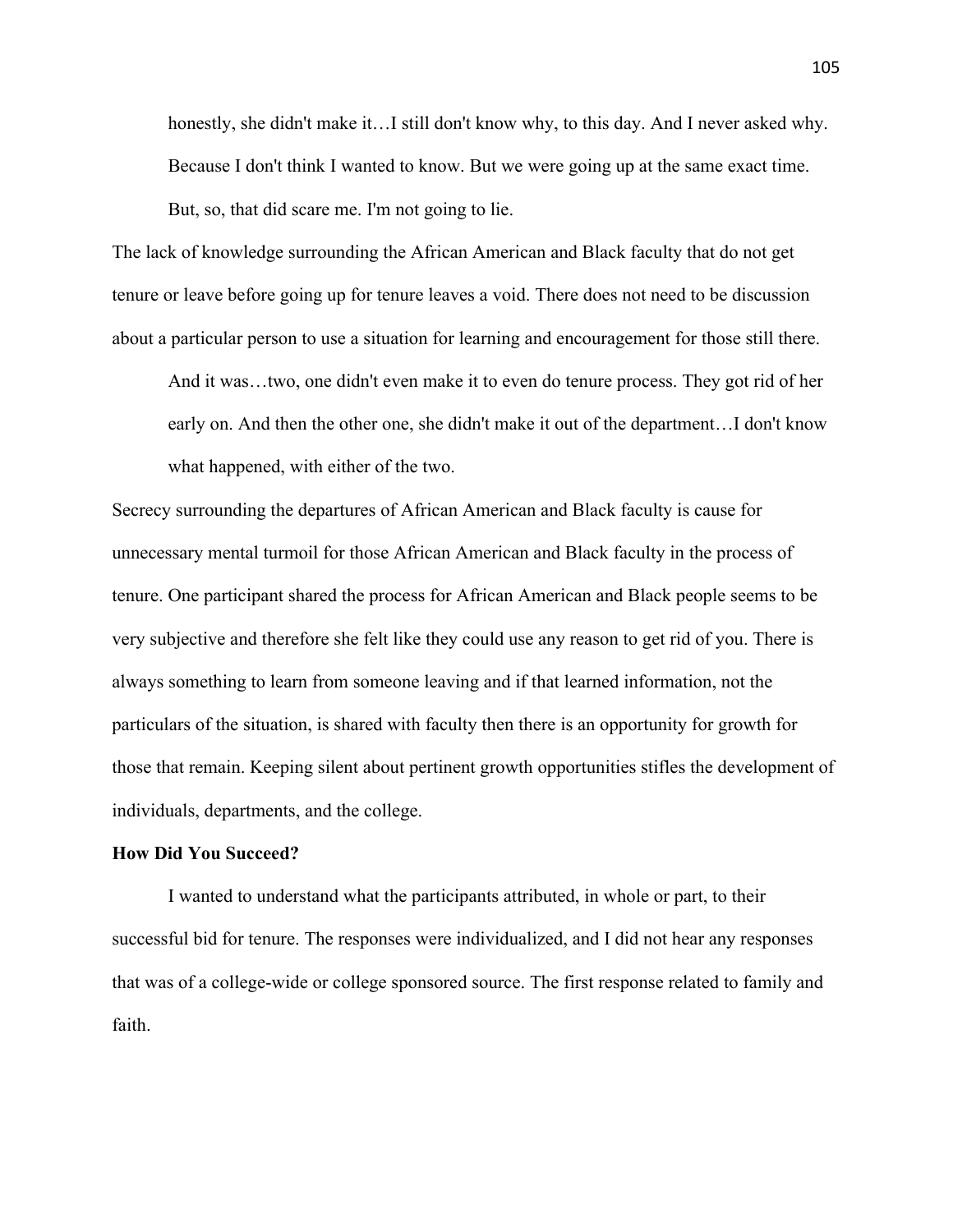Starting with my parents, I've always had a good foundation where and believing in myself and knowing that I could do anything. So that was instilled at early age. And so, I've carried that along the way. And then also too, I'm a praying woman, so that I know what God has for me is for me, and no one can do anything about it.

Time and social connections from the foundations of a child fortified the participant during the tenure process so even though the space of a loving home was not the same space as the challenge in the institution, but the lessons learned carried her through. She was brought up in an African American and Black household with parents who were an example of persistence and success. The participant below had the same example of persistence and success from an African American and Black colleague to show her the way and have a pattern for tenure success.

Definitely having a colleague who was also an African American woman. That's probably the greatest and what aided me the most.

Representation matters! They are attributing the extra work and additional sweat equity mentioned above to why they received tenure. An inherent inequity in the journey of African American and Black faculty compared to their White counterparts is illustrated in the comment below.

I've padded each portfolio so much… the sad thing is, that's not advice I would want to have to give anyone, let alone African Americans who already feel like…we have to do double triple what everybody else does, even to feel like we get some value. Um, but I do feel like we're still in that place.

The participant does not want a new African American and Black faculty to feel as she does, but it is important to note she feels the requirement of additional work is still in the atmosphere where she works. Despite the work that all the participants shared they felt was required, the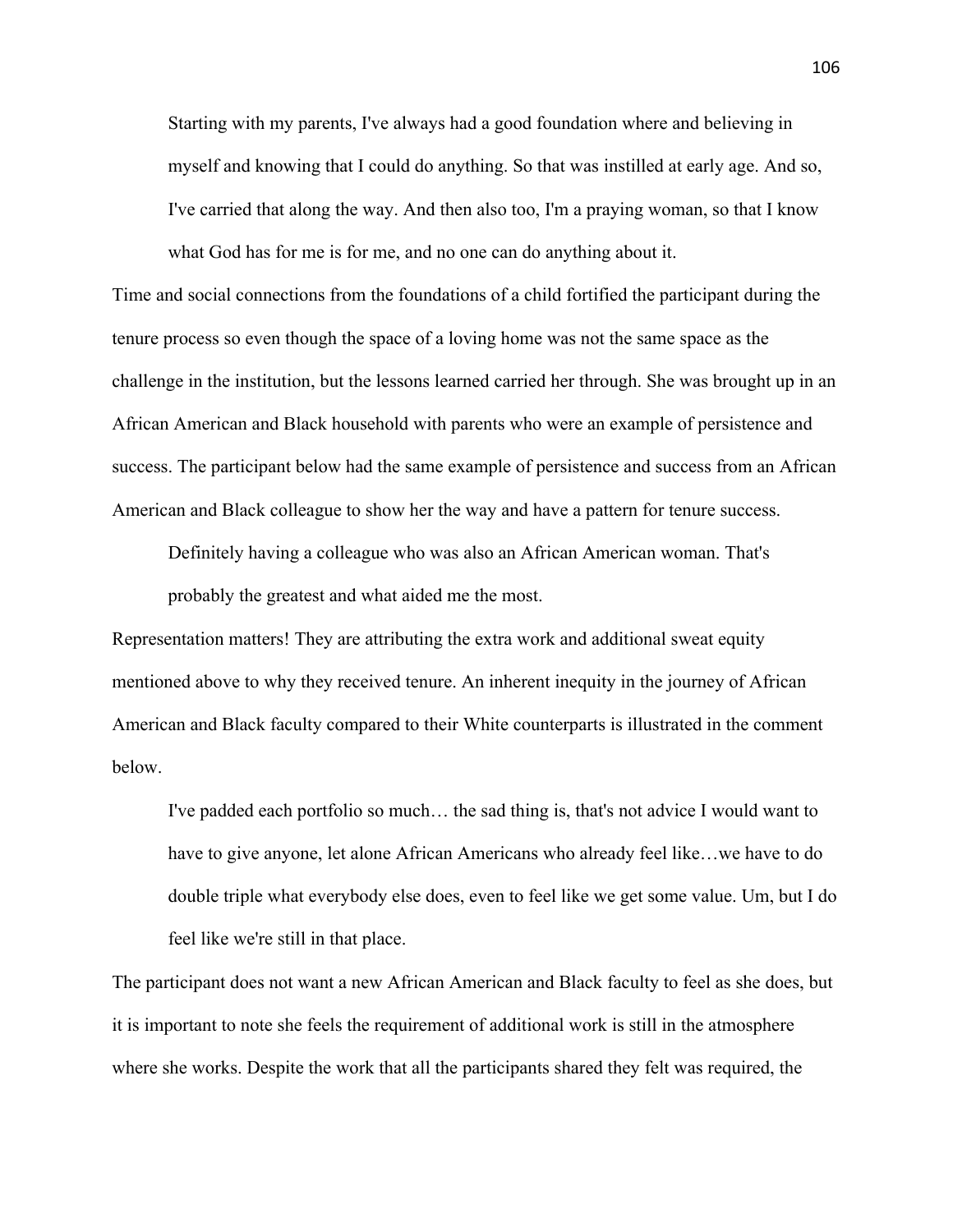participant below shifted her mind to focus on staying true to herself by being who she is regardless of the atmosphere.

You know, as I look back and reflect on things, I think one of the things that has helped me was just, you know, being myself, just being myself… I believe in building relationships, and trying to get people to know who I am as a person. And uhm, that I'm really not that bad.

The comments that were often spread out through the various interviews such as the one listed above, "I'm really not that bad," expresses a sense of guilty until proven innocent as an African American and Black faculty. They had to prove their worth instead of getting the benefit of the doubt that they were more than capable. The comment below adds to that lack of benefit of doubt by the comment "it didn't happen if there isn't a paper trail." A participant said their colleagues knew what they did because they saw it in action but if for some reason there was no "paper" for proof, adding it would be a problem. Hence, the next participant's success was in her method of organization.

Something that definitely helped get through the path was organization…because they beat a lot of us with not having the documentation. Knowing that you have, it didn't happen if there isn't a paper trail... is a big key to tenure in the African American community in terms of higher ed.

There were many who shared some of the same success tools throughout their interviews but chose the ones listed for the question of what aided their success when asked. Having multiple intersecting identities as a Person of Color, woman (gender), and one's social status all may play a part in the multidimensional ways these faculty felt aided in their individual success.

## **Institutional Atmosphere**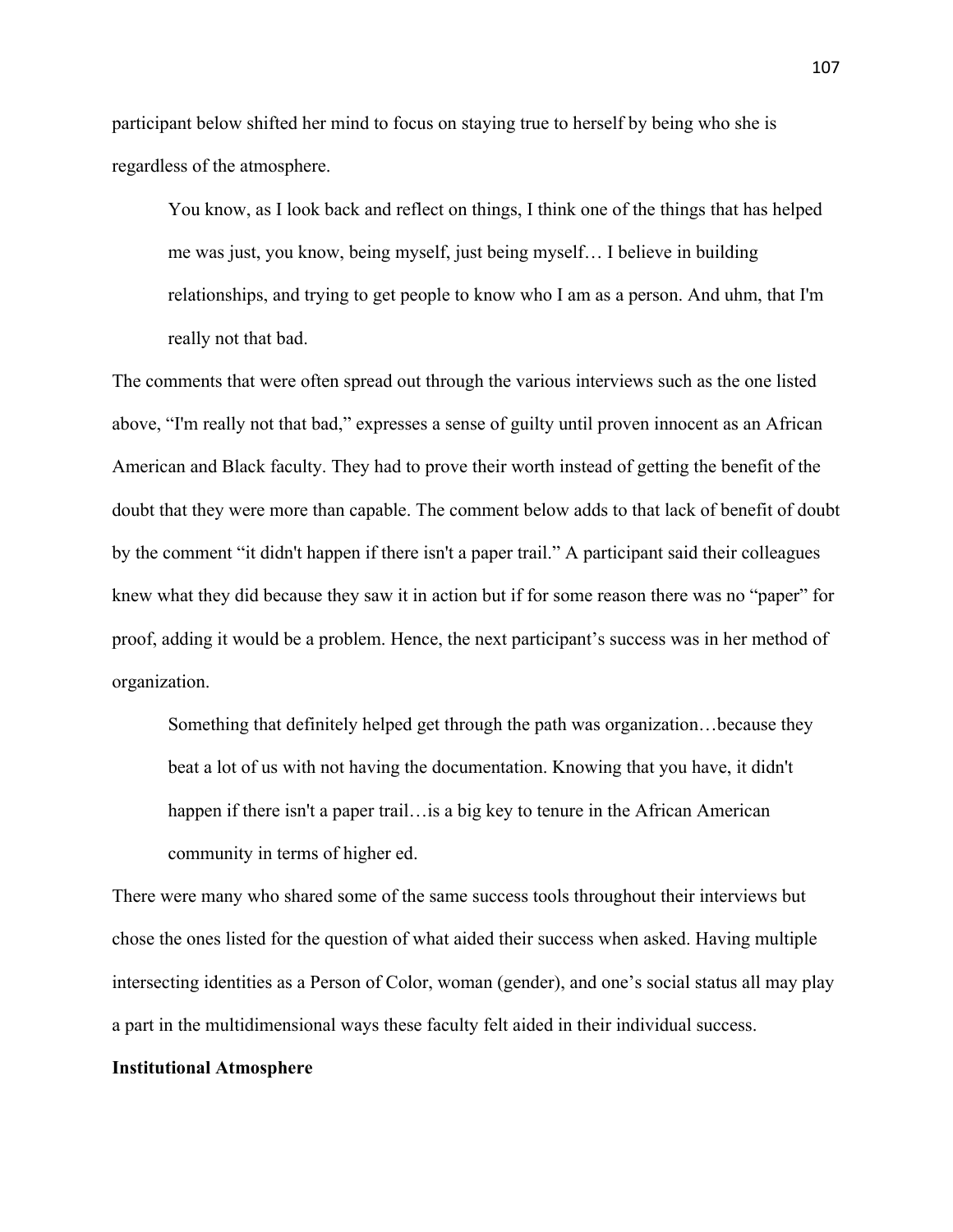All the participants spoke about the atmosphere. They pondered whether it was the overall atmosphere, the department atmosphere, or the effect of White leaders or other White faculty members. This study was conducted during the COVID, financial, and racial pandemics of the last two years. The participant below shared that being able to work from home gave her some mental solace and a reprieve from experiencing daily microaggressions from many White administrators, faculty, and students.

We're in the midst of a crisis…just being able to not have to be in that environment, to be able to have time to heal has been really, really wonderful…not to have to encounter the microaggressions the nice nasty, the pretending like you're not… just all of that behavior is like oh my gosh, my home and my house, the people I live with are really pleasant, thank you Lord you know, saying like, when I walk in, I get a good morning, you know, that kind of thing….And it's just, you know, trying to get people to understand the microaggressions. But now having a language for it is really wonderful to be able to say, this is what that thing is, this is what I've been experiencing for years, it's been very unpleasant. And I would like to not experience that anymore. That's a reality. But nobody wants to hear you say it. Nobody wants to do, only want you to say everything is grand, and you're having a wonderful time.

Who can these faculty go to for help from their negative experiences if the administration they look to for help does not take their concerns seriously and does not help?

Like, when I would tell them [administrators] what was happening, it was like, Oh, well, that sucks.

The bully culture at a department level socially constructs negative climates that will surely impact the work and relationships.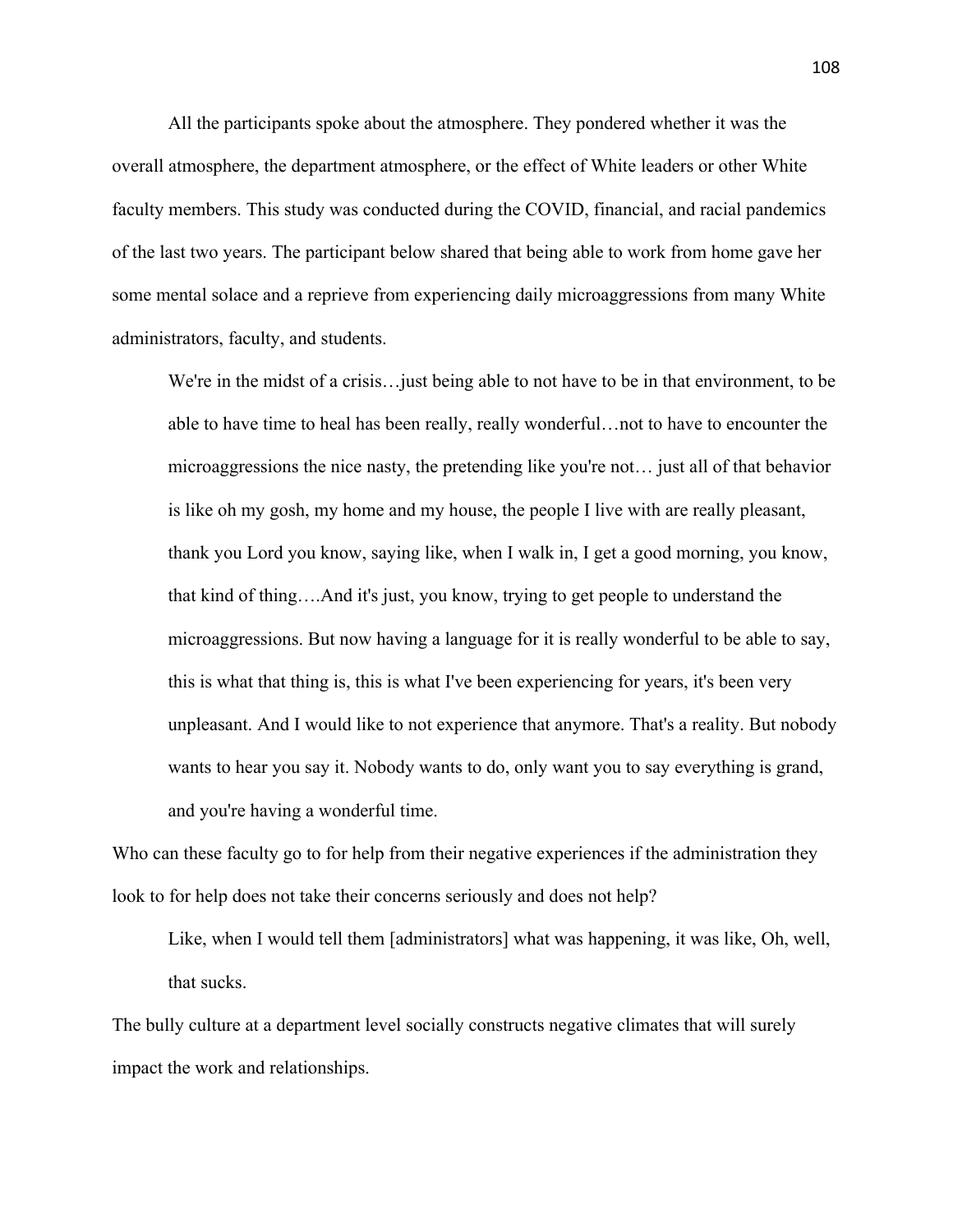Because I felt like there were some bullies in the department. I know there were bullies in the department.

Even in departments where bullying has been known to exist, the participant below explained that she found a few people that formed a bond amid the larger department. She felt that was a positive environment for her even though she said she did feel she still had to be more on guard than her close-knit group because she was the only African American and Black faculty in the larger department.

And I have never worked with a group that we are that close, that we are that cohesive ever.

The faculty member below shared she felt like family with the people in her area. She shared that there were people who would say racist and inappropriate things, but she was not afraid to challenge those negative mindsets and if the people who said those negative things were willing to be upfront about them, she was willing to engage in further conversation to protect herself from continued verbal harm and for the growth of her colleagues.

In the department that I worked in, I always felt that they treated me fairly, and that we were like family.

Every person at some point stated they did a lot of work, and they knew they needed to as a Person of Color. What varied is how they were treated by the people that were in their specific disciplines and how they responded or did not respond to verbal slights. A consistent theme for participants was that upper White administration, for the most part, was not a protective covering related to issues racial issues that most African American and Black faculty faced.

### **Student Interactions**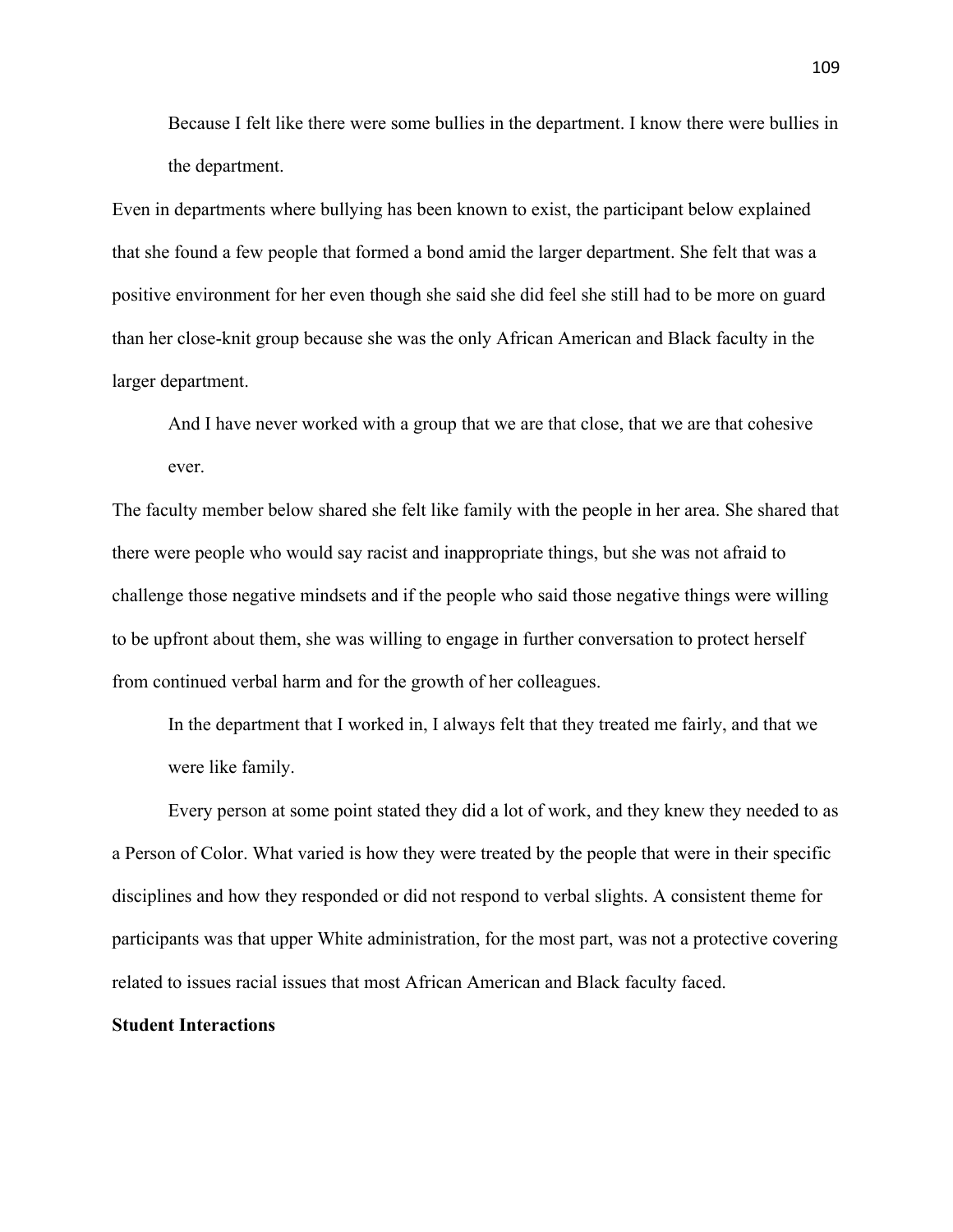Every African American and Black participant has experienced issues with students because of their race and ethnicity. When participants shared their experiences of racism and Contra Power Harassment it was shared in a way that portrayed it as an anticipated norm. There was no mention of a system in place at the institution to mitigate the negative interactions with students by counseling or other forms of assistance to the African American and Black faculty or coaching for the people they report to. There was one comment that the faculty member felt the chair tried to protect them in their own way by telling them they should try to avoid the student when possible. The participant below spoke of how after some students see that she is a Person of Color they choose not to stay in her class.

And then there have been instances where I know that my packaging makes me wrong for certain people, and they just won't stay. You know, they will elect to have material delivered to them by somebody else that doesn't look like, sound like, smell like me. And that occurs too, which means that they have a choice.

Students also do not always give the African American and Black professor the benefit of the doubt about their teaching capabilities and will choose to withdraw from a class after seeing the professor but before sitting in the class and seeing what is being taught according to some participants. Overwhelmingly the participants shared that they get the most push back from White male identifying students.

…From a lot of the male, White male students, always backlash always backlash. White male students of varying ages were said to be an issue but also older White students that identify as males and female.

So, I've always had good experiences with students, there were times when students some students didn't respect me, as Professor… usually was White male students, or older,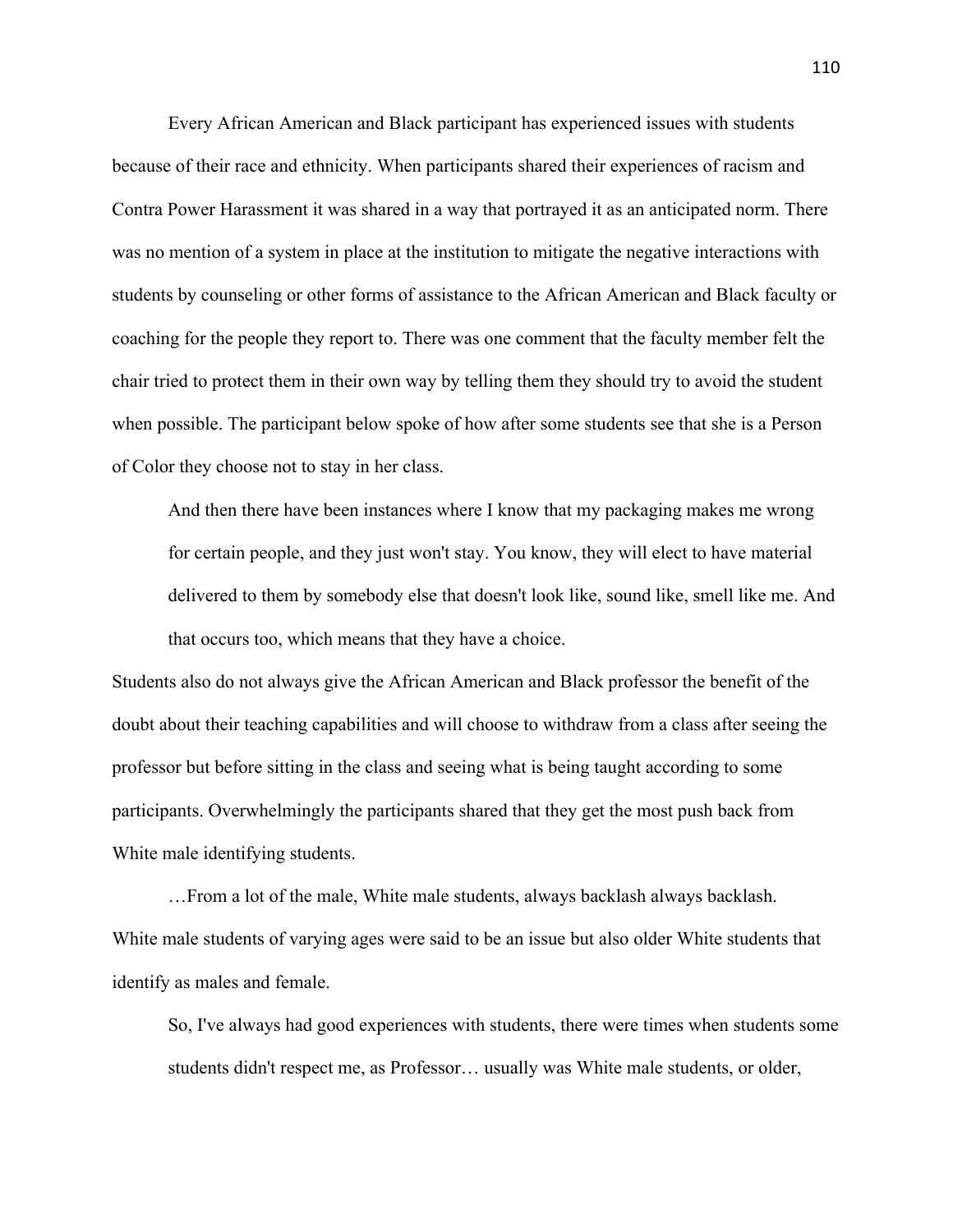White students, who…challenge the grading. I always was able to support whatever I was doing.

The comment above connects to the comments earlier of staying organized and keeping everything. The participant knows she may be challenged by a particular group of students so to head off any possible problems she keeps everything to substantiate her grading.

Part of my teaching is my presence, like the fact that I exist is important for some students, regardless of gender, regardless of race, my existence is important.

Regardless of the problem with some students the participants face, they often spoke about the importance of them being a representation in higher education and the fact that they know their presence is making a positive difference in the lives of students.

But you know, in life…if we can help one person, that's a job well done. And I've been able to do that. I mean, I love doing that. That's the part of my job that I love. I love for the students to become something when they didn't think they could.

The love for students' growth and teaching was expressed often by the participant. Not every student that attends college believes or knows they can achieve success and the participant below said it is a calling in her life to let them know they are worthy and can achieve educational success.

And I value their learning…I want to help all of them to get to where they want to be. So,

I always had an open-door policy as far as open office hours.

Students come to their offices even after they have finished the class because they were open to engaging with students and make them feel a sense of belonging. Participants also know that their presence is important for those students that can just see where they can be by having African American and Black faculty at the institution. Even though the participants cannot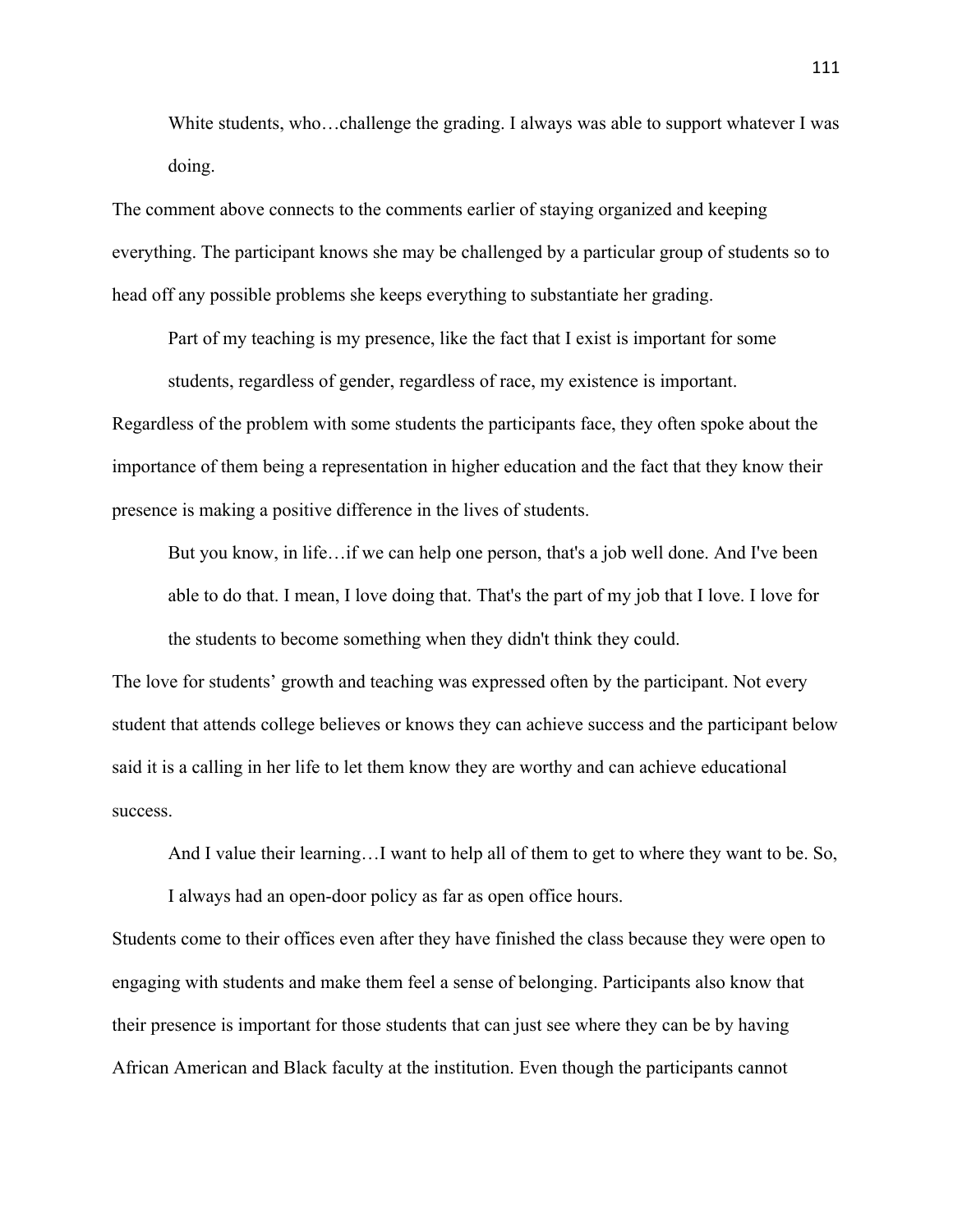mentor every African American and Black student, especially because faculty numbers are significantly less than student numbers, but they can do what they can and just their presence is representation to students of what they can accomplish.

My African American students…I can tell that they gravitate towards me. And that's fine,

that's great, you know, so and I've tried my best to help them with different directions. The age ranges of African American and Black students varies greatly but participants share that they get students of all ages being grateful that they are at the college.

And I remember there was this older black lady who took my class…I think she was just really, really proud of me, having me as her teacher, and I remember, she was constantly trying to give me gifts. I was like, I can't take these gifts.

The participants receive positive feedback about their classes and accolades about their mere presence from African American and Black students, other students of varying ethnicities and races, inspire them to keep moving forward. As the list of comments about student interactions continued you noticed that none of the faculty participants allowed those negative student interactions stop them from teaching, encouraging, and experiencing many positive and heathy student interactions.

# **Advice to Newly Hired African American and Black Tenure-Track Faculty**

All participants were asked what important advice they would give to aid newly hired African American and Black faculty to help them be successful in the tenure process. Some shared being organized from the start was important, others said focusing on doing the job effectively and not missing observation opportunities. One point that stood out that everyone said in some way was the importance of connecting with people and not being isolated. If a person is not around other faculty they cannot be considered for opportunities.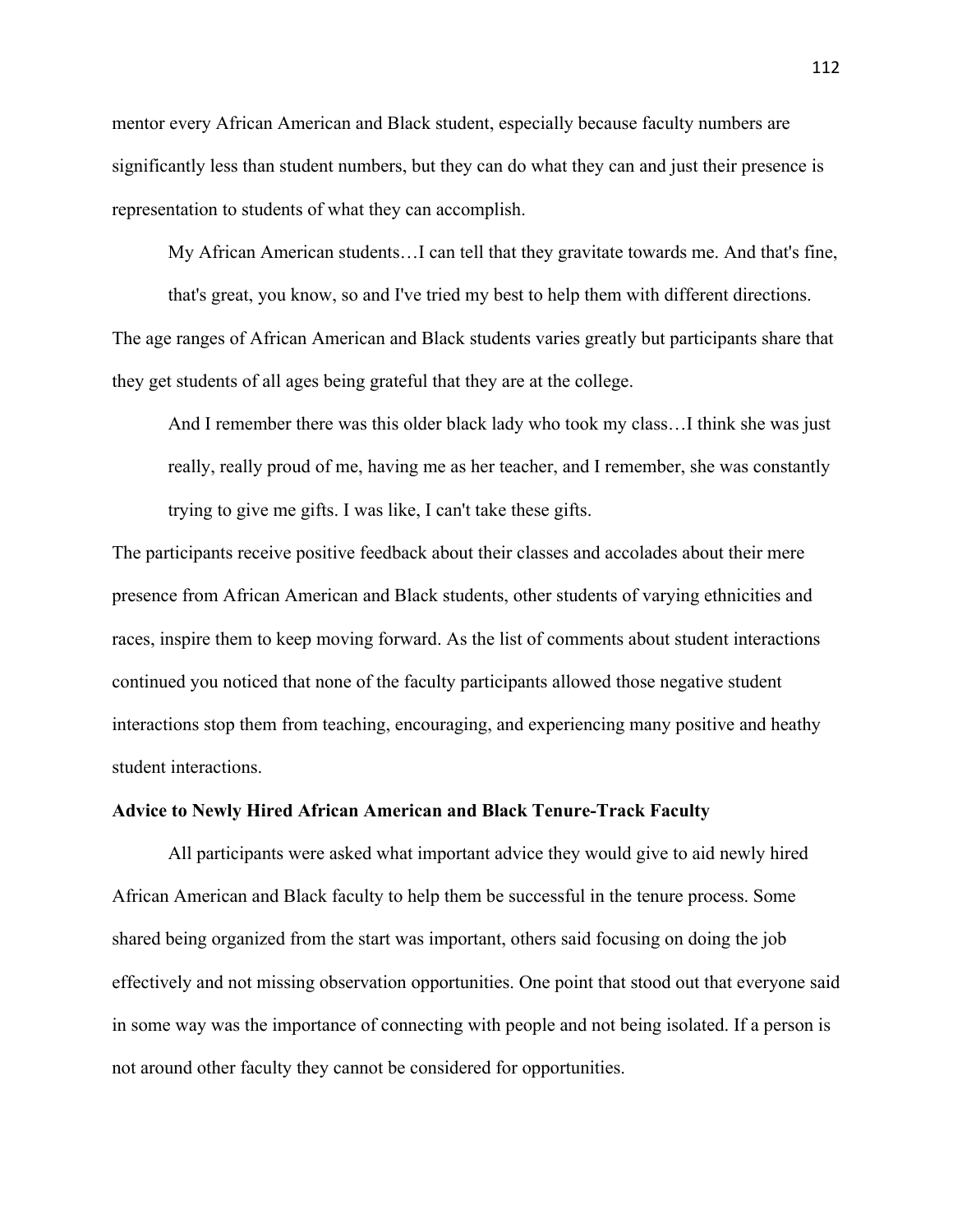Visibility is extremely important. You have to be seen, to be considered. So even though it might make your life easier to teach online classes…you have to spend, especially early on, be in the classroom.

Allowing people to know who you are and know your name is important from the participants perspective. Also, learning about the tools other faculty of color have employed to succeed and connect with peers was an important part of the tenure process.

I do feel like if you can get close to your colleagues and work with colleagues of color, not even necessarily African American, but just other colleagues of color, to hear about their experience and hear about some of the things they did, I would…highly recommend that.

Getting to know people was one piece of advice but also letting people know yours skillsets and that you are interested in getting involved.

Let people know that you are interested in doing different things. Definitely prioritize things that are important to you if those opportunities come up. Um, but be willing to try new things.

Participants all spoke of being open minded to opportunities and connecting with faculty in different spaces to get a variety of engagement and knowledge.

Find somebody that you can befriend, don't be in a silo, I think that if you stay in your office, and you don't engage with your faculty members, I think that's going to be an issue…for promotion.

Not engaging was seen as a possible reason other African American and Black faculty did not get tenure. One participant shared that figuring who one should or should not engage with was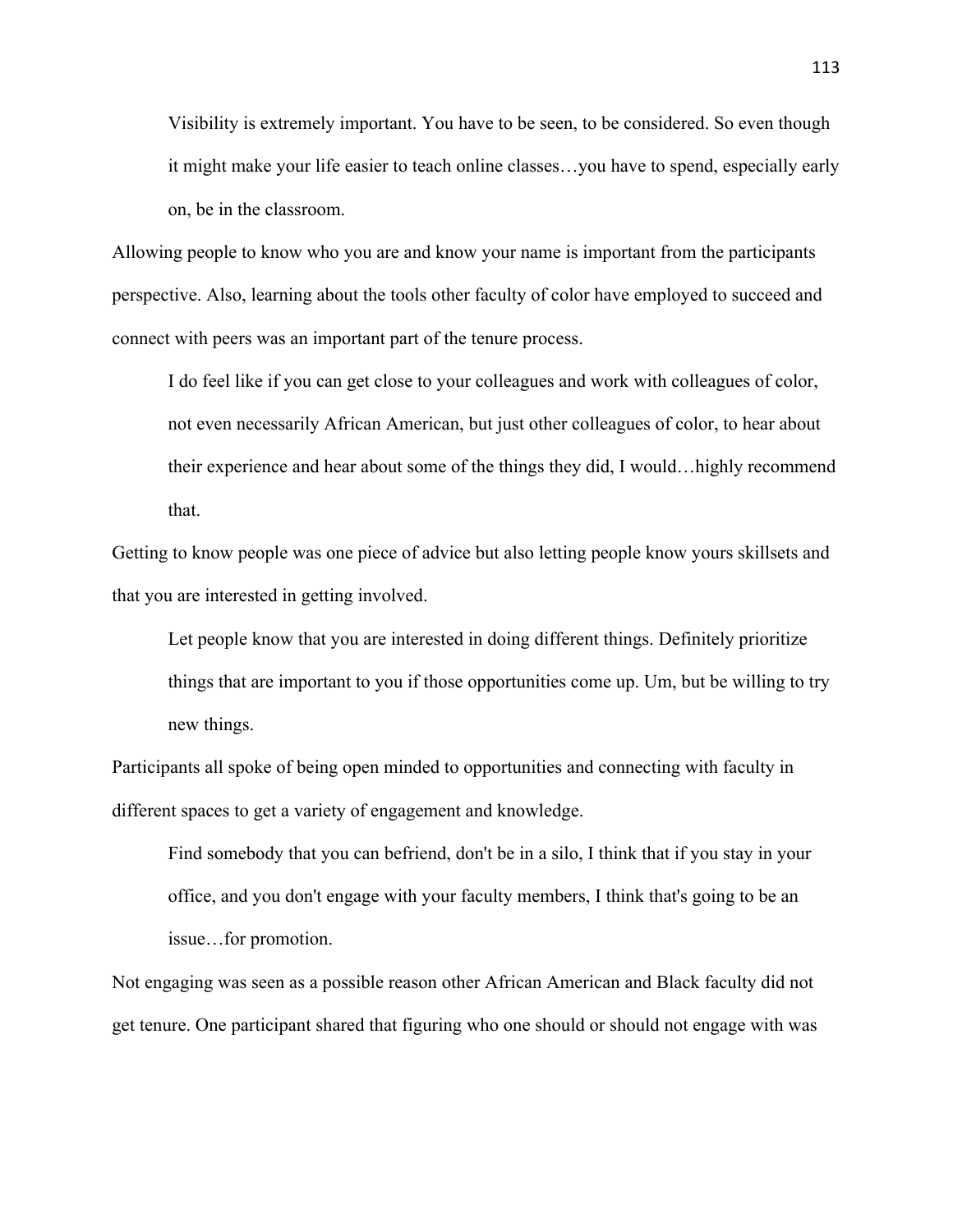something that took time to learn. If they were given appropriate mentorship at the beginning the mentor could help make inroads on their behalf.

Now you have to be able to learn who people are, you can steer clear of them, once you know that they are a bad person, or they don't have your best interest in mind. But you still have to be aware of others around you, which means that you have to be willing to give as well as to receive.

Relationship building was discussed the most. The onus of meeting people is on the newcomer which can be extremely difficult for an introvert.

Okay, definitely the advice of creating relationships early that are positive.

Understanding that they have to be in relationship with others. And that relationship is going to further their ability to learn things, migrate through the community and survive. All the faculty shared earlier that they did not have formal mentoring and only one had an informal mentor which makes it clear why they all felt the new faculty need to be proactive in meeting people and making their presence known. I wonder if the onus had not totally fallen on their shoulders to find peer review mentors would the order of their advice about spending time meeting people and getting to know them would still have risen to the top of their list?

# **Advice to Administrators Concerning Newly Hired African American and Black Faculty**

There were a variety of suggestions to administrators about assisting in the success of African American and Black tenure-track faculty. The overarching theme was to be involved, not to look away from what they experience, be open to feedback, and intentional planning to support them. Doing additional work was discussed earlier. One thing the participants talked about is how administrators can give them information to protect them from falling victim to unnecessary overworking.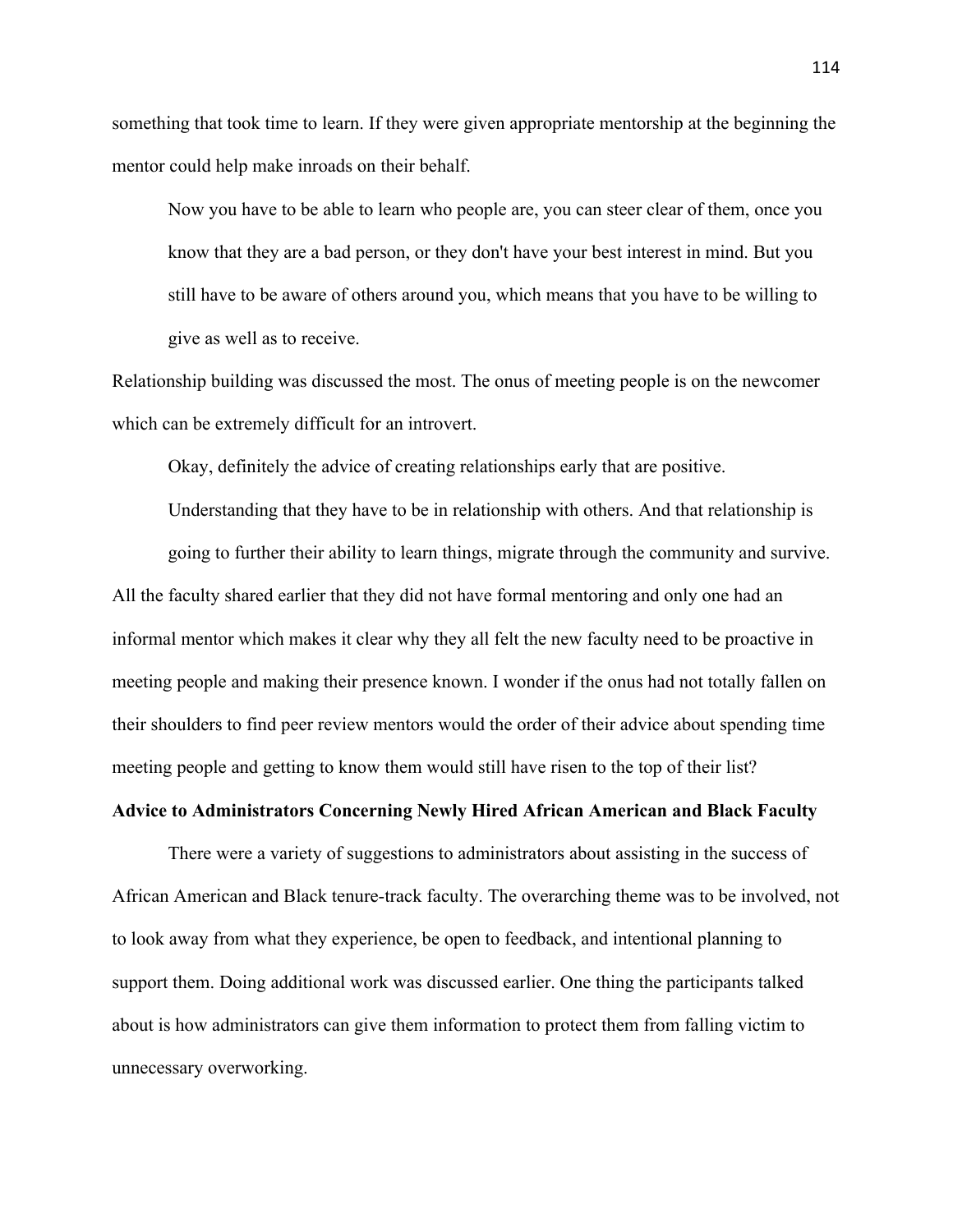I would advise them to protect them more than they believe they need protecting, so to explain, do not allow them to believe that they have to create the wheel from scratch, protect them with the same resources that they protect the newly hired White faculty member.

This comment connects back to the need of mentors being assigned or paired with African American and Black faculty from the beginning, so they have a person or persons guiding and protecting them as well as helping them to set realistic expectations for themselves.

Sharing the expectation appropriately for those new faculty and letting them know we do actually support you; you will not be punished if you do not act like a president or do the work of a CEO for the pay of a server.

Newly hired faculty are at the lowest end of the pay scale for tenure-track faculty which is another reason they should be guarded against working at an Associate or Full Professor level without additional compensation. Committee work opportunities should aid them in reaching tenure and the next tier as faculty. Since they are new, they will need direction, suggestions, and appointments by leaders.

Leadership can be mindful of their educators, their faculty of color, so then when they go to appoint people to committees, they can think of those faculty members and appoint them or when they are in the committees with these different groups, they might want to

call upon that particular person to share any ideas that they have…to really be intentional. Participants suggested leaders build relationships with African American and Black faculty so they can learn what interests them and to understand what their experiences are as junior faculty. Leaders can be understanding that one size does not fit all and comparison is not healthy for the faculty or the institution.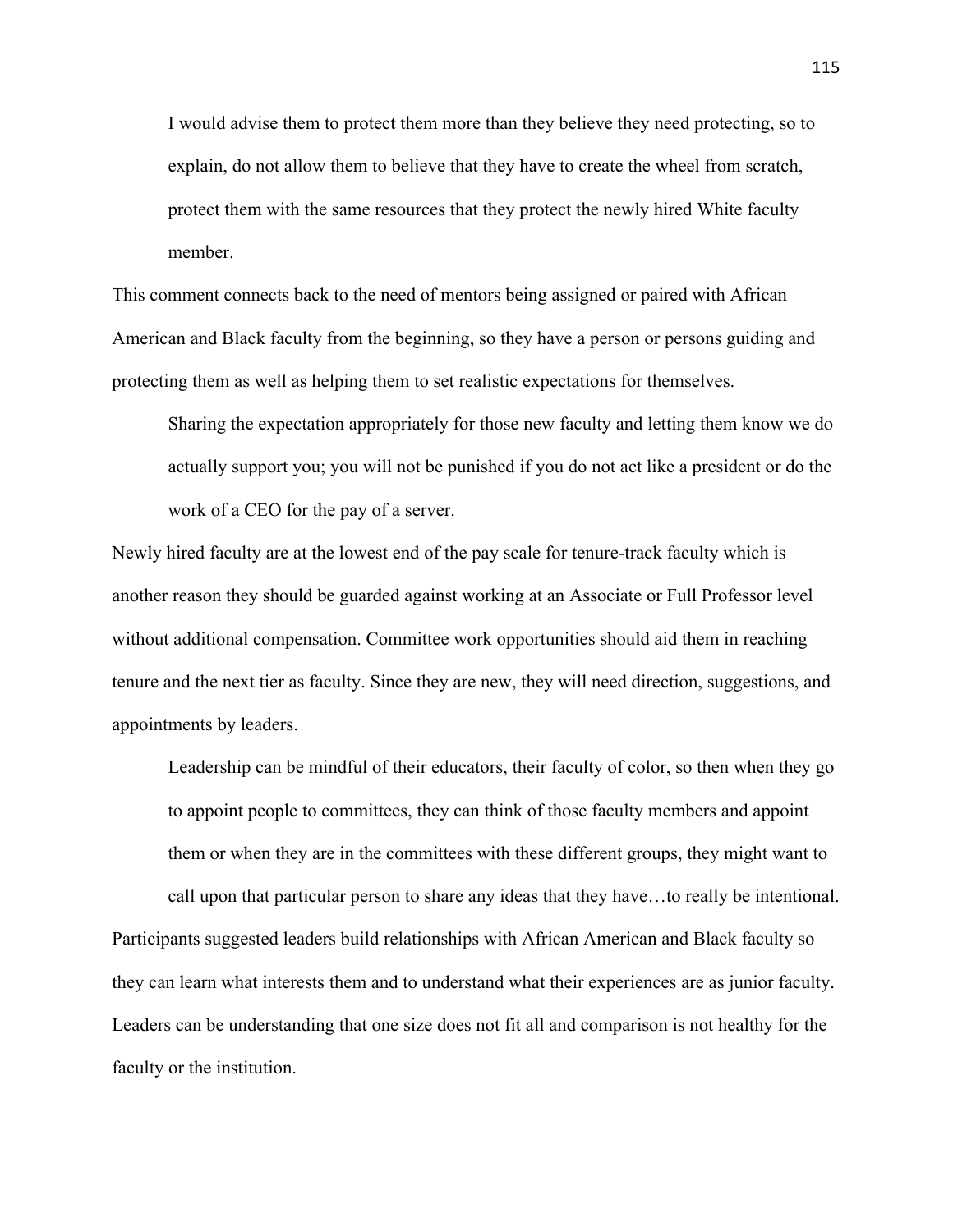Try not to compare us to each other.

Allow the African American and Black faculty to be individuals and not think one person can speak for an entire race or ethnicity as one participant suggested. Treat them each as individuals to understand how to advise them on service or other opportunities.

Encouraging them to participate in campus events and different leadership opportunities. Don't assume that they know how to do it. Don't assume that their colleagues are looking out for them. Don't make those assumptions.

The relationships should be authentic and not performative as the information about negative treatment of African American and Black faculty may be challenging for college leaders to understand. Acknowledgement of someone else's truth is necessary for real change to be implemented instead of hollow promises.

Really listen to what the faculty members have to say, if the faculty member says, "This is what I'm experiencing". And it's bad, not to just hear it and do nothing about it. But to really try and enact some change. So that if that person has gotten courage enough to come in there and say, "This is what's going on for me.", they'll just say, "Well, you know, that's how it is. Sorry"…well, what was the point of that person coming to you and sharing with you. Oh, we got an open-door policy. Yeah, you got an open-door policy. I've come in here and I told you, there's this problem 10 times, and you won't make it stop. That's just like…your older kid is beating up on the younger kids and as the parent, you never tell the kid to stop.

Participants plead for leaders to stop looking away from the bullying and harassment that has been reported and is known about but not acted on.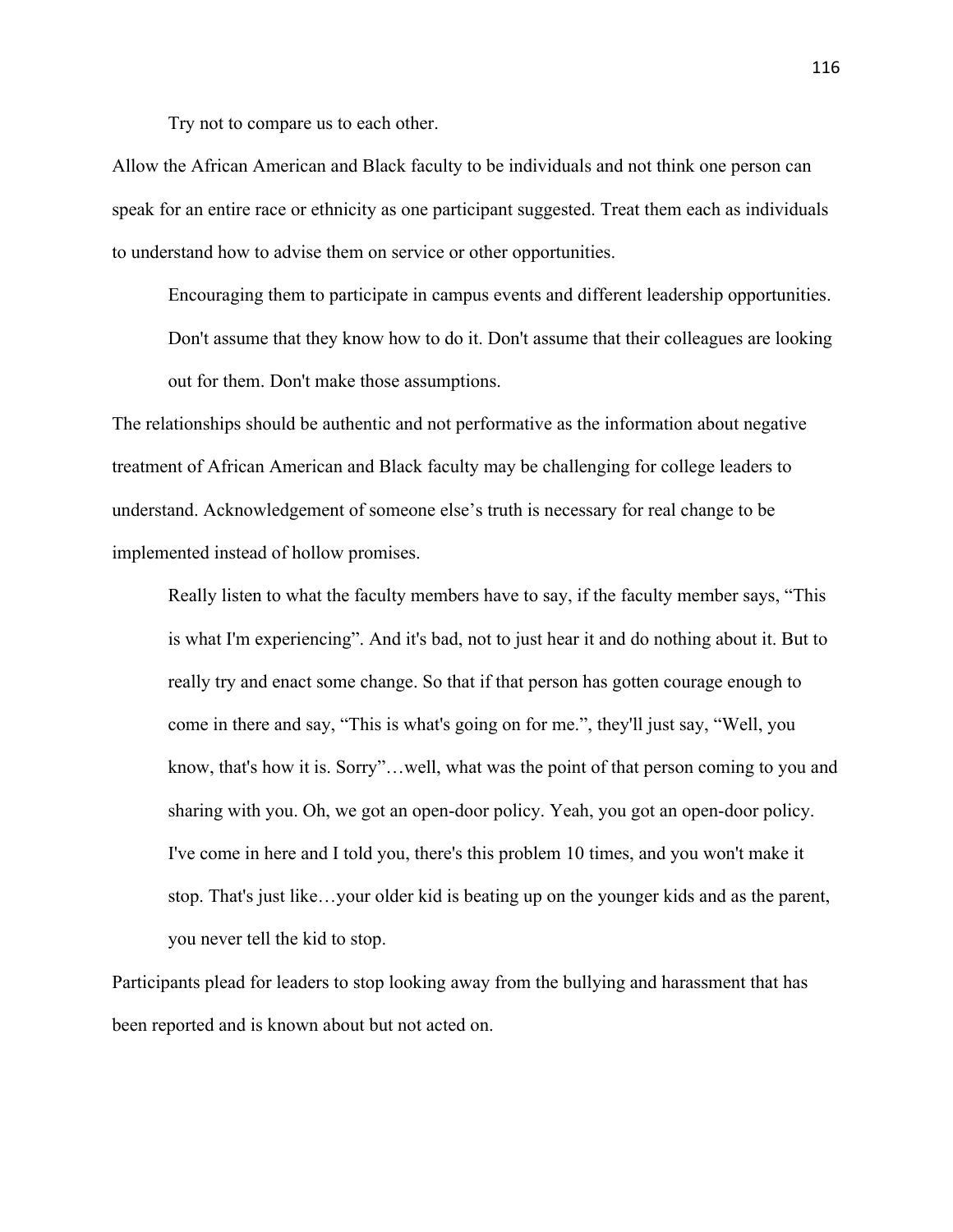Tell some of the bullies to stop bullying. Because that's what the tenure track people are often dealing with. I can't say anything on this job because if I speak up and say anything, when it's time for me to get tenure, what they're going to do is they're going to vote against you, they're going to wait to their opportunity to take vengeance, and they're going to take vengeance at that moment.

Retaliation in the tenure system is a continuing concern for African American and Black faculty according to the participants. Patterns of ignoring the issue have left leaders as being complicit in the inequitable racial tenure demographics. Leaders can proactively take steps to embrace faculty of color and guide them in areas of committee service according to the participant below.

Embrace them and lead them to opportunities to where they can secure tenure, like serving on committees or, or grant work. I would just say give them opportunity to do it so even if they stumble and fall, just be there to pick them up and help them be successful.

Mistakes inevitably happen to everyone. Participants suggest that leaders not hold African American and Black faculty to a standard that is above what their peers are required but to understand they are growing. Leaders can learn the multidimensional talents of African American faculty and put those talents to good use.

Appreciate that many of us if not all of us, have multifaceted backgrounds and experiences that can contribute to many different parts of the college. And so don't pigeonhole us.

Participants shared that often diversity, equity, and inclusion work is one of the only types of work easily relegated to African American and Black faculty. Even though that may be a skill set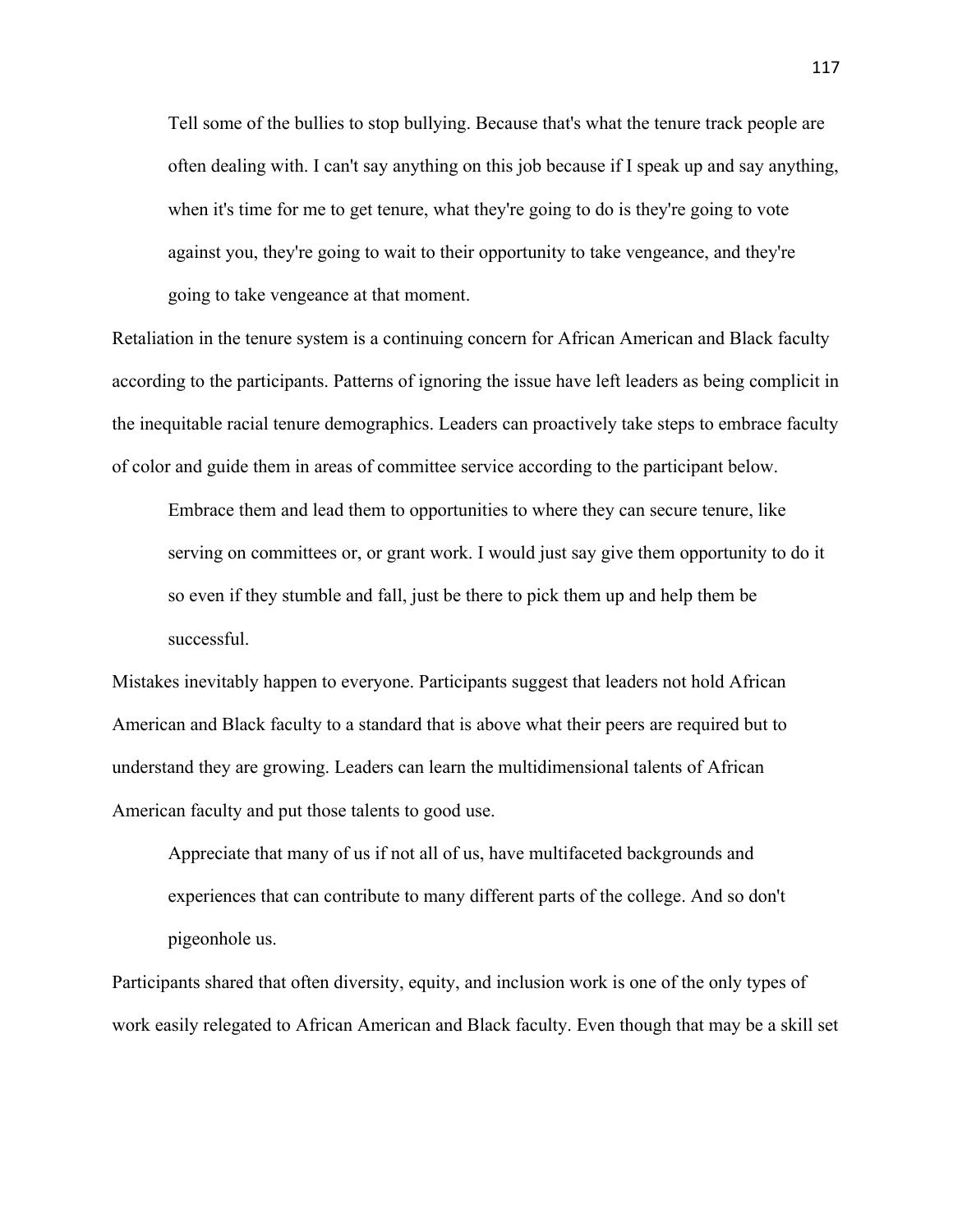for some it is not the sum of who they are, and leaders need to expand their ideas of what this group of faculty can do and not overburden them with diversity, equity, and inclusion work.

You have to be really careful when you do have only [one], you know, people of color in your department and there's only one or two and…whenever you're trying to do something that furthers diversity goals, you want to go to them, because that could be overwhelming. You know, and it's not fair to them to carry that load.

Support is needed for faculty to learn what the world of college faculty is about and how to navigate it. Needing mentoring support was consistently mentioned throughout the interviews.

I would definitely tell them to be proactive about connecting their African American faculty to mentors that could support them, even if it's outside of your department, not to be so territorial.

Getting the proper support and guidance can aid in African American and Black faulty to have the tools they need to succeed and to be a representation for students, faculty, and staff that share a lived experience as they do.

Understand how isolating it can be to be the only one in your department. They were all in agreement that they have had White faculty that had taught them a lot and aided in their tenure process along the way. That help did not lessen the need to mentally navigate being the only African American and Black person or Person of Color in their areas.

Senior leadership, they have to understand that representation is so important, not only for our students, but also for our faculty members.

Representation is one thing that has been a thread starting with the participants discussing their journey as young people. Participants talked about how representation was important to them throughout their educational journeys as students and as professors and the lack thereof.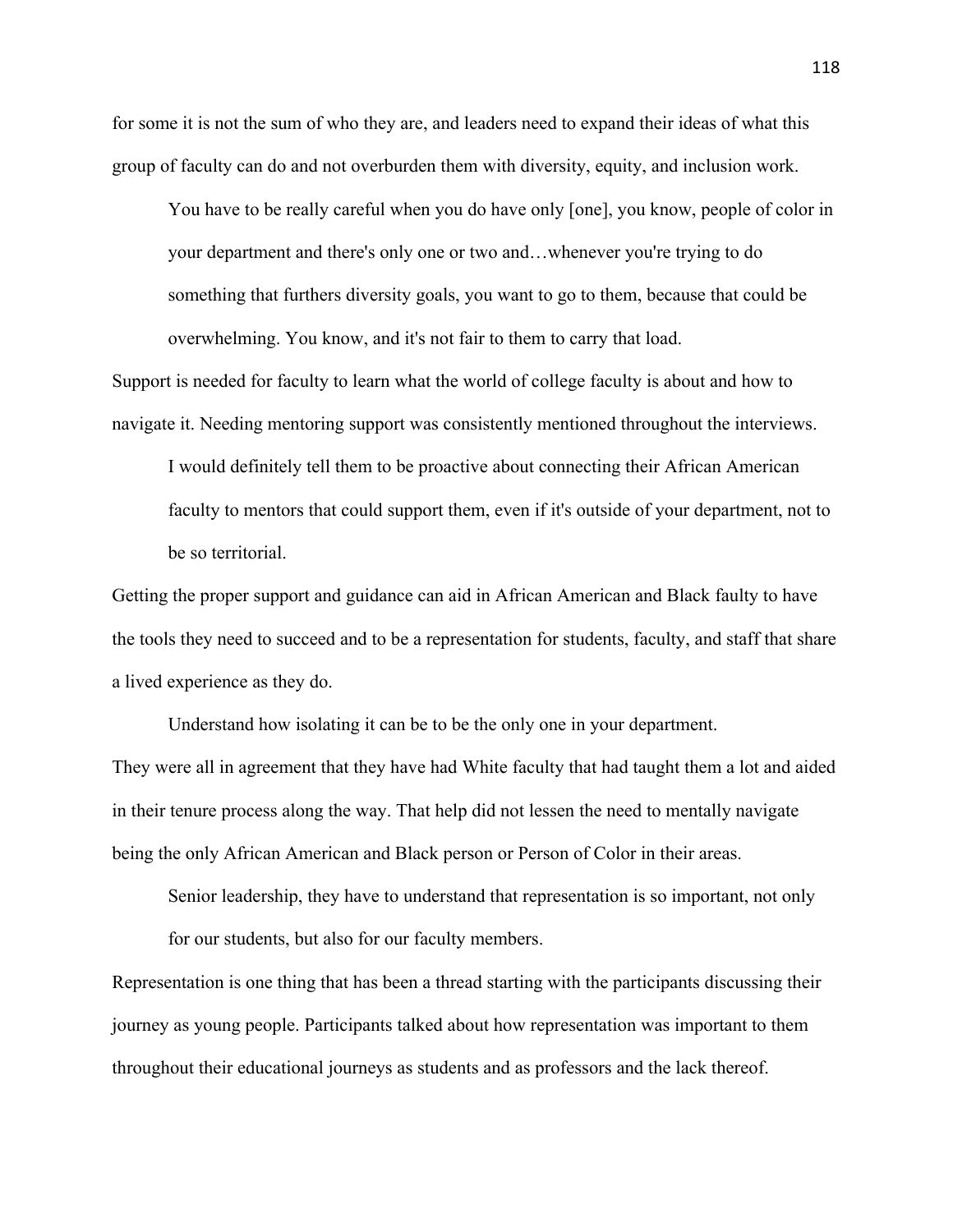#### **Time, Place, and Sociality**

*Time* is not stagnant, and neither are the seasons of life (Creswell, 2014; Clandinin, 2016). The seasons of life are also not independent of one another but are connected by strands of thought and prior experience that has a bearing on the present and future. During the participants' interviews strands of time manifested themselves in various responses. The unfortunate timeless thread of hate and bigotry from a child being called the "N-Word" in their middle school class, to the disparaging racialized comments participants endured, to the present issues of explaining racialized attacks to some administrators that go ignored and allowed to continue. The comments and experiences may be different, but their negative emotional impact transcends time.

As discussed earlier in this research, *Place* impacts thoughts, behaviors, decisions, and the experiences of the past shaping the present (Cole et al., 2017). Place is a key component to understandings someone's story as place is "where lived experiences exist" (Kim, 2016, p. 346). At Midwest Monument College participants explained their decisions to do additional work because of the comments and thoughts of some colleagues that their work was not always looked at as good enough. From the environment where leaders did not always challenge stereotypes that allowed the thoughts and behaviors of some to impact the behaviors of the African American and Black faculty of doing additional work and not asking questions about why those African American and Black faculty that left under a cloud of secrecy occurred. *Time* and *Place* intersect in the mystery of African American and Black faculty's departure without explanation over decades which impacts the *Sociality* at the institution.

The culture of Midwest Monument College is complex and as Kim (2016) elucidates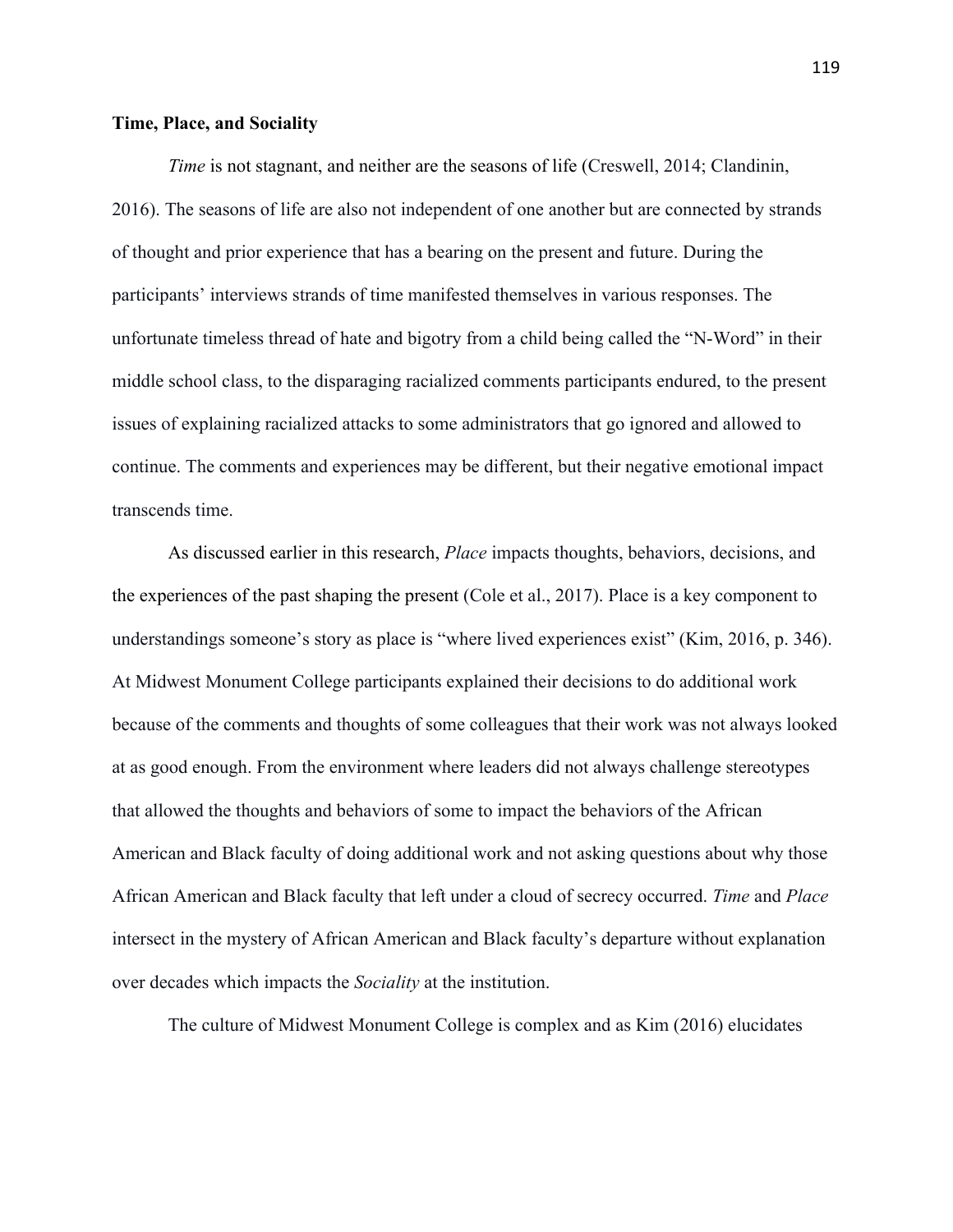*Sociality* is the complex realties of relational interactions that factor in decisions and behaviors of people (Kim, 2016). The participants all had White faculty that would aid them whether by giving them a portfolio to view when others would not or by telling them to avoid students that would unfairly challenge their leadership as a professor. What was also clear in the interviews was most often those White colleagues were doing so in a one-on-one setting and not openly challenging the environmental factors that caused the need for such assistance. Was it the social and cultural pressure of the place that prevented them from engaging with complex issues of race and tenure? Or did the social pressure of being outcast by ingroup members socially preclude them from jeopardizing their own higher education societal hierarchal position?

# **Conclusion**

There are three core themes that emerged from the interviews: institutional culture, representation, and mentorship. The study findings illuminate the mental and emotional fortitude expended by the study participants to successfully navigate the tenure system without formal mentorship, often apathetic institutional culture, and lack of representation of senior African American and Black faculty. It also reveals opportunities for senior faculty and college leaders to leverage their voice and power to create systems to close gaps found in this study which will be discussed in the next chapter.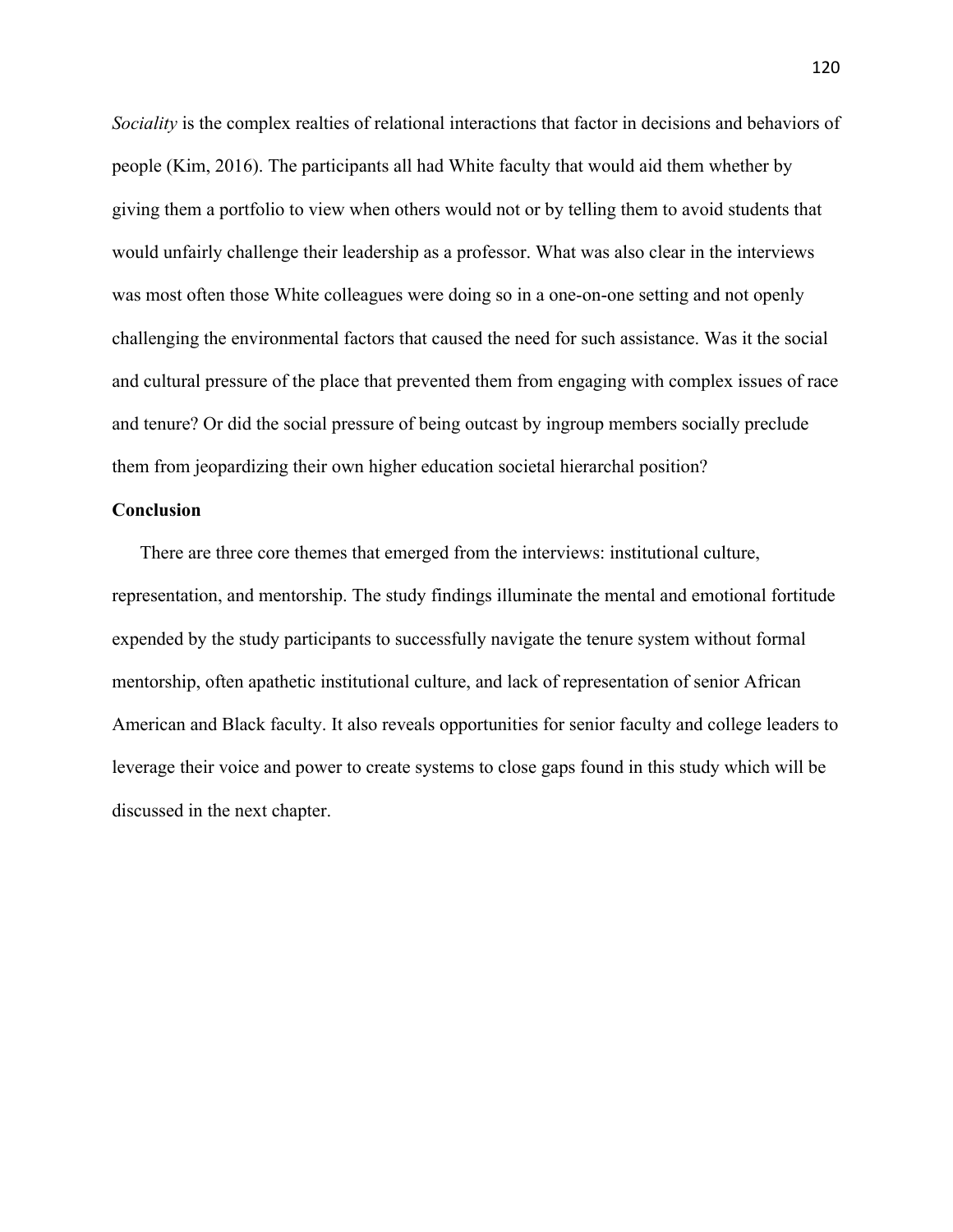#### **Chapter 6: Discussions and Conclusions**

# **Research Question**

I started this work with a research question asking *Does White Racial Identity Development Impact African American and Black faculty in the Tenure Process at higher education institutions?* As the research process unfolded, I reflected on the question, and as I stated earlier, asking a yes or no question seemed inauthentic. I decided to use a statement, *White racial identity development impacts African American and Black faculty in the tenure process at predominantly White higher education institutions.* White Racial Identity Development impacts the lives and tenure process of African American and Black faculty as we are all in this world together, and we impact one another every day and in many ways. There will be an uneven power dynamic whenever there is a majority race, ethnicity, ability group, or socioeconomic majority. Having power does not make the group good or evil, but what the majority group members do with their power is essential.

This chapter will discuss the intersections of the literature and the lived stories of the African American and Black tenured faculty participants and the implications for higher education administrators, academic leaders, tenured faculty, and tenure committees. This study will aid administrative leaders and academic leaders at community colleges and other higher education institutions in new understandings of the experiences of how African American and Black faculty traverse the tenure process. Also, leaders can assess how White Racial Identity Development aids or impedes the tenure success of African American and Black faculty to inform their future practices. Improving equitable practices can help recruit and retain African American and Black faculty and bring additional diverse voices and perspectives in the curriculum. The kaleidoscope of experiences and knowledge of African American and Black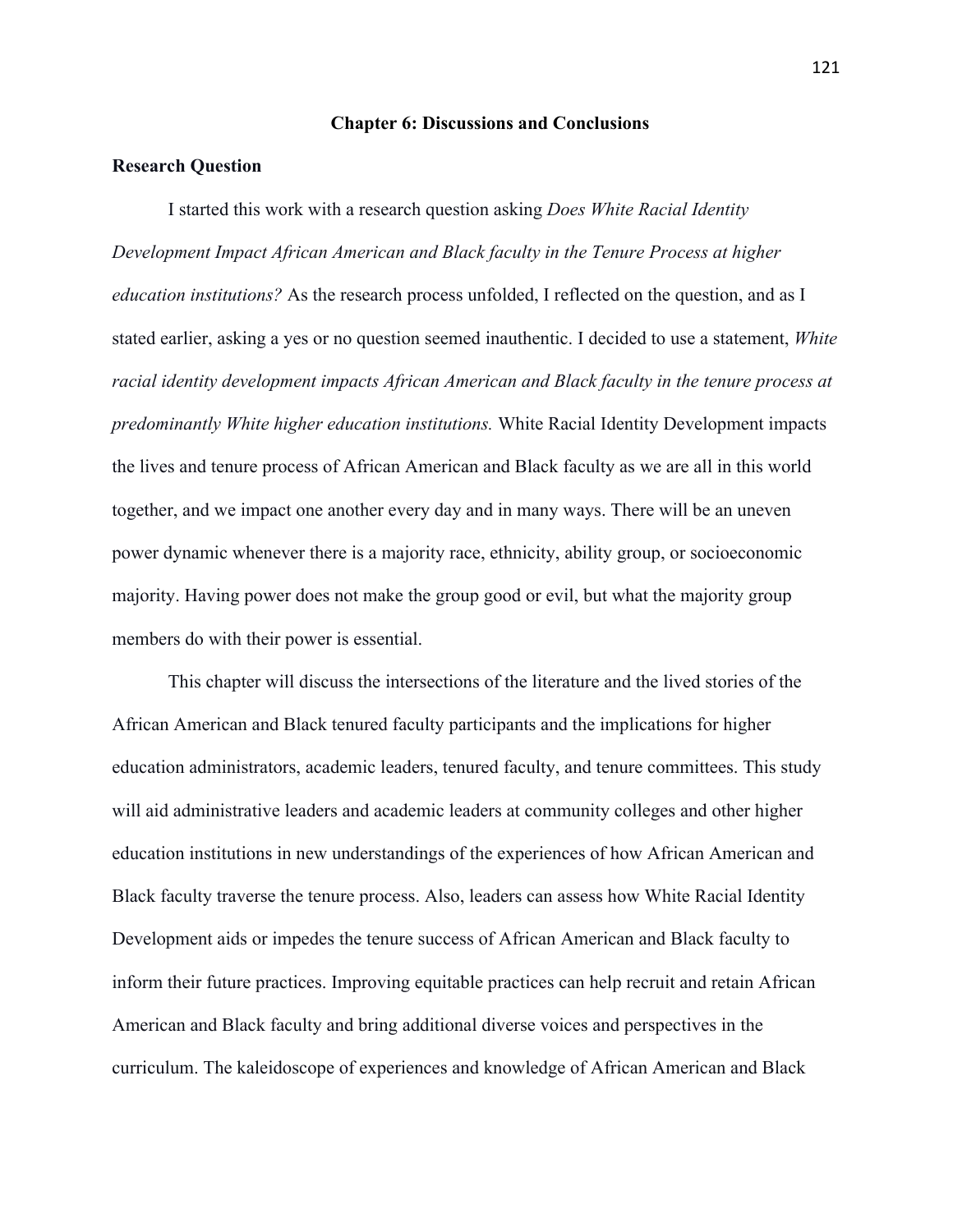faculty will add to the curriculum and allow students to see their ethnic and racial identities in institutions that will foster a sense of belonging. The diversity of viewpoints will also allow White students to expand their worldview and critical thinking skills.

# **Revisiting the Literature**

In this section, I will connect the literature, participant experience, and specific levels of White Racial Identity Development as an expansion of the current scholarship available on tenure attainment of African American and Black faculty. Dr. Janet Helms (2016) chose to research White Racial Identity because White people do not recognize themselves in a racialized manner and are not often cognizant of how their race impacts the lives of people of color around them. In predominantly White higher education institutions where practices, policies and procedures govern the tenure process, many, if not most White faculty and administrators probably do not associate their race as a factor in a Person of Color's success. Since being in the majority often means not needing to think about one's racial access or privilege, there must be an intentional inward appraisal of self to facilitate external actions of equity and social justice that can permeate the environment in which you live or work.

# **Institutional Culture**

Every place of work, school, and family has a culture, whether joyful and inspirational or demeaning and toxic. Even young children understand the difference between a room where they feel loved and when they feel unwanted. Several participants shared experiences growing up and attending different schools with wide-ranging cultural environments. Some schools nurtured them and helped them understand their educational acumen, and others made them question their aptitude for learning. One participant explained the isolation she felt at her predominantly White middle school, and it saddened me that several of the participants said they felt the same type of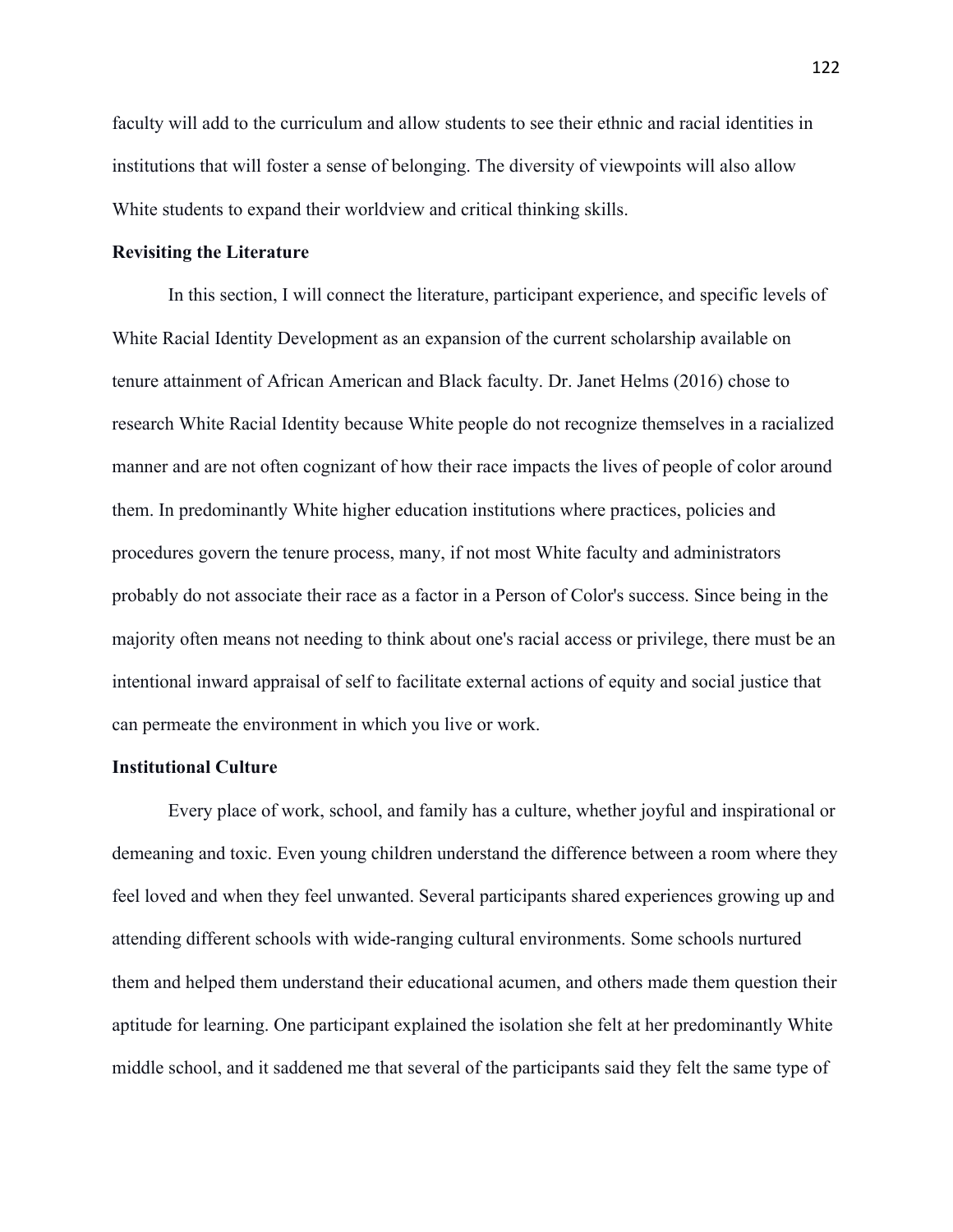isolation at Midwest Monument College during their years in the tenure process. African American and Black faculty often must work under the pressure of isolation, continuous microaggressions, and other adverse occurrences that can cause mental and physical side effects (Patton, 2016; Arnold et al., 2016). The teachers at the elementary school one participant attended heard the report of a derogatory term used against her as a student, yet did nothing to make the cultural change needed for the student to feel a sense of inclusion and belonging. Her teacher might have been in the Contact stage of White Racial Identity, a level in which racial issues are unconsciously or consciously ignored (Helms, 2016).

Participants in the study reported telling their college leadership of instances of racism and bullying behaviors, but their reports were discounted and ignored. What may seem like willful ignorance of an issue could be that the person is in the Disintegration level of White Racial Identity and feels guilt by something they are beginning to understand is racial, but they do not know what to do, hence the inaction. Leaders must be self-aware at higher education institutions and be able to confront and eradicate explicate and implicitly racially discriminatory behaviors that impact African American and Black people on their campuses (Beatty et al., 2020).

Leaders need to listen to the challenges and experiences of the people in their institutions (Kok & McDonald, 2017). When an African American or Black person speaks up about an issue related to race, they are labelled or perceived as the problem or the perpetrator, instead of the victim, of abuse (Griffin, 2017; Cabrera et al., 2017). White colleagues and leaders must be cognizant of how the Reintegration level of White Racial Identity can cause harm to the growth of the institution as it is the stage of racial defiance (Helms, 2016). The actors of defiance can be known by how they try to stop conversations, training, and policies that promote the growth of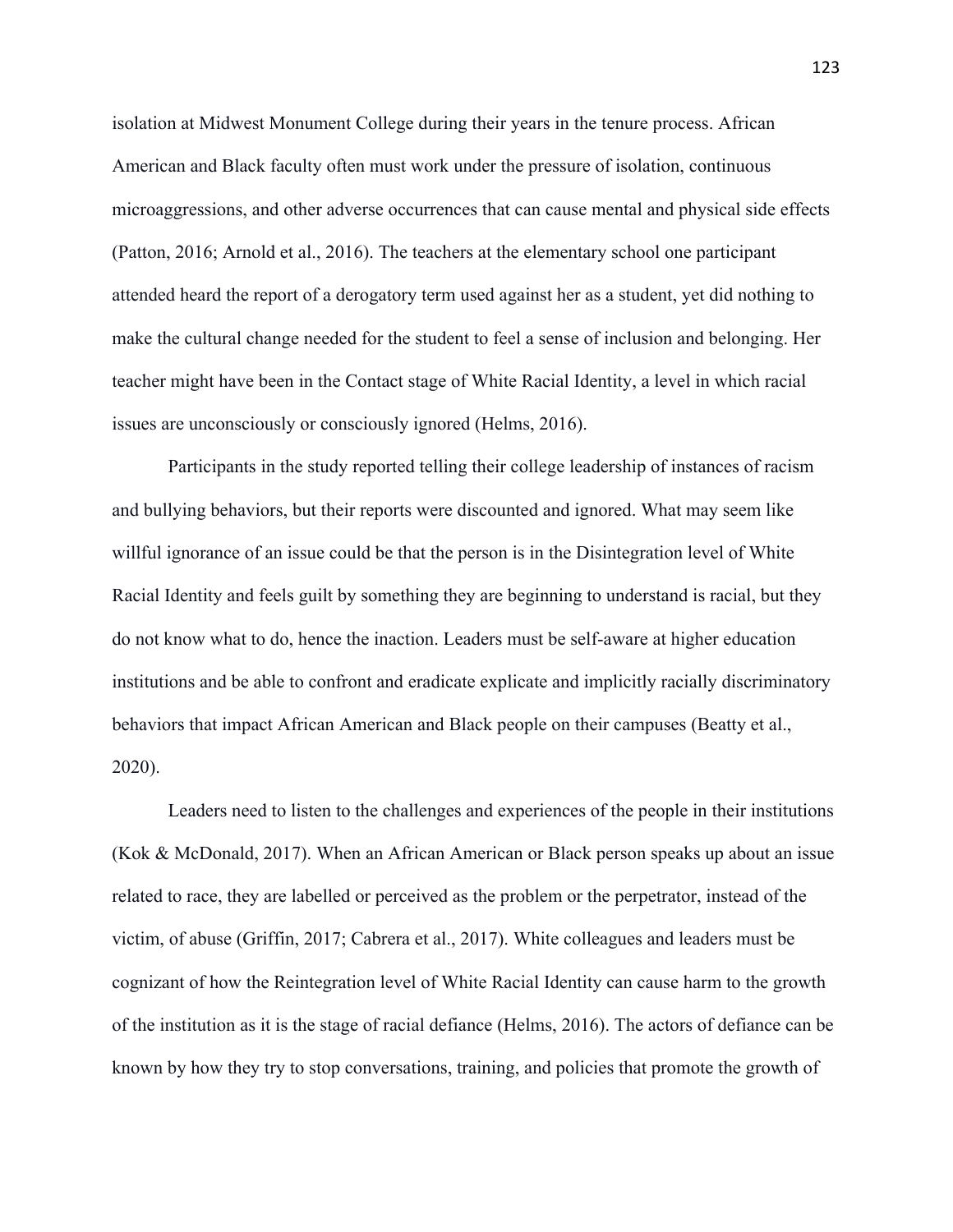diversity, equity, and inclusion because it makes them feel uncomfortable and resistant to change. The participants shared their experience with these actors of defiance when they denied the quality of the work done by African American and Black faculty and treated them with a high degree of verbal disrespect.

All participants have had great supportive relationships with some White faculty colleagues and leaders. Many White faculty understand their White privilege and use their privilege to help their African American and Black colleagues in times of need. The people that behave in this manner and go against the grain of racial oppression may be working in or towards the Autonomous level of White racial Identity (Helms, 2016). Several of the participants said there were White faculty outside of their areas that gave them unsolicited help. We can guess they knew about the inequitable treatment or unsupportive environments their African American and Black colleagues faced and stepped in to help. However, one thing that stood out is that even though they received help from some White people, it was one-on-one.

The focus on social justice marks the Autonomous level. None of the participants shared experiences or stories of social justice efforts, actions or causes related to race and tenure by their White peers. That is not to say that none occurred at the institution, but if any were occurring, none surfaced while relaying their experiences. Institutional culture related to African American and Black tenure track faculty support and belonging appears to be lacking, but there are White people willing to engage in meaningful ways which can be adopted and replicated. Intentionality in an institutional, cultural shift in inclusion practices can promote recruitment and retainment to ensure representation for African American and Black faculty and students.

# **Representation**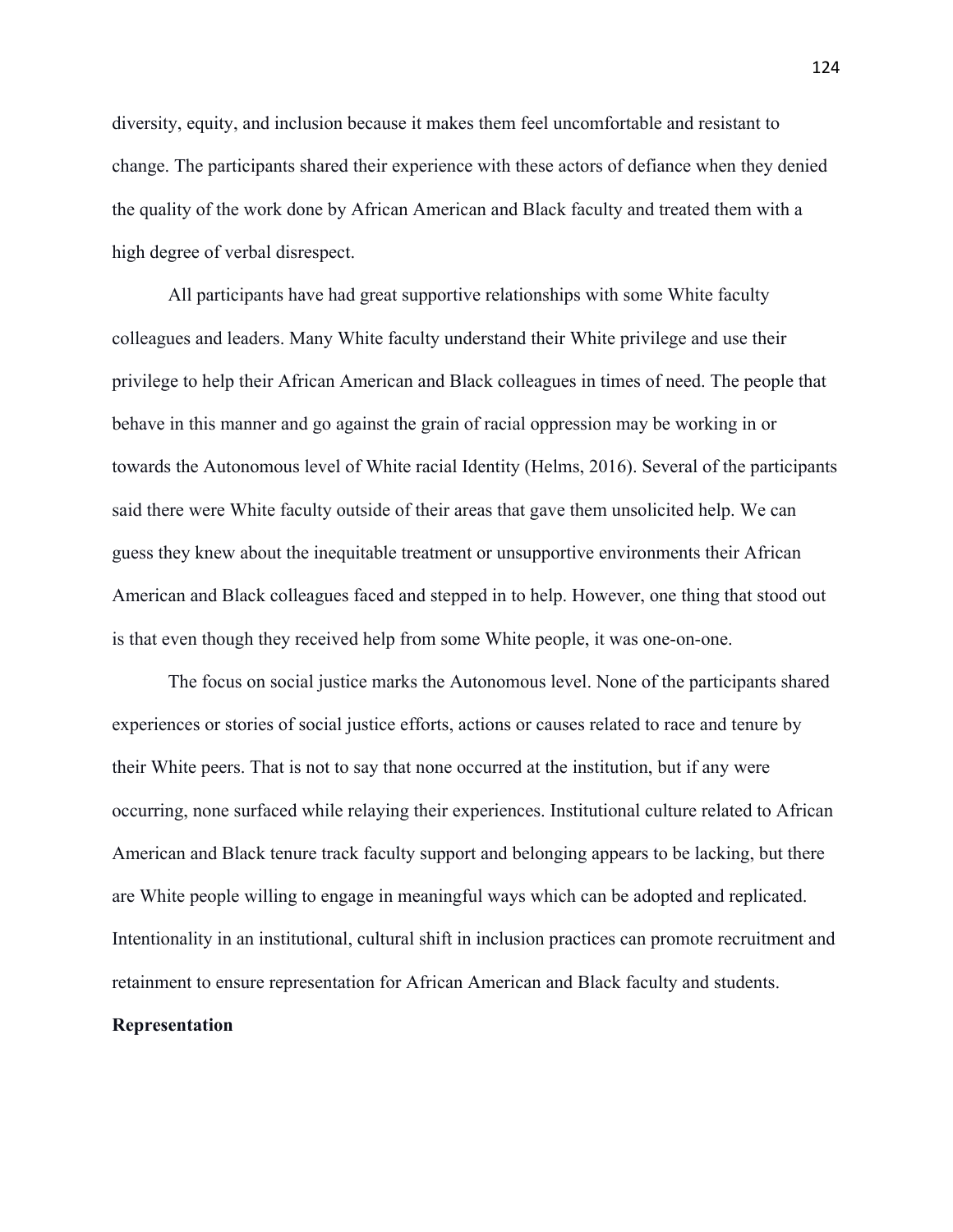Representation is crucial, and the influence of seeing representation early in life can have a lasting impact on a person's life. As participants explained their experiences in the early years of their educational journey as children, they recalled having African American, and Black teachers and feeling cared for and seen as intelligent students. African American and Black teachers that understood family dynamics and challenges of the times aided participants and their families when situations arose and supported when and where possible. When some participants were in college, African American and Black faculty saw their full potential and encouraged them, collaborated with them, and advocated for them, inspiring them to want to be college professors. They were able to shake off the messages that they were somehow unworthy or not as capable as their White peers.

Socialization happens from infancy, whether positive or negative. Racial socialization can happen in subtle or overt ways, producing thoughts of inferiority or acquiescence. Mitigation of negative thoughts can occur by learned coping strategies from interactions and observations with family members (Pizarro & Kohli, 2018; Corbin et al., 2018). One participant spoke not being invited to her White classmates' school activities as a child and being called derogatory names, and another participant spoke about similar experiences as a faculty member in higher education. The lack of African American and Black teachers and senior faculty left them alone learning in an uncharted environment. As a child, the participant's family and African American and Black friends offered her solace and support, as did the faculty member's family, who shared she was thrilled to be working from home with her family during the pandemic and away from the hostile environment exacerbated by the racial pandemic dwelling not only outside the campus but in its hallowed walls.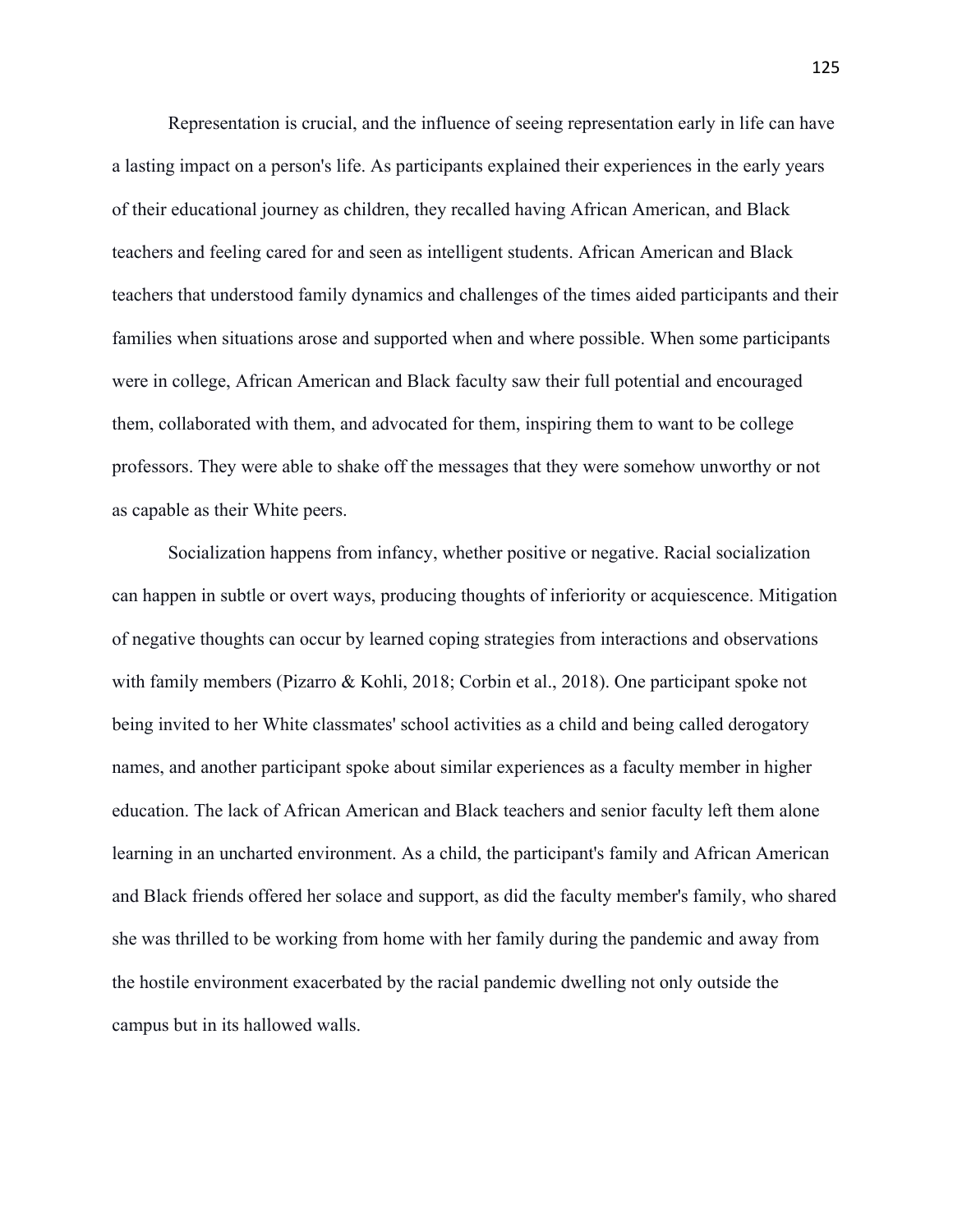Socialization through representation was cited as the reason for one participant's successful tenure. She was able to see her colleague, mentor, and friend traverse the higher education landscape and follow in her footsteps. She saw how her mentor handled issues, taught classes, and grew as a professional. When she had questions, she could ask and was not worried about being devalued when she needed to understand something related to the tenure process or portfolio submission. She was able to rest in the mentor/mentee relationship. In the same vein, all participants share how important it is for them to be representatives for students and how their very presence could promote student success. One participant said she wants leaders to understand that African American and Black faculty representation is important for other faculty to see. Representation, visibility, and available mentors are essential for all groups of people, but the opportunity is not available for everyone.

#### **Mentorship**

In the literature, mentoring is a tool in mentees' success by aiding the mentees in the socialization process of an organization by helping them recognize and understand obstacles and barriers they will face (Golden et al., 2017). Regarding mentorship, the participants detailed how they had to find their peer review team members and that it often took a year before connecting with peer reviewers. The participants knew what mentorship looked like for other groups, and one participant discussed how she saw her African American and Black professor being mentored by other African American and Black faculty when she was in college. She was able to see how that mentorship elevated her professor's work and scholarship. Mentors can aid in getting African American and Black faculty in the tenure process and add a sense of belonging and understanding of unspoken norms in a new environment at a predominantly White institution (Bright, 2020; Carpenter, 2017; Golden et al. 2016; Griffin, 2013). The participants shared how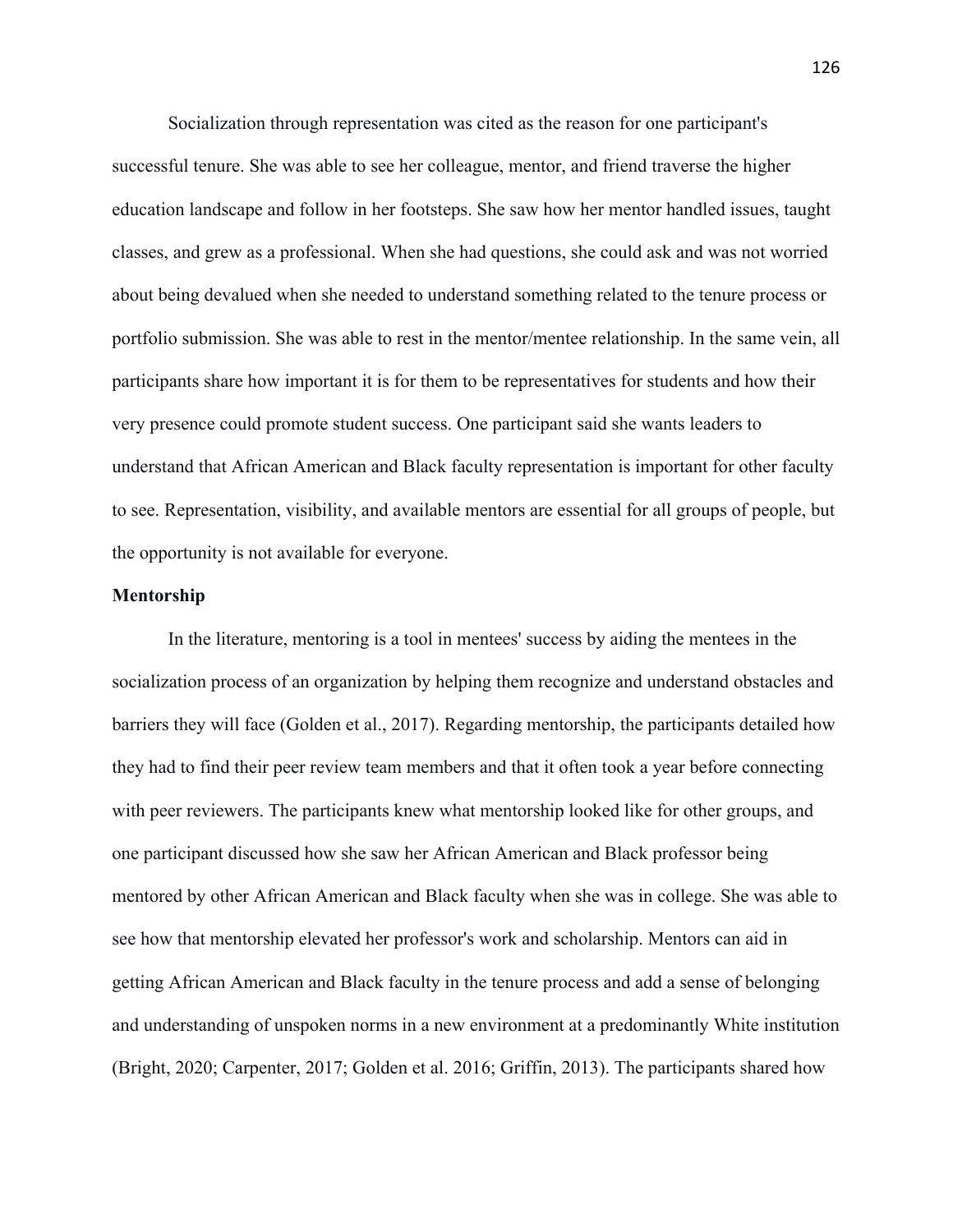they mentor African American and Black students sometimes to an exhaustive level because of unequal and unrealistic expectations, but an African American and Black mentor can help them manage and understand those unrealistic expectations. That is not to say that White faculty members could not mentor them, and in fact, several experienced some mentoring by White faculty along the way though not often long-term and sustained cross-cultural mentoring.

Cross-cultural mentoring relationships are often the only option for many because they are the only Person of Color in their department (Parker, 2017; Croom, 2017). Cross-cultural relationships can be fruitful for African American and Black people as well as White people. Dr. Janet Helms (2016) contends that in the Pseudo-Independence stage, White people are very open to conversing with people of color and asking them questions to try and understand their own bias and privilege for growth. They allow themselves to be vulnerable to feedback even though they feel discomfort in what they are learning.

A participant explained she had some trouble with a White male faculty member who struggled to take her feedback on racial equity for a while, but as they both were committed to growing the relationship, he became more open to challenging conversations where he had been totally against them at the beginning. As he grew and moved toward the Immersion/Emersion level of White Racial Identity, he presumably needed to converse with a White peer at the Autonomous level to understand some aspects of the conversations and perspectives of his African American and Black colleague. There is an African proverb that says, "It takes a village," and that is true, but the village must include representation from someone that has a shared life experience that as a person is sharing their heart, they can do so in a way that needs no explanation with a person with a shared understanding.

#### **Implications**

127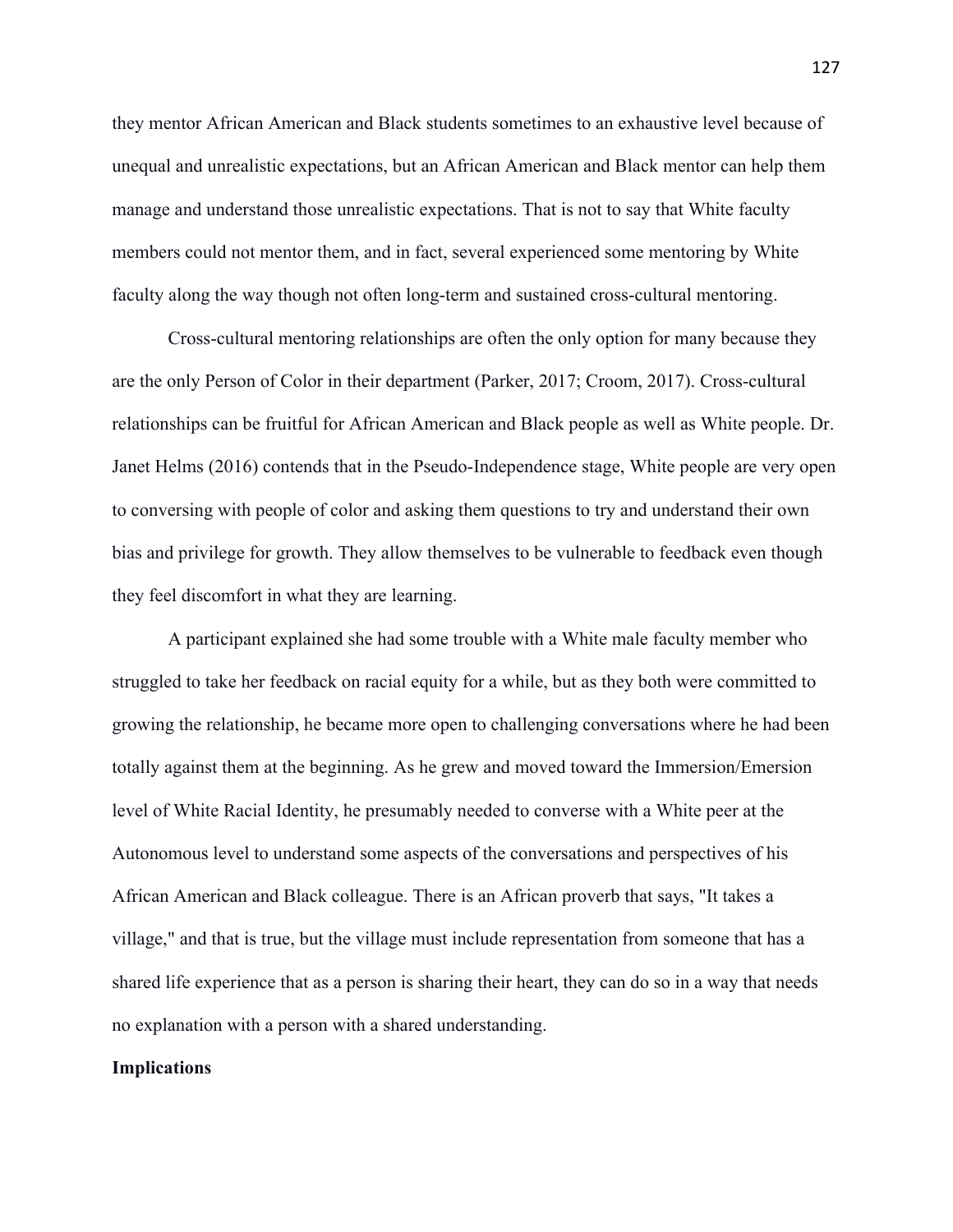This study offers a glimpse into the lives of African American and Black people traversing the tenure process in predominantly White institutions for higher education. As stated earlier in this study, being tenured has power in the academy to determine curriculum, influence research, and guide the institution for decades. Research shows that African American and Black faculty are still minuscule in higher education (Abdul-Raheem, 2016; Ramos, 2017). This study can aid administrative leaders and academic leaders at community colleges and other higher education institutions in understanding the history and experiences of how African American and Black faculty traversed the tenure process. The lived stories of participants can inform future efforts to recruit and retain African American and Black faculty and support them to tenure and beyond.

Administrators must learn to listen with intent and integrity to the experiences of their African American and Black faculty without recoiling from doing the hard work and making tough decisions that will challenge their leadership. Great leaders, for centuries, have challenged the status quo from outside and within themselves. When an African American and Black faculty ask you why you made a particular decision or challenge you in another way that connects to racial equity, you should not attempt to discredit, cast aside, or destroy their careers, whether cognizant or incognizant. Leaders must take stock of who they are as racialized beings, how they show up in spaces, and how much space they take up.

Administrators and academic leaders can recognize that African American and Black faculty members are overburdened with the number of students of Color they need to mentor. The expectation of the number of committees focused on DEI work they must participate in, the number of hiring committees people ask them to serve on, and how they often do not feel it is safe to say no to all those requests. Being intentional about not overwhelming nor overlooking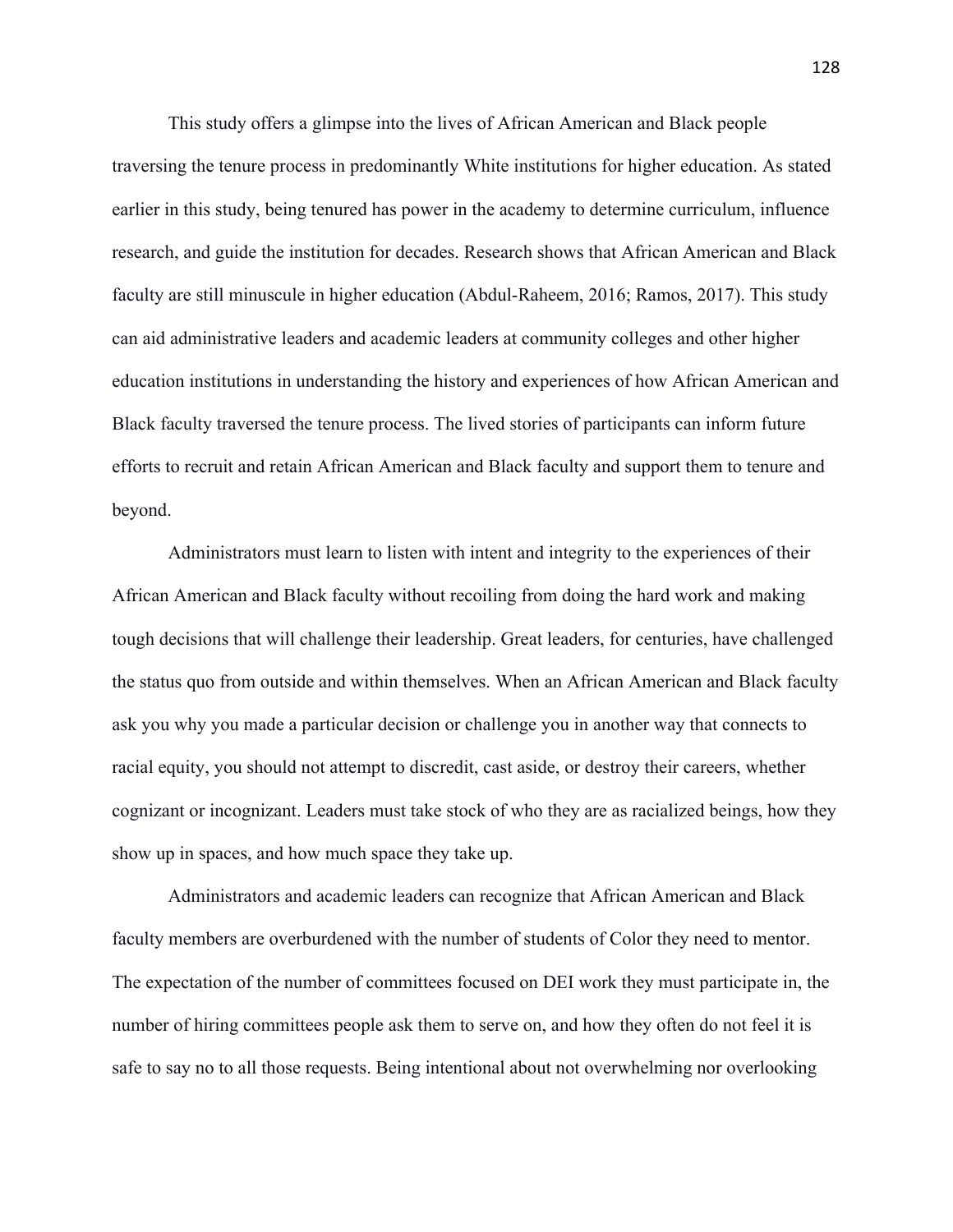the African American and Black tenure track faculty is imperative. One way to do that is to formalize the peer review team process and set up a purposeful mentoring program in crosscultural mentorship matching standards, learning assessments, and regular check-ins.

Mentors can sign up before a new cohort begins and use a series of questions about interest, availability, capacity, and racial identity development to devise training that they do in preparation for the new hires. Monthly, bi-monthly, or quarterly supported update sessions can foster mentorship, resolve growth opportunity issues, and receive feedback for future cohorts. The college can devise plans to recruit African American and Black faculty in conjunction with mentoring. Since there are so few senior African American and Black faculty, the cross-cultural mentorships can aid in creating an inclusive environment while the college is supporting the African American and Black faculty to tenure and higher ranks so they see themselves and so their students can see themselves in their professors.

Socializing African American and Black people in places where they see themselves can foster positive messages in their lives, aid in personal and professional success, and create feelings of belonging (Walkington, 2017; Campbell et al., 2019). Board of Trustees, institutional and academic leaders can receive training on Racial Identity to aid them in understanding their Racial Identity level and how the institutional culture on race and racial issues can be addressed in intentional ways that are not performative. The culture of an institution is vital for people to understand where they fit in and how they belong (Rankin, 2017; Cabrera et al., 2017). Ensuring the educational environment is safe for all decreases toxicity and creates an environment conducive to learning for faculty and students.

Faculty promotion and tenure committees can have in-depth discussions and readings utilizing this and other scholarly research to ascertain the gap in their institutional tenure process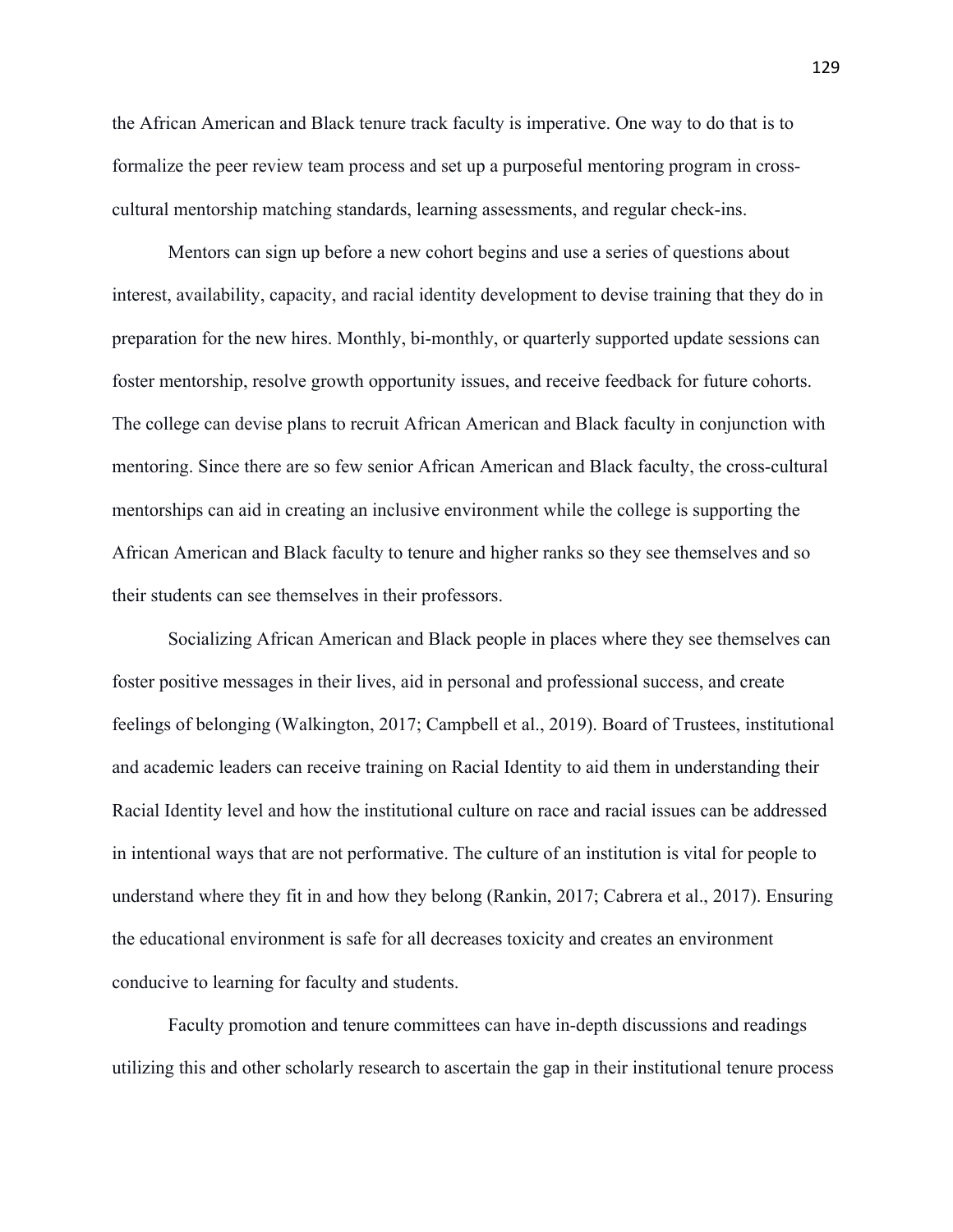for African American and Black faulty. A required book reading and a required training on racial and social justice issues can be established before a faculty member is slated to a promotion and tenure committee. White allies at the institution can openly advocate for equity for their African American and Black peers and the closest advocates who do harm in spaces where their voices are silent but could have power. Allies can challenge their feelings of self-preservation that can occur as they have an option to engage or withdraw from a discriminatory act, conversation, or environment without speaking up candidly.

Faculty colleagues work in spaces with African American and Black faculty, possibly without knowing or understanding the different climates they may feel in the same workspace. Become acquainted with a new African American and Black faculty member in their area without being asked and give them a guiding hand with explicit mentoring. Invite the colleagues to social opportunities outside of the institution, learn who they are, and let them know you. Embark on a self-study of racial identity that will benefit the faculty, their colleagues, the students, and communities they serve.

Human resource leaders need to research why past African American and Black faculty left their institutions before earning tenure, expelled from the institution by the tenure process, or left after receiving tenure. The research can include:

- One-on-one interviews
- Small focus groups
- A survey asking them to explain their experiences within the classroom, the workspace, and among colleagues

They can distill the information to a granular level by informing the hiring recruitment and hiring practices, who can create resources to train human resources staff, chairs, and deans.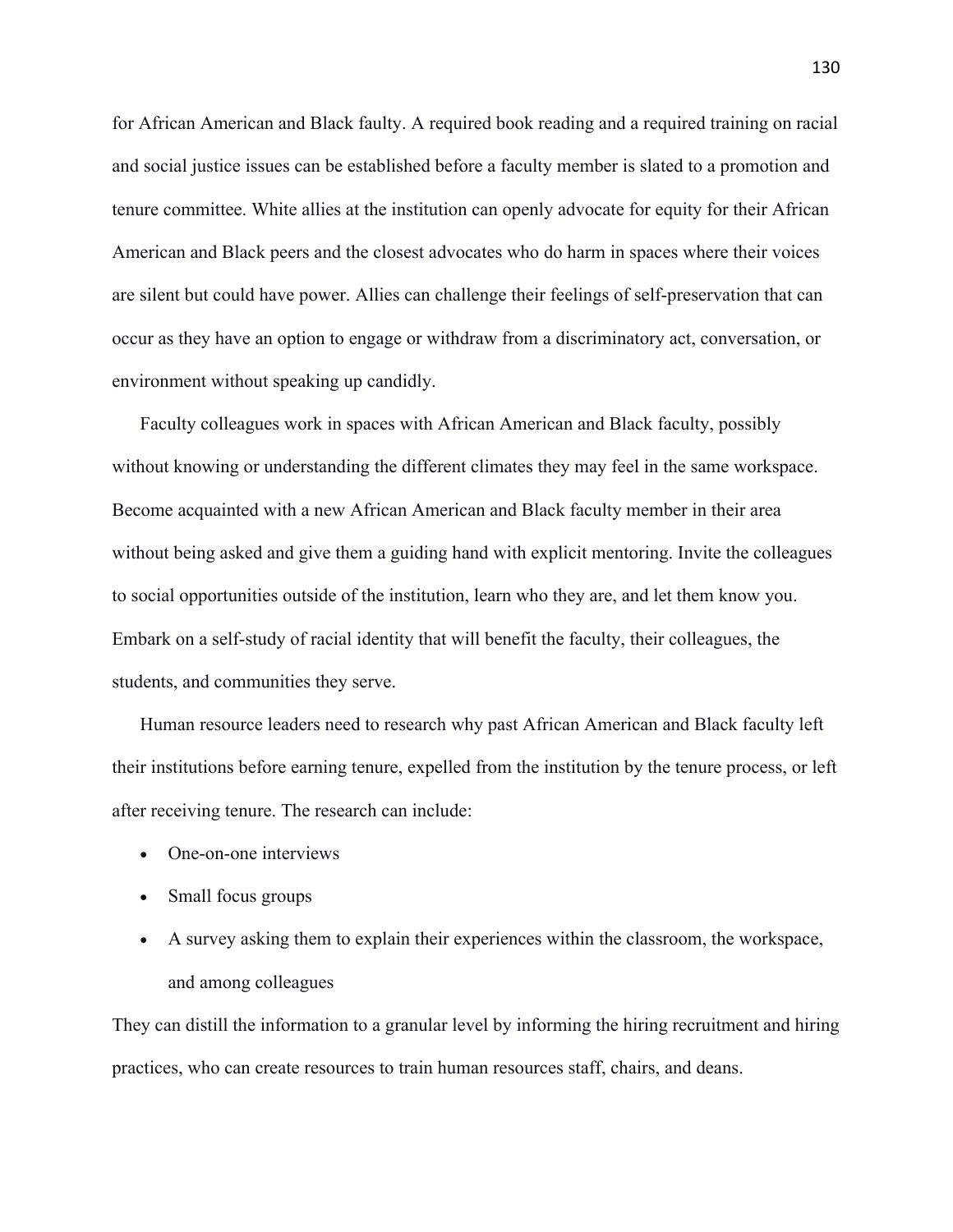College presidents and boards have the most institutional capital and must understand the impact their words and decisions make. Do not be swayed by political pressure, popular culture, or any entity that would convince you to shy away from the complex and necessary decisions that will impact your institutional culture. Move with urgency to create and maintain high standards of equity and inclusion. Dare to continue personal growth and open dialogue at your institution by asking the tough questions surrounding race and equity, not with empty promises but with discussion supported with action and reflection.

#### **Future Research**

African American and Black administrators are also a minority group, utilizing this study could adapt the questions to an administrative focus since policies and procedures related to hiring is another critical part of increasing representation. African American and Black administrative voices need to be heard and headed in the process of diversifying the faculty. Future research can be done on the understanding of how Black American Identity aides in the success of African American and Black faculty. This study focuses on African American and Black faculty with the understanding that other minoritized groups experience isolation and discrimination in various ways. Although the experiences may not be the same, this research may inform researchers of the importance of lifting voices that have been historically silenced to add to the scholarship of our time.

#### **Concluding Thoughts**

Earlier in the study, the literature showed concerns about the lack of representation of African American and Black faculty during the 1960s, and still an issue. What will it take for higher education administrative leaders, boards, faculty, staff, students, and community members to decide enough is enough, everyone is welcome, and all voices are needed and included in the

131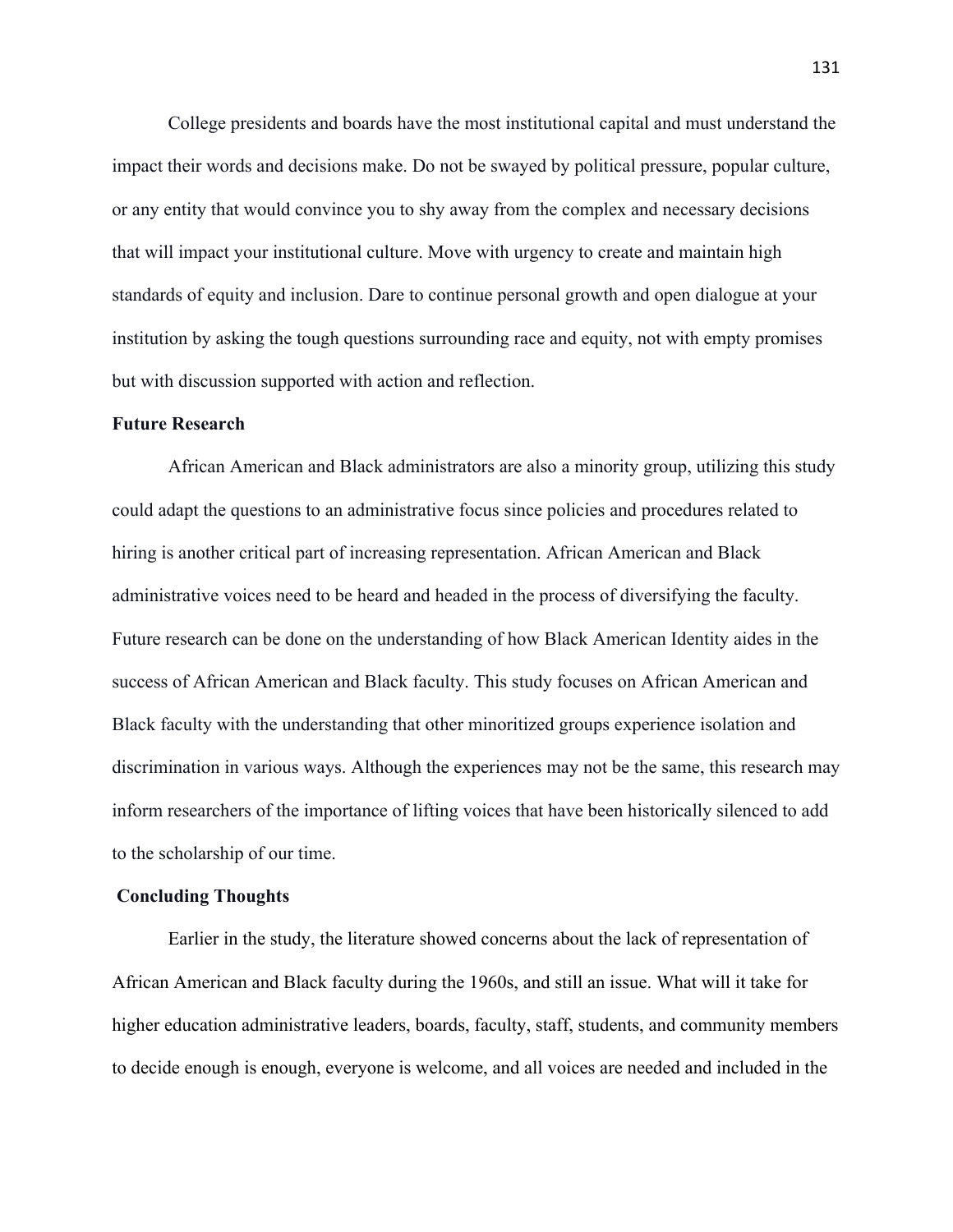educational process? I pray that this work will be a catalyst for institutions to forge ahead with vigor and fortitude in identifying the needs of their tenure-track African American and Black faculty in their quest for tenure.

# **Epilogue**

The study participants endured apathy and strife with a tenacity to keep moving forward despite adversity. They pushed past the internal doubts of racial discord from those that were there to nurture them. The participants found the determination to proceed on from roots grounded in family love at home and often in school systems where they saw their reflection in African American and Black people cheering them to new heights! Tenacity and the strength of survival allowed the participants to shake off the mire of the past where tenure was a failed calling for some African American and Black tenure track faculty. But they cannot progress alone in this life we live. Leaders, educators, and everyone at an institution must decide what struggle is inside them and how much they are willing to grow. White Racial Identity may challenge who you are and what you knew to believe before reading this research but embrace the struggle to become better! Perhaps you are an African American and Black tenure-track faculty. You are challenged by the invisible battle within that is tired of fighting every day for your gifts and talents to be seen; please hold on! I believe better days are coming. Better days are coming because you are there. Better days are coming because of this scholarship and other scholars lifting your voice when you cannot speak. The voices of our African American and Black ancestors who persisted through slavery, Jim Crow, and Montgomery bus boycotts so we could see better days. Hold on to the knowledge that you are strong, intelligent, resilient, and creative beings. Keep the faith that better is coming and better is already here!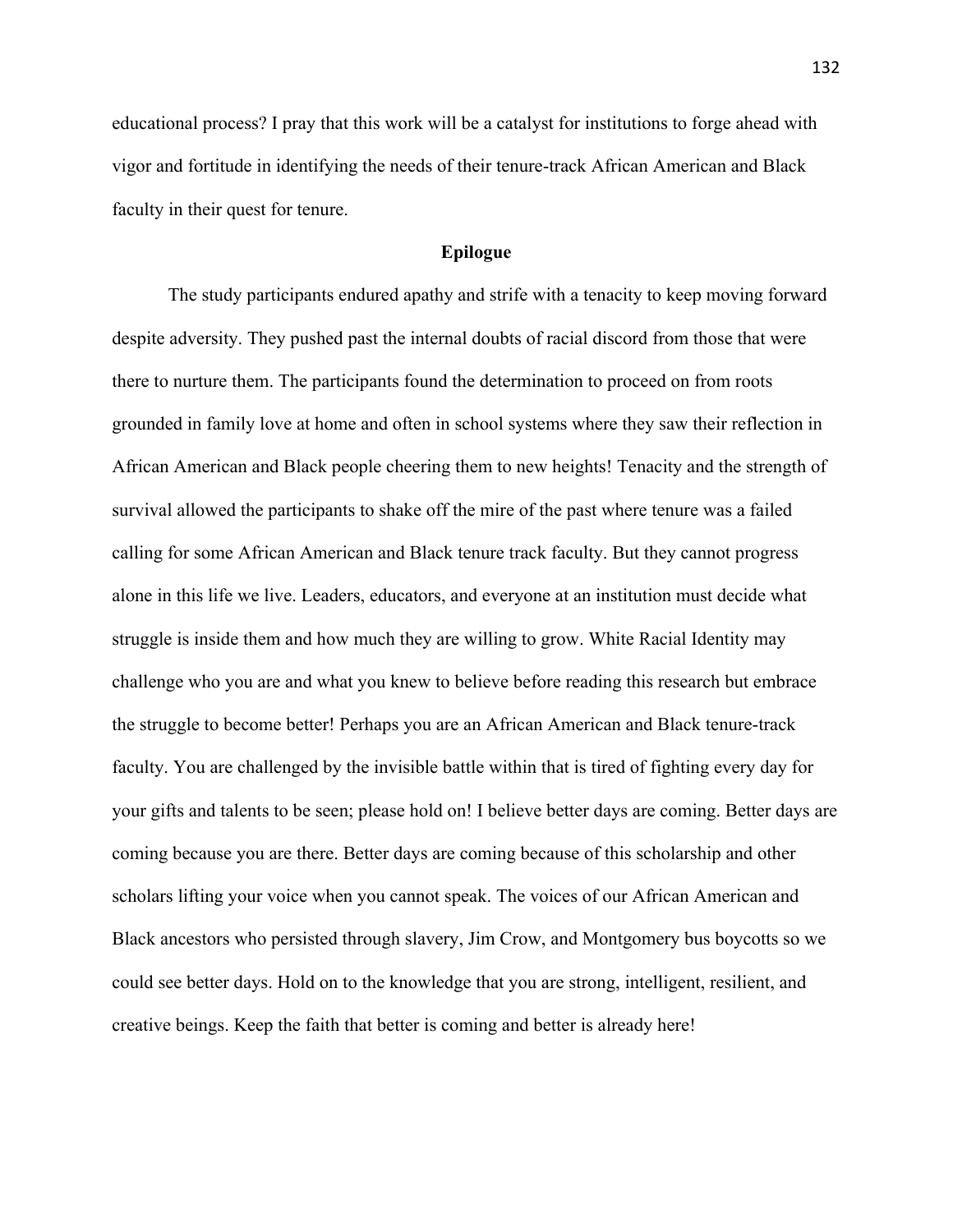The battles that count aren't the ones for gold medals. The struggles within yourself - the invisible, inevitable battles inside all of us - that's where it's at.

—Jesse Owens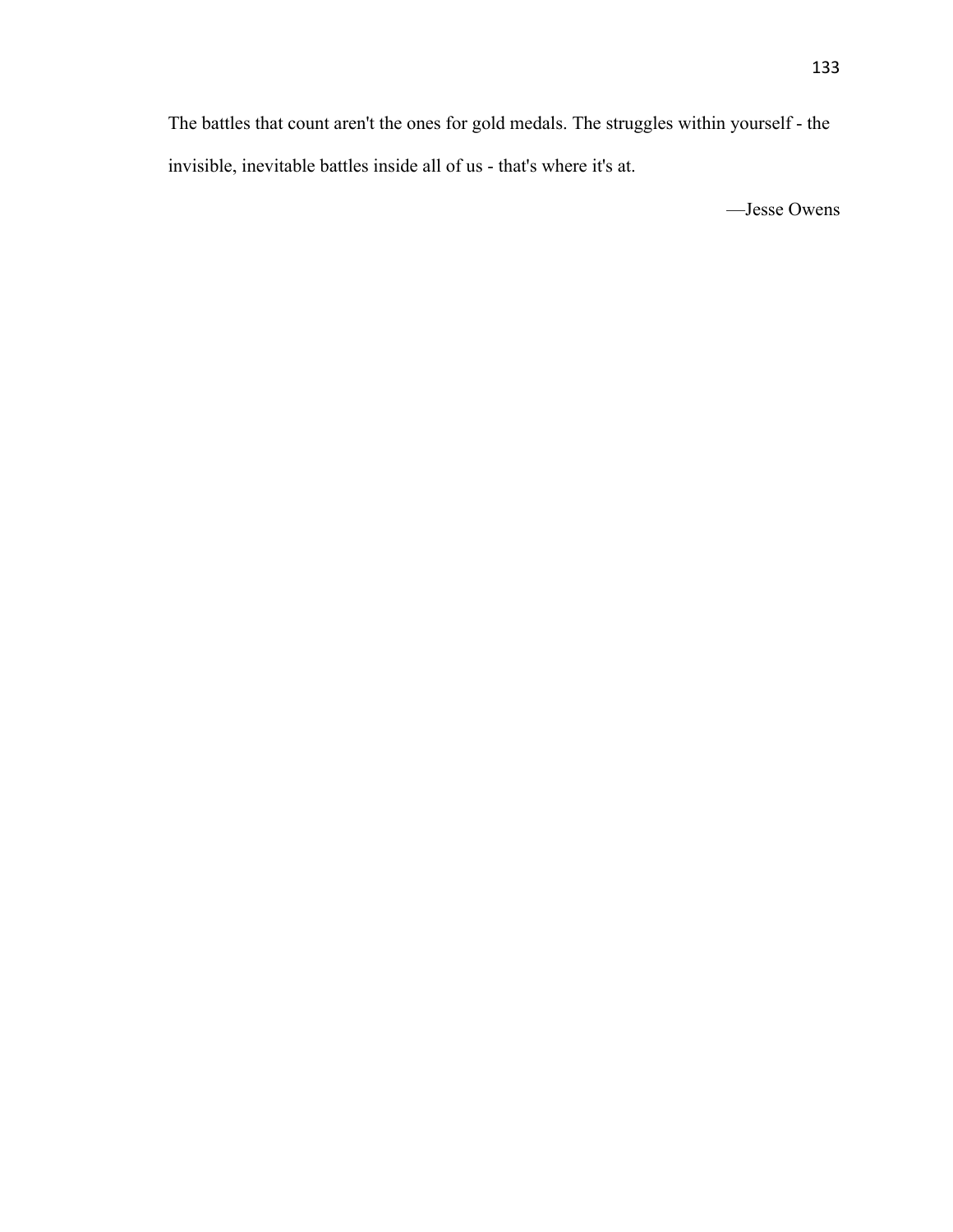#### **References**

- Abdul-Raheem, J. (2016). Faculty diversity and tenure in higher education. *Journal of Cultural Diversity, 23*(2), 53-56.
- Ackerman-Leist, P. (2013). *Rebuilding the foodshed: How to create local, sustainable, and secure food systems.* Chelsea Green Publishing.
- Acuff, J. (2018). Confronting Racial Battle Fatigue and Comforting My Blackness as an Educator. *Multicultural Perspectives, 20*(3), 174-181.
- American Association of Community Colleges (n.d.). *History of community colleges.*  https://www.aacc.nche.edu/research-trends/history-of-community-colleges/
- Arnold, N.W., Crawford, E., & Khalifa, M. (2016). Psychological heuristics and faculty of Color: Racial battle fatigue and tenure/promotion. *Journal of higher education, 87*(6), 890-919.
- Barr, R. A., & Rossett, A. (1994). Community college curriculum change: Its relationship to faculty discipline affiliation. *Community College Review, 3*(22) 13.
- Barton, A. C., & Tan, E. (2020). Beyond Equity as Inclusion: A Framework of "Rightful Presence" for Guiding Justice-Oriented Studies in Teaching and Learning. *Educational Researcher 49*(6), 433-440.
- Baumfield, V., Hall, E, Wall, K. (2013). *Action research in education*. Sage.
- Baxley, P. (2012). Navigating as an African American female scholar: Catalysts and barriers in predominantly white academia. *International Journal of Critical Pedagogy, 4*(1), 47-64.
- Beatty, C., Tevis, T., Acker, L., et al. (2020). Addressing anti-black racism in higher education: Love letters to blackness and recommendations to those who say they love us. *Journal Committed to Social Change on Race and Ethnicity*, *6*(1), 6-27.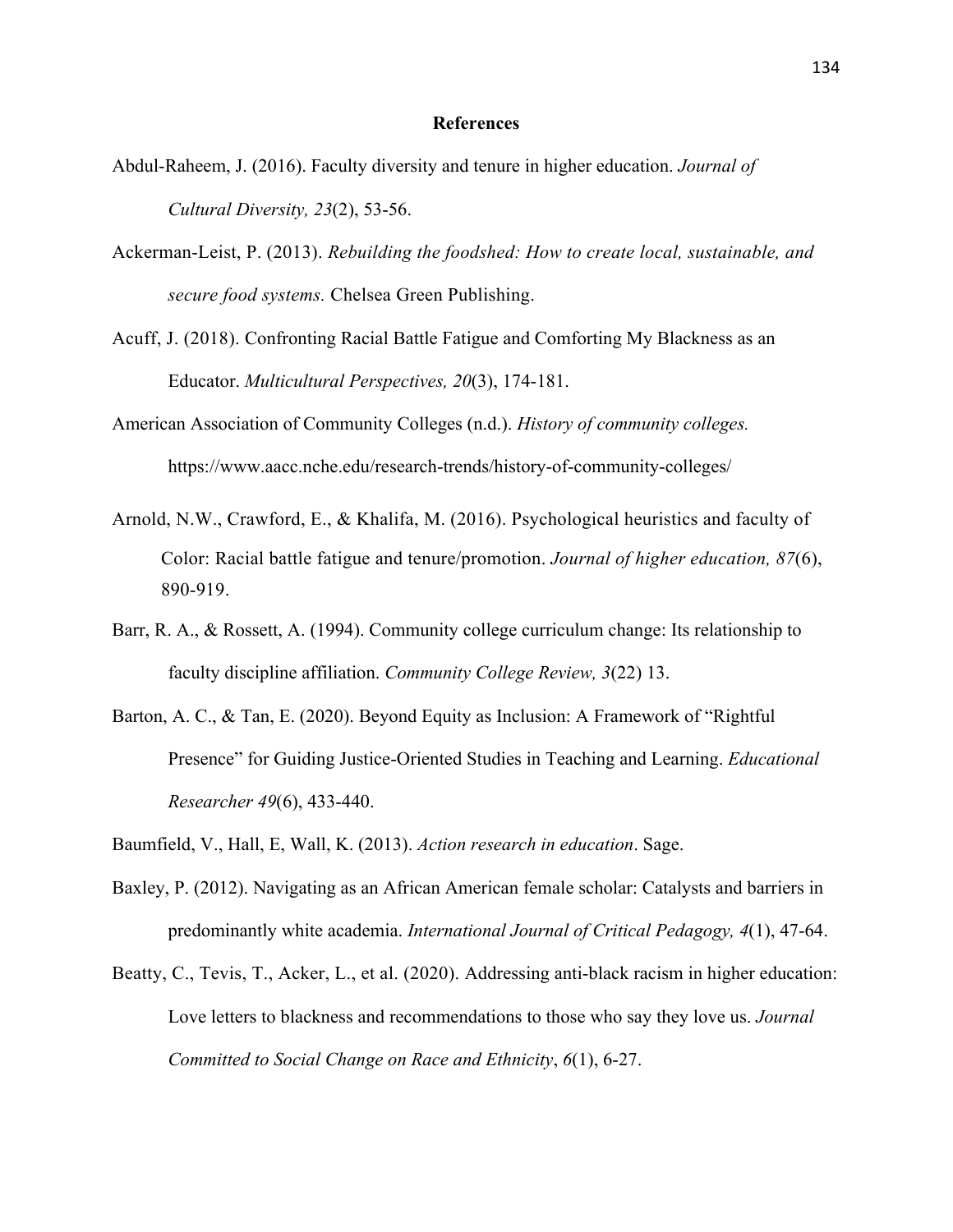Bell, D. (n.d.). The Bridge: Critical theory: Critical race theory. https://cyber.harvard.edu/bridge/CriticalTheory/critical4.htm

- Bell, D. A. (1980). Brown v Board of Education and the interest convergence dilemma. *Harvard Law Review, 93*(3), 518-533.
- Berghel, H. (2021). A collapsing academy, part II: How cancel culture works on the academy. *Computer, 54*(10), 138-144.
- Bochner, A. P., & Riggs, N. A. (2014). Practicing narrative inquiry. In P. Leavy (Ed.), *Oxford library of psychology. The Oxford handbook of qualitative research (pp. 195-222).* Oxford University Press.
- Boston College. (n.d.). *Janet Helms*. https://www.bc.edu/bc-web/schools/lynch-school/facultyresearch/faculty-directory/janet-helms.html
- Braxton, J. M., & Lykens, S. D. (2015). Community college faculty engagement in Boyer's domains of scholarship. *New Directions for Community Colleges, (171)*2015*,* 7-14.
- Bright, K. (2020). Perceptions of African American faculty retention practices in community college [Doctoral dissertation, Walden University, Doctor of Education]. Walden University Scholarworks. https://scholarworks.waldenu.edu/dissertations/7915/
- Byers, V. T., Smith, R. N., Hwang, E., & et al. (2014). Survival strategies: Doctoral students' perceptions of challenges and coping methods. *International Journal of Doctoral Studies, 9*, 109-136.
- Cabrera, N., Franklin, J., & Watson, J. (2017). Whiteness in higher education. *ASHE Higher Education Report, 42*(6), 7-109.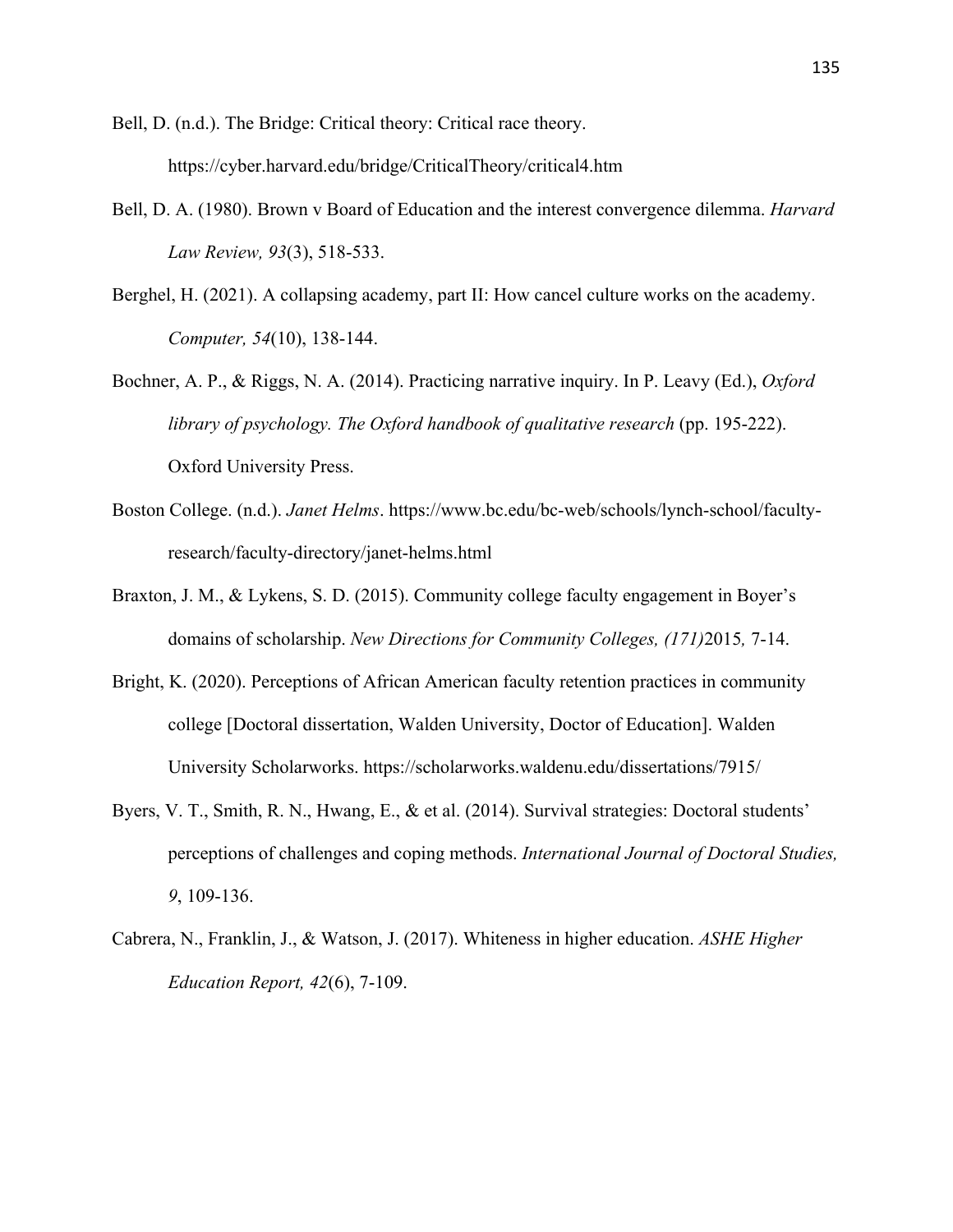- Caine, V., Estefan, A., & Clandinin, J.D. (2013). A return to methodological commitment: Reflections on narrative inquiry. *Scandinavian Journal of Educational Research, 576*(60, 574-586.
- Campbell, S., Carter-Sowell, A., & Battle, J. (2019). Campus climate comparisons in academic pursuits: How race still matters for African American college students. *Group Processes and Intergroup Relations, 22*(3), 390-402.
- Carnegie Classification of Institutions of Higher Education. (2017). [Midwest Monument College]. https://www....
- Carpenter, R. M. (2017). Let's Bridge the Gap! Cross-Cultural Mentoring (Master's thesis). https://digitalcommons.wou.edu/theses/43.
- Carter, R. T. (1995). Pioneers of multicultural counseling: An interview with Janet E. Helms. *Journal of Multicultural Counseling & Development, 23*(2), 73-86.
- Chancellor, R. L. (2019). Racial battle fatigue: The unspoken burden of black women faculty in LIS. *Journal of Education for Library and Information Science, 60*(3), 182-189.
- City University of New York. (n.d.) *William Cross*. https://www.gc.cuny.edu/Page-Elements/Academics-Research-Centers-Initiatives/Doctoral-Programs/Psychology/Faculty-Bios/William-Cross

- Cole, E. R., McGowan, B., & Zerquera, D. (2017). First-year faculty of color: Narratives about entering the academy. *Equity & Excellence in Education, 50(1), 1-12.*
- Coley, R. J. (2000). *The American community college turns 100: A look at its students, programs, and prospects.* https://www.ets.org/Media/Research/pdf/PICCC.pdf.

Clandinin, D. J. (2016). *Engaging in Narrative Inquiry*. Routledge.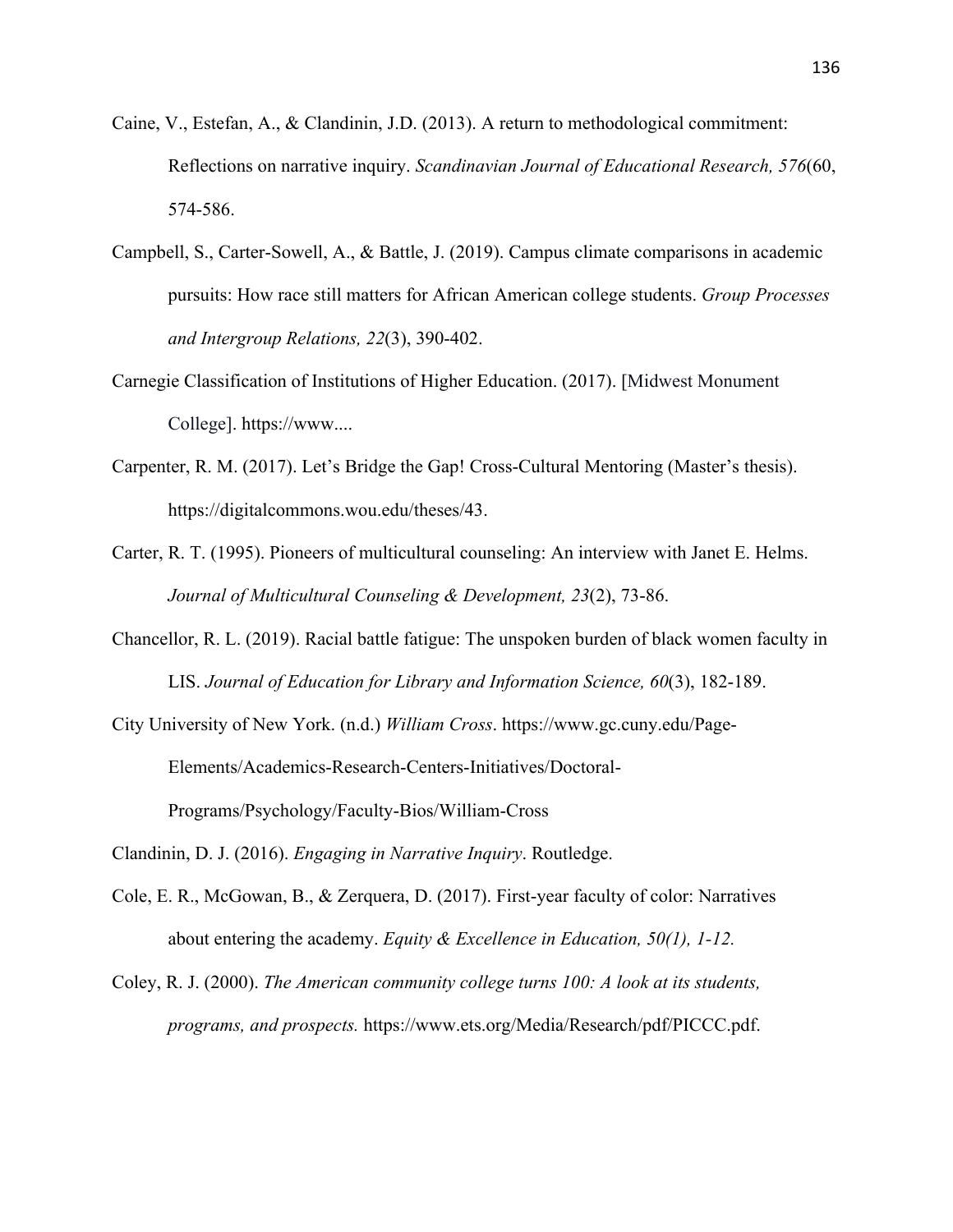Connelly, F. M., & Clandinin, D. J. (2006). Narrative inquiry. In J. L. Green, G. Camilli, & P. Elmore (Eds.), *Handbook of complementary methods in education research* (3<sup>rd</sup> ed., pp 477-487). Lawrence Erlbaum.

- Corbin, N., Smith, W., & Garcia, J. (2018). Trapped between justified anger and being the strong black woman: Black college women coping with racial battle fatigue at historically and predominantly white institutions. *International Journal of Qualitative Studies in Education, 31*(7), 626-643.
- Cradit, N. W. (2017). From "thoughts and prayers" to practice: Narratives of faculty sensemaking during campus-carry policy enactment [Doctoral dissertation, Michigan State University, Doctor of Philosophy]. Michigan State University Digital Repository. https://doi.org/doi:10.25335/M5N99G
- Creswell, J. W. (2014). *Research design: Qualitative, quantitative, and mixed methods approaches.* SAGE Publications.

Creswell, J. W., & Poth, C.N. (2018). *Qualitative inquiry & research design* (4<sup>th</sup> ed.). Sage.

- Croom, N. (2017). Promotion beyond tenure: Unpacking racism and sexism in the experiences of black womyn professors. *Review of Higher Education, 40*(4), 557-583.
- Dancy, T. E. (2015). Black male student leaders in predominantly white universities: Stories of power, preservation, and persistence. *The Western Journal of Black Studies, 39*(1), 30-44.
- Davis, L., & Fry, R. (2019, July 31). College faculty have become more racially and ethnically diverse, but remain far less so than students. https://www.pewresearch.org/facttank/2019/07/31/us-college-faculty-student-diversity/

Delgado, R. (Ed.). (1995). *Critical race theory: The cutting edge*. Temple University Press.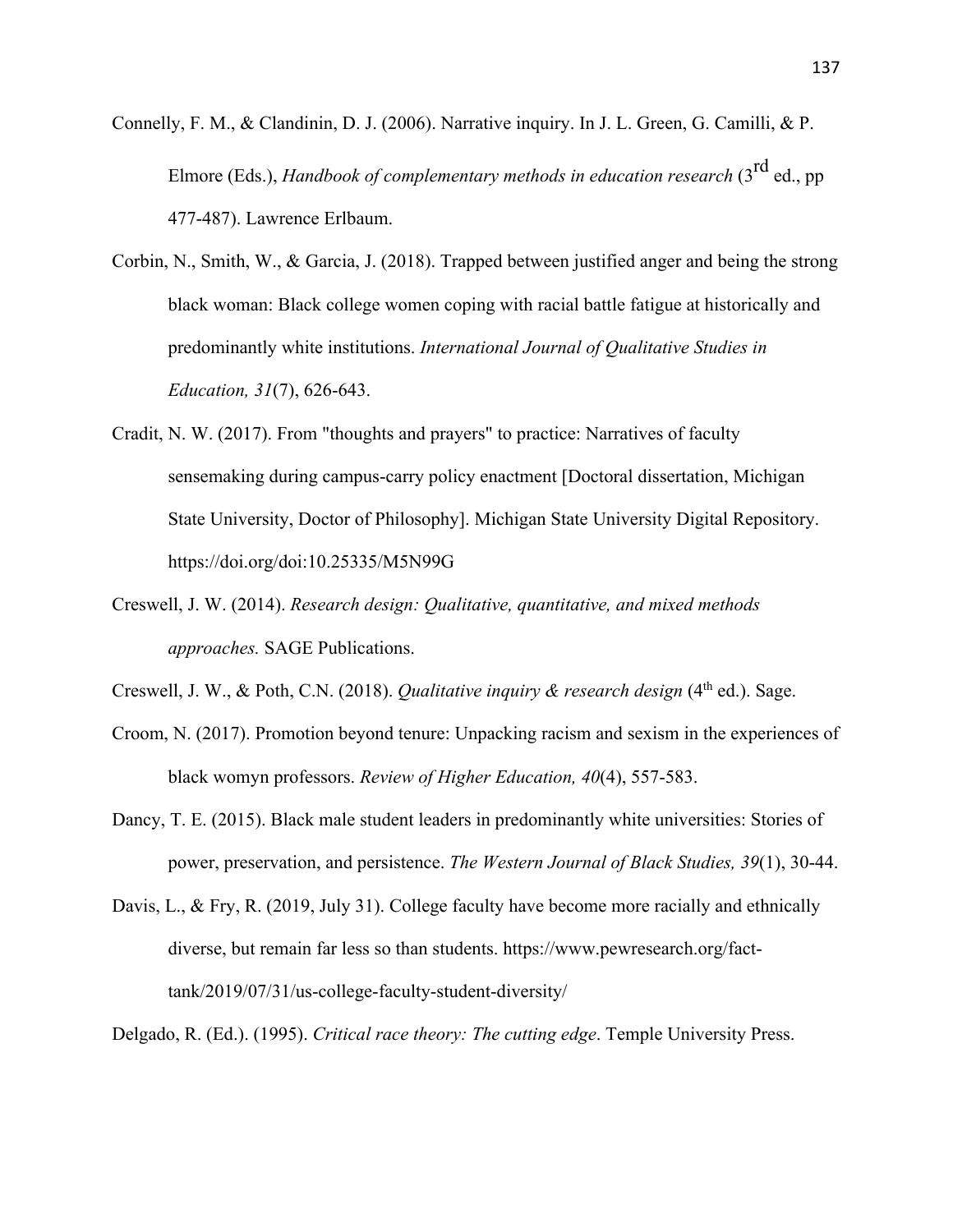Delgado, R., & Stefancic, J. (Eds.). (2001). *Critical race theory: An introduction*. New York, NY: New York University Press.

Diamond, R. M. (2002). *Field guide to academic leadership*. Jossey-Bass.

- DiAngelo, R. (2011). White fragility. *International Journal of Critical Pedagogy, 3*(3), 54-70.
- DiAngelo, R. (2018). *White fragility why its so hard for white people to talk about racism*. Beacon Press.
- Diggs, G. A., Garrison-Wade, D., Estrada, D. & et al. (2009). Smiling faces and colored spaces: The experiences of faculty of color pursing tenure in the academy. *Urban Review, 41*(4), 312-333.
- Eagan Jr., M. K., & Garvey, J. C. (2015). Stressing out: Connecting race, gender, and stress with faculty productivity. *The Journal of Higher Education, 86*(6), 923-951.
- Eaton, A. A., Saunders, J., Jacobson, R. & et al. (2019). How gender and race stereotypes impact the advancement of scholars in STEM: Professors' biased evaluations of physics and biology post-doctoral candidates. *Sex Roles, 82,* 127-141.
- Eckel, P. D., & King, J. E., (2006). An overview of higher education in the United States: Diversity, access, and the role of the marketplace. In J. Forest and P. Altbach (Eds.), *The International Handbook of Higher Education* (pp. iii-20). Springer.
- Egziabher, T. B., & Edwards, S. (2013). A narrative inquiry of black leader self-determination for urban food justice: A critical race theory perspective. *Africa's potential for the ecological intensification of agriculture.*

Erikson, E. H. (1980). *Identity and the life cycle*. W. W. Norton & Company, Inc.

https://vtechworks.lib.vt.edu/bitstream/handle/10919/91441/Bass\_RT\_D\_2019.pdf?seque nce=1&isAllowed=y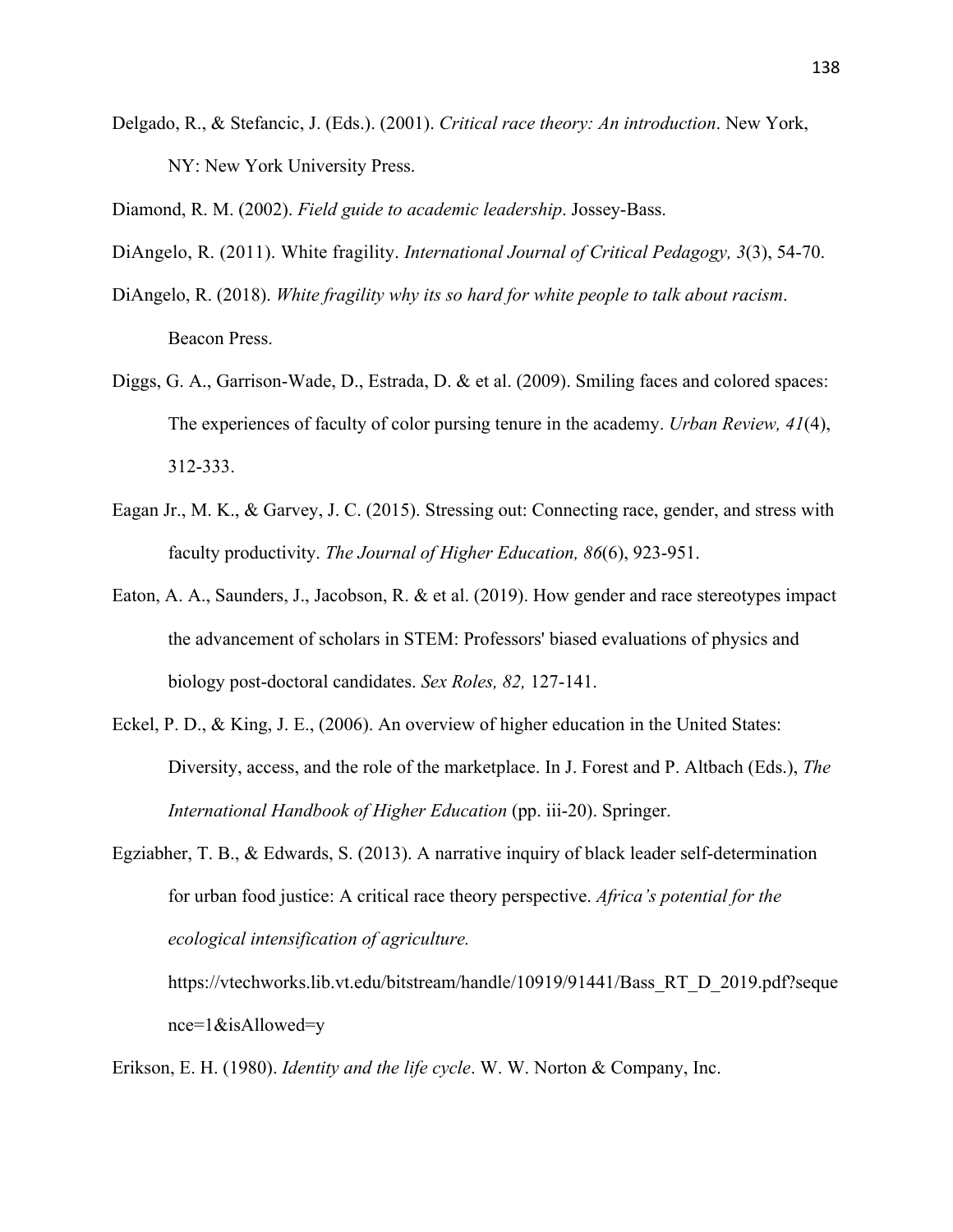*Eshun v. Welsh*, No 3:15-1034 (U.S. District, M.D. 2019).

- Felder, P. P., & Baker, M. J. (2013). Extending bell's concept of interest convergence: A framework for understanding the African American doctoral student experience. *International Journal of Doctoral Studies, 8,* 1-20*.*
- Felder, P. P., Stevenson, H. & Gasman, M. (2014). Understanding race in doctoral student socialization. *International Journal of Doctoral Studies, 9,* 21-42.
- Ferguson, D. (2013). The underrepresentation of African American women faculty: A phenomenological study exploring the experiences of McKnight doctoral fellow alumna serving in the professoriate [Doctoral dissertation, University of South Florida, Doctor of Philosophy]. University of South Florida Scholar.

Commons. https://scholarcommons.usf.edu/cgi/viewcontent.cgi?referer=https://www.goo gle.com/&httpsredir=1&article=5680&context=etd

- Fitz-Enz, J. (2009). *The ROI of human capital*. Amacom.
- Frazier, K. (2011). Academic bullying: A barrier to tenure and promotion for African-American faculty. *Florida Journal of Educational Administration & Policy, 5*(1), 1-13.
- Freeman, A. (1978). Legitimizing racial discrimination through antidiscrimination law: A critical review of supreme court doctrine. *Minnesota Law Review, 804*, 1049-1119.

Freud, S. (1965). *Three essays on the theory of sexuality*. Avon Library.

Gassam, J. (2019). Why chief diversity officers often fail. *Forbes.* https://www.forbes.com/sites/janicegassam/2019/04/27/why-chief-diversity-officersoften-fail/#904fd3a11b6c

Gibson, A. (2019). Civility and structural precarity for faculty of color in LIS. *Journal of Education for Library and Information Science, 60*(3), 215-222.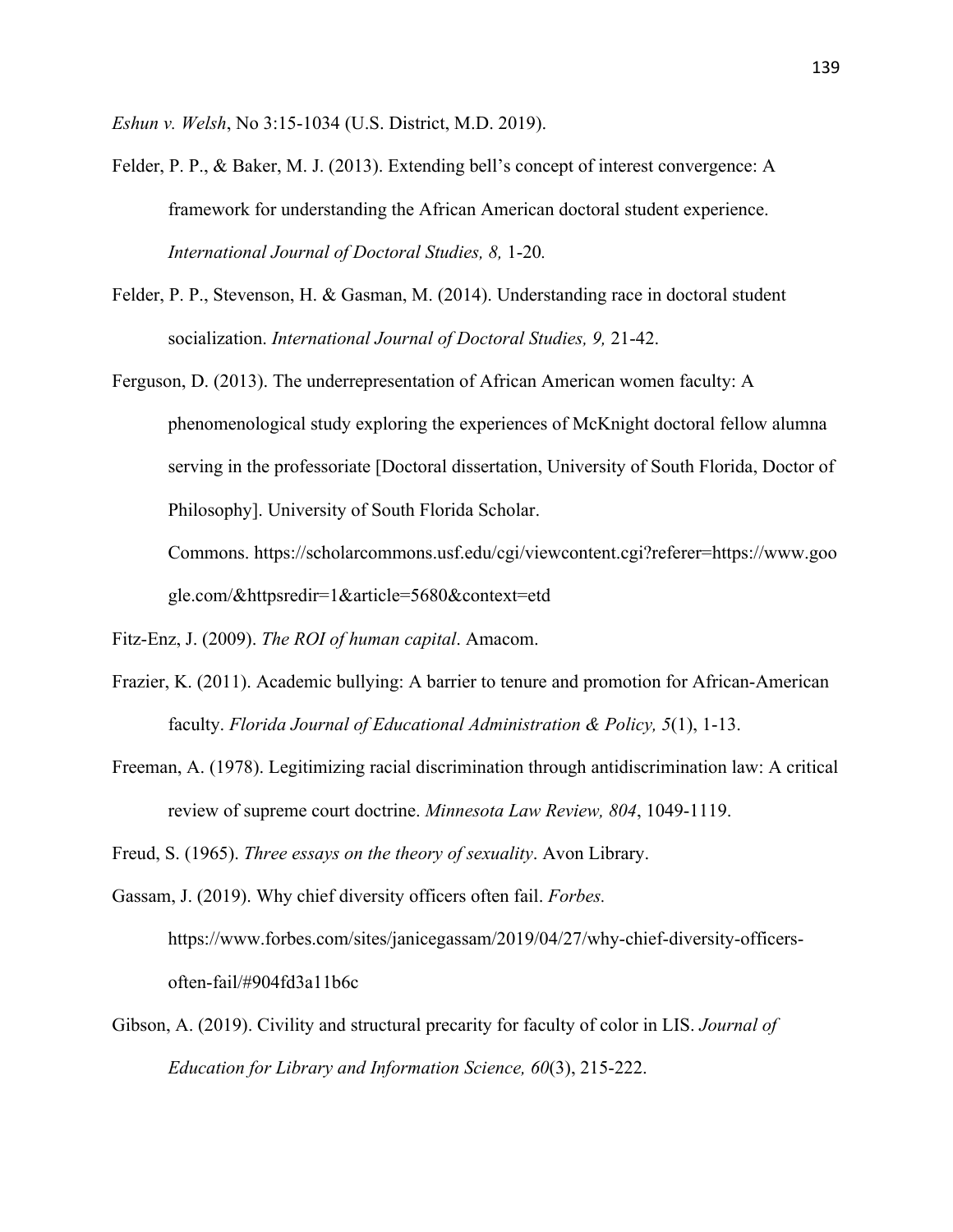Gillborn, D. (2015). Intersectionality, Critical Race Theory, and the Primacy of Racism: Race, Class, Gender, and Disability in Education. *Qualitative Inquiry, 21*(3), 277-287.

Glesne, C. (2010). *Becoming qualitative researchers: An introduction.* (4th ed.). Longman.

- Golden, A. A., Bogan, Y., Brown, L. & et al. (2017). Faculty mentoring: Applying ecological theory to practice at historically black colleges or universities. *Journal of Human Behavior in the Social Environment, 27*(5), 487-497.
- Green, D. (1994). What is quality in higher education? *Society for Research in Higher Education and Open University Press*. https://eric.ed.gov/?id=ED415723.
- Grier, N. (2016). Teacher tenure has a long history and, hopefully, a future. *The Journal of Higher Education, 4*(9), 483.
- Griffin, K. A., Bennett, J. & Harris, J. (2013). Marginalizing merit?: Gender differences in black faculty D/discourses on tenure, advancement, and professional success. *Review of Higher Education, 36(*4), 489-512.
- Griffin, R. A. (2017). Black female faculty, resilient grit, and determined grace or "Just because everything is different doesn't mean anything has changed." *The Journal of Negro Education, 85*(3), 365-379.
- Hagedorn, L. S. (2015). A national initiative of teaching, researching, and dreaming: Community college faculty research in "Achieving the Dream" colleges. *New Directions for Community Colleges (171)*2015, 49-62.
- Hannah-Jones, N. (2021). *The 1619 Project*. One World.
- Hannon, M., Nadrich, T., Ferguson, A., & et al. (2019). Contributing factors to earning tenure among black male counselor educators. *Counselor Education and Supervision, 58*(2), 82- 97.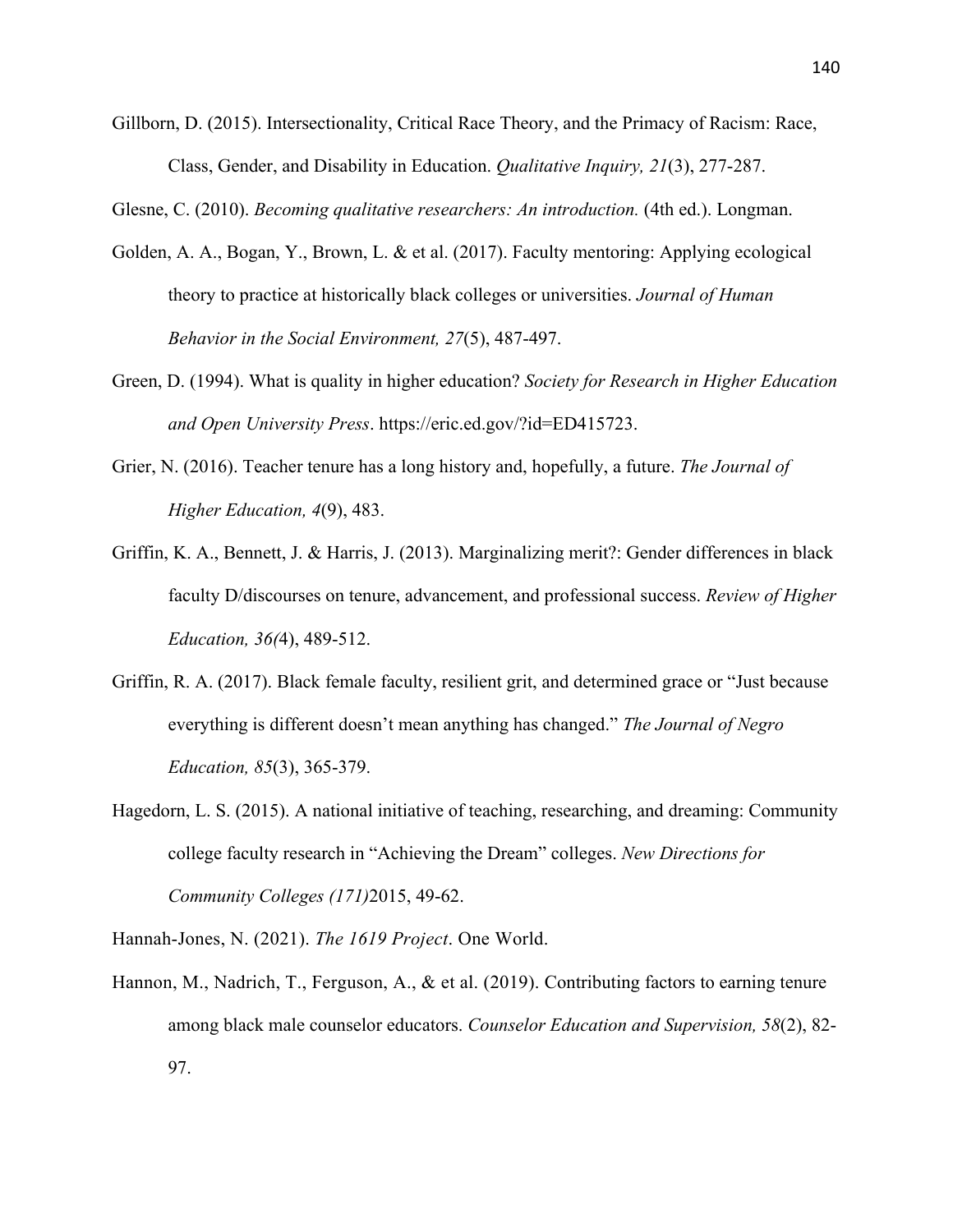- Harper, S. R., & Davis III, C. H. F. (2016). Eight actions to reduce racism in college classrooms. *Academe*, *102*(6). https://www.aaup.org/article/eight-actions-reduce-racism-collegeclassrooms#.X4-uOVNKi3I
- Heilig, J. V., Flores, I., Eileen, A. & et al. (2019). Considering the ethnoracial and gender diversity of faculty in United States college and university intellectual communities. *STCLH Hispanic Journal of Law and Policy,* 1-31.
- Helms, J. E. (Ed.). (1993). *Black and white racial identity: Theory, research and practice*. Praeger.
- Helms, J. E. (2020). *A race is a nice thing to have*. Cognella, Inc.

Higher Learning Commission. (n.d.). *Policy title: Criteria for accreditation.* https://www.hlcommission.org/Policies/criteria-and-corecomponents.html?highlight=WyJtaXNzaW9uIiwic3RhdGVtZW50cyIsIm1pc3Npb24gc3 RhdGVtZW50cyJd

Hirai, J. (2020). "I was like floating": undocumented community college students' well-being narratives during Trump's presidency [Doctoral dissertation, Frostburg State University, Doctor of Education]. ProQuest LLC. https://www.proquest.com/openview/0515d8148bcbe083283c28d4bd2bff5f/1?pqorigsite=gscholar&cbl=18750&diss=y

- Holmes, S. L., Land, L., & Hinton-Hudson, V. (2007). Race still matters: Considerations for mentoring black women in academe from exclusion to inclusion: An overview of black women in Academe. *The Negro Educational Review, 58*(1-2), 105-129.
- Hubbard, E. E. (2006). Measuring the effectiveness of your diversity communications: Strategies, tips and tools. *Diversity Factor, 14*(2), 17.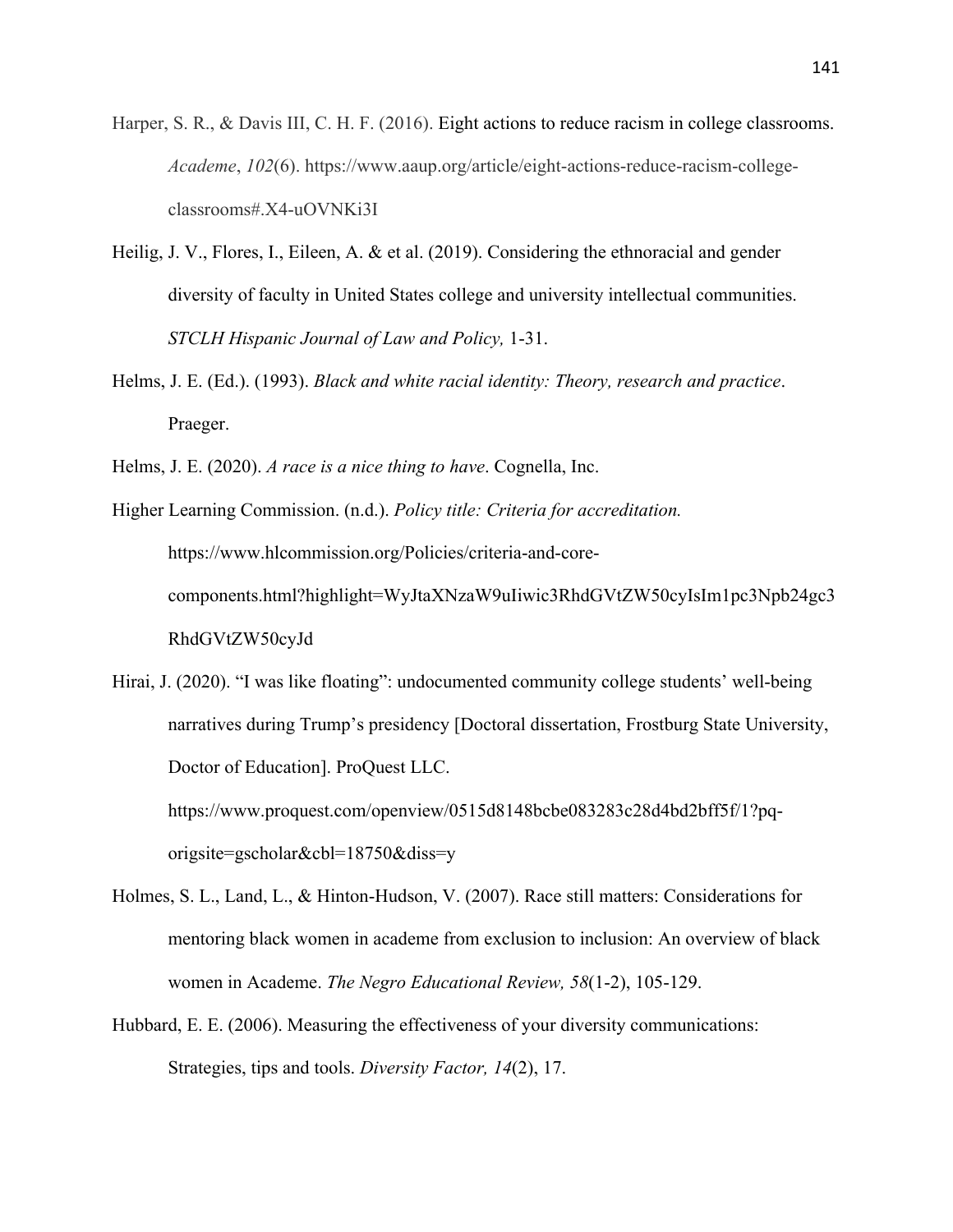- Integrated Postsecondary Education Data System. (n.d.-a). [*Midwest Monument College]*. https://www....
- Integrated Postsecondary Education Data System. (n.d.-b). [*Jamison Community College]*. https://www...
- Integrated Postsecondary Education Data System. (n.d.-c) [*Einstein Community College]*. https://www...
- Integrated Postsecondary Education Data System. (n.d.-d). [*Turner Community College]*. https://www...
- Ishiwata, E., & Muñoz, S. M. (2018). "They tried to bury us": Scholar advocacy in the wake of the DACA rescission. *New Political Science*, *40*(3), 558-580.
- Jain, A. (2014). Critical Race Theory: An analysis. *International Journal of Research and Analysis, 2*(1), 52-71.
- Joliet Junior College (n.d.). *History*. https://www.jjc.edu/about-jjc/history
- Jones, D. L. (2003). Another legacy to overcome: Achieving a diverse administrative body. *Black Issues in Higher Education, 20*(20), 129.
- Kelly, B. T., & Winkle-Wagner, R. (2017). Finding a voice in predominantly white institutions: A longitudinal study of black women faculty members' journeys toward tenure. *Teachers College Record, 119(6), 1-36.*
- Kezar, A., & Eckel, P. D. (2002). The effect of institutional culture on change strategies in higher education. *Journal of Higher Education, 73*(4), 435-460.
- Kim, J. (2016). *Understanding narrative inquiry*. Sage Publications.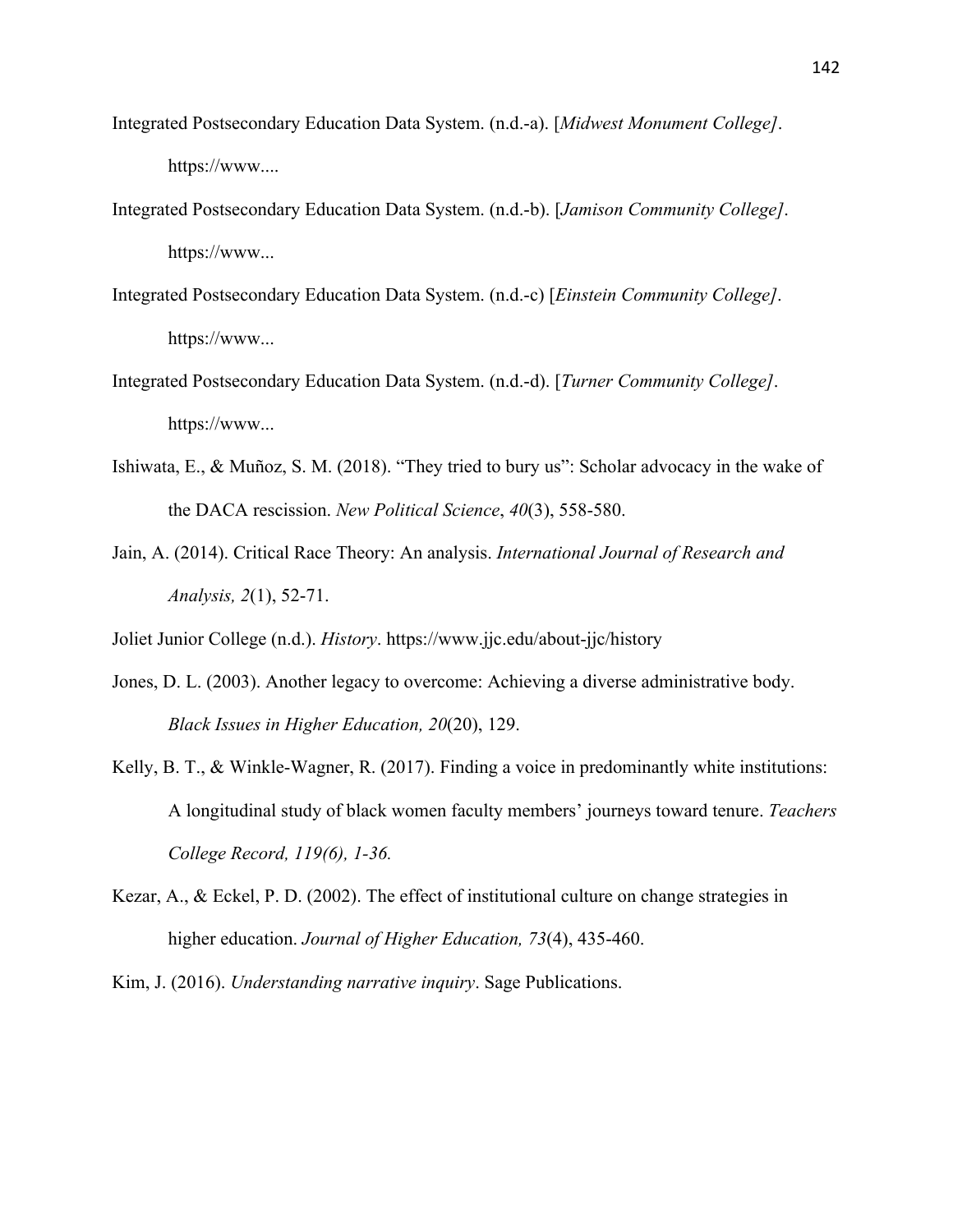- Kok, S. K., & McDonald, C. (2017). Underpinning excellence in higher education an investigation into the leadership, governance and management behaviors of highperforming academic departments. *Studies in Higher Education, 42*(2), 210-231.
- Labaree, D. (2007). *Understanding the Rise of American Higher Education: How Complexity Breeds Autonomy*.

http://web.stanford.edu/~dlabaree/publications/Understanding the Rise of American H igher\_Education.pdf

- Ladson-Billings, G. (1998). Just what is critical race theory and what's it doing in a nice field like education? *International Journal of Qualitative Studies in Education, 11*(1), 7-24. doi:10.1080/095183998236863
- Leavy, P. (2017). *Research design: Quantitative, qualitative, mixed methods, arts-based, and community-based participatory research approaches.* The Guilford Press.
- Li, D. & Koedel, C. (2017). Representation and salary gaps by race-ethnicity and gender at selective public institutions. *Educational Researcher, 46*(7), 343-354.
- Livingston, R. (2020). How to promote racial equity in the workplace: A five step plan. *Harvard Business Review*, September-October.
- Luedke, C. (2017). Person first, student second: Staff and administrators of color supporting students of color authentically in higher education. *Journal of College Student Development, 58*(1), 37-52.
- Luedke, C., McCoy, D., Winkle-Wagner, R., & et al. (2019). Students perspectives on holistic mentoring practices in STEM fields. *JCSCORE, 5*(1), 33-59.
- Mack, L. (2010). The philosophical underpinnings of educational research. *Polyglossia*, 19, 1-11.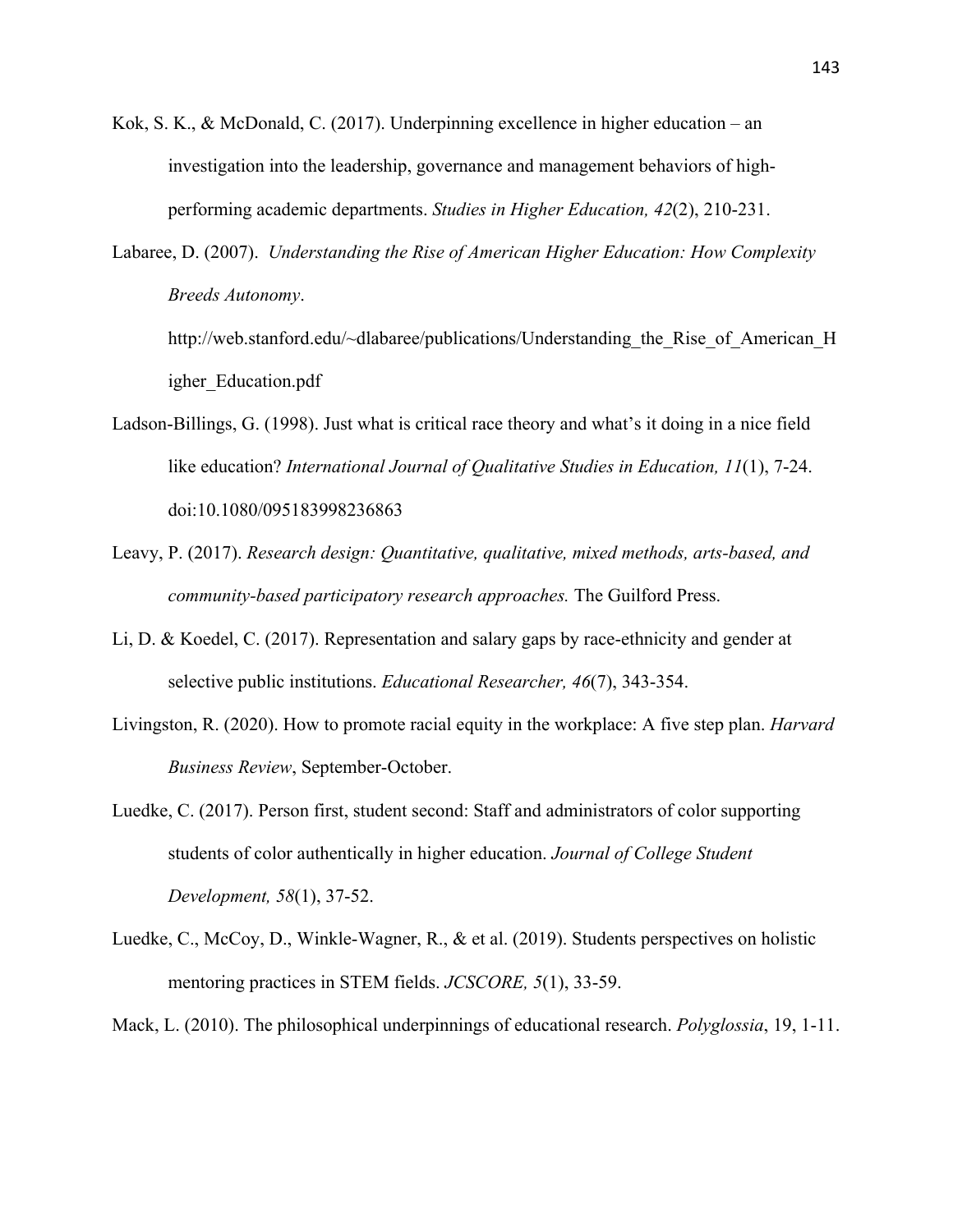- Madyun, N., & McGee, E. O. (2013). On the importance of African-American faculty in higher education: Implications and recommendations. *Educational Foundations, 27*(Summer-Fall), 65-84.
- Mahmood, K. (2015). Social capital: From concept to theory. *Pakistan Journal of Science, 67*(1), 114-119.

Maxwell, J. A. (2013). *Qualitative research design: An interactive approach*. Sage.

- May, A. & Tenzek, K. (2018). Bullying in the academy: Understanding the student bully and the targeted 'stupid, fat, mother fucker' professor. *Teaching in Higher Education, 23*(3), 275- 290.
- McClain, K. & Perry, A. (2017). Where did they go: Retention rates for students of color at predominately white institutions. *College Student Affairs Leadership, 4*(1), 1-9.
- McGuire, P. (2019, July 26). How higher education can atone for its long history of racism. *The Chronicle of Higher Education.*

https://www.chronicle.com/article/How-Higher-Education-Can-Atone/246784

Mertens, D. M. (2015). *Research and evaluation in education and psychology: integrating diversity with quantitative, qualitative, and mixed methods*. Sage Publications.

Meyers, D., & Walker, E. M. (2013). [*Midwest Monument College].* Exploding Stove Media.

[Midwest Monument College]. (n.d.-e). *Accreditation: The AQIP pathway*. https://www....

[Midwest Monument College]. (2020). *Board of trustees committee of the whole*. https://www....

[Midwest Monument College]. (n.d.-f). *Global diversity and inclusion.* https://www... [Midwest Monument College] (n.d.-a). Leah Meyer Austin award winner. https://www... [Midwest Monument College]. (n.d.-d). *Pathways*. https://www...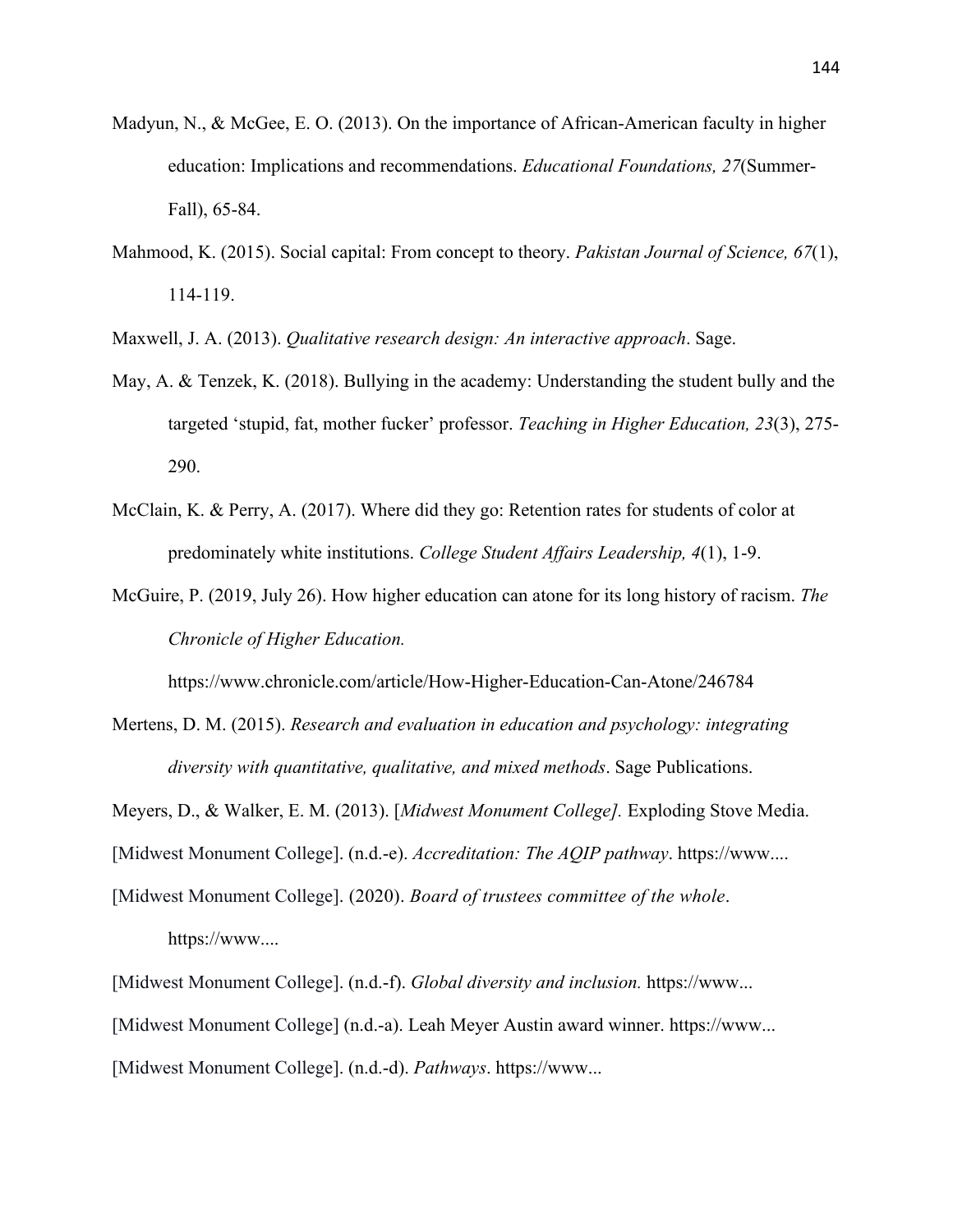[Midwest Monument College]. (n.d.-g) *Shared governance model*. https://www....

[Midwest Monument College]. (n.d.-b). *Strategic plan*. https://www....

[Midwest Monument College]. (n.d.-c). *Vision, mission, and values*. https://www....

- Miles, C. (2021, March 5). Are social justice and tenure compatible?: As Harvard's denial of tenure consideration for Cornel West shows, universities embrace activist rhetoric, but not activists. *Chronicle of Higher Education, 67*(13),1.
- Milner, H. (2008). Critical race theory and interest convergence as analytic tools in teacher education policies and practices. *Journal of Teacher Education,59*(4), 332-346.
- Nasheeda, A., Abdullah, H., Krauss, S. & et al. (2019). Transforming Transcripts Into Stories: A Multimethod Approach to Narrative Analysis. *International Journal of Qualitative Methods*, *18.*
- National Center for Education Statistics. (n.d.-a) [*Midwest Monument College]*. https://nces.ed.gov/collegenavigator/?id=202222#enrolmt.
- National Center for Education Statistics. (n.d.-b). *Race/ethnicity of college faculty.* https://nces.ed.gov/fastfacts/display.asp?id=61
- Neville, H. & Cross, W. (2017). Racial awakening: Epiphanies and encounters in Black racial identity. *Cultural Diversity and Ethnic Minority Psychology, 23*(1), 102-108.
- Olson, K. (1973). The G.I. Bill and higher education: Success and surprise. *American Quarterly*, 596-610.
- Owens, C. (2010). Black racial identity development. In: Clauss-Ehlers C.S. (Eds.) *Encyclopedia of Cross-Cultural School Psychology*. Springer.
- Pangle, L. (2013). Reclaiming the core: Liberal education in the twenty-first century. *Perspectives on Political Science, 42*(4), 207-211.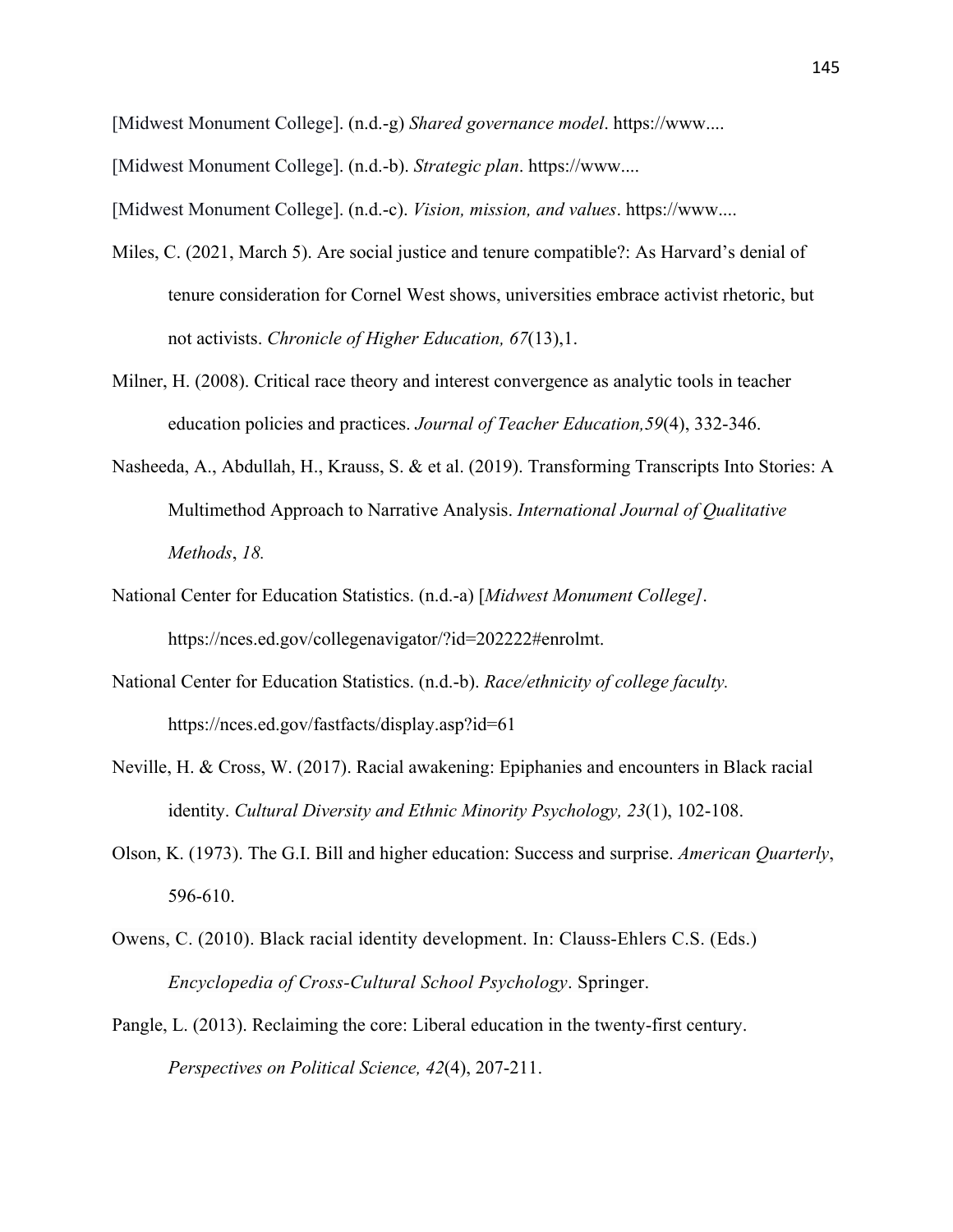- Parker, T., & Neville, K. (2019). The influence of racial identity on white students' perceptions of African American faculty. *Review of Higher Education, 42*(3), 879-901.
- Parker, V. E. (2017). How I Got Over: A Study of the Tenure Experiences of Black Female Professors at Predominantly White Institutions [Doctoral dissertation, Louisiana State University, Doctor of Philosophy]. LSU Digital

Commons. https://digitalcommons.lsu.edu/gradschool\_dissertations/4381

- Patton, L. (2016). Disrupting postsecondary prose: Toward a critical race theory of higher education. *Urban Education, 51*(3), 315-342.
- Patton, L., & Harper, S. (2003). Mentoring relationships among African American women in graduate and professional schools. *New Directions for Student Services, 2003*(104), 67- 78.
- Patton, L. D., Renn, K. A., Guido, F. M. & et al. (2016). *Student development in college: Theory, research, and practice* (3rd ed.). Jossey-Bass.
- Pérez Huber, L. (Fall, 2016). Make America great again!: Donald Trump, racist nativism and the virulent adherence to white supremacy amid U.S. demographic change. *Charleston Law Review, 10,* 215.
- Pizarro, M., & Kohli, R. (2018). "I stopped sleeping": Teachers of color and the impact of Racial Battle Fatigue. *Urban Education, 55*(7), 967-991.
- Quaye, S. J., & Harper, S. R. (2007). Faculty accountability for culturally inclusive pedagogy and curricula. *Liberal Education, 93*(3), 32-39.
- Quillian, L. (2017). Meta-analysis of field experiments shows no change in racial discrimination hiring over time. *Proceedings of the National Academy of Sciences of the United States of America, 114*(41), 10870-10875.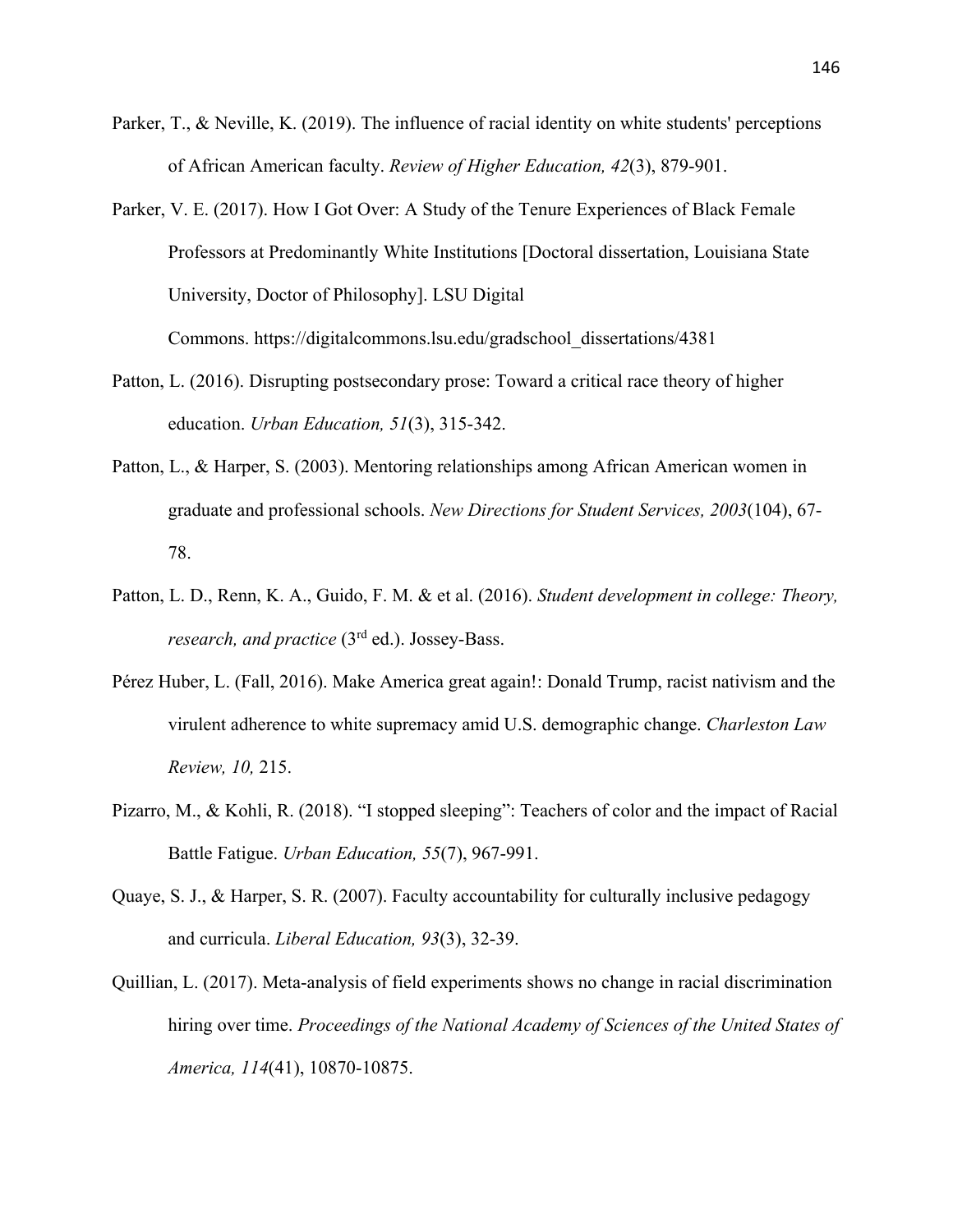Ramos, C. (2017, August 4). *Leveraging human capital* [Video. YouTube. http://youtu.be/StODxWpwDRw

Rankin, P. (2017). *Underlying assumptions and organizational change*. https://www.cityu.edu/blog/underlying-assumptions-and-organizational-change/

Robinson, M. (n.d.). Racial Identity Development.

https://studentdevelopmenttheory.wordpress.com/racial-identity-development/

- Rodriguez, R. (2000). *Complexion*. In Adams, M., Blumenfeld, W., Castaneda, R., Hackman, H.W., Peters, M.L., & Zuniga, X. (Eds.), *Readings for diversity and social justice*. (pp.114-117). Routledge.
- Rosette, A. S., Koval, C. Z., Ma, A. & et al. (2016). Race matters for women leaders: Intersectional effects on agentic deficiencies and penalties. *Leadership Quarterly, 27*(3), 429-445.
- Rowe, W., Bennett, S. K., & Atkinson, D. R. (1994). White racial identity models: A critique and alternative proposal. *The Counseling Psychologist, 22*(1), 129–146.
- Rymes, B. (2009). Analyzing narrative resources. In *Classroom discourse analysis: A tool for critical reflection* (pp. 163-187). Hampton Press.
- Saldaña, J. (2013). *The coding manual for qualitative researchers*. Sage.
- Schindler, L., Puls-Elvidge, S., Welzant, H., & et al. (2015). Definitions of quality in higher education: A synthesis of the literature. *Higher Learning Research Communications 5*(3), 3-13.
- Smith, W. (2004). Black faculty coping with Racial Battle Fatigue: The campus racial climate in a post-civil rights era. In D. Cleveland (Ed.), *A Long Way to Go: Conversations about*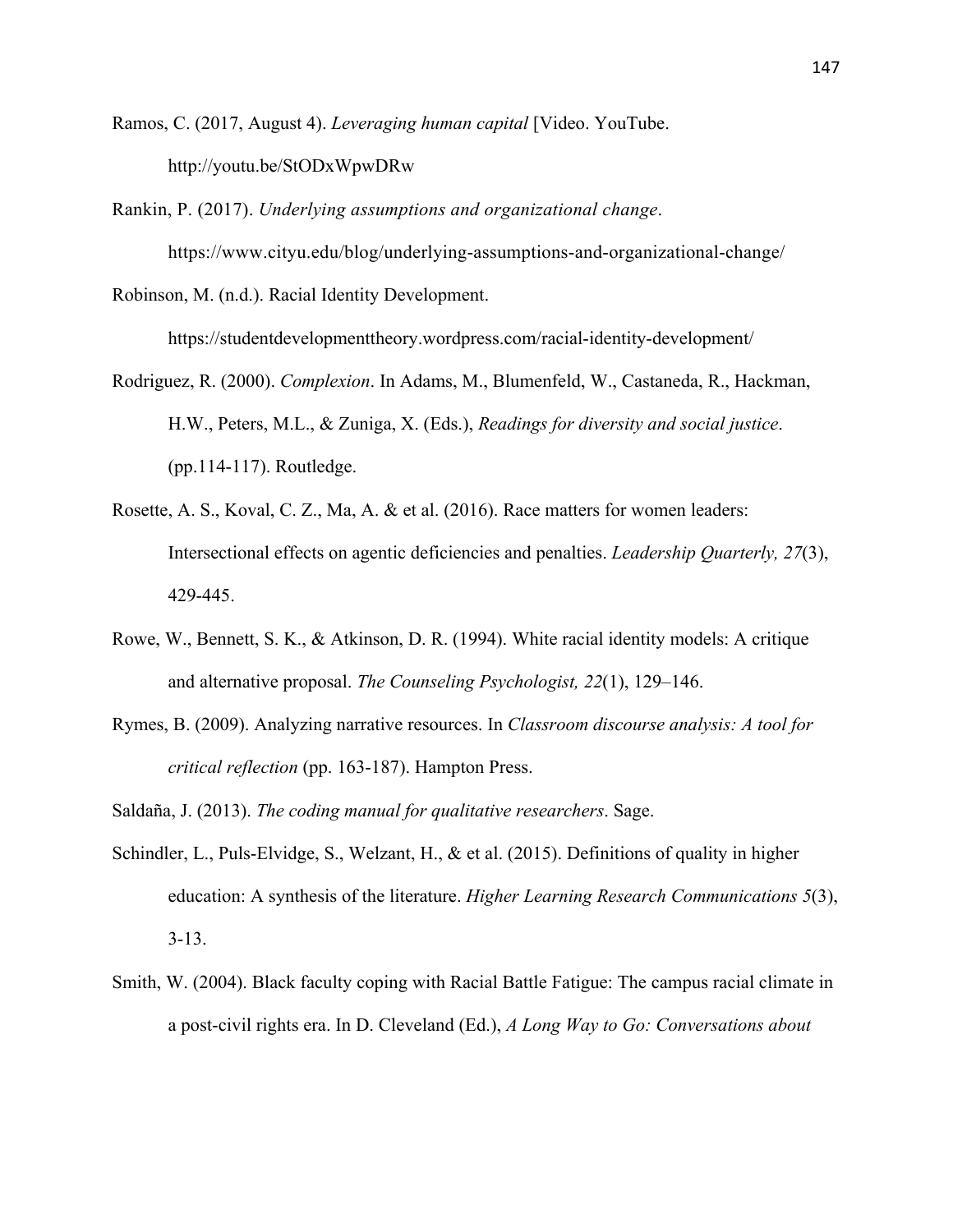*Race by African America Faculty and Graduate Students* (171-190). Peter Lang Publishing.

- Smith, W. A., Mustaffa, J. B., Jones, C. M., & et al. (2016). 'You make me want to holler and throw up both my hands!': Campus culture, black misandric microaggressions, and racial battle fatigue. *International Journal of Qualitative Studies in Education, 29*(9), 1189- 1209.
- Snyder-Yuly, J., Pattom, T., & Gomez, S. (2021). Welcome to Academia, Expect Cyberbullying: Contrapower and Incivility in Higher Education. In L. Ramos Salazar (Ed.), *Handbook of Research on Cyberbullying and Online Harassment in the Workplace* (pp. 242-265). IGI Global.
- Solis, O. & Ferguson, R. (2015). The relationship of student loan and credit card debt on financial satisfaction. *College Student Journal, 51*(3), 329-336.
- Sorcinelli, M. D. (2007). Faculty development: The challenge going forward. *Association of American Colleges & Universities, 9*(4).

[State] Higher Ed. (2019). *Public trustees*. https://www...

- Stevenson, T (2012). Racial battle fatigue, role strain, and African-American faculty at public community colleges [Doctoral dissertation, Eastern Michigan University, Doctor of Education]. Eastern Michigan University Digital Commons. http://commons.emich.edu/theses/426
- Sue, D. W., & Sue, D. (2016). *Counseling the culturally diverse: Theory and practice*.John Wiley & Sons, Inc.
- Suskie, L. (2014). *Five dimensions of quality: A common sense guide to accreditation and accountability*. Jossey-Bass/Wiley.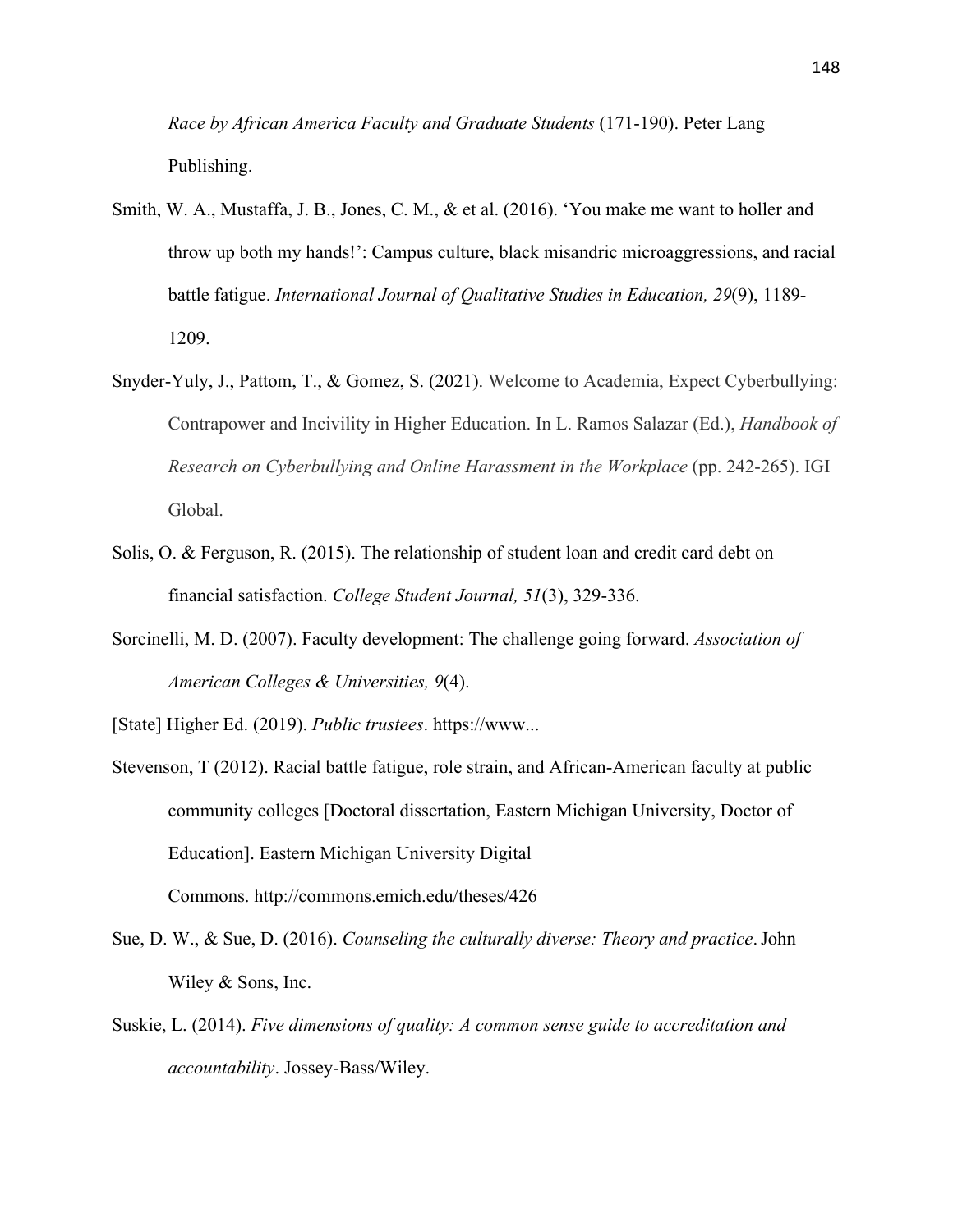- Syed, M., & Fish, J. (2018). Revisiting Erik Erikson's legacy on culture, race, and ethnicity. *Identity, 18*(4), 274-283.
- Tate, W. (1997). Critical Race Theory and Education: History, Theory, and Implications. *Review of Research in Education, 22*, 195-247.
- Thompson, C. E. & Carter, R. T. (Eds.). (2012). *Racial identity theory: Applications to individual, group, and organizational interventions*. Routledge.
- Toma, J., Dubrow, G., & Hartley, M. (2005). Identification, equity, and culture. *ASHE Higher Education Report, 31*(2), 1-14.

Trotman, C. J. (2011). *Fredrick Douglas:* A biography. Penguin Books*.*

UNCF (n.d.). *African Americans and college education by the numbers*. https://uncf.org/thelatest/the-numbers-dont-lie-hbcus-are-changing-the-college-landscape

United States Census Bureau (2021). https://www.census.gov/library/stories/state-by-state/...

University of Denver. (n.d.). William Cross. http://portfolio.du.edu/William.Cross/page/54314

- U. S. Equal Employment Opportunity Commission (n.d.). Title VII of the Civil Rights Act of 1964. https://www.eeoc.gov/laws/statutes/titlevii.cfm
- Vogelsang, J., Townsend, M., Minahan, & et al. (2013). *Handbook for strategic hr: Best practices in organization development from the OD Network*. Amacom.
- Walkington, L. (2017). How far have we really come? Black women faculty and graduate students' experiences in higher education. *Humboldt Journal of Social Relations, 1*(39), 51-65.
- Watson, J. E. (2020). The peculiar tenure denial of Paul Harris. *Diverse: Issues in Higher Education, 37*(11), 9-10.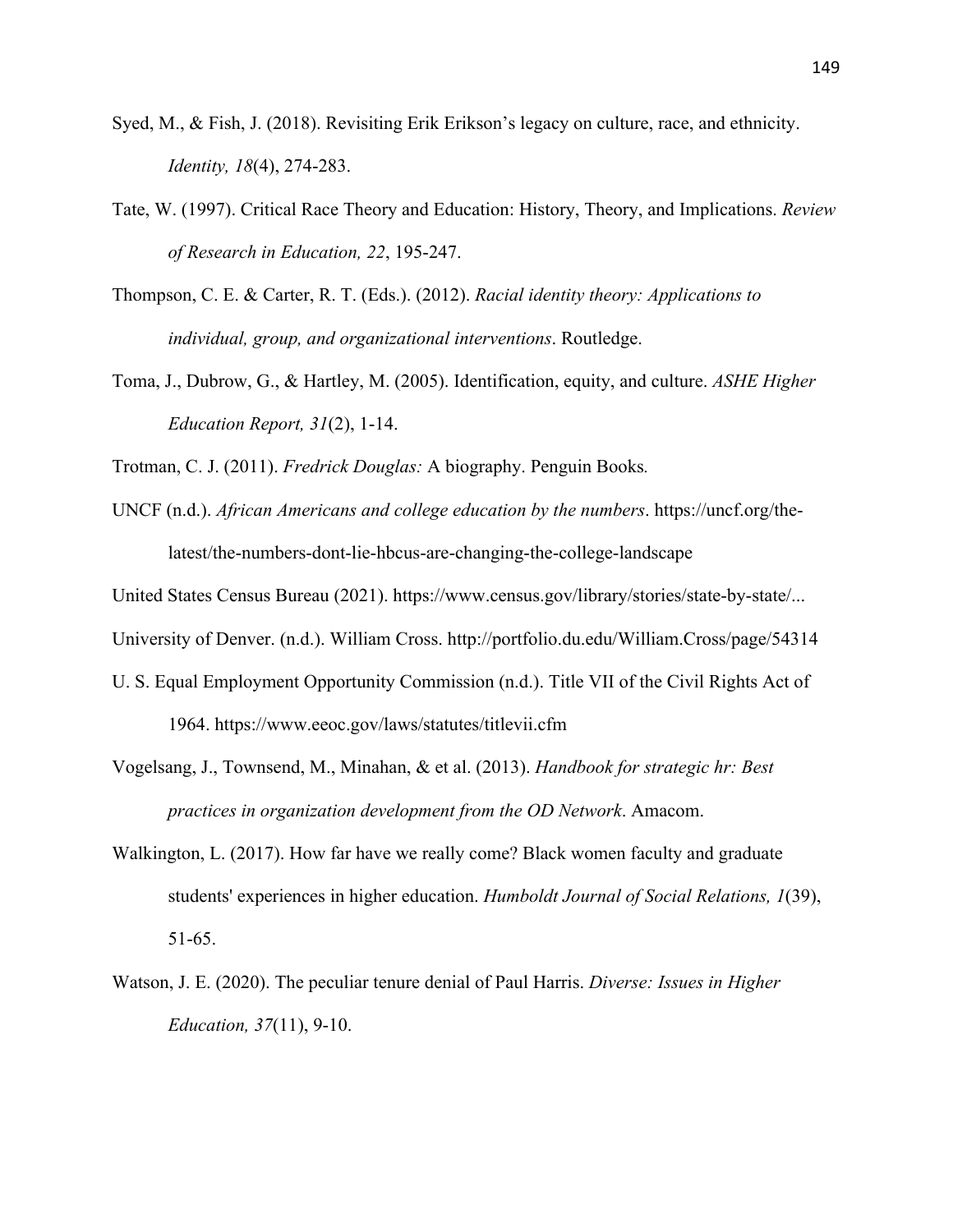- Webster, L., & Mertova, P. (2007). Assessing validity and reliability. In *Using narrative inquiry as a research method: An introduction to using critical event narrative analysis in research on learning and teaching* (pp. 89-102). Routledge/Taylor & Francis Group.
- Weems, R. E. (2003). The incorporation of black faculty at predominantly white institutions: A historical and contemporary perspective. *Journal of Black Studies 34*(1), 101-111.
- Wilder, C. S. (2014). *Ebony and ivy: Race, slavery, and the troubled history of America's Universities*. Bloomsbury Publishing USA.

Wilkerson, I. (2020). *Caste: The origins of our discontents.* Random House.

- Winslow, B. (2020). On the (Shirley) Chisolm trail: The legacy of suffrage and citizenship engagement. *Social Education, 84*(4), 219-235.
- Wolff, Kara E. (2009). Exploring the relationships between white racial consciousness, feminist identity development and family environment for white undergraduate women [Doctoral dissertation, Western Michigan University]. Scholar Works at WMU. https://scholarworks.wmich.edu/cgi/viewcontent.cgi?article=1705&context=dissertations
- Yosso, T. J., & Burciaga, R. (2016). Reclaiming our histories, recovering community cultural wealth. *Center for Critical Race Studies at UCLA; Research Briefs*, 5, 1-4.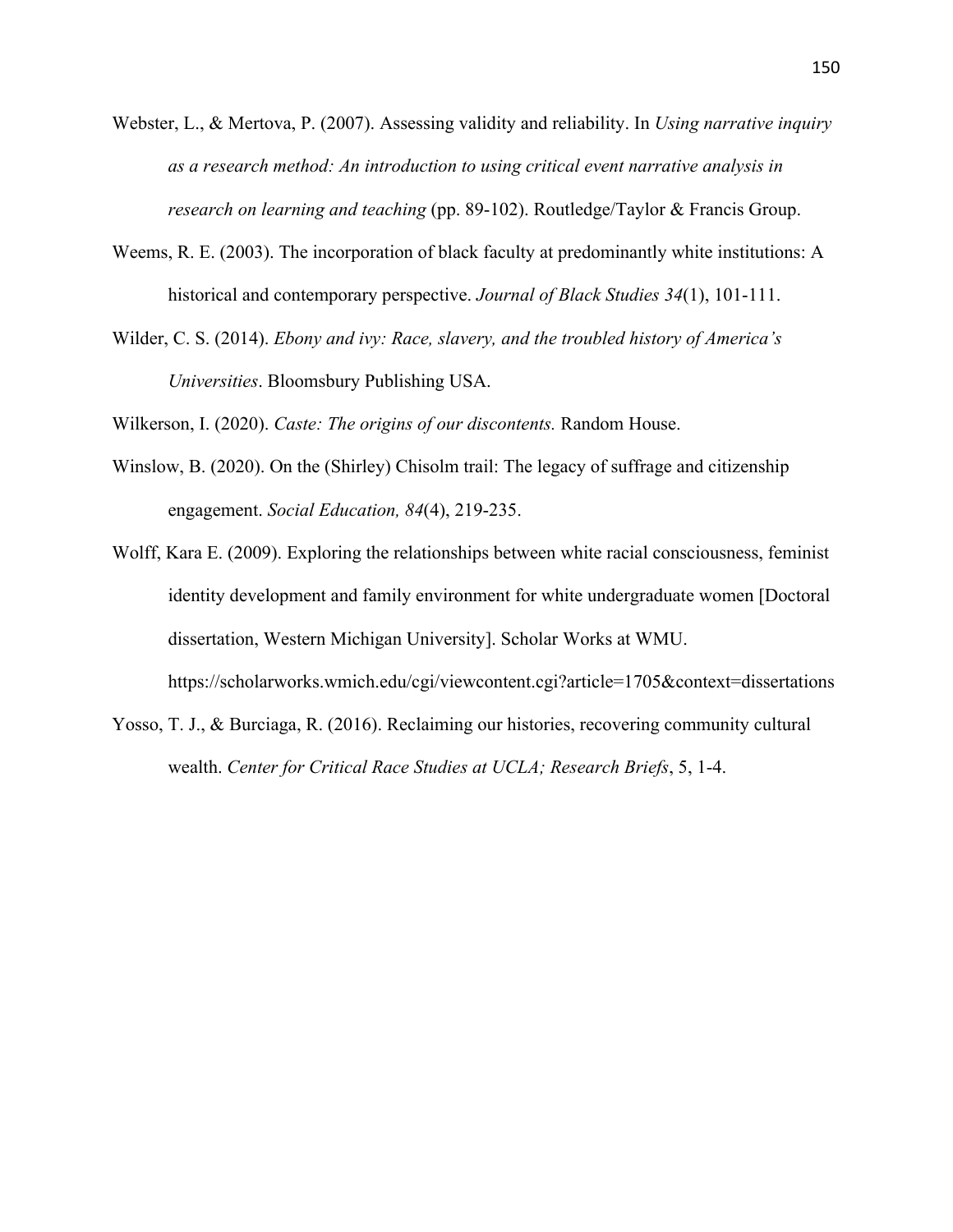### **Appendix A**

### **Informed Consent Interview**

My name is Royce M. Carpenter, and I am a doctoral student at National Louis University. I am asking you to participate in this study, **"Racial Identity Development, and its impact on African American and Black tenured faculty at higher education institutions"**, occurring from MM-YYYY to MM-YYYY. The purpose of the research is to gain knowledge that may help predominantly White higher education institution leaders understand how racial experiences impact the lives of African American and Black faculty. The purpose of this study is to find out what your experience has been as an African American/Black faculty member at a predominantly White institution. This study will help researchers develop a deeper understanding of the experiences of African American and Black faculty through the tenure process to development success tools to guide the college leadership on professional development, diversity, equity, and inclusion programming, as well as mentorship opportunities to support African American and Black faculty to and beyond tenure. This form outlines the purpose of the study and provides a description of your involvement and rights as a participant.

By signing below, you are providing consent to participate in a research project conducted by Royce M. Carpenter, doctoral student, at National Louis University, Chicago.

Please understand that the purpose of the study is to explore the life experiences of African American and Black faculty by centering their voices and understanding the impact of their experiences with time, place, and sociality through their careers to tenured faculty. Participation in this study will include:

- 1-2 individual interviews and a debriefing session scheduled at your convenience in the summer and fall 2021 academic year.
	- $\circ$  Interviews lasting up to 1  $\frac{1}{2}$  to 2 hours and include approximately 5 open ended questions to understand how your life experiences shaped your tenure journey.
	- o Interviews will be recorded, and participants may view and have final approval on the content of interview transcripts
	- o Field notes will be taken during the interviews and debriefing sessions to capture thoughts and emotions of the interviewer and possible follow up questions thought of during the first interview.
	- o Participants may view field notes and have final approval on the content of field notes.

Your participation is voluntary and can be discontinued at any time without penalty or bias. The results of this study may be published or otherwise reported at conferences and employed to inform leaders at higher education institutions, but participants' identities will in no way be revealed (data will be reported anonymously and bear no identifiers that could connect data to individual participants). To ensure confidentiality the researcher will secure recordings, transcripts, and field notes in a locked cabinet in her home office. Only the interviewer will have access to data.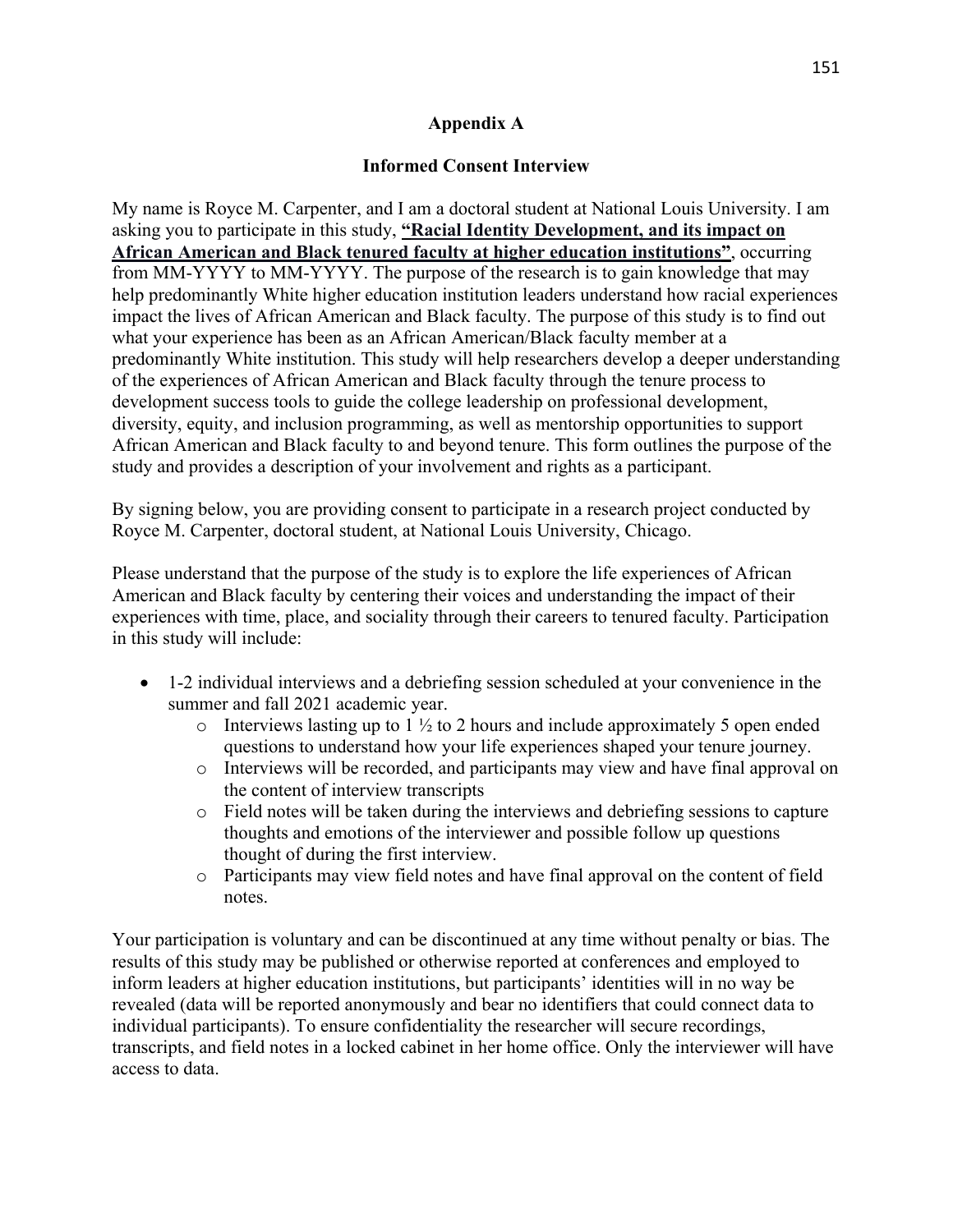There are no anticipated risks or benefits, no greater than that encountered in daily life. Further, the information gained from this study could be useful to the institution studied and other schools looking to recruit, retain, and tenure African American and Black faculty.

Upon request you may receive summary results from this study and copies of any publications that may occur. Please email the researcher, Royce M. Carpenter at to request results from this study.

In the event that you have questions or require additional information, please contact the researcher, Royce M. Carpenter,  $\times$   $\times$   $\times$   $\times$   $\times$   $\times$ 

If you have any concerns or questions before or during participation that has not been addressed by the researcher, you may contact  $\times$ 



Thank you for your consideration.

Consent: I understand that by signing below, I am agreeing to participate in the study (*Racial Identity Development, and its impact on African American and Black tenured faculty at higher education institutions*). My participation will consist of the activities below during XX time period:

- 1-2 Interviews lasting up to 1  $\frac{1}{2}$  to 2 hours
- 1 Debriefing session

Participant's Signature Date

Researcher's Signature Date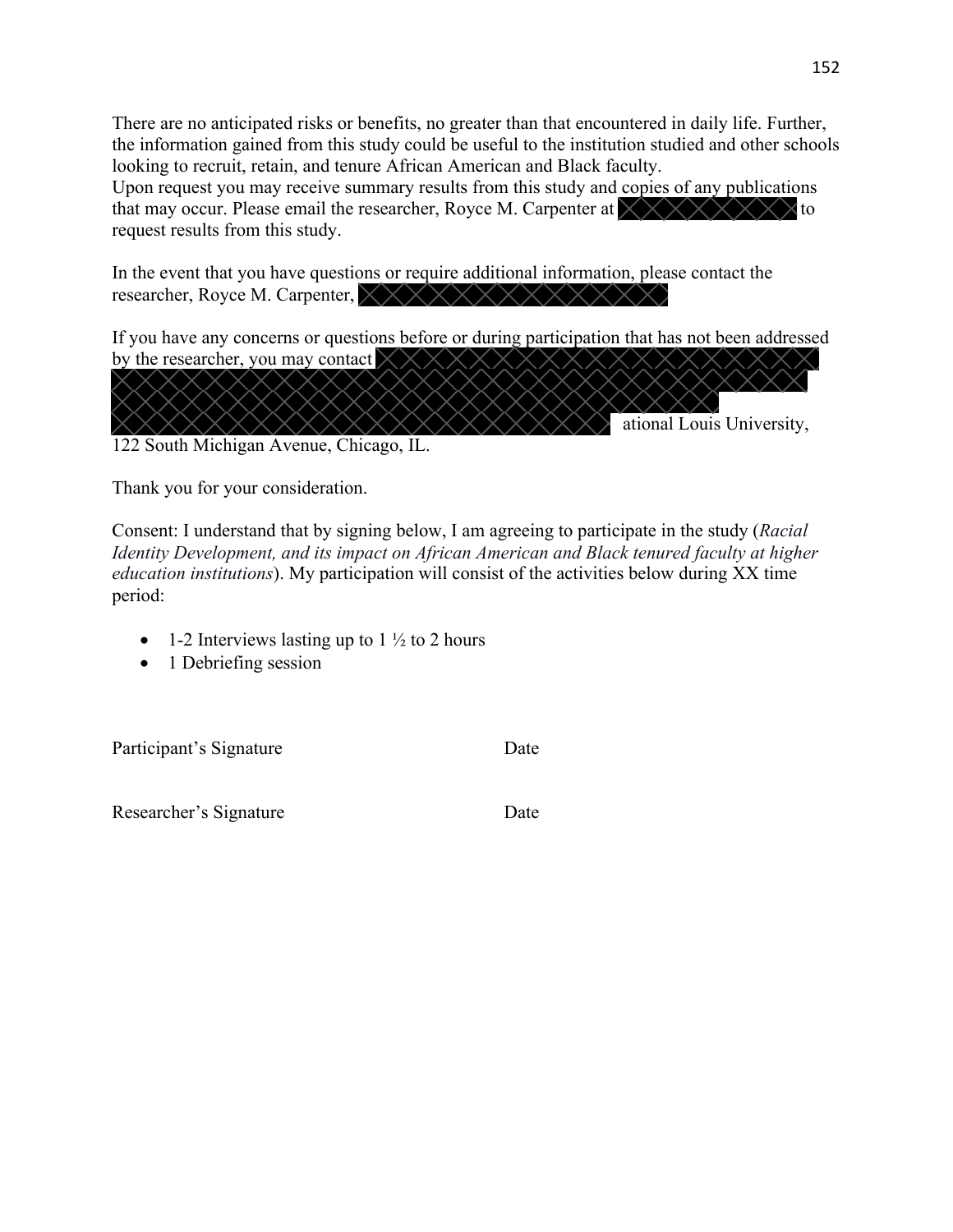#### **Appendix B**

#### **Interview Protocol**

#### **Introduction & Rapport-Building, Cultivating Narrative Thinking**

- Brief re-explanation of the study and of narrative: My interest is in learning what your experience has been as an African American/Black faculty member at a predominantly White institution. I am interested in learning of what drew you to higher education, how you learned to navigate the tenure system, and what does faculty life entail after tenure is achieved.
- Our talk will be more like a conversation than a typical interview. First, I'm going to ask you to tell me about your experiences as a story. I will not interrupt you or stop you to ask any questions. Please feel free to take your time and share the full breadth of your experiences. I may take some notes to follow up on later, but you have as much time as you need to explore and discuss your thoughts on each topic. In this first part of our conversation, I'm really interested in hearing you tell these stories from start to finish. I'll pose a question or a topic, and then ask you to share your thoughts as fully as you are comfortable doing so.
- In the second portion of our time today (or in a second meeting, depending on the participant) I will pose some clarifying questions just to be sure that I have a good understanding of what you've shared. Please feel free to correct or add anything at that time.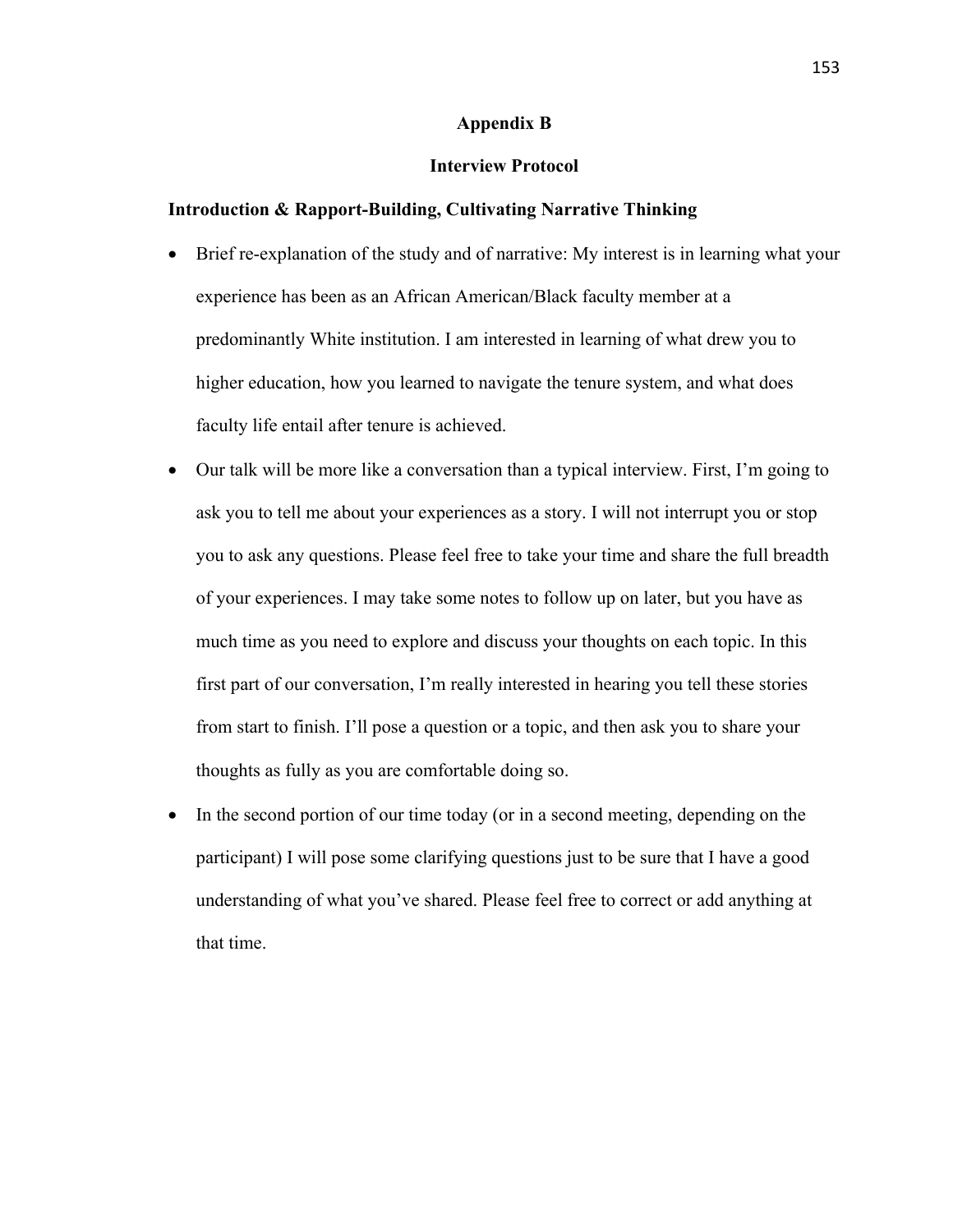#### **Prompt 1: Path to Teaching**

- I am fascinated to know about your journey to higher education. Tell me about the path that brought you to your current position and how you think about your work, career trajectory, education experiences, prior professional work, etc.?
- What brought you to the institution that you are at now?
- After a clear indication the participant has finished: Is there anything else about your path to teaching in higher education or how you came to your institution that you would like to add?

### **Prompt 2: Tenure Process**

- Thank you for sharing your journey to higher education. Can you now share what your journey to tenure was like for you, process, mentorship, guidance, etc.?
- In doing lots of reading about tenure, I have found that there are only a small percentage of tenured faculty who identify as African American and Black. Can you share what aided you on your path to tenure as an African American and Black person?
- After a clear indication the participant has finished: Is there anything else about the tenure process that you'd like to add?

### **Prompt 3: Location and Relationships**

- Share your lived experience as African American and Black person in the Midwest city where you live and work.
- Tell me about your interactions and relationships with colleagues and students at your institution.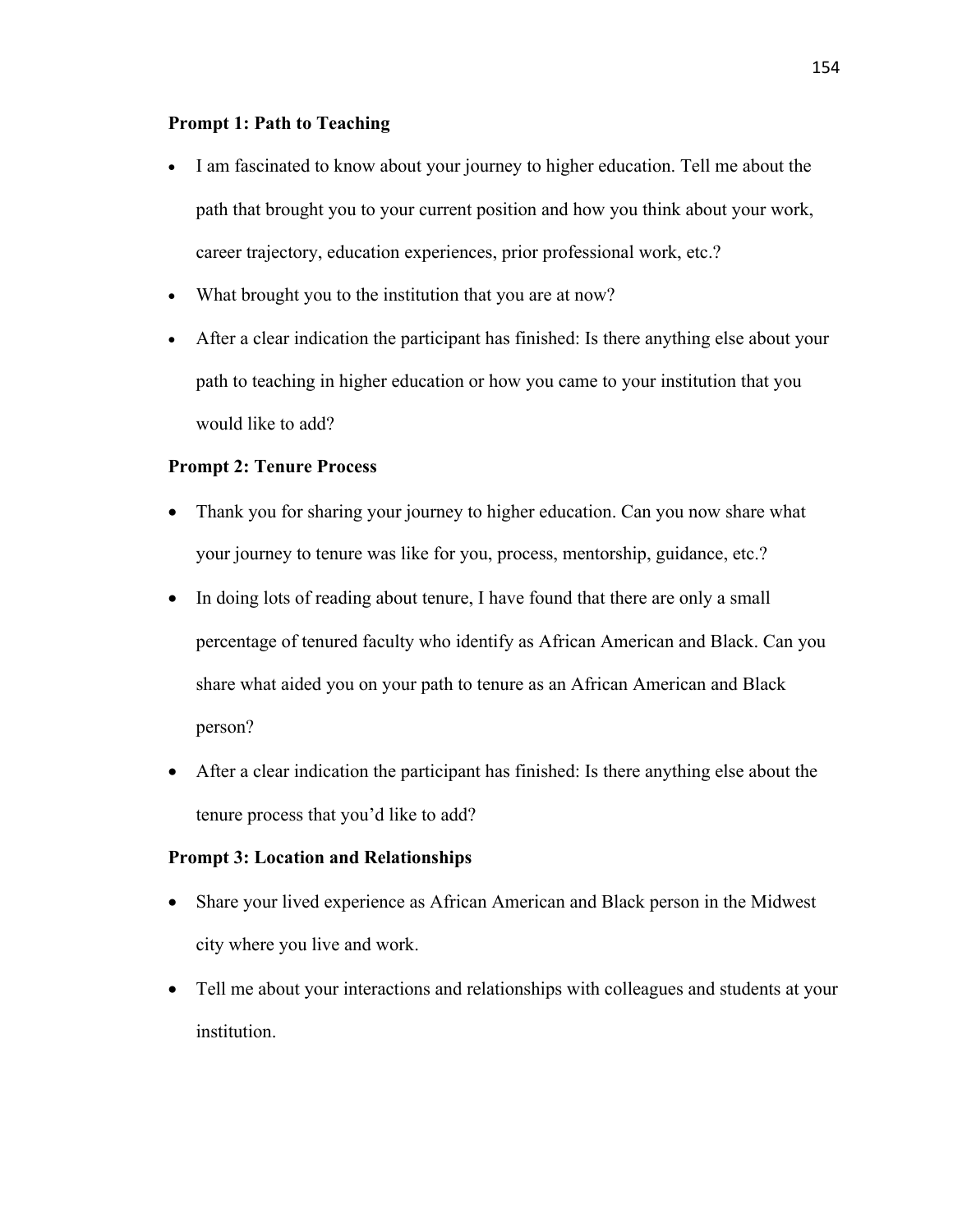### **Prompt 4: Advice**

- If there were a group of African American and Black newly hired faculty members sitting here today, what advice would you give them about becoming tenured in higher education?
- If you could advise the academic leaders at your institution about the ways to support African American and Black faculty striving for tenure, how would you advise them?
- After a clear indication the participant has finished: Is there anything else you would like to share to the topics I have asked you or any additional topic you would like to discuss?

# **Possible Clarification Questions for Part 2:**

# **Prompt 1: Path to Teaching**

- Who were your educational roles models growing up?
- Who were/are your mentors in higher education? {at your institution or outside of your institution}
- What does it mean to you to be a higher education teacher?

## **Prompt 2: Tenure Process**

- What do you attribute to the low percentage of African American and Black faculty in predominantly White higher education institutions?
- What part of the tenure process seems more or less accessible to faculty of color?

## **Prompt 3: Location and Relationships**

- How do you handle the issues of race in your city, in and outside the classroom at your institution?
- How has your institution handled issues of race during your time at the college?